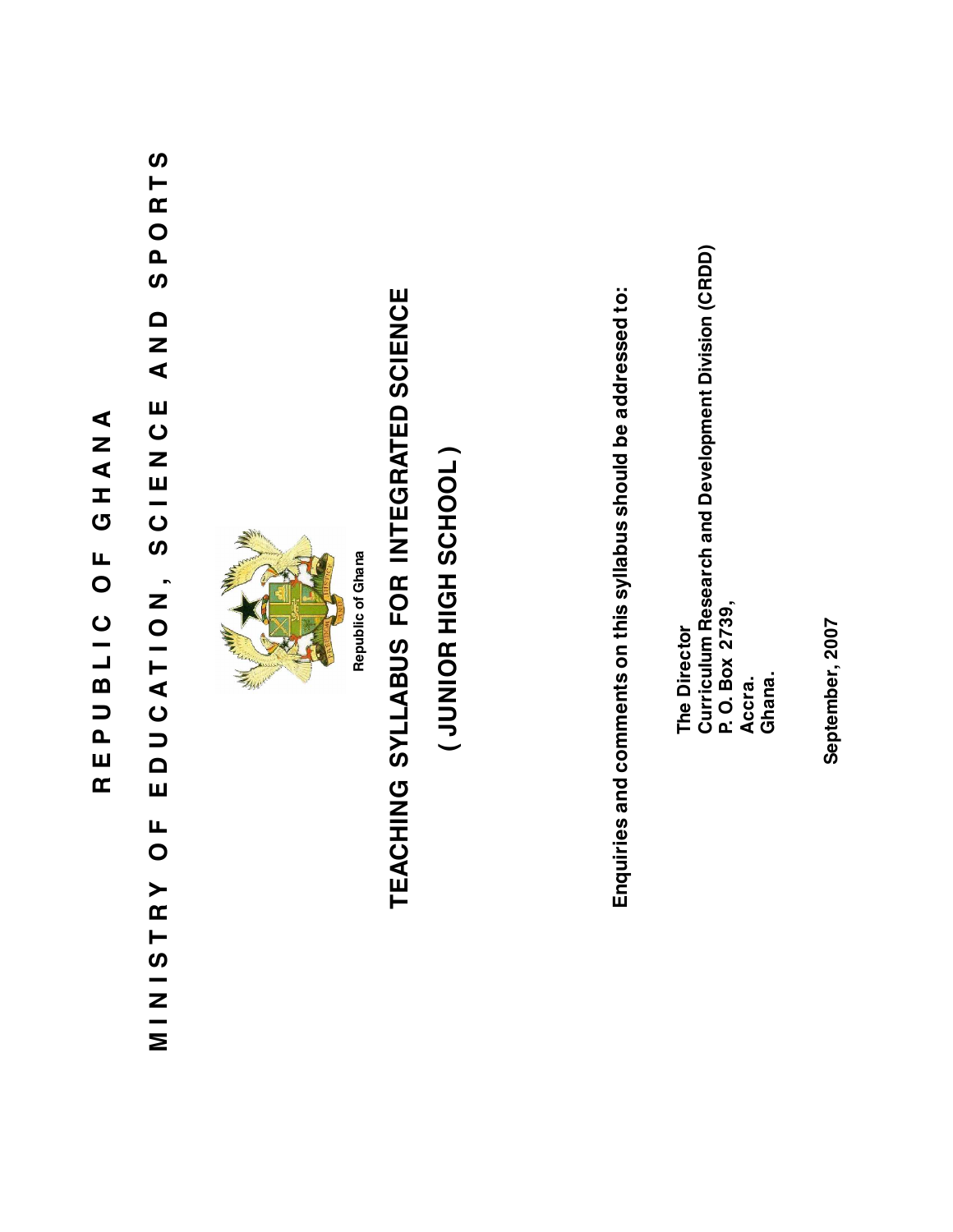## TEACHING SYLLABUS FOR INTEGRATED SCIENCE **TEACHING SYLLABUS FOR INTEGRATED SCIENCE (JHS)**

## RATIONALE FOR TEACHING INTEGRATED SCIENCE **RATIONALE FOR TEACHING INTEGRATED SCIENCE**

Modem life requires general scientific literacy for every Ghanaian citizen, a requirement that will result in the creation of a scientific culture in line Modern life requires general scientific literacy for every Ghanaian citizen, a requirement that will result in the creation of a scientific culture in line therefore become the common property of every citizen of this country because it is the antithesis to superstition and the catalyst that will help us therefore become the common property of every citizen of this country because it is the antithesis to superstition and the catalyst that will help us with the country's strategic programme of achieving scientific and technological literacy in the shortest possible time. Scientific culture should with the country's strategic programme of achieving scientific and technological literacy in the shortest possible time. Scientific culture should oward faster development. toward faster development.

systematic and logical order. Second, it aims to produce competent professionals in the various scientific disciplines who can carry out research and answers to problems. This requires pupils to physically explore and discover knowledge within their environment and in the laboratory to be able to systematic and logical order. Second, it aims to produce competent professionals in the various scientific disciplines who can carry out research and answers to problems. This requires pupils to physically explore and discover knowledge within their environment and in the laboratory to be able to scientific literacy and culture for all, so that people can make informed choices in their personal lives and approach challenges in the workplace in a scientific literacy and culture for all, so that people can make informed choices in their personal lives and approach challenges in the workplace in a development at the highest level. For meaningful scientific education, it is important for pupils to be trained in the investigative process of seeking development at the highest level. For meaningful scientific education, it is important for pupils to be trained in the investigative process of seeking The focus of the study of Science is to understand the natural world. There are generally two main goals of Science education. First, it inculcates The focus of the study of Science is to understand the natural world. There are generally two main goals of Science education. First, it inculcates contribute new scientific principles and ideas to the body of knowledge already existing in their culture. contribute new scientific principles and ideas to the body of knowledge already existing in their culture.

integrated scientific knowledge needed for their own survival and for the development of the country. It is also expected that scientific experiences in integrated scientific knowledge needed for their own survival and for the development of the country. It is also expected that scientific experiences in preparation for careers in science. The study of science will also provide excellent opportunities for the development of positive attitudes and values preparation for careers in science. The study of science will also provide excellent opportunities for the development of positive attitudes and values The integrated science syllabus is a conscious effort to raise the level of scientific literacy of all students and equip them with the relevant basic The integrated science syllabus is a conscious effort to raise the level of scientific literacy of all students and equip them with the relevant basic Junior High School will cultivate in pupils an interest and love for science that will urge some of them to seek further studies in science as Junior High School will cultivate in pupils an interest and love for science that will urge some of them to seek further studies in science as which include: which include:

- Curiosity to explore their environment and question what they find Curiosity to explore their environment and question what they find •
- Keenness to identify and answer questions through investigations Exempt  $\bullet$  Keenness to identify and answer questions through investigations

•

- Creativity in suggesting new and relevant ways to solve problems Creativity in suggesting new and relevant ways to solve problems •
- Open-mindedness to accept all knowledge as tentative and to change their view if the evidence is convincing Open-mindedness to accept all knowledge as tentative and to change their view if the evidence is convincing •
	- Perseverance and patience in pursuing a problem until a satisfying solution is found Perseverance and patience in pursuing a problem until a satisfying solution is found •
- Concern for living things and awareness of the responsibility they have for the quality of the environment Concern for living things and awareness of the responsibility they have for the quality of the environment •
- Honesty, truthfulness and accuracy in recording and reporting scientific information Honesty, truthfulness and accuracy in recording and reporting scientific information •
- Love, respect and appreciation for nature and desire to conserve natural balance.Love, respect and appreciation for nature and desire to conserve natural balance.

•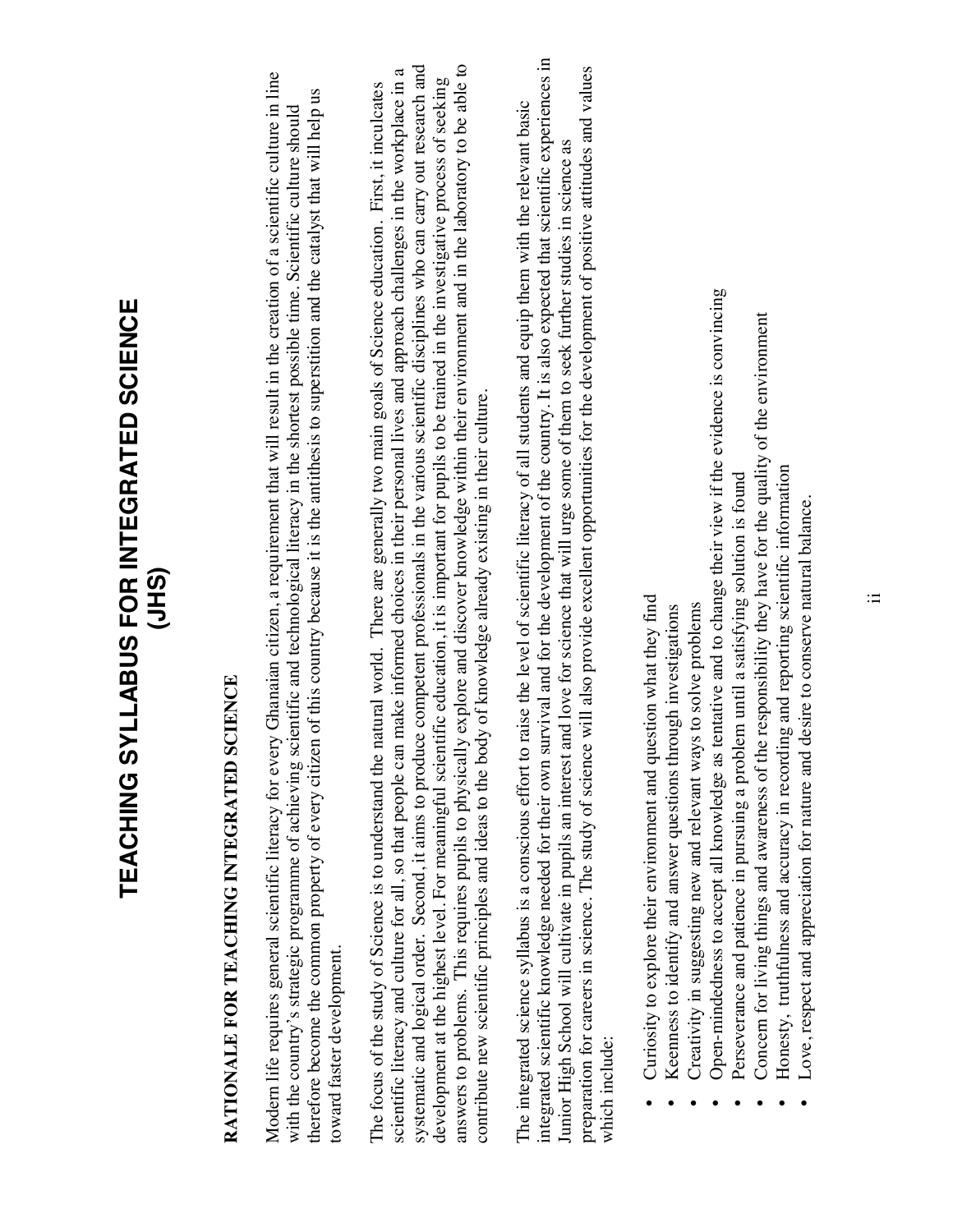#### **GENERAL AIMS GENERAL AIMS**

The syllabus is designed to help the pupil to: The syllabus is designed to help the pupil to:

- develop a scientific way of life through curiosity and investigative habits 1. develop a scientific way of life through curiosity and investigative habits  $\overline{a}$
- 2. appreciate the interrelationship between science and other disciplines. appreciate the interrelationship between science and other disciplines.  $\dot{\Omega}$
- use scientific concepts and principles to solve problems of life. 3. use scientific concepts and principles to solve problems of life.  $\dot{\mathcal{E}}$
- use basic scientific apparatus, materials and appliances effectively. 4. use basic scientific apparatus, materials and appliances effectively.  $\overline{4}$
- take appropriate measures for maintaining machinery and appliances used in everyday life. 5. take appropriate measures for maintaining machinery and appliances used in everyday life. ς.
- acquire the ability to assess and interpret scientific information and make inferences. 6. acquire the ability to assess and interpret scientific information and make inferences.  $\dot{\circ}$
- recognize the vulnerability of the natural environment and take measures for managing the environment in a sustainable manner. 7. recognize the vulnerability of the natural environment and take measures for managing the environment in a sustainable manner.  $\overline{r}$ .
- appreciate the importance of energy to the living and non living things and adopt conservation methods to optimize energy sources. 8. appreciate the importance of energy to the living and non living things and adopt conservation methods to optimize energy sources.  $\infty$
- take preventive measures against common tropical diseases 9. take preventive measures against common tropical diseases o.
- live a healthy lifestyle. 10. live a healthy lifestyle.  $10.$

#### **SCOPE OF CONTENT SCOPE OF CONTENT**

course has been designed to offer a body of knowledge and skills to meet the requirements of everyday living, and provide adequate foundation for course has been designed to offer a body of knowledge and skills to meet the requirements of everyday living, and provide adequate foundation for The content of the Junior High School Integrated Science covers the basic sciences and includes topics in Health, Agriculture and Industry. The The content of the Junior High School Integrated Science covers the basic sciences and includes topics in Health, Agriculture and Industry. The those who want to pursue further education and training in science and science related vocations. those who want to pursue further education and training in science and science related vocations.

Specific issues covered are the following: Specific issues covered are the following:

- Science for all students 1. Science for all students
- Science as an active inquiry process 2. Science as an active inquiry process
- Science and the satisfaction of individual needs 3. Science and the satisfaction of individual needs
- Science as a profession 4. Science as a profession  $\frac{1}{2} \times \frac{1}{2} \times \frac{1}{2} \times \frac{1}{2} \times \frac{1}{2} \times \frac{1}{2} \times \frac{1}{2} \times \frac{1}{2} \times \frac{1}{2} \times \frac{1}{2} \times \frac{1}{2} \times \frac{1}{2} \times \frac{1}{2} \times \frac{1}{2} \times \frac{1}{2} \times \frac{1}{2} \times \frac{1}{2} \times \frac{1}{2} \times \frac{1}{2} \times \frac{1}{2} \times \frac{1}{2} \times \frac{1}{2} \times \frac{1}{2} \times \frac{1}{2} \times \frac{1$ 
	- Science and culture. 5. Science and culture.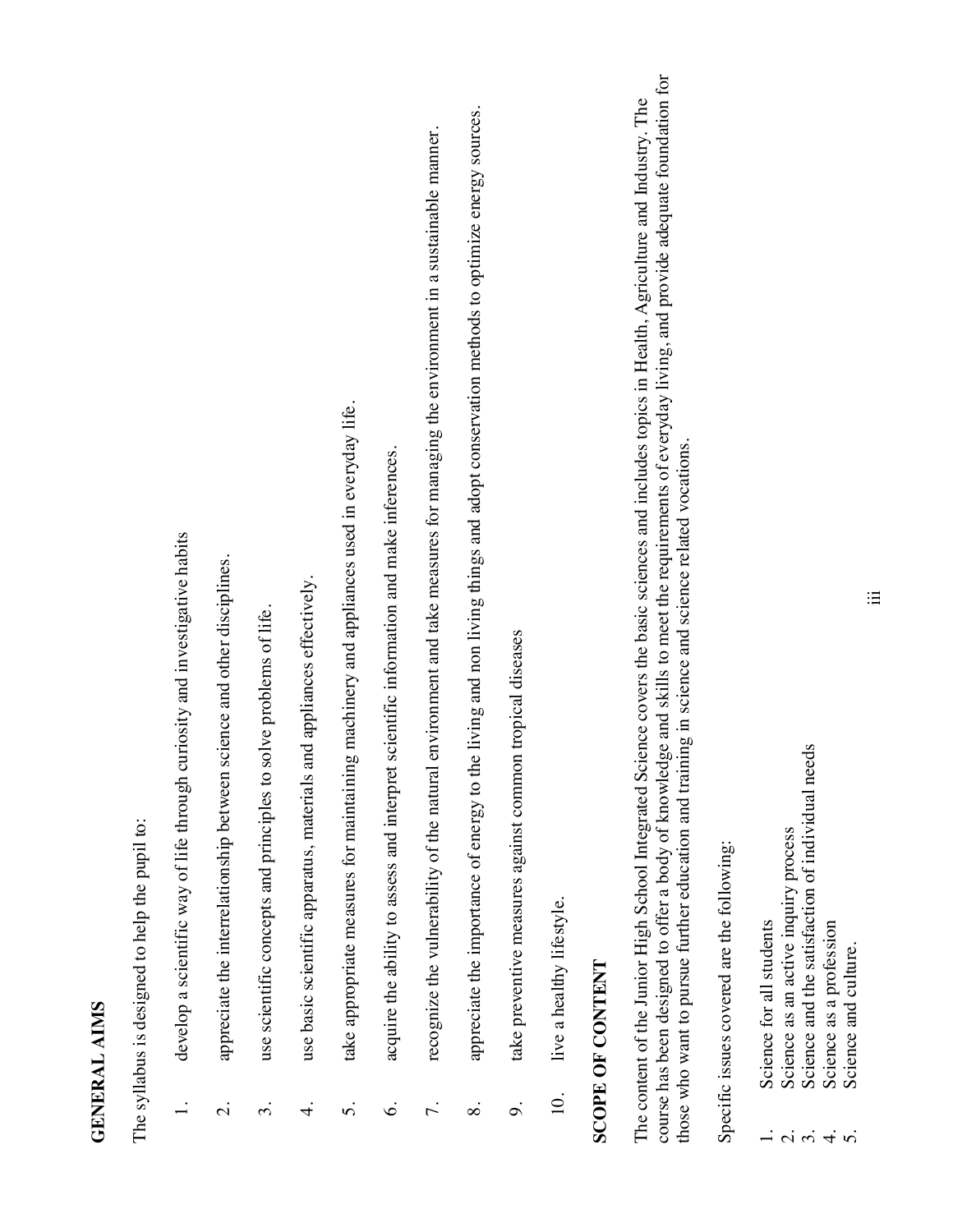| eventual integration of scientific ideas. The five themes chosen are: Diversity of matter (the Living and Non Living things), Cycles, Systems, Energy<br>and Interactions of matter. These themes provide a broad based understanding of the environment and scientific phenomena, and should help build a<br>The approach in this syllabus is based on scientific themes that pupils can relate to in their everyday experiences, and related also to commonly<br>observed phenomena in nature. The basic aim is to enable pupils to appreciate the links between seemingly different topics and thus allow the<br>foundation upon which pupils can rely for further study. |
|------------------------------------------------------------------------------------------------------------------------------------------------------------------------------------------------------------------------------------------------------------------------------------------------------------------------------------------------------------------------------------------------------------------------------------------------------------------------------------------------------------------------------------------------------------------------------------------------------------------------------------------------------------------------------|
| Although the content of the syllabus is organized into five themes, the units under each theme are not to be viewed as separate blocks of knowledge.<br>themes since there are some common topics between the different themes. In particular, it<br>should be noted that Systems, Energy and Interactions are closely related.<br>In general, there are no clear boundaries between the                                                                                                                                                                                                                                                                                     |
| degrees of depth at each stage. The spiral approach has the benefit of matching scientific concepts and skills to pupils' cognitive development. It<br>Another feature of the syllabus is the Spiral Approach. This is characterized by revisiting concepts and skills at different levels with increasing<br>therefore helps pupils to build a gradual mastery of scientific skills.                                                                                                                                                                                                                                                                                        |
| The titles of the sections are the same for each class level. However, the knowledge, understanding as well as the activities and range of process<br>skills presented have been extended at the different class levels. The focus of each theme is provided below.                                                                                                                                                                                                                                                                                                                                                                                                          |
| ORGANIZATION OF THE SYLLABUS                                                                                                                                                                                                                                                                                                                                                                                                                                                                                                                                                                                                                                                 |
| theme or section are a set of units or topics. The knowledge, understandings as well as the activities and range of process skills presented in each theme<br>Diversity of matter (living and non living things), Cycles, Systems, Energy and Interactions of matter (living and non living things). Under each<br>The syllabus covers three years of Junior High School education. Each year's work is organized under the five themes or sections. The themes are:<br>have been extended at the different class levels. The focus of each theme is provided below.                                                                                                         |
| helping pupils to recognize that there are common threads that connect all living things and unifying factors in the diversity of non-living things that<br>ate that there is a great variety of living and non-living things in the world. It also aims at<br>help to classify them. The study of diversity in the world will allow pupils to appreciate the importance of living and non living things and the<br>The study of diversity should enable pupils to appreci<br><b>Section 1 - Diversity of matter</b><br>necessity for sustaining them.                                                                                                                       |
| of resources and the cyclic nature of agricultural production. Studying these cycles helps us to<br>that there are repeated patterns of change in nature. Examples of these cycles are the day and<br>predict events and processes and understand the Earth as a self-sustaining system.<br>The study of cycles should enable pupils to recognize<br>night cycle, life cycles of living things, the recycling<br>$Section 2 - Cycles$                                                                                                                                                                                                                                        |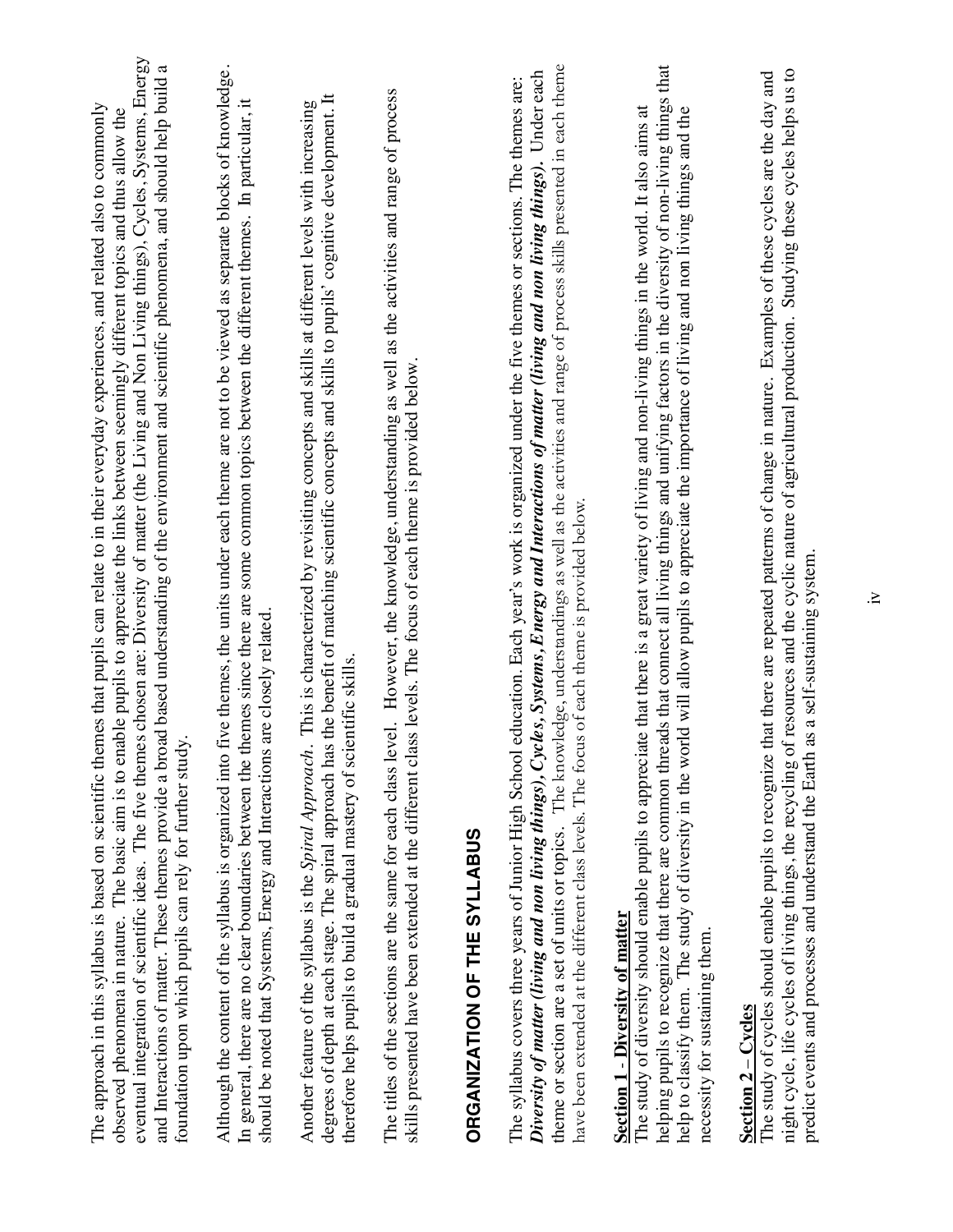#### **Section 3 - Systems Section 3 - Systems**

There are systems in nature as well as artificial systems. Examples of systems in nature are the digestive and respiratory systems. Examples of There are systems in nature as well as artificial systems. Examples of systems in nature are the digestive and respiratory systems. Examples of The study of systems should enable pupils to recognize that a system is anything that consists of parts that work together to perform a function. The study of systems should enable pupils to recognize that a system is anything that consists of parts that work together to perform a function. artificial systems are electrical systems. A study of these systems allows humans to understand how they operate and how parts influence and artificial systems are electrical systems. A study of these systems allows humans to understand how they operate and how parts influence and interact with one another to perform a function. interact with one another to perform a function.

#### $\rm Section~4-Energy$ **Section 4** – **Energy**

different purposes. Humans are not the only animals that use energy; all living and non-living things obtain and use energy. The study of this theme The study of energy should enable pupils to appreciate that energy affects both living land non-living things. Energy makes changes and movement The study of energy should enable pupils to appreciate that energy affects both living land non-living things. Energy makes changes and movement different purposes. Humans are not the only animals that use energy; all living and non-living things obtain and use energy. The study of this theme possible in everyday life. There are many forms of energy and one form can be converted to another. Humans use energy in many ways for many possible in everyday life. There are many forms of energy and one form can be converted to another. Humans use energy in many ways for many should help pupils to develop energy conservation habits. should help pupils to develop energy conservation habits.

### **Section 5 – Interactions of matter Section 5** – **Interactions of matter**

The study of interactions between living and non-living things within systems helps humans to better understand the environment and the roles they The study of interactions between living and non-living things within systems helps humans to better understand the environment and the roles they should play in it. There are many types of interactions. There are interactions between the living world and the environment at various levels; i.e. should play in it. There are many types of interactions. There are interactions between the living world and the environment at various levels; i.e. interactions which occur within an organism, between organisms as well as between organisms and the environment. There are also interactions interactions which occur within an organism, between organisms as well as between organisms and the environment. There are also interactions Technology. At the same time, Science and Technology influence the way humans interact with the environment. By studying the interactions Technology. At the same time, Science and Technology influence the way humans interact with the environment. By studying the interactions between forces and objects. At the societal level, the interaction of humans with the environment drives the development of Science and between forces and objects. At the societal level, the interaction of humans with the environment drives the development of Science and between humans and the environment, pupils can better appreciate the consequences of their actions. between humans and the environment, pupils can better appreciate the consequences of their actions.

The structure and organization of the syllabus is indicated in the chart on the next page. The structure and organization of the syllabus is indicated in the chart on the next page.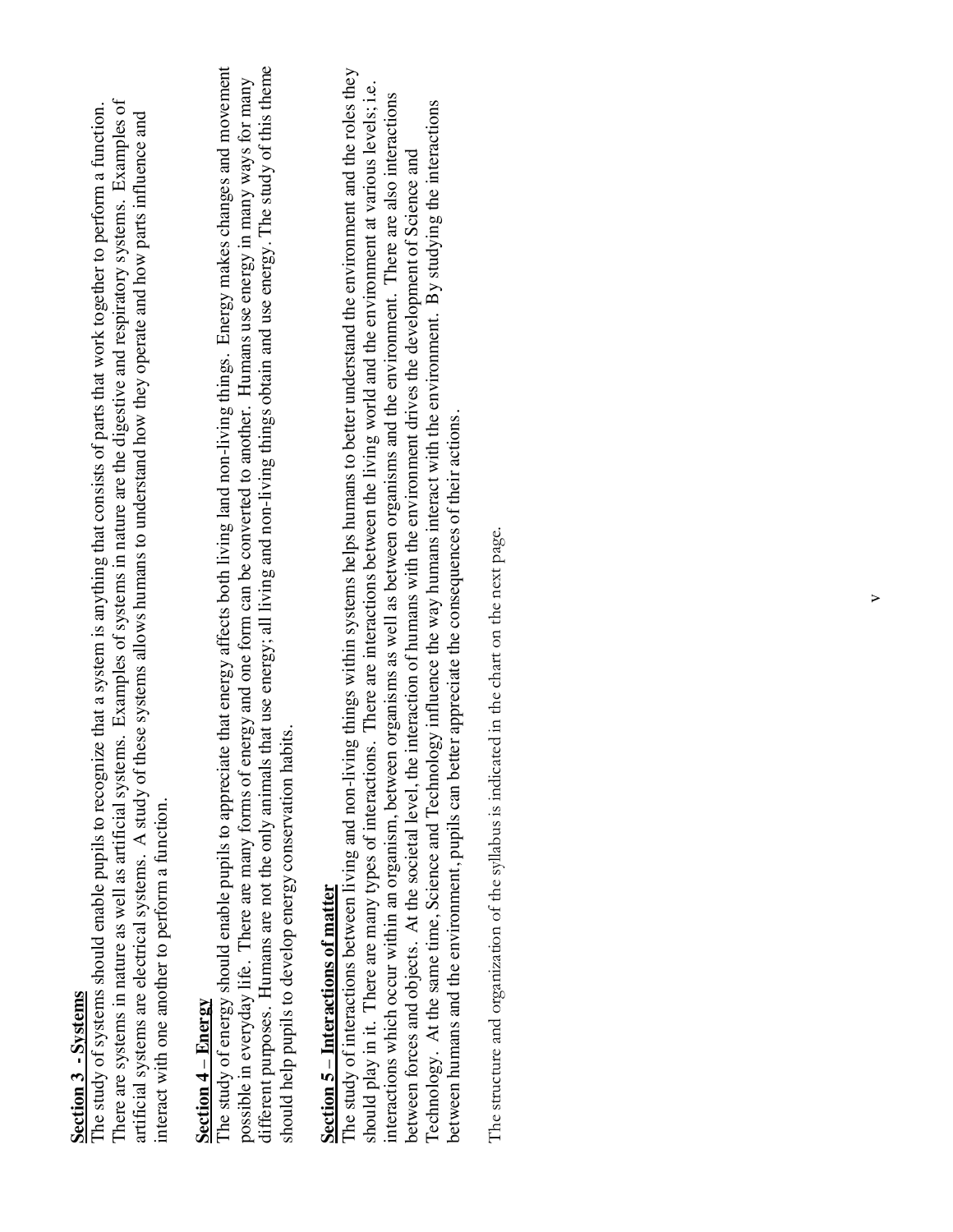| SECTIONS     | <b>JHST</b>                                | <b>SSHS</b>                               | <b>SSHS</b>                         |
|--------------|--------------------------------------------|-------------------------------------------|-------------------------------------|
| DIVERSITY OF | Unit 1: Introduction to Integrated Science | Unit 1: Elements, Compounds and Mixtures  |                                     |
| MATTER       | Unit 2: Matter                             | Unit 2: Metals and Non Metals             | Unit 1: Acids, Bases and Salts      |
|              | Unit 3: Measurement                        | Unit 3: Chemical Compounds                | Unit 2: Soil and Water Conservation |
|              | Unit 4: Nature of Soil                     | Unit 4: Water                             |                                     |
|              | Unit 5: Hazards                            |                                           |                                     |
|              | Unit 1: Life Cycle of Flowering Plants     | Unit 1: Carbon Cycle                      | Unit 1: Life Cycle of the Mosquito  |
|              | Unit 2: Vegetable Crop Production          | Unit 2: Climate                           | Unit 2: Animal Production           |
| CYCLES       | Unit 3: Fish Culture                       |                                           |                                     |
|              | S<br>Unit 1: Respiratory System of Human   | Unit 1: Reproduction and Growth in Humans | Unit 1: The Solar System            |
| SYSTEMS      | Unit 2: Farming Systems                    | Unit 2: Heredity                          |                                     |
|              |                                            |                                           | Unit 2: Dentition in Humans         |
|              |                                            | Unit 3: Diffusion and Osmosis             | Unit 3: Digestion in Animals        |
|              |                                            | Unit 4: Circulatory System in Humans      |                                     |
|              | Unit 1: Sources and Forms of Energy        | Unit 1: Photosynthesis                    | Unit 1: Heat Energy                 |
|              | Unit 2: Conversion of Energy               | Unit 2: Food and Nutrition                |                                     |
| ENERGY       | Unit 3: Basic Electronics                  | Unit 3: Electrical Energy                 | Unit 2: Basic Electronics           |
|              | Unit 4: Light Energy                       | Unit 4: Basic Electronics                 |                                     |
| INTERACTIONS | Unit 1: Ecosystems                         | Unit 1: Physical and Chemical Changes     | Unit 1: Magnetism                   |
| OF MATTER    |                                            | Unit 2: Infections and Diseases           | Unit 2: Technology and Development  |
|              |                                            | Unit 3: Pests and Parasites               | Unit 3: Machinery                   |
|              |                                            | Unit 4: Force and Pressure                | Unit 4: Entrepreneurship            |
|              |                                            | Unit 5: Machines                          |                                     |

STRUCTURE AND ORGANIZATION OF JUNIOR HIGH SCHOOL INTEGRATED SCIENCE **STRUCTURE AND ORGANIZATION OF JUNIOR HIGH SCHOOL INTEGRATED SCIENCE**

 $\cdot$  $\overline{z}$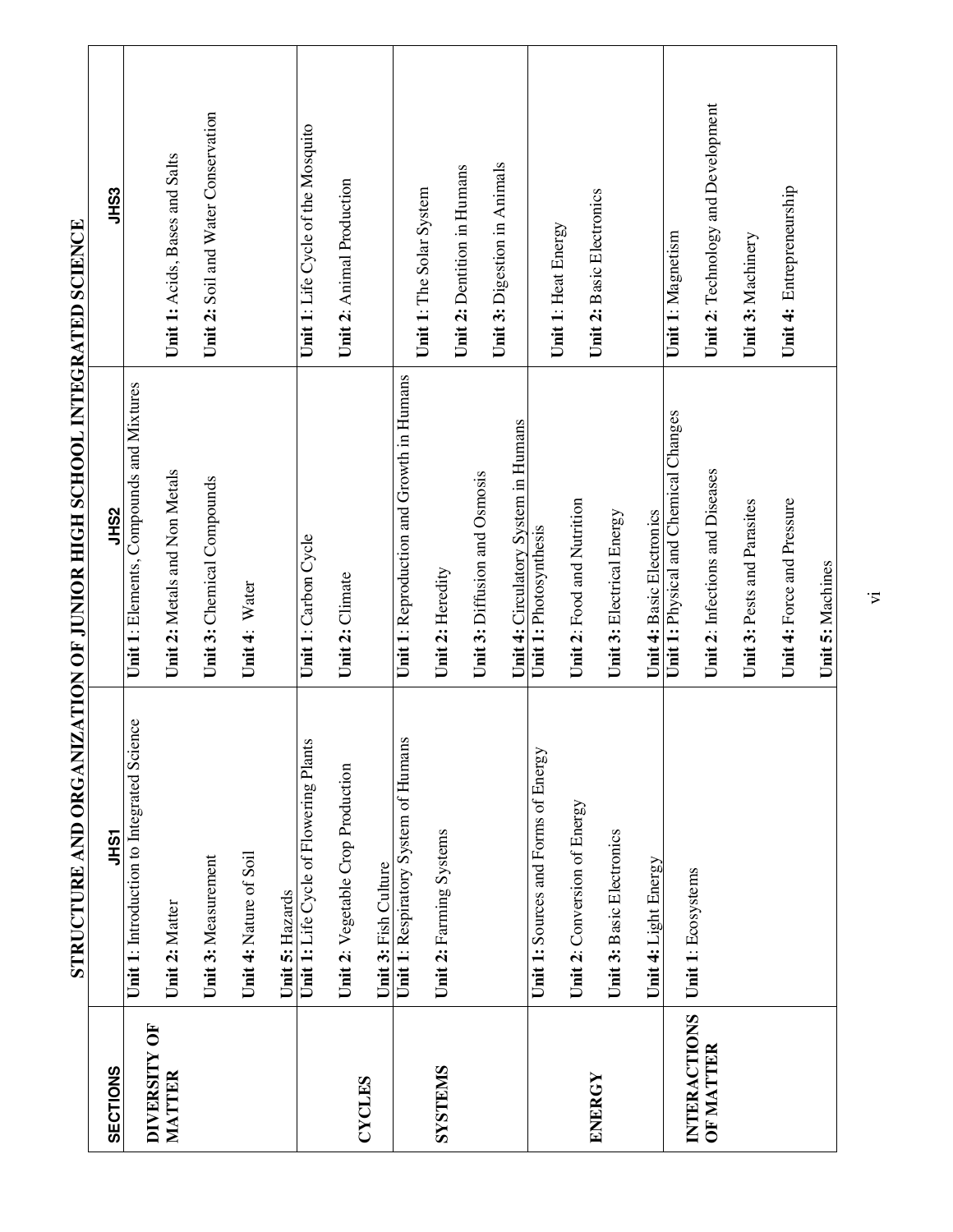## PRE-REQUISITE SKILLS AND ALLIED SUBJECTS **PRE-REQUISITE SKILLS AND ALLIED SUBJECTS**

Average performance in Integrated Science and Mathematics at Basic Stages 4 – 6 is necessary for success in this course. Average performance in Integrated Science and Mathematics at Basic Stages 4 – 6 is necessary for success in this course.

### **SUGGESTED TIME ALLOCATION SUGGESTED TIME ALLOCATION**

A total of six periods a week, each period consisting of forty minutes, is allocated to the teaching of Integrated Science at the Junior High School A total of six periods a week, each period consisting of forty minutes, is allocated to the teaching of Integrated Science at the Junior High School level. It is recommended that the teaching periods be divided as follows: level. It is recommended that the teaching periods be divided as follows:

4 periods per week (two 40-minute periods)<br>2 periods per week (one double-period) Theory: 4 periods per week (two 40-minute periods) Practicals: 2 periods per week (one double-period) Practicals: Theory:

## **SUGGESTIONS FOR TEACHING THE SYLLABUS SUGGESTIONS FOR TEACHING THE SYLLABUS**

For effective teaching and learning in this course, it is recommended that schools should have science equipment and materials. Other requirements For effective teaching and learning in this course, it is recommended that schools should have science equipment and materials. Other requirements include space for raising crops and animals. Schools which lack land space can use containers such as the Earth-box for gardening. It is also include space for raising crops and animals. Schools which lack land space can use containers such as the Earth-box for gardening. It is also ecommended that crops and farm animals in at least one of each of the following groups must be reared. recommended that crops and farm animals in at least one of each of the following groups must be reared.

- 1. A Vegetable crop
- 2. A Cereal/Legume
- An Ornamental plant 3. An Ornamental plant Crops<br>
1. A Vegetable crop<br>
2. A CerealLegune<br>
3. An Ornamental relation

#### **Animals**

- 1. Fish (Tilapia) 1. Fish (Tilapia)
- 2. Chickens/ducks/turkeys, 2. Chickens/ducks/turkeys,
	- 3. Goats/sheep/cattle<br>4. Rabbits and Guinea 3. Goats/sheep/cattle
- Rabbits and Guinea Pigs 4. Rabbits and Guinea Pigs

Schools must adopt a team teaching approach for this course since many science teachers currently in schools were trained as physicists, biologists, Schools must adopt a team teaching approach for this course since many science teachers currently in schools were trained as physicists, biologists, science from where a new crop of integrated science teachers will be drawn. In the meantime, teachers are encouraged to tap the abilities of their chemists, agriculturists etc. This deficiency will be remedied in the future if the teacher development universities start programmes in integrated science from where a new crop of integrated science teachers will be drawn. In the meantime, teachers are encouraged to tap the abilities of their chemists, agriculturists etc. This deficiency will be remedied in the future if the teacher development universities start programmes in integrated colleagues in agriculture and in other science fields for effective teaching of this course. colleagues in agriculture and in other science fields for effective teaching of this course. A class may consist of pupils of different physical problems and mental abilities. Some of the children may have high mental ability, while others may be attention. Ensure that you give equal attention to all pupils in your class to provide each of them equal opportunities for learning. Pupils with disabilities A class may consist of pupils of different physical problems and mental abilities. Some of the children may have high mental ability, while others may be attention. Ensure that you give equal attention to all pupils in your class to provide each of them equal opportunities for learning. Pupils with disabilities slow learners; some may be dyslexic and not able to read or spell well as the others in the class. All these are special needs children who need special slow learners; some may be dyslexic and not able to read or spell well as the others in the class. All these are special needs children who need special may have hidden talents that can only come to light if you provide them the necessary encouragement and support in class. may have hidden talents that can only come to light if you provide them the necessary encouragement and support in class.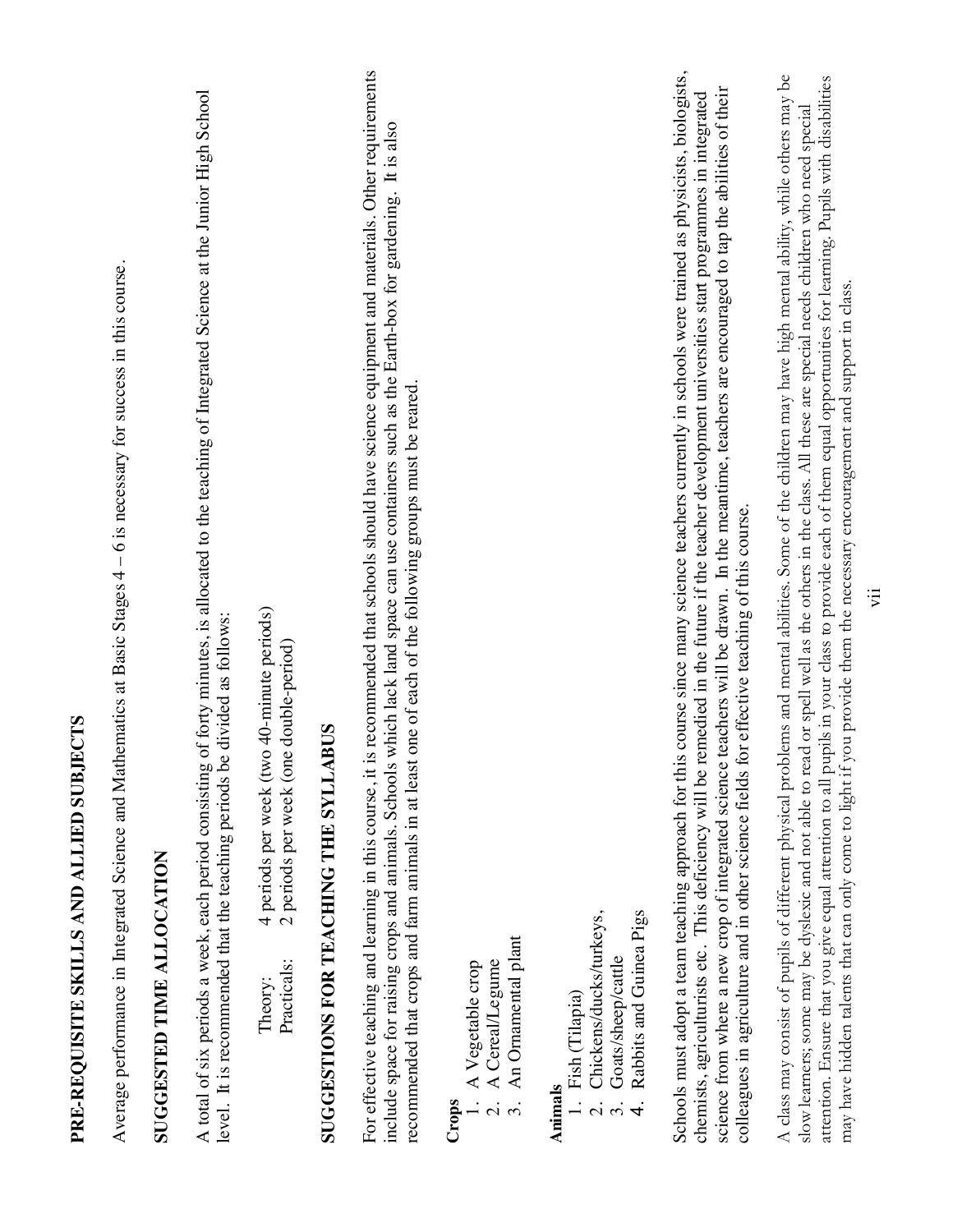| <b>General Objectives</b>                                                                                                                                                                                                                                                                                                                                                                                                                                                                                                                                                                                                                                                                                                                                                                                                                                                                                                                                                                                                                                                                                                                                                                                                                                                                                                                            |
|------------------------------------------------------------------------------------------------------------------------------------------------------------------------------------------------------------------------------------------------------------------------------------------------------------------------------------------------------------------------------------------------------------------------------------------------------------------------------------------------------------------------------------------------------------------------------------------------------------------------------------------------------------------------------------------------------------------------------------------------------------------------------------------------------------------------------------------------------------------------------------------------------------------------------------------------------------------------------------------------------------------------------------------------------------------------------------------------------------------------------------------------------------------------------------------------------------------------------------------------------------------------------------------------------------------------------------------------------|
| selection and organization of the themes and their unit topics. Read the general objectives very carefully before you start teaching. After teaching all<br>the units, go back and read the general aims and general objectives again to be sure you have covered both of them adequately in the course of your<br>science listed on page (ii) of this syllabus. The general objectives form the basis for the<br>General Objectives have been listed at the beginning of each section of the syllabus, that is, just below the theme of the section. The general<br>objectives flow from the general aims for teaching natural<br>teaching                                                                                                                                                                                                                                                                                                                                                                                                                                                                                                                                                                                                                                                                                                          |
| <b>Years and Units</b>                                                                                                                                                                                                                                                                                                                                                                                                                                                                                                                                                                                                                                                                                                                                                                                                                                                                                                                                                                                                                                                                                                                                                                                                                                                                                                                               |
| meaningful manner such that each unit's work will provide the necessary and enabling skills for the next unit. A description of the contents of each<br>The syllabus has been planned on the basis of Years and Units. Each year's work is covered in a number of units sequentially arranged and in a<br>column is as follows:                                                                                                                                                                                                                                                                                                                                                                                                                                                                                                                                                                                                                                                                                                                                                                                                                                                                                                                                                                                                                      |
| <u>Syllabus Structure</u>                                                                                                                                                                                                                                                                                                                                                                                                                                                                                                                                                                                                                                                                                                                                                                                                                                                                                                                                                                                                                                                                                                                                                                                                                                                                                                                            |
| Objectives, Content, Teaching and Learning Activities and Evaluation. A description of<br>The syllabus is structured in five columns: Units, Specific<br>the contents of each column is as follows:                                                                                                                                                                                                                                                                                                                                                                                                                                                                                                                                                                                                                                                                                                                                                                                                                                                                                                                                                                                                                                                                                                                                                  |
| Column 1 - Units: The units in column 1 are the major topics of the year. You are expected to follow the unit topics according to the linear order<br>at some point that teaching and learning in your class will be more effective if you<br>the sequence, you are encouraged to do so.<br>branched to another unit before coming back to the unit in<br>in which they have been presented. However, if you find                                                                                                                                                                                                                                                                                                                                                                                                                                                                                                                                                                                                                                                                                                                                                                                                                                                                                                                                    |
| Column 2 - Specific Objectives: Column 2 shows the Specific Objectives for each unit. The specific objectives begin with numbers such as 1.2.5<br>would sample the objectives within units to be able to develop a test that accurately reflects<br>the second digit refers to the unit, while the third refer to the rank order of the specific objective. For instance 1.2.5 means Year 1 or Primary 1, Unit<br>2 (of Class 1) and Specific Objective 5. In other words 1.2.5 refers to Specific Objective 5 of Unit 2 of Primary 1. Similarly, the syllabus reference<br>provides an easy way for selecting objectives for test construction. For instance, if Unit 4<br>or 3.4.1. These numbers are referred to as "Syllabus Reference Numbers". The first digit in the syllabus reference number refers to the year/class;<br>teacher may want to base his/her test items/questions on objectives 3.4.4 to 3.4.7 and not<br>of Unit 4 of Primary 3. Using syllabus reference numbers provide an easy way for<br>the importance of the various specific objectives and skills taught in class.<br>communication among teachers and educators. It further<br>use the other first three objectives. In this way, a teacher<br>of Primary 3 has seven specific objectives 3.4.1 - 3.4.7, a<br>number 3.4.1 simply means Syllabus Objective number 1 |
| You will note also that specific objectives have been stated in terms of the pupil i.e. what the pupil will be able to do during and after instruction and                                                                                                                                                                                                                                                                                                                                                                                                                                                                                                                                                                                                                                                                                                                                                                                                                                                                                                                                                                                                                                                                                                                                                                                           |

learning in the unit. Each specific objective hence starts with the following "*The pupil will be able to* ....." This in effect, means that you have to address the learning problems of each individual pupil. It means ind address the learning problems of each individual pupil. It means individualizing your instruction as much as possible such that the majority of pupilslearning in the unit. Each specific objective hence starts with the following "*The pupil will be able to* ....." This in effect, means that you have to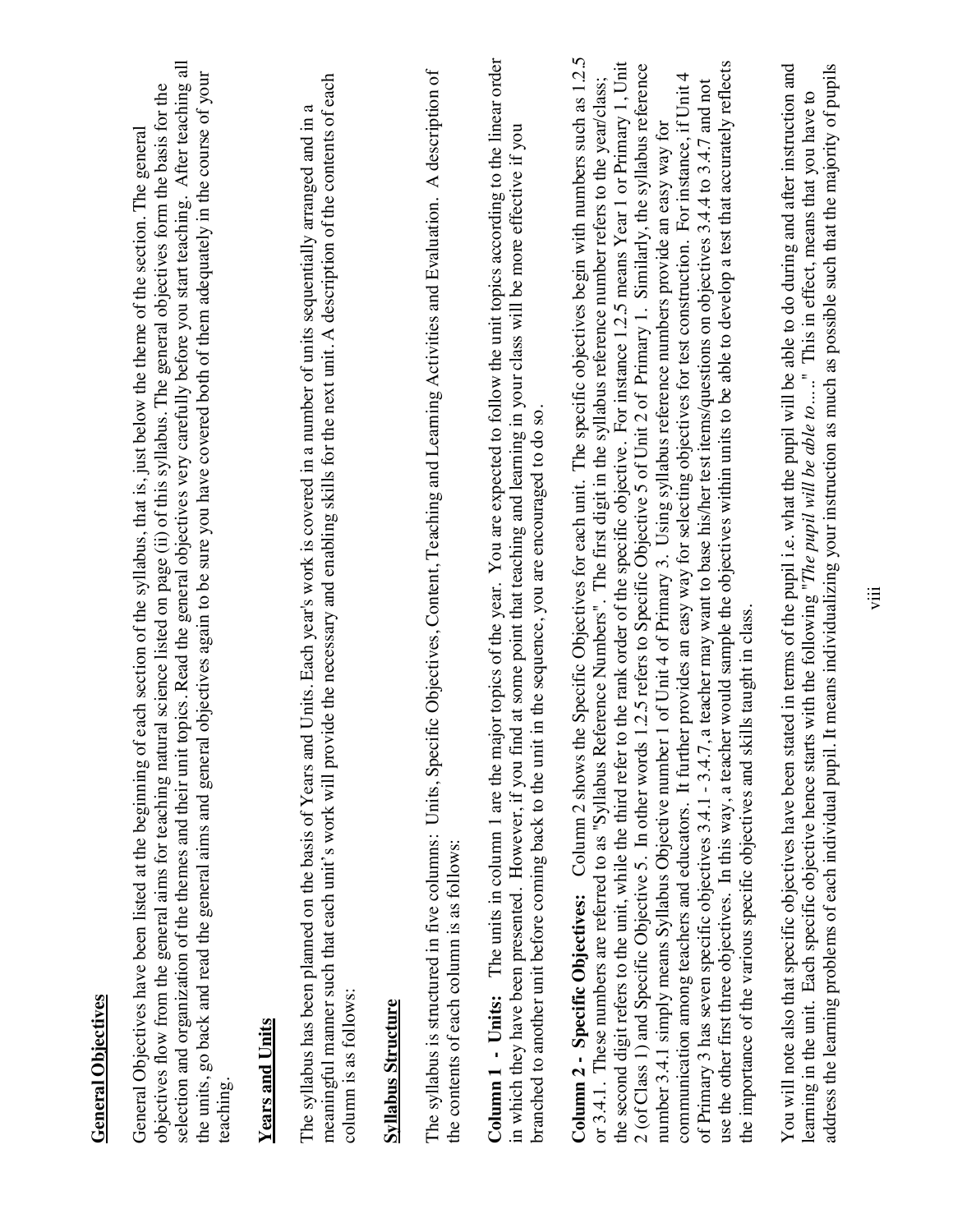| Suggestions and exercises for evaluating the lessons of each unit are indicated in Column 5. Evaluation exercises can<br>be in the form of oral questions, quizzes, class assignments, essays, project work, etc. Try to ask questions and set tasks and assignments, etc. that<br>and problems as has already been said, and that will engage them in developing solutions,<br>pupils in analytical thinking and practical scientific problem solving techniques.<br>will challenge pupils to apply their knowledge to issues<br>important must start early. From age six, engage your j<br>Column 5 - Evaluation: | Select a practical problem for each lesson. The selection must be made such that pupils can<br>icity for analytical thinking and the capacity for applying their knowledge to problems and<br>types of information not specifically taught in class. The learning of any skill considered<br>A suggestion that will help your pupils acquire the capa<br>issues is to begin each lesson with a practical problem.<br>use knowledge gained in the previous lesson and other | teaching/learning activities and also add to them where necessary in order to achieve optimum<br>The General Aims of the subject can only be most effectively achieved when teachers create learning situations and provide guided opportunities for<br>their own conclusions/deductions. Avoid rote learning and drill-oriented methods and rather emphasize participatory teaching and learning in your<br>7. T. A that will ensure maximum pupil participation in the lessons is presented in Column 4.<br>discoveries and record them. Teachers should help pupils to learn to compare, classify, analyze, look for patterns, spot relationships and come to<br>pupils to acquire as much knowledge and understanding of science as possible through their own activities. Pupils' questions are as important as<br>should consist of opportunities to explore various mathematical situations in their environment to enable them make their own observations and<br>teacher's questions. There are times when the teacher must show, demonstrate, and explain. But the major part of a pupil's learning experience<br>Column 4 - Teaching/Learning Activities (T/LA): 1<br>lessons. You are encouraged to re-order the suggested<br>pupil learning | investigation. During the last ten minutes of the class activity, all pupils should come together to discuss their observations. The teacher must involve all<br>interest. The teacher should pay particular attention to children's questions and should also ask questions that will guide them to other areas of useful<br>teacher should serve as a facilitator and motivate the pupils in various ways to sustain their<br>As pupils begin work on the activities of each lesson, the<br>pupils in the discussion. | the activities well in advance. The collection must be done by both the teacher and the pupils. Other materials like bottles, cans, match boxes, etc. may be<br>order in which the units and specific objectives are treated. The teacher will have to study the syllabus carefully and plan ahead the activities the pupils will<br>carry out during a particular period. Knowing the requirements of a particular lesson, the teacher should assemble the materials which will be required for<br>As has been said already, the order in which the topics appear should not necessarily be the teaching order. There should however, be a linkage in the<br>continually collected and stored to be used when required. When materials are not available in the immediate environment, the teacher should try to<br>for help<br>contact resource persons or persons in higher institutions | syllabus. The teaching of Natural Science should be activity-oriented for two important reasons.<br>their own ideas, and secondly makes the subject more meaningful and relevant to them.<br>will be able to master the objectives of each unit of the<br>The activity approach challenges the children to develop |
|---------------------------------------------------------------------------------------------------------------------------------------------------------------------------------------------------------------------------------------------------------------------------------------------------------------------------------------------------------------------------------------------------------------------------------------------------------------------------------------------------------------------------------------------------------------------------------------------------------------------|----------------------------------------------------------------------------------------------------------------------------------------------------------------------------------------------------------------------------------------------------------------------------------------------------------------------------------------------------------------------------------------------------------------------------------------------------------------------------|----------------------------------------------------------------------------------------------------------------------------------------------------------------------------------------------------------------------------------------------------------------------------------------------------------------------------------------------------------------------------------------------------------------------------------------------------------------------------------------------------------------------------------------------------------------------------------------------------------------------------------------------------------------------------------------------------------------------------------------------------------------------------------------------------------------------------------------------------------------------------------------------------------------------------------------------------------------------------------------------------------------------------------------------------------------------------------------------------------------------------------------------------------------------------------------------------------------------------------------------------------|-------------------------------------------------------------------------------------------------------------------------------------------------------------------------------------------------------------------------------------------------------------------------------------------------------------------------------------------------------------------------------------------------------------------------------------------------------------------------------------------------------------------------|---------------------------------------------------------------------------------------------------------------------------------------------------------------------------------------------------------------------------------------------------------------------------------------------------------------------------------------------------------------------------------------------------------------------------------------------------------------------------------------------------------------------------------------------------------------------------------------------------------------------------------------------------------------------------------------------------------------------------------------------------------------------------------------------------------------------------------------------------------------------------------------------|--------------------------------------------------------------------------------------------------------------------------------------------------------------------------------------------------------------------------------------------------------------------------------------------------------------------|
|                                                                                                                                                                                                                                                                                                                                                                                                                                                                                                                                                                                                                     |                                                                                                                                                                                                                                                                                                                                                                                                                                                                            |                                                                                                                                                                                                                                                                                                                                                                                                                                                                                                                                                                                                                                                                                                                                                                                                                                                                                                                                                                                                                                                                                                                                                                                                                                                          |                                                                                                                                                                                                                                                                                                                                                                                                                                                                                                                         |                                                                                                                                                                                                                                                                                                                                                                                                                                                                                                                                                                                                                                                                                                                                                                                                                                                                                             |                                                                                                                                                                                                                                                                                                                    |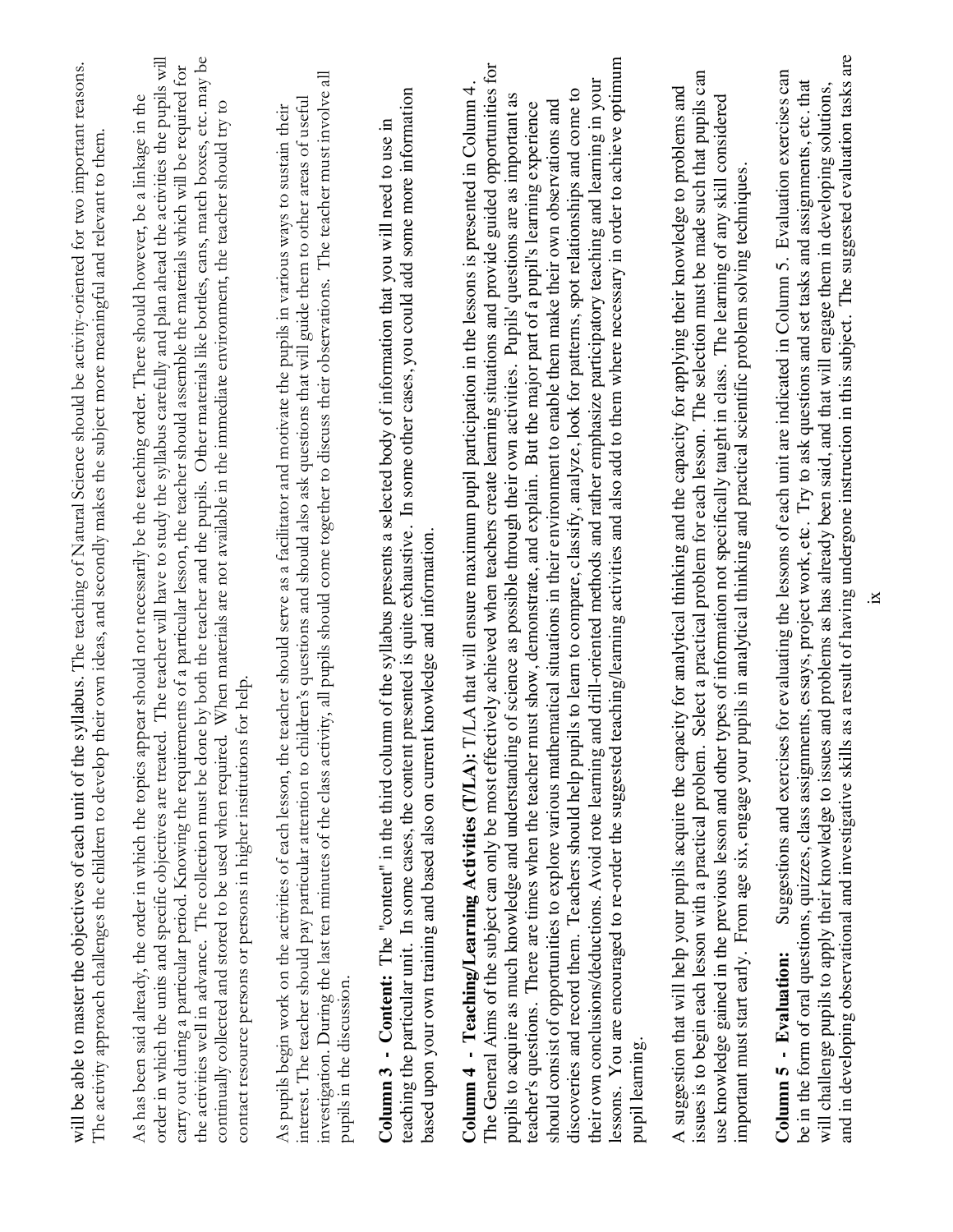| not exhaustive. You are encouraged to develop other creative evaluation tasks to ensure that pupils have mastered the instruction and behaviours<br>implied in the specific objectives of each unit.                                                                                                                                                                                                                                                                                                                                                                                                                                                                                                                                                                                                                                                                                                                                                                                                                                                                                                                                                                                                                                                                                                                                                                                                                                                                                                                                        |                                                                                                                                                                                        |
|---------------------------------------------------------------------------------------------------------------------------------------------------------------------------------------------------------------------------------------------------------------------------------------------------------------------------------------------------------------------------------------------------------------------------------------------------------------------------------------------------------------------------------------------------------------------------------------------------------------------------------------------------------------------------------------------------------------------------------------------------------------------------------------------------------------------------------------------------------------------------------------------------------------------------------------------------------------------------------------------------------------------------------------------------------------------------------------------------------------------------------------------------------------------------------------------------------------------------------------------------------------------------------------------------------------------------------------------------------------------------------------------------------------------------------------------------------------------------------------------------------------------------------------------|----------------------------------------------------------------------------------------------------------------------------------------------------------------------------------------|
| Lastly, bear in mind that the syllabus cannot be taken a<br>plans for teaching the units of this syllabus.                                                                                                                                                                                                                                                                                                                                                                                                                                                                                                                                                                                                                                                                                                                                                                                                                                                                                                                                                                                                                                                                                                                                                                                                                                                                                                                                                                                                                                  | is a substitute for lesson plans. It is necessary that you develop a scheme of work and lessons.                                                                                       |
| DEFINITION OF PROFILE DIMENSIONS                                                                                                                                                                                                                                                                                                                                                                                                                                                                                                                                                                                                                                                                                                                                                                                                                                                                                                                                                                                                                                                                                                                                                                                                                                                                                                                                                                                                                                                                                                            |                                                                                                                                                                                        |
| instruction has been completed means that the pupil has acquired "knowledge". Being able to explain, summarize, give examples, etc. means that the<br>action verb as follows: The pupil will be able to describe, state etc. Being able to "describe" something or "state" a fact or principle after the<br>The concept of profile dimensions was made central to<br>describing a particular learning behaviour. More than<br>pupil has understood the lesson taught.                                                                                                                                                                                                                                                                                                                                                                                                                                                                                                                                                                                                                                                                                                                                                                                                                                                                                                                                                                                                                                                                       | one dimension constitutes a profile of dimensions. A specific objective may be stated with an<br>the syllabuses developed from 1998 onwards. A 'dimension' is a psychological unit for |
| develop plans, generate new and creative ideas and solutions, and use their knowledge in a variety of ways to solve mathematical problems while still<br>instruction. "Knowledge", "Application", etc. are dimensions that should be the prime focus of teaching and learning in schools. It has been realized<br>questions that require higher ability thinking skills such as application of mathematical principles and problem solving. For there to be any change in<br>Each of the specific objectives in this syllabus contains an "action verb" that describes the behaviour the pupil will be able to demonstrate after the<br>in school. Each action verb indicates the underlying profile dimension of each particular specific objective. Read each objective carefully to know<br>Instruction in most cases has tended to stress knowledge acquisition to the detriment of the higher ability behaviours such as application, analysis,<br>the quality of people who go through the school system, pupils should be encouraged to apply their knowledge, develop analytical thinking skills,<br>etc. The persistence of this situation in the school system means that pupils will only do well on recall items and questions and perform poorly on<br>unfortunately that schools still teach the low ability thinking skills of knowledge and understanding and ignore the higher ability thinking skills<br>Similarly, being able to develop, plan, solve problems,<br>the profile dimension toward which you have to teach. | construct, etc. means that the pupil can "apply" the knowledge acquired in some new context.                                                                                           |
| The dimensions for teaching, learning and testing in Integrated Science at JHS and their respective weights are as follows:                                                                                                                                                                                                                                                                                                                                                                                                                                                                                                                                                                                                                                                                                                                                                                                                                                                                                                                                                                                                                                                                                                                                                                                                                                                                                                                                                                                                                 |                                                                                                                                                                                        |
| 20%<br>40%<br>$40\%$<br>Knowledge and Comprehension<br>Experimental and Process Skills<br>Application of Knowledge                                                                                                                                                                                                                                                                                                                                                                                                                                                                                                                                                                                                                                                                                                                                                                                                                                                                                                                                                                                                                                                                                                                                                                                                                                                                                                                                                                                                                          |                                                                                                                                                                                        |
| Each of the dimensions has been given a percentage weight that should be reflected in teaching. Jeaning and resting. The weights indicated on the right of                                                                                                                                                                                                                                                                                                                                                                                                                                                                                                                                                                                                                                                                                                                                                                                                                                                                                                                                                                                                                                                                                                                                                                                                                                                                                                                                                                                  |                                                                                                                                                                                        |

Each of the dimensions has been given a percentage weight that should be reflected in teaching, learning and testing. The weights indicated on the right of  $\mathbf{q}$  $\mathbb{S}^1$  $\dot{\alpha}$ ractives are dimensions show the relative emphasis that the teacher should give in the teaching, learning and testing. the dimensions show the relative emphasis that the teacher should give in the teaching, learning and testing.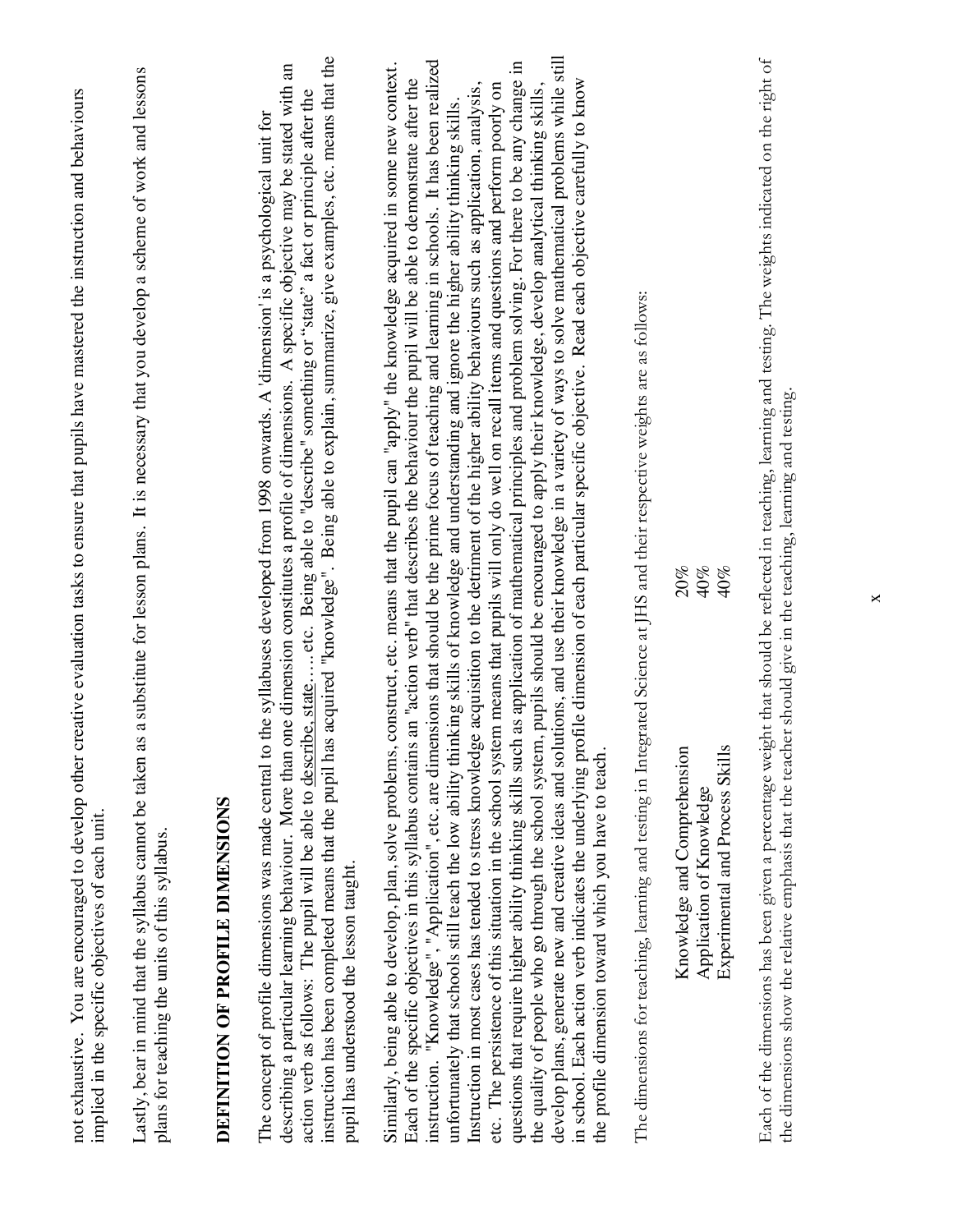| teaching and testing system. | You will notice that "Application of knowledge" and "Practical and Experimental Skills" have equal weight that is higher than the weight for "Knowledge<br>and Comprehension". This means that the second and third dimensions are considered more important and will therefore need more emphasis in the                                                                                                                                                                      |
|------------------------------|--------------------------------------------------------------------------------------------------------------------------------------------------------------------------------------------------------------------------------------------------------------------------------------------------------------------------------------------------------------------------------------------------------------------------------------------------------------------------------|
|                              | The explanation and key words in each of the profile dimensions are indicated below.                                                                                                                                                                                                                                                                                                                                                                                           |
|                              | Knowledge and Understanding (KU)                                                                                                                                                                                                                                                                                                                                                                                                                                               |
| Knowledge                    | Remember, recall, identify, define, describe, list, name, match, state principles, facts and concepts. Knowledge is simply the ability<br>to remember or recall material already learned and constitutes the lowest level of learning.<br>The ability to:                                                                                                                                                                                                                      |
| Understanding                | Explain, summarise, translate, rewrite, paraphrase, give examples, generalize, estimate or predict consequences based upon a trend.<br>Understanding is generally the ability to grasp the meaning of some material that may be verbal, pictorial, or symbolic.<br>The ability to:                                                                                                                                                                                             |
|                              | Application of Knowledge (AK)                                                                                                                                                                                                                                                                                                                                                                                                                                                  |
|                              | The<br>in this syllabus, has a number of learning/behaviour levels. These levels include application,<br>analysis, synthesis, and evaluation. These may be considered and taught separately, paying attention to reflect each of them equally in your teaching.<br>dimension "Application of Knowledge" is a summary dimension for all four learning levels. Details of each of the four sub-levels are as follows:<br>Ability to use knowledge or apply knowledge, as implied |
| Application                  | Apply rules, methods, principles, theories, etc. to concrete situations that are new and unfamiliar. It also involves the ability to<br>produce, solve, operate, plan, demonstrate, discover etc.<br>The ability to:                                                                                                                                                                                                                                                           |
| Analysis                     | Break down material into its component parts; to differentiate, compare, distinguish, outline, separate, identify significant points<br>etc., recognize unstated assumptions and logical fallacies recognize inferences from facts etc.<br>The ability to:                                                                                                                                                                                                                     |
| Synthesis                    | whole. It involves the ability to combine, compile, compose, devise, plan, revise, design, organize,<br>Put parts together to form a new<br>create, generate etc.<br>The ability to:                                                                                                                                                                                                                                                                                           |
| Evaluation                   | s etc. Evaluation refers to the ability to judge the worth or value of some material based on some<br>Appraise, compare features of different things and make comments or judgement, contrast, criticize, justify, support, discuss,<br>conclude, make recommendation<br>The ability to:<br>criteria.                                                                                                                                                                          |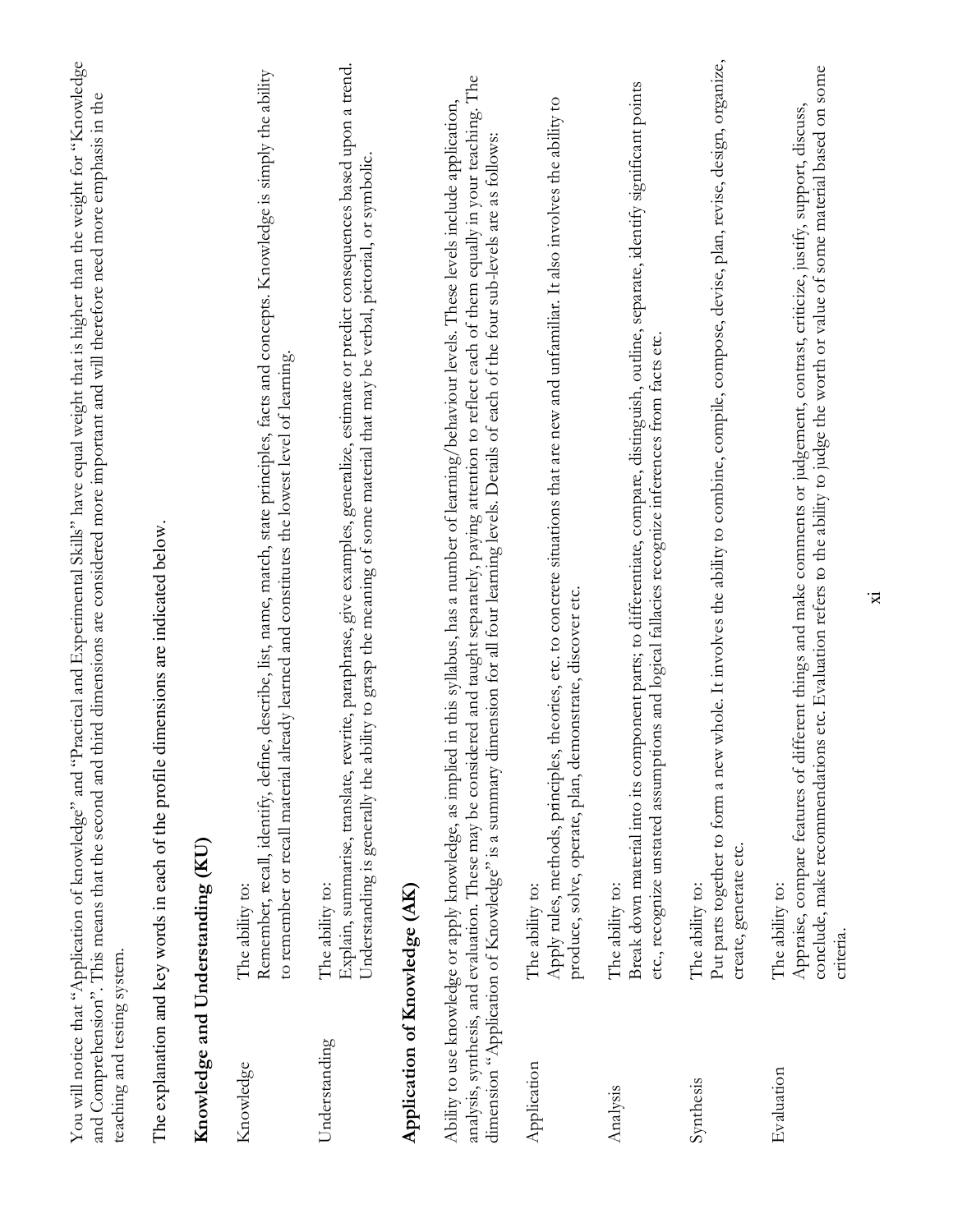|                                    | You will note from the above that evaluation is the highest form of thinking and is therefore the most difficult behaviour. Start to develop this important<br>skill early in your pupils by giving them a lot of practice in evaluation.                                                                                                                                                                                                                                                                                                                                                                                                                                                                                             |
|------------------------------------|---------------------------------------------------------------------------------------------------------------------------------------------------------------------------------------------------------------------------------------------------------------------------------------------------------------------------------------------------------------------------------------------------------------------------------------------------------------------------------------------------------------------------------------------------------------------------------------------------------------------------------------------------------------------------------------------------------------------------------------|
|                                    | planations of the three profile dimensions should help you to structure your teaching such as to<br>This will ensure that you give your students the chance to develop good thinking skills, and<br>achieve the effects needed. Select from the action verbs provided for your teaching, in evaluating learning before, during and after the instruction.<br>the capacity for excellent performance in integrated science and in examinations. Check the weights of the profile dimensions to ensure that you<br>have given the required emphasis to each of the dimensions in your teaching and assessment.<br>Use the action verbs also in writing your test questions.<br>The action verbs and the definitions provided in the exp |
|                                    | <b>Experimental and Process Skills (EPS)</b>                                                                                                                                                                                                                                                                                                                                                                                                                                                                                                                                                                                                                                                                                          |
|                                    | able to compare phenomena or to observe phenomena closely to be able to identify causes and reasons for the occurrence of phenomena and develop<br><i>Experimental skills</i> involve the enquiry/investigative process of planning and designing experiments, carrying out case studies and field studies to be<br>practical solutions to problems and tasks.                                                                                                                                                                                                                                                                                                                                                                        |
|                                    | Process skills involve demonstration of practical manipulative skills using tools, machines and equipment for problem solving in science. Process<br>skills also involve the processes of observation, classification, drawing, measurement, interpretation, recording, reporting, and expected scientific<br>conduct in the laboratory/field.                                                                                                                                                                                                                                                                                                                                                                                        |
|                                    | A summary of the skills required for effective experimental and process work are the following:                                                                                                                                                                                                                                                                                                                                                                                                                                                                                                                                                                                                                                       |
| $\dot{\sim}$                       | Equipment Handling                                                                                                                                                                                                                                                                                                                                                                                                                                                                                                                                                                                                                                                                                                                    |
| $\ddot{\mathrm{c}}$                | Planning and designing of experiments<br>Observation                                                                                                                                                                                                                                                                                                                                                                                                                                                                                                                                                                                                                                                                                  |
| $\div$<br>$\overline{5}$           | Classification<br>Manipulation                                                                                                                                                                                                                                                                                                                                                                                                                                                                                                                                                                                                                                                                                                        |
| $\dot{\circ}$                      | Drawing                                                                                                                                                                                                                                                                                                                                                                                                                                                                                                                                                                                                                                                                                                                               |
| $\overline{r}$ .                   | Designing                                                                                                                                                                                                                                                                                                                                                                                                                                                                                                                                                                                                                                                                                                                             |
| $\dot{\infty}$<br>o.               | Interpretation<br>Measuring                                                                                                                                                                                                                                                                                                                                                                                                                                                                                                                                                                                                                                                                                                           |
| $\overline{10}$                    | Recording                                                                                                                                                                                                                                                                                                                                                                                                                                                                                                                                                                                                                                                                                                                             |
| $\frac{1}{11}$<br>$\overline{2}$ . | Conduct in Laboratory/Field<br>Reporting                                                                                                                                                                                                                                                                                                                                                                                                                                                                                                                                                                                                                                                                                              |
|                                    | Equipment Handling:                                                                                                                                                                                                                                                                                                                                                                                                                                                                                                                                                                                                                                                                                                                   |
|                                    | Proper handling and use of tools and equipment for practical and experimental work; The teacher would ensure that students acquire a high<br>level of proficiency in the use of tools and equipment for scientific work.                                                                                                                                                                                                                                                                                                                                                                                                                                                                                                              |
|                                    | ïц                                                                                                                                                                                                                                                                                                                                                                                                                                                                                                                                                                                                                                                                                                                                    |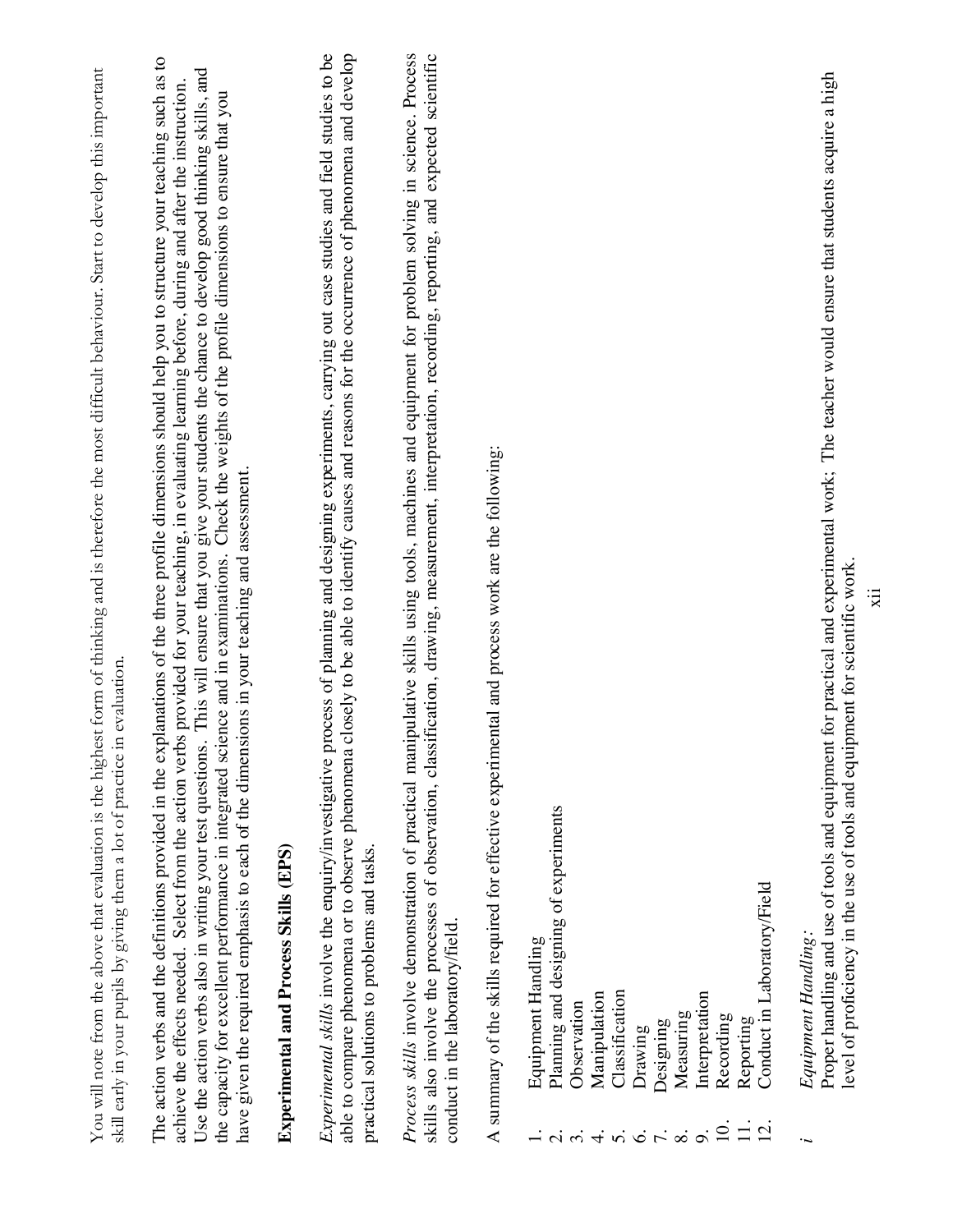|   | Planning and designing of Experiments: |
|---|----------------------------------------|
|   |                                        |
|   |                                        |
|   |                                        |
| ĩ |                                        |
|   |                                        |

Development of hypotheses; planning and designing of experiments; persistence in the execution of experimental activities; modification of Development of hypotheses; planning and designing of experiments; persistence in the execution of experimental activities; modification of experimental activities where necessary in order to reach conclusions. experimental activities where necessary in order to reach conclusions.

hypotheses within a short time, review and criticize each hypothesis and then select the best one. Weaker scientists on the other hand, tend to focus hypotheses for every problem tackled in class; criticize each hypothesis generated before selecting the best one. Some of the critical characteristics hypotheses within a short time, review and criticize each hypothesis and then select the best one. Weaker scientists on the other hand, tend to focus hypotheses for every problem tackled in class; criticize each hypothesis generated before selecting the best one. Some of the critical characteristics on only one or two hypotheses. The implication of this for the teacher of integrated science is to lead students to learn to generate a number of on only one or two hypotheses. The implication of this for the teacher of integrated science is to lead students to learn to generate a number of Research evidence shows that when confronted with a problem, scientists who excel in their respective fields of work develop a number of Research evidence shows that when confronted with a problem, scientists who excel in their respective fields of work develop a number of to encourage in pupils are: to encourage in pupils are:

Ability to modify and change procedures when difficulties arise, Ability to modify and change procedures when difficulties arise, Hypotheses generation, Hypotheses generation, Persistence Persistence Creativity,

Observation: *iii. Observation:* iii.

Use of the senses to make accurate observations; The student for instance, should be able to tell the colour, form, texture and the structure of Use of the senses to make accurate observations; The student for instance, should be able to tell the colour, form, texture and the structure of specimens provided and be able to classify them. specimens provided and be able to classify them.

Manipulation: *iv. Manipulation:*  $\dot{\nu}$ .

Manipulation involves the skillful handling of scientific objects and tools for accomplishing specific tasks. It involves setting up laboratory Manipulation involves the skillful handling of scientific objects and tools for accomplishing specific tasks. It involves setting up laboratory apparatus, preparing specimens and other material for observation. apparatus, preparing specimens and other material for observation.

Classification: *v. Classification:*  $\ddot{\sim}$ 

Group specimens and objects according to their common properties or characteristics. Group specimens and objects according to their common properties or characteristics.

Drawing: *vi. Drawing:* νi.

Draw clearly and label specimens, objects etc. Draw clearly and label specimens, objects etc.

Designing: *vii. Designing:* vii.

Visualize and draw new objects or gargets from imagination, etc. Visualize and draw new objects or gargets from imagination, etc.

*viii. Measuring:* Measuring. viii.

Refers to the accurate use of measuring instruments and equipment for measuring, reading and making observations. Refers to the accurate use of measuring instruments and equipment for measuring, reading and making observations.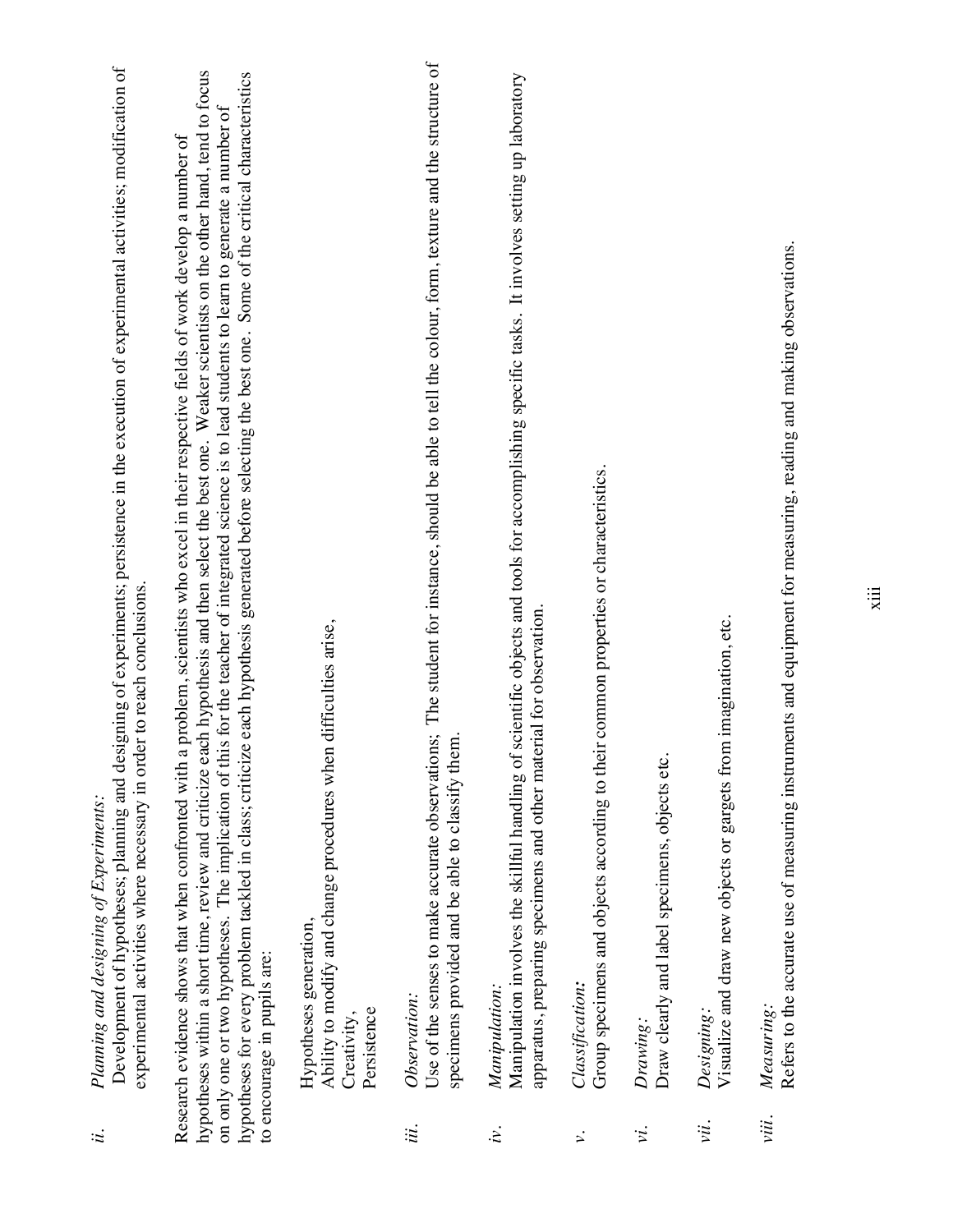| ă<br>terpretatu |  |
|-----------------|--|
| Ξ<br>ř          |  |

tation: The ability to The ability to

- evaluate data in terms of its worth: good, bad, reliable, unreliable etc. (i) evaluate data in terms of its worth: good, bad, reliable, unreliable etc.  $\widehat{\Xi}$ 
	- make inferences and predictions from written or graphical data (ii) make inferences and predictions from written or graphical data  $\hat{E}$ 
		- extrapolate (iii) extrapolate  $(iv)$  $(iii)$

Interpretation is also referred to as "Information Handling". Interpretation is also referred to as "Information Handling". derive conclusions (iv) derive conclusions

#### Recording: *x. Recording:*  $\dot{x}$

Draw or make graphical representation boldly and clearly, well labeled and pertinent to the issue at hand. Draw or make graphical representation boldly and clearly, well labeled and pertinent to the issue at hand.

#### Reporting: *xi. Reporting:*  $\ddot{x}$ .

Students should be able to present pertinent and precise reports on projects they undertake. Reports, oral or written, should be concise, clear Students should be able to present pertinent and precise reports on projects they undertake. Reports, oral or written, should be concise, clear and accurate. and accurate.

#### Generalizing *xii. Generalizing* xii.

Being able to use the conclusions arrived at in an experiment to what could happen in similar situations Being able to use the conclusions arrived at in an experiment to what could happen in similar situations

#### Conduct in Laboratory/Field: *xiii. Conduct in Laboratory/Field:* xiii.

Observation of safety measures in the laboratory; care and concern for the safety of one's self and for others; ability to work alone and with Observation of safety measures in the laboratory; care and concern for the safety of one's self and for others; ability to work alone and with others; good co-operative spirit, economical use of materials; maintenance of clean and orderly work area; persistence in achieving results; others; good co-operative spirit, economical use of materials; maintenance of clean and orderly work area; persistence in achieving results; creative use of materials creative use of materials

### FORM OF ASSESSMENT **FORM OF ASSESSMENT**

cannot test all the objectives taught in a term, in a year etc. The assessment mode you use i.e. class tests, homework, projects etc. must be developed It must be emphasized that both instruction and assessment be based on the profile dimensions of the subject. In developing assessment procedures, cannot test all the objectives taught in a term, in a year etc. The assessment mode you use i.e. class tests, homework, projects etc. must be developed It must be emphasized that both instruction and assessment be based on the profile dimensions of the subject. In developing assessment procedures, objective in the syllabus is considered a criterion to be achieved by the student. When you develop a test that consists of items or questions that are objective in the syllabus is considered a criterion to be achieved by the student. When you develop a test that consists of items or questions that are based on a representative sample of the specific objectives taught, the test is referred to as a "Criterion-Referenced Test" In many cases, a teacher based on a representative sample of the specific objectives taught, the test is referred to as a "Criterion-Referenced Test" In many cases, a teacher try to select specific objectives in such a way that you will be able to assess a representative sample of the syllabus objectives. Each specific try to select specific objectives in such a way that you will be able to assess a representative sample of the syllabus objectives. Each specific in such a way that it will consist of a representative sample of the important objectives taught over a period. in such a way that it will consist of a representative sample of the important objectives taught over a period.

### End-of-Term Examination **End-of-Term Examination**

the term. The end-of-term test for Term 3 should be composed of items/questions based on the specific objectives studied over the three terms, using the term. The end-of-term test for Term 3 should be composed of items/questions based on the specific objectives studied over the three terms, using a different weighting system such as to reflect the importance of the work done in each term in appropriate proportions. For example, a teacher may The end-of-term examination is a summative assessment system and should consist of a sample of the knowledge and skills pupils have acquired in a different weighting system such as to reflect the importance of the work done in each term in appropriate proportions. For example, a teacher may The end-of-term examination is a summative assessment system and should consist of a sample of the knowledge and skills pupils have acquired in Term 2. For the Term 3 examination, the test could be based on 20% of the objectives in Term 1, 20% of the objectives in Term 2 and 60% of the Term 2. For the Term 3 examination, the test could be based on 20% of the objectives in Term 1, 20% of the objectives in Term 2 and 60% of thebuild an end-of- Term test in such a way that it would consist of the 30% of the objectives studied in Term 1 and 70% of the objectives studied in build an end-of- Term test in such a way that it would consist of the 30% of the objectives studied in Term 1 and 70% of the objectives studied in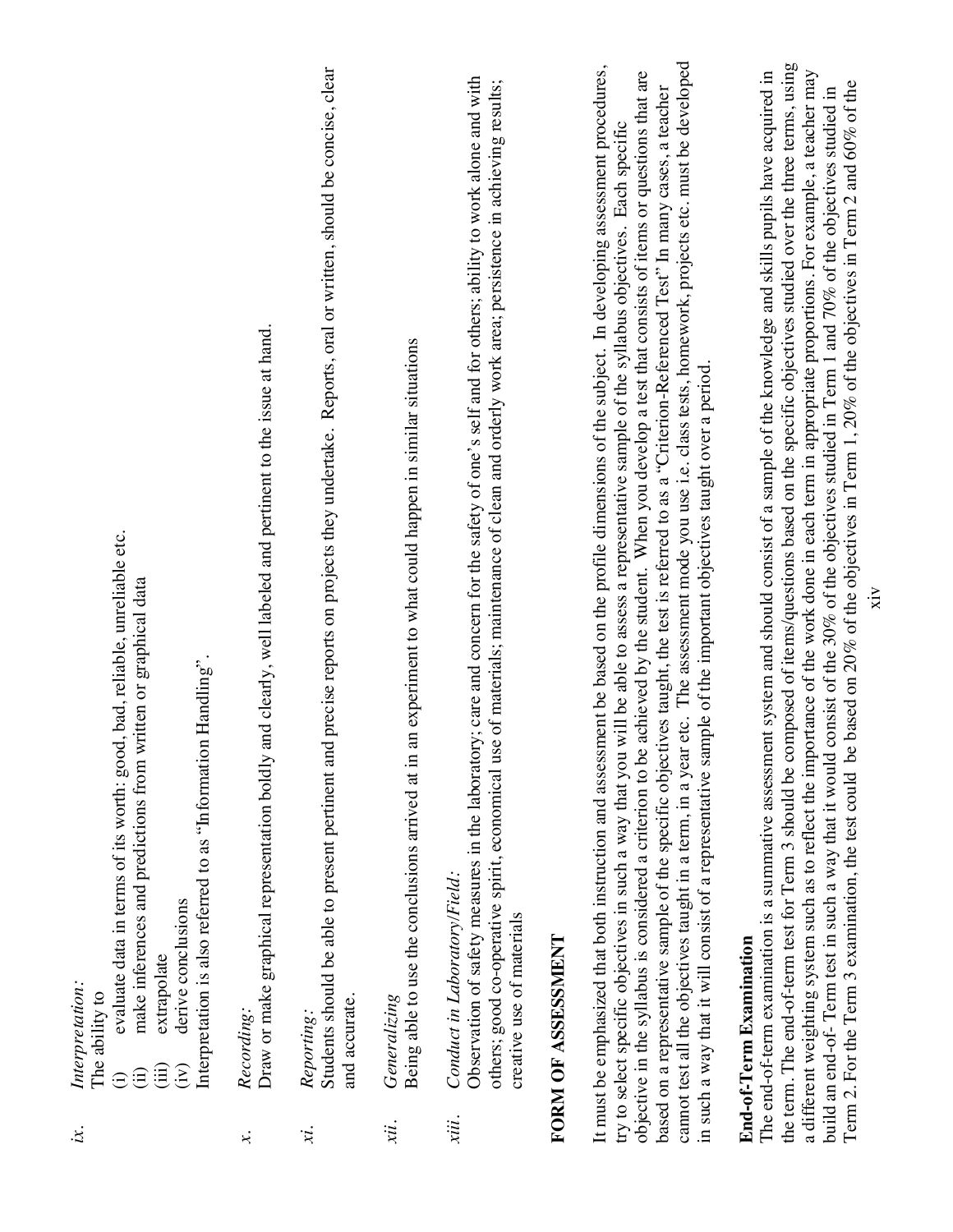| e and skills gained in each term in the various end of term test. This will make pupils realize<br>objectives in Term 3. It is important to link knowledge                                                                                                                                                           |
|----------------------------------------------------------------------------------------------------------------------------------------------------------------------------------------------------------------------------------------------------------------------------------------------------------------------|
| studied in the various terms will bring this important concept home to pupils. The percentage of objectives to select for end-of-Term 3 is indicated as<br>cave it. Knowledge is always continuous. Linking the end of term tests across the objectives<br>that they cannot learn something in Term 1 and just learn |
| $\sim$ $10$ ws:                                                                                                                                                                                                                                                                                                      |

60% of objectives taught in Term 3. 20% of objectives taught in Term 1 20% of objectives taught in Term 2 60% of objectives taught in Term 3. 20% of objectives taught in Term 2 20% of objectives taught in Term 1

## Combining SBA marks and End-of-Term Examination Marks **Combining SBA marks and End-of-Term Examination Marks**

assessment in the school system. It will not affect the SBA mark proportion of 30% used by WAEC for determining examination results at the BECE. assessment in the school system. It will not affect the SBA mark proportion of 30% used by WAEC for determining examination results at the BECE. marks for the end of term test will also be scaled to 50 before adding the SBA marks and end-of-term examination marks to determine pupils' end of marks for the end of term test will also be scaled to 50 before adding the SBA marks and end-of-term examination marks to determine pupils' end of term results. The SBA and the end-of-term test marks will hence be combined in equal proportions of 50:50. The equal proportions will affect only term results. The SBA and the end-of-term test marks will hence be combined in equal proportions of 50:50. The equal proportions will affect only The new SBA system is important for raising pupils' school performance. For this reason, the 80 marks for the SBA will be scaled to 50. The total The new SBA system is important for raising pupils' school performance. For this reason, the 80 marks for the SBA will be scaled to 50. The total

### **Basic School Certificate Examination Basic School Certificate Examination**

objective answer test and will generally consist of items on knowledge and comprehension with some items on application of knowledge.. Section B objective answer test and will generally consist of items on knowledge and comprehension with some items on application of knowledge. . Section B is of two parts: Part 1 is a test of practical skills made up of items that test application of knowledge, and experimental and practical skills. Part 2 is of two parts: Part 1 is a test of practical skills made up of items that test application of knowledge, and experimental and practical skills. Part 2 The Basic Education Certificate Examination (BECE) consists of an examination paper divided into Section A and Section B. Section A is an The Basic Education Certificate Examination (BECE) consists of an examination paper divided into Section A and Section B. Section A is an consists of essay type questions based on Knowledge and Comprehension and Application of Knowledge. consists of essay type questions based on Knowledge and Comprehension and Application of Knowledge.

paper is marked out of 30; Part 1 of Section B is marked out of 40 while Part 2 is marked out of 50. The SBA is based on all three profile dimensions paper is marked out of 30; Part 1 of Section B is marked out of 40 while Part 2 is marked out of 50. The SBA is based on all three profile dimensions and is marked out of 80, giving a total of 200 marks. The last row shows the weight of the marks allocated to each of the four test components. The and is marked out of 80, giving a total of 200 marks. The last row shows the weight of the marks allocated to each of the four test components. The The examination structure presented in the chart below, shows a similar structure paper as the BECEC Integrated Science paper. Section A of the The examination structure presented in the chart below, shows a similar structure paper as the BECEC Integrated Science paper. Section A of the three papers are weighted differently. Paper 2 of Section B is a more intellectually demanding part of the examination and is therefore weighted three papers are weighted differently. Paper 2 of Section B is a more intellectually demanding part of the examination and is therefore weighted more than the other parts of the examination. more than the other parts of the examination.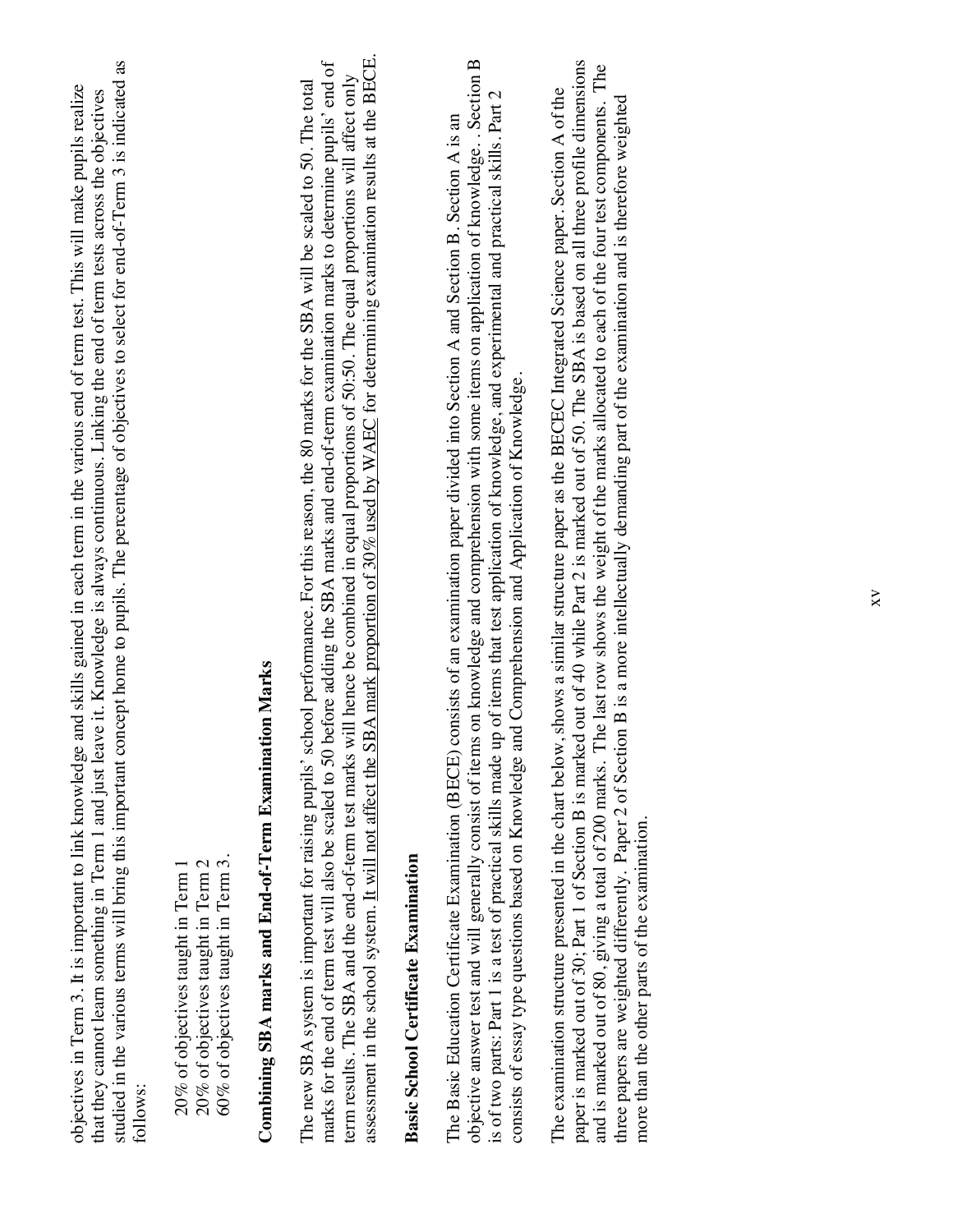|                                         | Section A         |                                | when we have the property of the momentum of the company of the company<br><b>Section B</b> |                         |                |                                  |
|-----------------------------------------|-------------------|--------------------------------|---------------------------------------------------------------------------------------------|-------------------------|----------------|----------------------------------|
| <b>Dimensions</b>                       | Objective<br>Test | Practical<br>Test of<br>Skills | Essay type<br>test                                                                          | <b>SBA</b>              | Marks<br>Total | % Weight Of<br><b>Dimensions</b> |
| Comprehension<br>Knowledge and          | $\infty$          | $\mathbf{I}$                   | $\equiv$                                                                                    | $\Omega$                | $\Theta$       | $\overline{c}$                   |
| Application of<br>Knowledge             | $\overline{10}$   | $\mathsf{I}$                   | $\frac{1}{2}$                                                                               | $\infty$                | 80             | $\overline{a}$                   |
| Experimental and<br>Practical Skills    | $\mathbf{I}$      | $\overline{6}$                 | $\mathbf{I}$                                                                                | $\Theta$                | 80             | $\overline{6}$                   |
| <b>Total Marks</b>                      | $\infty$          | $\overline{4}$                 | 50                                                                                          | 80                      | 200            | $\mathbf I$                      |
| % Contribution of<br><b>Exam Papers</b> | $\mathbf{a}$      | 15                             | 25                                                                                          | $\overline{\mathbf{5}}$ | ı              | 100                              |

Distribution of Examination Paper Weights And Marks  **Distribution of Examination Paper Weights And Marks** You will note that Section A has a contribution of 10% to the total marks; Part 1 of Section B has a contribution of 15% to the total marks and Part 2 You will note that Section A has a contribution of 10% to the total marks; Part 1 of Section B has a contribution of 15% to the total marks and Part 2 of Section B has a contribution of 25% to the total marks. The SBA component has a contribution of 50% to the total marks. The numbers in the of Section B has a contribution of 25% to the total marks. The SBA component has a contribution of 50% to the total marks. The numbers in the cells indicate the marks to be allocated to the items / questions that test each of the dimensions within the respective test papers. cells indicate the marks to be allocated to the items / questions that test each of the dimensions within the respective test papers.

numbers in the cells and they agree with the profile dimension weights indicated in the last column. Of the total marks of 200, 40 marks, equivalent to 20% of the total marks, are allocated to Knowledge and Comprehension. 80 marks, equivalent to 40% of the total marks, are allocated to each of to 20% of the total marks, are allocated to Knowledge and Comprehension. 80 marks, equivalent to 40% of the total marks, are allocated to each of Application of Knowledge and Practical and Process Skills. The weight of each of the three dimensions is indicated in the last column. The ratio of Application of Knowledge and Practical and Process Skills. The weight of each of the three dimensions is indicated in the last column. The ratio of numbers in the cells and they agree with the profile dimension weights indicated in the last column. Of the total marks of 200, 40 marks, equivalent The last but one column shows the total marks allocated to each of the dimensions. Note that the numbers in this column are additions of the The last but one column shows the total marks allocated to each of the dimensions. Note that the numbers in this column are additions of the heory to practice in integrated science at the Junior High School level is 60:40. theory to practice in integrated science at the Junior High School level is 60:40.

#### Test Item bank **Test Item bank**

papers, try to develop an item bank. The term "item bank" is a general term for a pool of objective test items, a pool of essay questions or a pool of papers, try to develop an item bank. The term "item bank" is a general term for a pool of objective test items, a pool of essay questions or a pool of practical test questions to fit selected specific objectives which you consider important to be tested. If you proceed diligently, you will realize you practical test questions to fit selected specific objectives which you consider important to be tested. If you proceed diligently, you will realize youThe structure of assessment recommended in the syllabus will need extra effort on the part of the teacher. In preparation for setting examination The structure of assessment recommended in the syllabus will need extra effort on the part of the teacher. In preparation for setting examination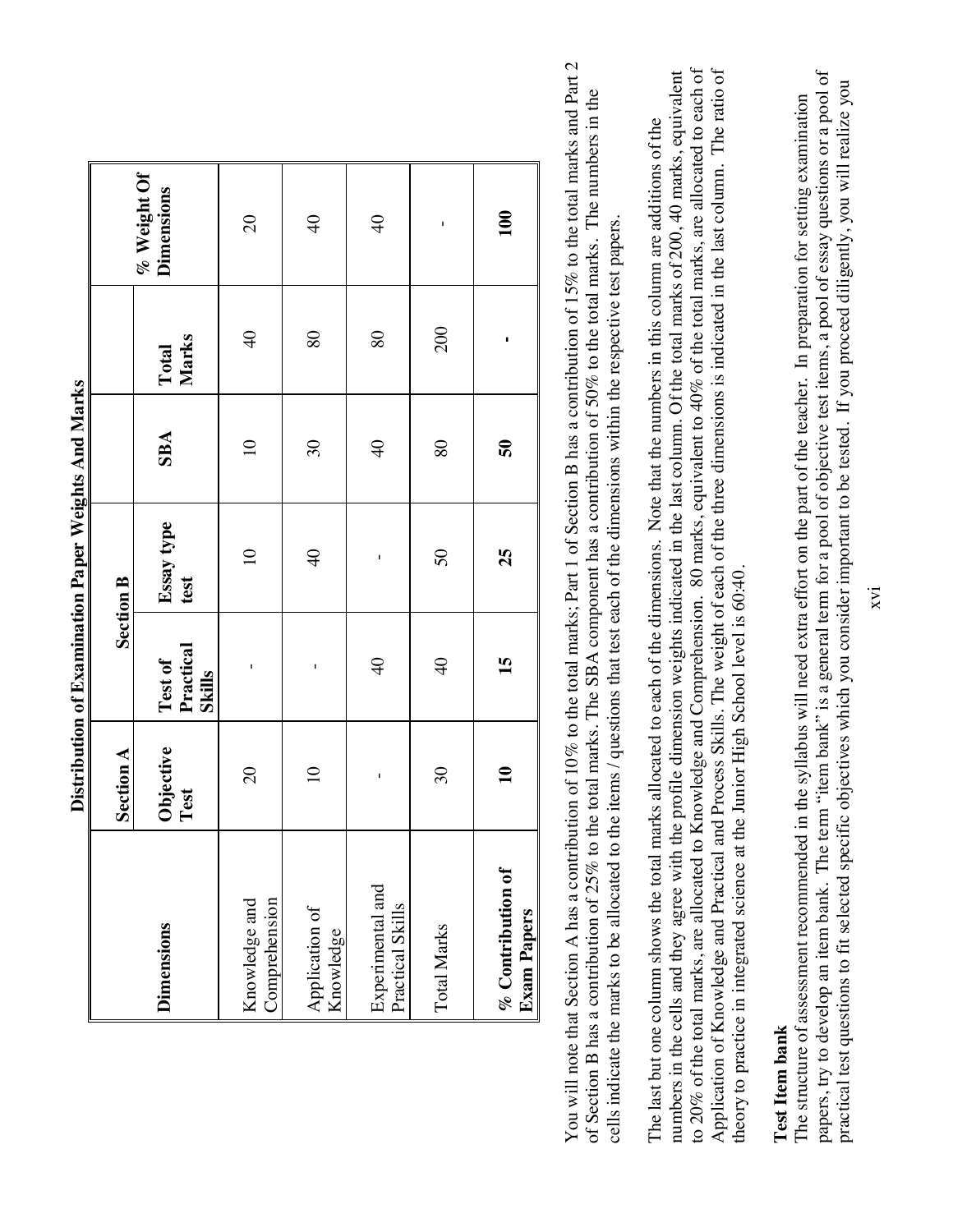| ore than 30 essay questions in a space of one year or less. Randomly select from the item bank<br>This means, as items / questions are selected for testing, new ones have to be written to replace<br>An important issue in the preparation for a major examination such as the BECE is the issue of test wiseness. To be test wise means that the pupil<br>Test items that have been used in examinations may also be modified and stored in the item<br>have written more than 100 objective test items and mo<br>to compose the test papers. Select with replacement.<br>those items / questions already used in examinations.<br>Test wiseness<br>$b$ an $\bf{k}$                                                                                                                                                                                                                                                                                                                                                                                                                                                                                                                                                               |
|--------------------------------------------------------------------------------------------------------------------------------------------------------------------------------------------------------------------------------------------------------------------------------------------------------------------------------------------------------------------------------------------------------------------------------------------------------------------------------------------------------------------------------------------------------------------------------------------------------------------------------------------------------------------------------------------------------------------------------------------------------------------------------------------------------------------------------------------------------------------------------------------------------------------------------------------------------------------------------------------------------------------------------------------------------------------------------------------------------------------------------------------------------------------------------------------------------------------------------------|
| answer paper; reading all questions before selecting the best questions to answer; apportioning equal time to each question or spending more time on<br>understands the mechanics for taking a test. These mechanics include writing your index number and other particulars accurately and quickly on the<br>writing the answer. Pupils should leave extra time to read over their work. Finally, check to see that your personal particulars supplied on the answer<br>questions that carry more marks. For the essay part, help your pupils to understand the necessity of making notes on each question attempted before<br>because they are not test wise. Take your pupils through these necessary mechanics so that their performance on major examinations may not be<br>to do well in major examinations because of weakness in the mechanics of test taking;<br>sheet are accurate. Some good students sometimes fail<br>flawed by the slightest weakness in test taking.                                                                                                                                                                                                                                                  |
| ENT<br>GUIDELINES FOR SCHOOL BASED ASSESSMI                                                                                                                                                                                                                                                                                                                                                                                                                                                                                                                                                                                                                                                                                                                                                                                                                                                                                                                                                                                                                                                                                                                                                                                          |
| A new School Based Assessment system (SBA), formally referred to as Continuous Assessment, will be introduced into the school system from<br>September 2008. SBA is a very effective system for teaching and learning if carried out properly. The new SBA system is designed to provide<br>schools with an internal assessment system that will help schools to achieve the following purposes:                                                                                                                                                                                                                                                                                                                                                                                                                                                                                                                                                                                                                                                                                                                                                                                                                                     |
| Provide teachers with guidelines for constructing assessment items/questions and other assessment tasks<br>Introduce a system of moderation that will ensure accuracy and reliability of teachers' marks<br>Provide guidance in marking and grading of test items/questions and other assessment tasks<br>ject and in each class of the school system<br>Standardize the practice of internal school-based assessment in all schools in the country<br>Provide reduced assessment tasks for each of the primary school subjects<br>Introduce standards of achievement in each sub<br>$\circ$<br>O<br>О<br>О<br>O<br>О                                                                                                                                                                                                                                                                                                                                                                                                                                                                                                                                                                                                                |
| Provide teachers with advice on how to conduct remedial instruction on difficult areas of the syllabus to improve pupil performance<br>$\circ$                                                                                                                                                                                                                                                                                                                                                                                                                                                                                                                                                                                                                                                                                                                                                                                                                                                                                                                                                                                                                                                                                       |
| objectives that the teacher considers difficult to teach and learn. The selected objectives could also be those objectives considered very important and<br>Task 1 will be administered as an individual test coming at the end of the first month of the term. The equivalent of Task 1 will be Task 5 and Task 9<br>to the administered in Term 2 and Term 3 respectively. Task 2 will be administered as a Group Exercise and will consist of two or three instructional<br>mean a reduction by 64% of the work load compared to the previous continuous assessment system. The 12 assessments are labeled as Task 1, Task<br>Term 1; Tasks 5-8 will be administered in Term 2, and Tasks 9-12 administered in Term 3<br>year instead of the 33 assessments in the previous continuous assessment system. This will<br>which therefore need pupils to put in more practice. Task 2 will be administered at the end of the second month in the term. Task 3 will also be<br>administered as individual test under the supervision of the class teacher at the end of the 11 <sup>th</sup> or 12 week of the term.<br>2, Task 3 and Task 4. Task 1-4 will be administered in<br>The new SBA system will consist of 12 assessments a |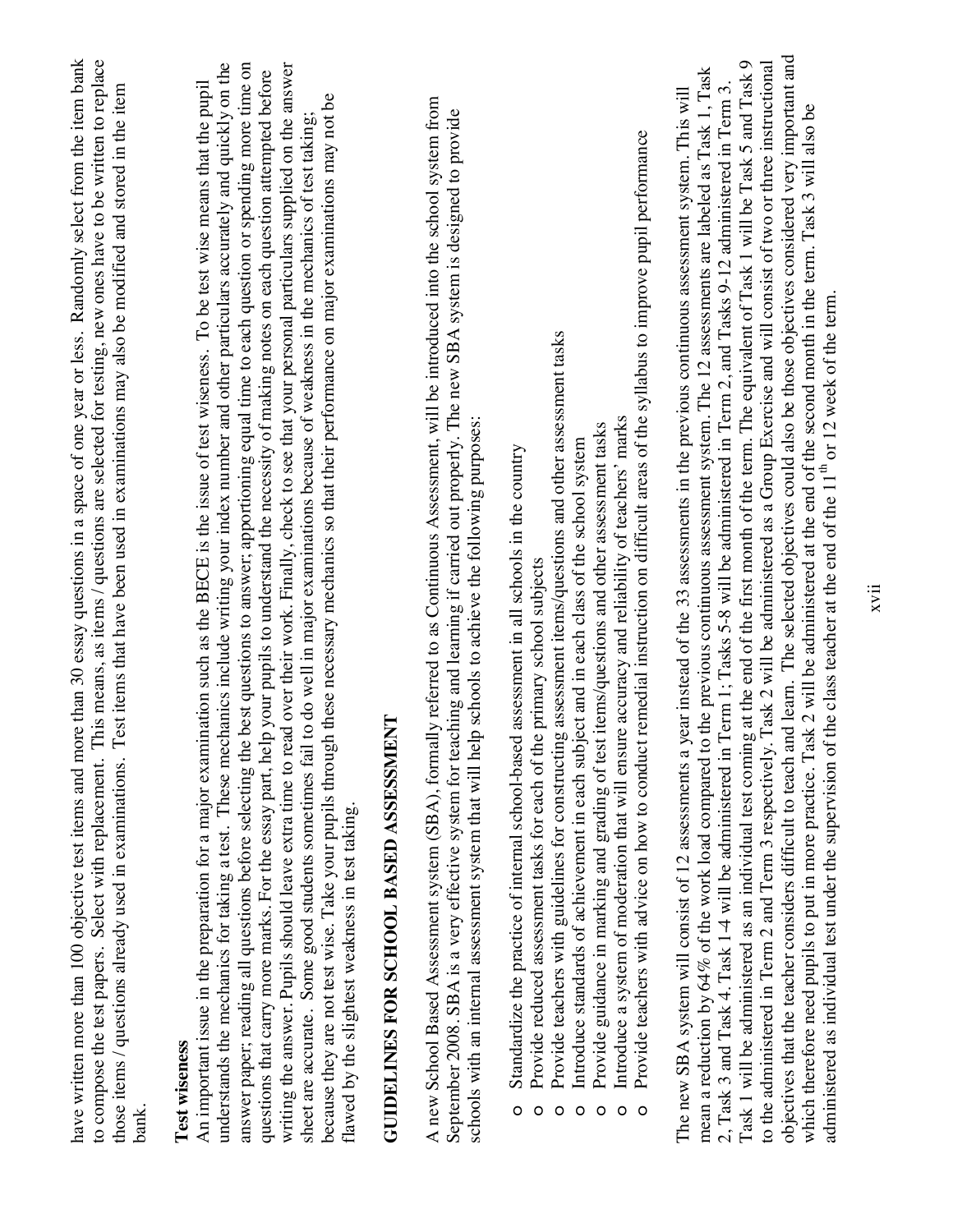| acquired in the term to write an analytic or investigative paper, write a poem 9 (as may be required in English and Ghanaian Languages), use science<br>Apart from the SBA, teachers are expected to use class exercises and home work as processes for continually evaluating pupils' class performance,<br>supplied with 9 project topics divided into three topics for each term. A pupil is expected to select one project topic for each term. Projects for the<br>Task 4 (and also Task 8 and Task 12) will be a project to be undertaken throughout the term and submitted at the end of the term. Schools will be<br>and mathematics to solve a problem or produce a physical three-dimensional product as may be required in Creative Arts and in Natural Science.<br>Group Projects. Projects are intended to encourage pupils to apply knowledge and skills<br>and as a means for encouraging improvements in learning performance.<br>second term will be undertaken by teams of pupils as<br>Marking SBA Tasks | At the JHS level, pupils will be expected to write reports as part of their home work assignments and as part of the SBA. The suggested guideline for<br>marking such assignments and projects is as follows: | 40%<br>20%<br>20%<br>20%<br>Main text - descriptions, analysis, charts etc.<br>Conclusion and evaluation of results/issues<br>Acknowledgement and other references<br>Introduction<br><u>ณ์</u> ต่ | In writing a report on an experiment or any form of investigation, the pupil has to introduce the main issue in the investigation, project or report. The<br>the analysis of data is given a weight of 40%. Conclusions and generalizations from the investigation, project etc. is weighted 20%. The fourth item, that<br>is, acknowledgement and references is intended to help teach young people the importance of acknowledging one's source of information and data. The<br>pupil should provide a list of at least three sources of references for major work such as the project. The references could be books, magazines, the internet<br>introduction carries a weight of 20%. The actual work, involving description of procedures and processes, use of charts and other forms of diagram, and<br>or personal communication from teacher or from friends. This component is given a weight of 20%. | BA tests and home work specifically designed for the SBA should together constitute the School<br>Based Assessment component and weighted 60 per cent. The emphasis is to improve pupils' learning by encouraging them to produce essays, poems, and<br>artistic work and other items of learning using appropriate process skills, analyzing information and other forms of data accurately and make<br>generalizations and conclusions. The SBA will hence consist of<br>The marks derived from projects, the end of month SI |
|-----------------------------------------------------------------------------------------------------------------------------------------------------------------------------------------------------------------------------------------------------------------------------------------------------------------------------------------------------------------------------------------------------------------------------------------------------------------------------------------------------------------------------------------------------------------------------------------------------------------------------------------------------------------------------------------------------------------------------------------------------------------------------------------------------------------------------------------------------------------------------------------------------------------------------------------------------------------------------------------------------------------------------|---------------------------------------------------------------------------------------------------------------------------------------------------------------------------------------------------------------|----------------------------------------------------------------------------------------------------------------------------------------------------------------------------------------------------|-----------------------------------------------------------------------------------------------------------------------------------------------------------------------------------------------------------------------------------------------------------------------------------------------------------------------------------------------------------------------------------------------------------------------------------------------------------------------------------------------------------------------------------------------------------------------------------------------------------------------------------------------------------------------------------------------------------------------------------------------------------------------------------------------------------------------------------------------------------------------------------------------------------------|---------------------------------------------------------------------------------------------------------------------------------------------------------------------------------------------------------------------------------------------------------------------------------------------------------------------------------------------------------------------------------------------------------------------------------------------------------------------------------------------------------------------------------|
|-----------------------------------------------------------------------------------------------------------------------------------------------------------------------------------------------------------------------------------------------------------------------------------------------------------------------------------------------------------------------------------------------------------------------------------------------------------------------------------------------------------------------------------------------------------------------------------------------------------------------------------------------------------------------------------------------------------------------------------------------------------------------------------------------------------------------------------------------------------------------------------------------------------------------------------------------------------------------------------------------------------------------------|---------------------------------------------------------------------------------------------------------------------------------------------------------------------------------------------------------------|----------------------------------------------------------------------------------------------------------------------------------------------------------------------------------------------------|-----------------------------------------------------------------------------------------------------------------------------------------------------------------------------------------------------------------------------------------------------------------------------------------------------------------------------------------------------------------------------------------------------------------------------------------------------------------------------------------------------------------------------------------------------------------------------------------------------------------------------------------------------------------------------------------------------------------------------------------------------------------------------------------------------------------------------------------------------------------------------------------------------------------|---------------------------------------------------------------------------------------------------------------------------------------------------------------------------------------------------------------------------------------------------------------------------------------------------------------------------------------------------------------------------------------------------------------------------------------------------------------------------------------------------------------------------------|

Home work assignments (specially designed for SBA) Project Home work assignments (specially designed for SBA) End-of-month tests End-of-month tests

Other regulations for the conduct of SBA will reach schools from GES. Other regulations for the conduct of SBA will reach schools from GES.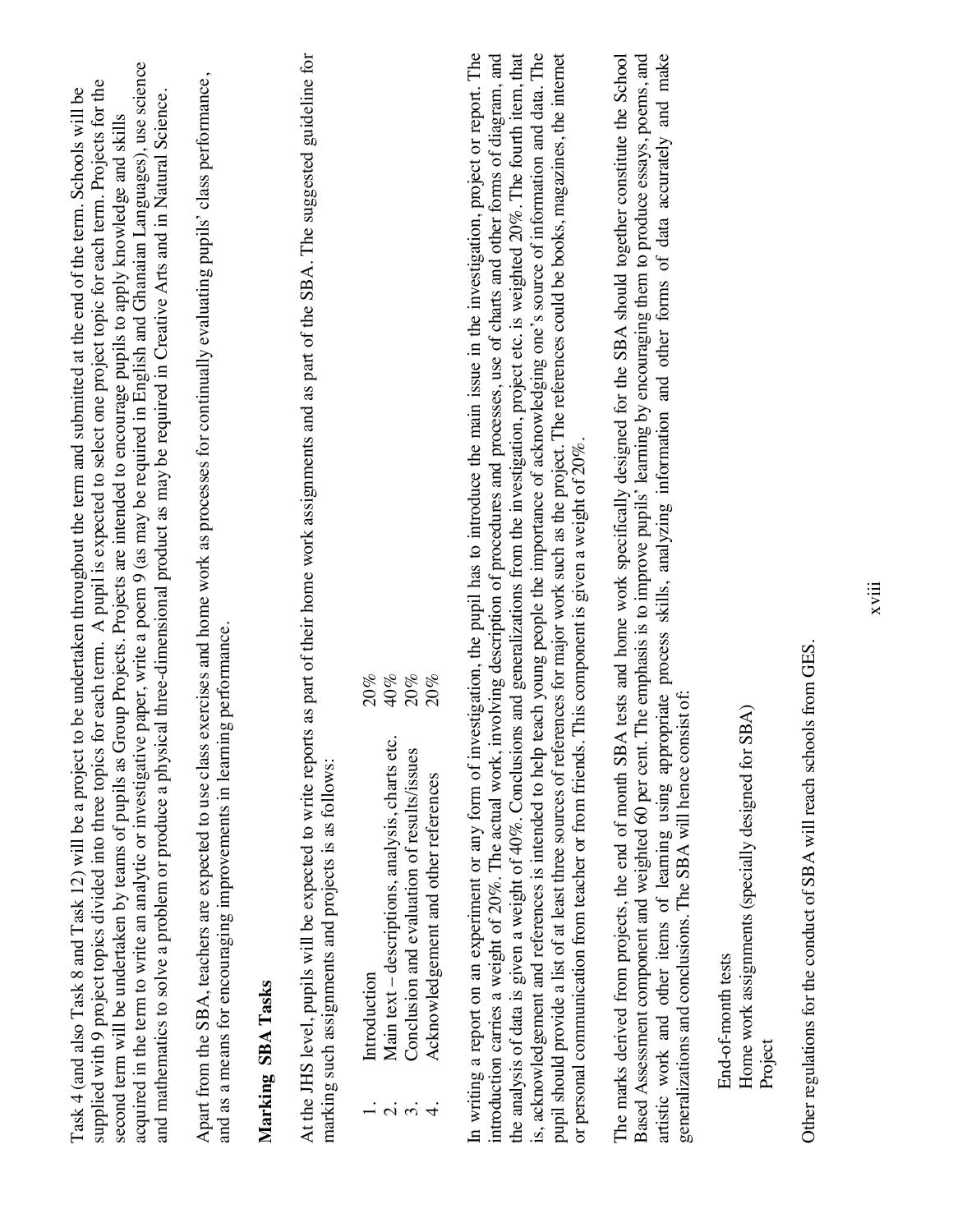### **GRADING PROCEDURE GRADING PROCEDURE**

To improve assessment and grading and also introduce uniformity in schools, it is recommended that schools adopt the following grade boundaries To improve assessment and grading and also introduce uniformity in schools, it is recommended that schools adopt the following grade boundaries for assigning grades on students' test results. for assigning grades on students' test results.

| xcellent |  |                                                                      | Very Good<br>Good<br>Pass<br>Weak<br>Wery weak |
|----------|--|----------------------------------------------------------------------|------------------------------------------------|
|          |  |                                                                      |                                                |
|          |  | $80 - 100\%$<br>70 - 79%<br>60 - 69%<br>45 - 59%<br>35 - 44%<br>34%  |                                                |
|          |  | Grade A:<br>Grade B:<br>Grade D:<br>Grade E:<br>Grade E:<br>Grade E: |                                                |

In marking your class examination scripts, it is very important that you develop a marking scheme. A marking scheme, consists of the points for the In marking your class examination scripts, it is very important that you develop a marking scheme. A marking scheme, consists of the points for the best answer you expect for each question, and the mark allocated for each point raised by the student as well as the total marks for the question. For best answer you expect for each question, and the mark allocated for each point raised by the student as well as the total marks for the question. For quality of the points raised by the student) to each point, hence totaling, 18 marks, and then give the remaining 2 marks or part of it for organization quality of the points raised by the student) to each point, hence totaling, 18 marks, and then give the remaining 2 marks or part of it for organization instance, if a question carries 20 marks, and you expect 6 points in the best answer, you could allocate 3 marks or part of it (depending upon the instance, if a question carries 20 marks, and you expect 6 points in the best answer, you could allocate 3 marks or part of it (depending upon the of answer. For objective test papers you may develop an answer key to speed up the marking. of answer. For objective test papers you may develop an answer key to speed up the marking. In assigning grades to students' test results; you may apply the above grade boundaries and the descriptors which indicate the meaning of each grade. In assigning grades to students' test results; you may apply the above grade boundaries and the descriptors which indicate the meaning of each grade. must make a specified score to be awarded the requisite grade. This system of grading challenges students to study harder to earn better grades. It is must make a specified score to be awarded the requisite grade. This system of grading challenges students to study harder to earn better grades. It is The grade boundaries are also referred to as grade cut-off scores. For instance, the grade cut-off score for a B grade is 65% in the example. When The grade boundaries are also referred to as grade cut-off scores. For instance, the grade cut-off score for a B grade is 65% in the example. When you adopt a fixed cut-off score grading system as in this example, you are using the criterion-referenced grading system. By this system a student you adopt a fixed cut-off score grading system as in this example, you are using the criterion-referenced grading system. By this system a student nence a very useful system for grading achievement tests. hence a very useful system for grading achievement tests.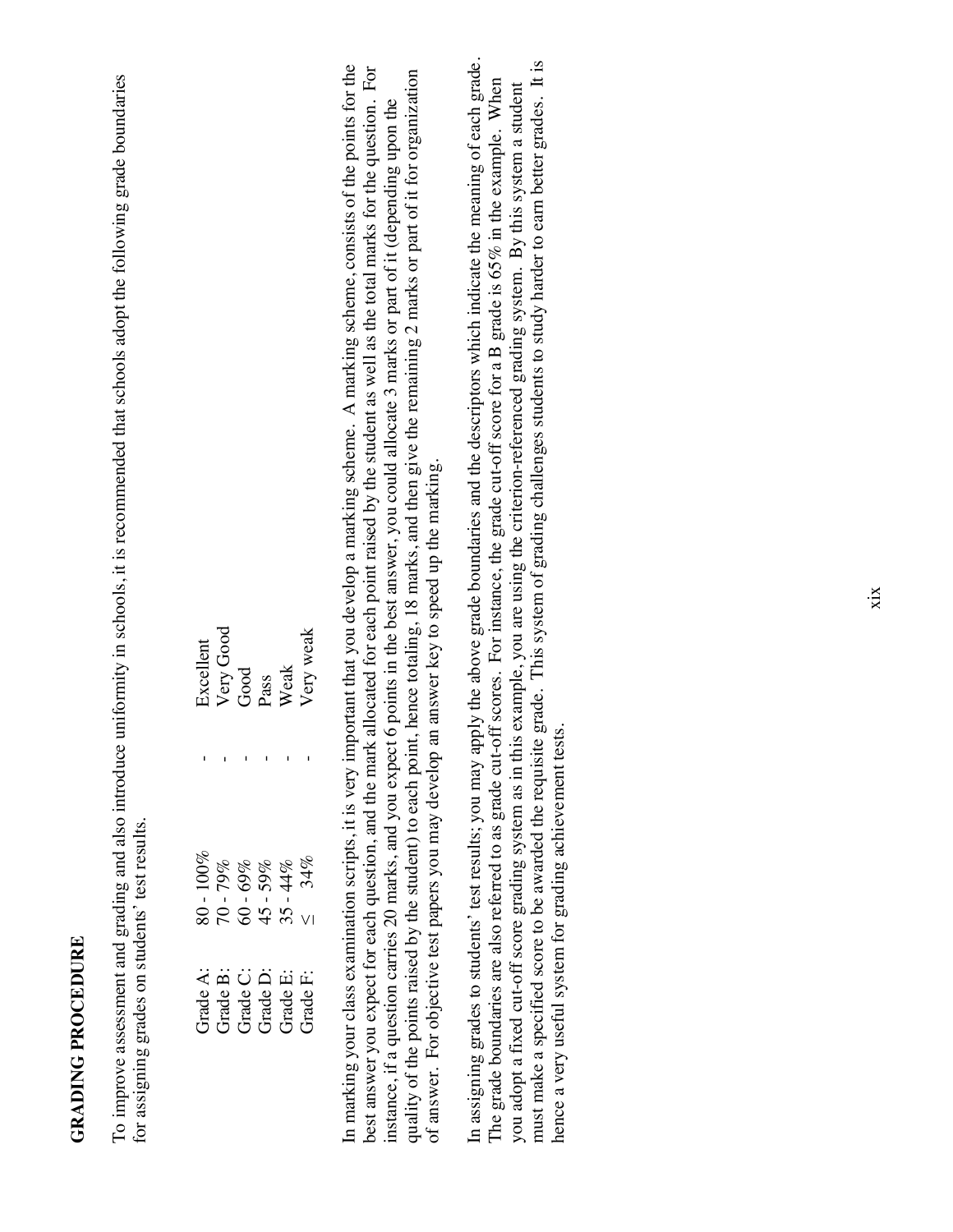|                                                        | <b>SECTION1</b><br>$ \sim$ $\sim$<br>4.0                                          | ecognise variety of living and non-living things in nature and their connectedness<br>JUNIOR HIGH SCHOOL<br>understand the nature of matter in its various forms<br>General Objectives: The pupil will<br>develop scientific approach to problem solving.<br><b>DIVERSITY OF MATTER</b>                          | understand the concept of Integrated Science as a means of appreciating various scientific perspectives.<br>develop awareness of the relationship between various scientific fields and their interconnectedness.<br>$\overline{\phantom{0}}$ |                                                                   |
|--------------------------------------------------------|-----------------------------------------------------------------------------------|------------------------------------------------------------------------------------------------------------------------------------------------------------------------------------------------------------------------------------------------------------------------------------------------------------------|-----------------------------------------------------------------------------------------------------------------------------------------------------------------------------------------------------------------------------------------------|-------------------------------------------------------------------|
| t<br>M                                                 | SPECIFIC OBJECTIVES<br>$\ddot{\circ} \sim \dot{\circ} \dot{\circ}$                | be aware of the influence of Science and Technology on the development of society.<br>understand the concept of measurement and develop skills in measuring<br>be aware of the physical properties of soil in relation to its uses.<br>be aware of hazards in the teaching/learning of science<br><b>CONTENT</b> | <b>TEACHING AND LEARNING</b><br><b>ACTIVITIES</b>                                                                                                                                                                                             | EVALUATION                                                        |
|                                                        | The pupil will be able to:                                                        |                                                                                                                                                                                                                                                                                                                  | Let pupils                                                                                                                                                                                                                                    |                                                                   |
| ヒミっ                                                    | 1.1.1 explain what 'science' is.                                                  | Meaning of Science                                                                                                                                                                                                                                                                                               | - brainstorm to bring out the meaning<br>of science                                                                                                                                                                                           |                                                                   |
| <b>TO INTEGRATED</b><br><b>INTRODUCTION</b><br>SCIENCE |                                                                                   | of science in a holistic manner such<br>teaching and learning several fields<br>that none of the fields stands out<br>Meaning of Integrated Science<br>Integrated science involves                                                                                                                               | - explain integrated science                                                                                                                                                                                                                  |                                                                   |
|                                                        | explain the differences between<br>Natural Science and Social<br>Science<br>1.1.2 | Differences between Natural<br>Science and Social Science<br>on its own.                                                                                                                                                                                                                                         | Science in terms of what they do<br>list and discuss some fields of<br>Natural Science and Social                                                                                                                                             | State three differences<br>sciences and social<br>between natural |
|                                                        |                                                                                   | Economics, Psychology, Sociology,<br>Examples of Natural Science:<br>Agriculture, Engineering, etc.<br>Examples: of Social Science:<br>Biology, Physics, Chemistry,                                                                                                                                              | give examples of natural sciences<br>brainstorm to bring out differences<br>fields are related to each other.<br>discuss how various scientific<br>between natural and social<br>and social sciences.<br>sciences.                            | sciences                                                          |
|                                                        |                                                                                   |                                                                                                                                                                                                                                                                                                                  |                                                                                                                                                                                                                                               |                                                                   |

 $\overline{\phantom{0}}$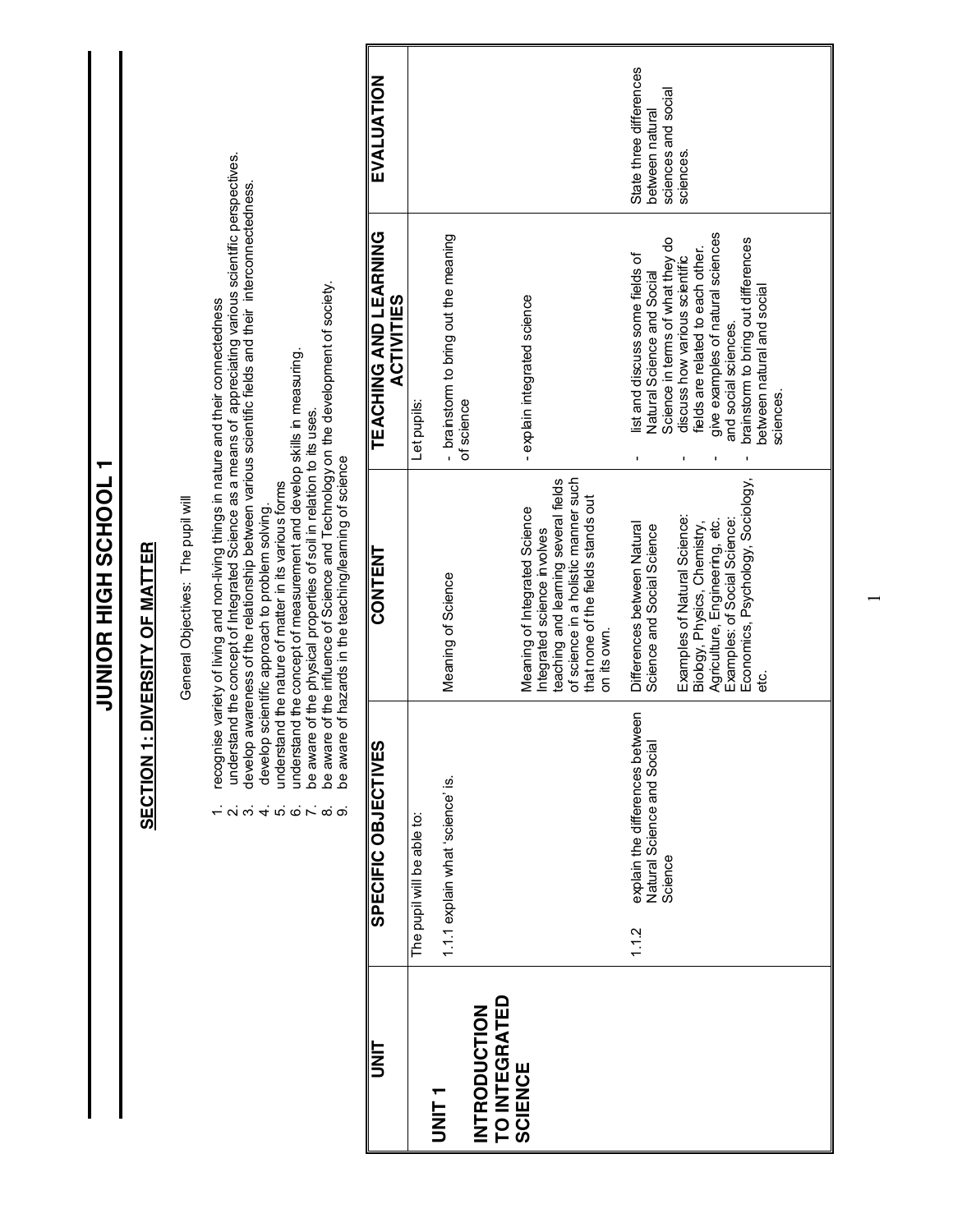| UNIT                                                   | SPECIFIC OBJECTIVES                                                           | <b>CONTENT</b>                                                                                                                                             | <b>TEACHING AND LEARNING</b><br><b>ACTIVITIES</b>                                                                                                                                                 | EVALUATION                                                          |
|--------------------------------------------------------|-------------------------------------------------------------------------------|------------------------------------------------------------------------------------------------------------------------------------------------------------|---------------------------------------------------------------------------------------------------------------------------------------------------------------------------------------------------|---------------------------------------------------------------------|
| <b>UNIT TIMOS</b>                                      | The pupil will be able to:                                                    |                                                                                                                                                            | Let pupils:                                                                                                                                                                                       |                                                                     |
| TO INTEGRATED<br><b>INTRODUCTION</b><br><b>SCIENCE</b> | 1.1.3 describe the Scientific Method.                                         | Identifying the problem, formulate<br>analysing the results, making<br>deductions and conclusions.<br>hypothesis, experimenting,<br>The scientific method: | - using a story line approach, outline the<br>steps in the scientific method                                                                                                                      |                                                                     |
|                                                        |                                                                               | Use of the Scientific method                                                                                                                               | - use the scientific method in finding a<br>solution to a problem, e.g. cholera<br>outbreak in a community.                                                                                       | State one problem facing<br>your community and<br>outline the steps |
|                                                        |                                                                               |                                                                                                                                                            | demonstrate the use of scientific methods<br>Example of class experiment: Purification<br>of water using a clean white cloth<br>- perform simple experiments to<br>for solving everyday problems. | scientists will go through<br>to solve the problem.                 |
|                                                        | give reasons to support the<br>importance of the scientific<br>method<br>1.14 | -Provides knowledge that can be<br>Importance of scientific method:<br>-Provides logical procedure for<br>arriving at knowledge.<br>verified               | - discuss the importance of the scientific<br>method                                                                                                                                              |                                                                     |
|                                                        | 1.1.5 distinguish between science<br>and technology                           | Differences between science and<br>technology                                                                                                              | brainstorm and come out with the<br>discuss the differences between<br>science and technology<br>meaning of technology                                                                            | between science and<br>State the differences<br>technology.         |

 $\mathcal{L}$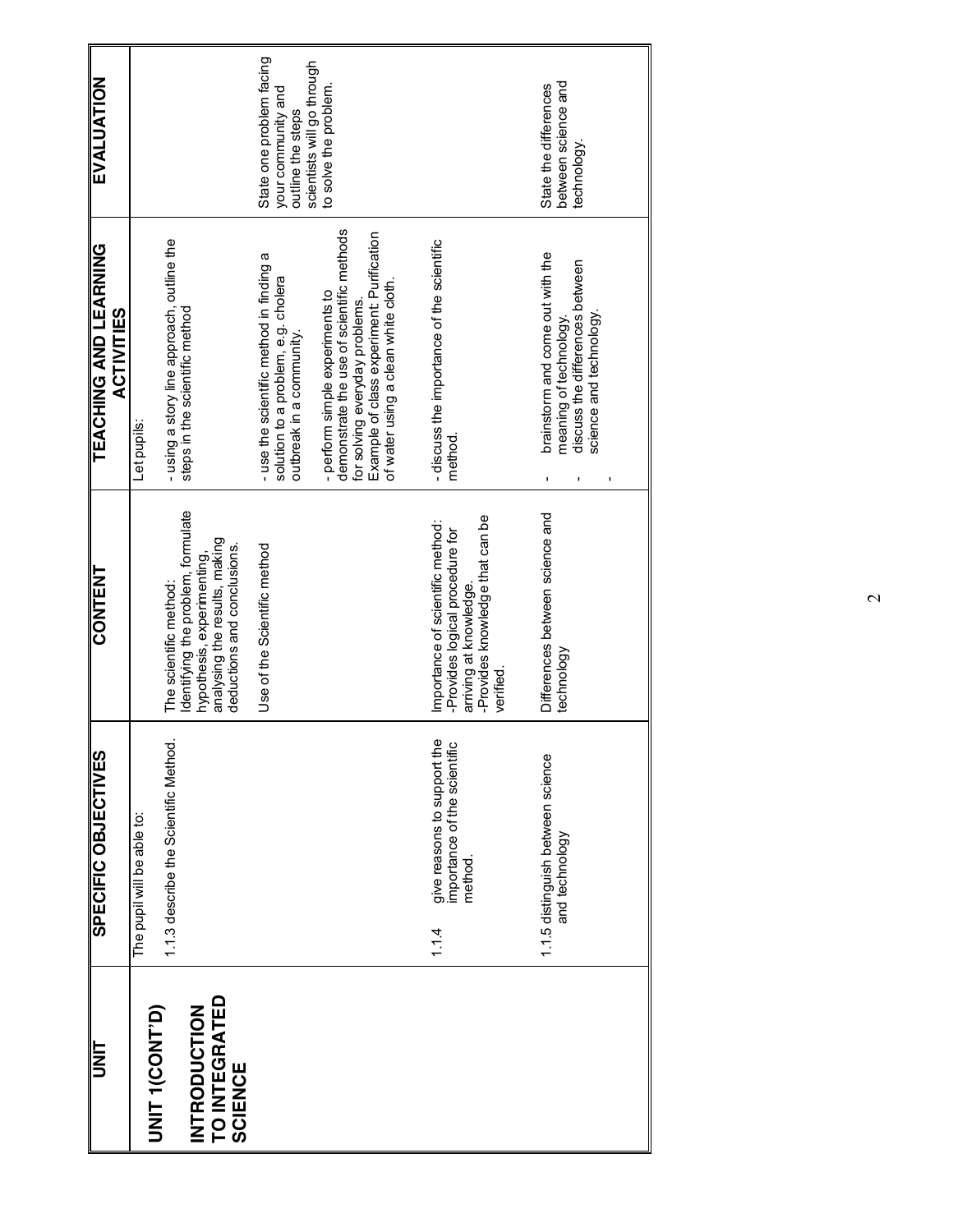| <b>EVALUATION</b>                                 |                           | science and technology have<br>State four areas of life where               | brought improvements                                                          |                                                                                                  |                                                                                                                  |                                                                                       | Build models of atoms and<br>molecules.                                                                                          | matter? Give the differences<br>What particles constitute | between the particles                                                                                                                      |                    |                                                                                 | Explain how matter can be<br>changed from one state to                                                      | another.         |                                                                                                                          |
|---------------------------------------------------|---------------------------|-----------------------------------------------------------------------------|-------------------------------------------------------------------------------|--------------------------------------------------------------------------------------------------|------------------------------------------------------------------------------------------------------------------|---------------------------------------------------------------------------------------|----------------------------------------------------------------------------------------------------------------------------------|-----------------------------------------------------------|--------------------------------------------------------------------------------------------------------------------------------------------|--------------------|---------------------------------------------------------------------------------|-------------------------------------------------------------------------------------------------------------|------------------|--------------------------------------------------------------------------------------------------------------------------|
| <b>TEACHING AND LEARNING</b><br><b>ACTIVITIES</b> | Let pupils:               | give examples of areas of life<br>where                                     | brought improvements in life.<br>science and technology have                  | discuss some of the applications<br>of science and technology in<br>fields as listed in content. | explain superstitions, beliefs and<br>discuss how science helps us to<br>obtain knowledge and also to<br>taboos. | discuss how science and technology<br>are misused in e.g. warfare, etc.               | brainstorm to bring out the meaning<br>- review lesson on characteristics of<br>states of matter in Primary 6.<br>$\blacksquare$ | of matter.                                                | which make up matter are atoms,<br>discuss the fact that the particles<br>use models or digital content to<br>explain the nature of matter | molecules or ions. | group them into the three states of<br>Collect various substances and<br>matter | - describe the three states of matter<br>arrangement of particles in solids,<br>- make sketches to show the | liquids and gas. | to demonstrate the change of state<br>- use water or any suitable materials<br>of matter.                                |
| <b>CONTENT</b>                                    |                           | Effects of science and technology on<br>society in areas like, agriculture, | transportation, provision of shelter and<br>communication, education, health, | clothing                                                                                         |                                                                                                                  | Misuse of science and technology<br>e.g. warfare.                                     | Definition of matter                                                                                                             |                                                           | Nature of matter                                                                                                                           |                    | States of matter                                                                |                                                                                                             |                  | Solidification/freezing, Condensation,<br>Sublimation<br>Melting, Evaporation, Boiling,<br>Changing the state of matter: |
| <b>SPECIFIC OBJECTIVES</b>                        | The pupil will be able to | technology affect society.<br>explain how science and<br>1.16               |                                                                               |                                                                                                  |                                                                                                                  | outline some instances where<br>science and technology have<br>been misused.<br>1.1.7 | 1.2.1 explain matter                                                                                                             |                                                           | describe the nature and<br>states of matter.<br>1.2.2                                                                                      |                    |                                                                                 |                                                                                                             |                  | 1.2.3 demonstrate how matter can be<br>changed from one state to<br>another.                                             |
| <br> <br> E                                       |                           | O<br>NT TUNT<br>NT D                                                        | TO INTEGRATED<br>INTRODUCTION                                                 | <b>SCIENCE</b>                                                                                   |                                                                                                                  |                                                                                       | UNIT <sub>2</sub>                                                                                                                | <b>MATTER</b>                                             |                                                                                                                                            |                    |                                                                                 |                                                                                                             |                  |                                                                                                                          |

 $\omega$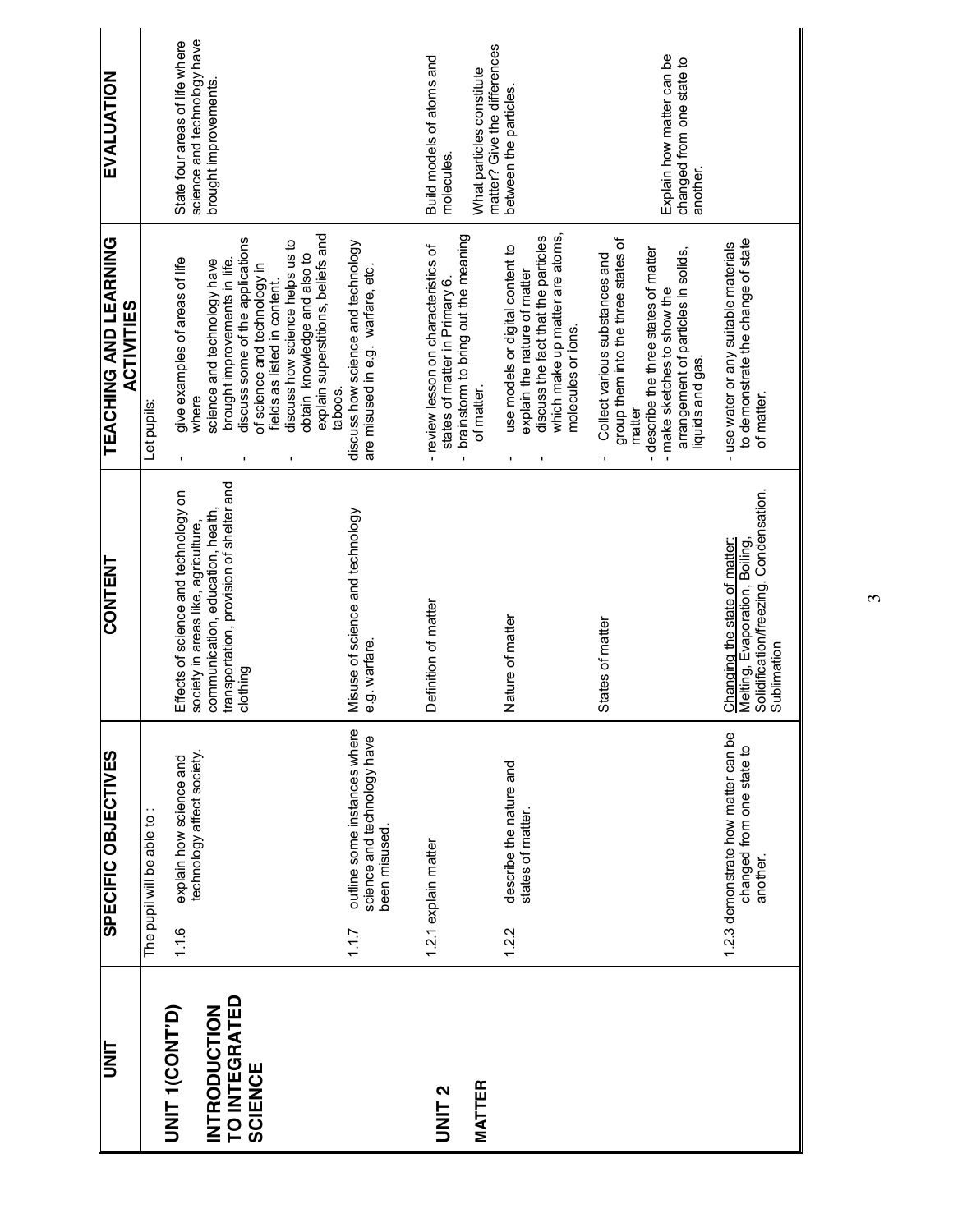| <b>TINIT</b>           | <b>SPECIFIC OBJECTIVES</b>                                                  | <b>CONTENT</b>                                                                                                                     | <b>TEACHING AND LEARNING</b><br><b>ACTIVITIES</b>                                                                                                                                                                                                                                                                                                                                                                          | <b>EVALUATION</b>                                                                                       |
|------------------------|-----------------------------------------------------------------------------|------------------------------------------------------------------------------------------------------------------------------------|----------------------------------------------------------------------------------------------------------------------------------------------------------------------------------------------------------------------------------------------------------------------------------------------------------------------------------------------------------------------------------------------------------------------------|---------------------------------------------------------------------------------------------------------|
| <b>UNIT 2 (CONT'D)</b> | The pupil will be able to:                                                  |                                                                                                                                    | Let pupils:                                                                                                                                                                                                                                                                                                                                                                                                                |                                                                                                         |
| <b>MATTER</b>          | between plants and animals<br>outline the differences<br>1.2.3              | Differences between plants and<br>- feeding and movement<br>animals in terms                                                       | non-living things studied in Primary<br>review characteristics of living and<br>Collect different living things from<br>group the living things above<br>list the differences between<br>into plants and animals.<br>plants and animals.<br>the environment.<br>school                                                                                                                                                     |                                                                                                         |
|                        | 1.2.4 distinguish between plant and<br>animal cells                         | - Functions of components/parts of<br>- components of the cells<br>Plant and animal cells:<br>the typical cell<br>- Cell structure | and from the inside of the cheek under a<br>examine models and charts of plant and<br>observe cells from the onion epidermis,<br>Teacher to assist pupils to draw and label a<br>explain and define what a living cell is.<br>state the functions of the parts of<br>mention the various parts of the<br>the cell labelled in the drawing.<br>typical cell as in content.<br>microscope.<br>animal cells.<br>typical cell. | state four differences<br>Examine a plant and<br>animal cell under a<br>microscope and<br>between them. |
|                        |                                                                             | Differences between plant and<br>animal cells                                                                                      | discuss the differences plant and animal<br>cells in terms of shape, thickness<br>presence of a green pigment.<br>of the outer wall, size of the<br>spaces in the cell and the                                                                                                                                                                                                                                             | characteristics and<br>between plant and<br>Give the common<br>the differences<br>animal cells.         |
|                        | 1.2.5 differentiate between<br>unicellular and multi-<br>cellular organisms | Unicellular and multi-cellular<br>organisms                                                                                        | examine a unicellular (amoeba) organism<br>one cell and those made of many cells.<br>examine a multi-cellular organism.(e.g.<br>mention organisms which are made of<br>using microscope<br>human being)                                                                                                                                                                                                                    |                                                                                                         |

4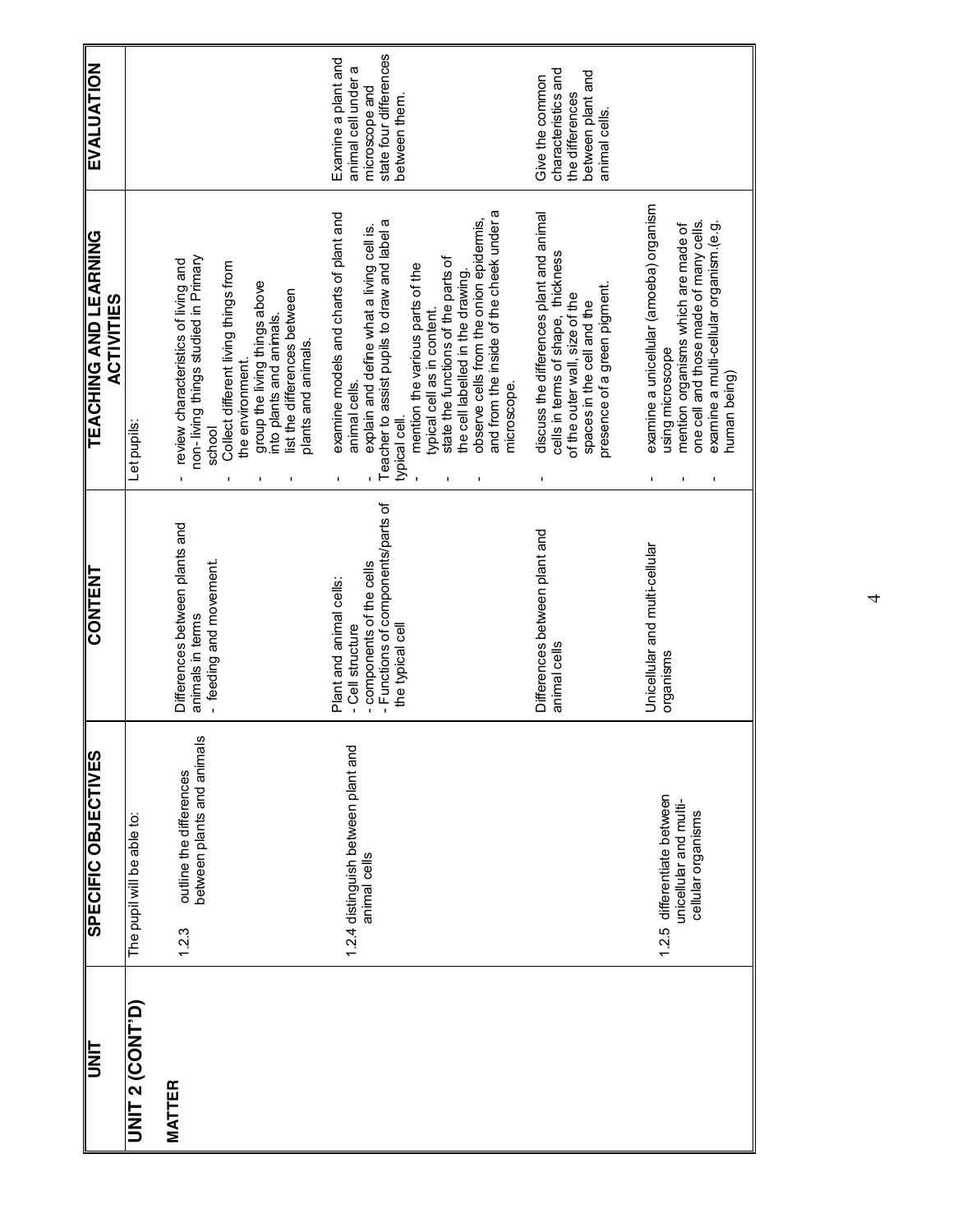| <b>TEACHING AND LEARNING</b><br>list the base units of measurement.<br>explain why these are referred to<br>Let pupils:<br>Base Units of Measurement:<br><b>CONTENT</b><br>SPECIFIC OBJECTIVES<br>distinguish between<br>The pupil will be able to:                     |
|-------------------------------------------------------------------------------------------------------------------------------------------------------------------------------------------------------------------------------------------------------------------------|
| $\mathbf{I}=\mathbf{I}$<br>Amount of substance – mole (mol)<br>Luminous intensity-candela (cd)<br>Temperature - kelvin (K)<br>Current - amperes (A)<br>Mass – kilogram (kg)<br>Length – metre $(m)$<br>$Time - second$ (s)<br>base and derived units<br>of measurement. |
| Volume – cubic metre (m <sup>3</sup> )<br>Area – square metre $(m2)$<br>Density – kg/m <sup>3</sup> or kgm <sup>-3</sup><br>Derived Units:<br>$\in$<br>or litre                                                                                                         |
| Measurement of length<br>measure length, time,<br>mass and temperature<br>using appropriate<br>instruments.                                                                                                                                                             |
| Measurement of mass using lever<br>balance and/or beam balance.                                                                                                                                                                                                         |
| Measurement of temperature using a<br>Measurement of time using watches<br>and/or clocks<br>thermometer.                                                                                                                                                                |
|                                                                                                                                                                                                                                                                         |
|                                                                                                                                                                                                                                                                         |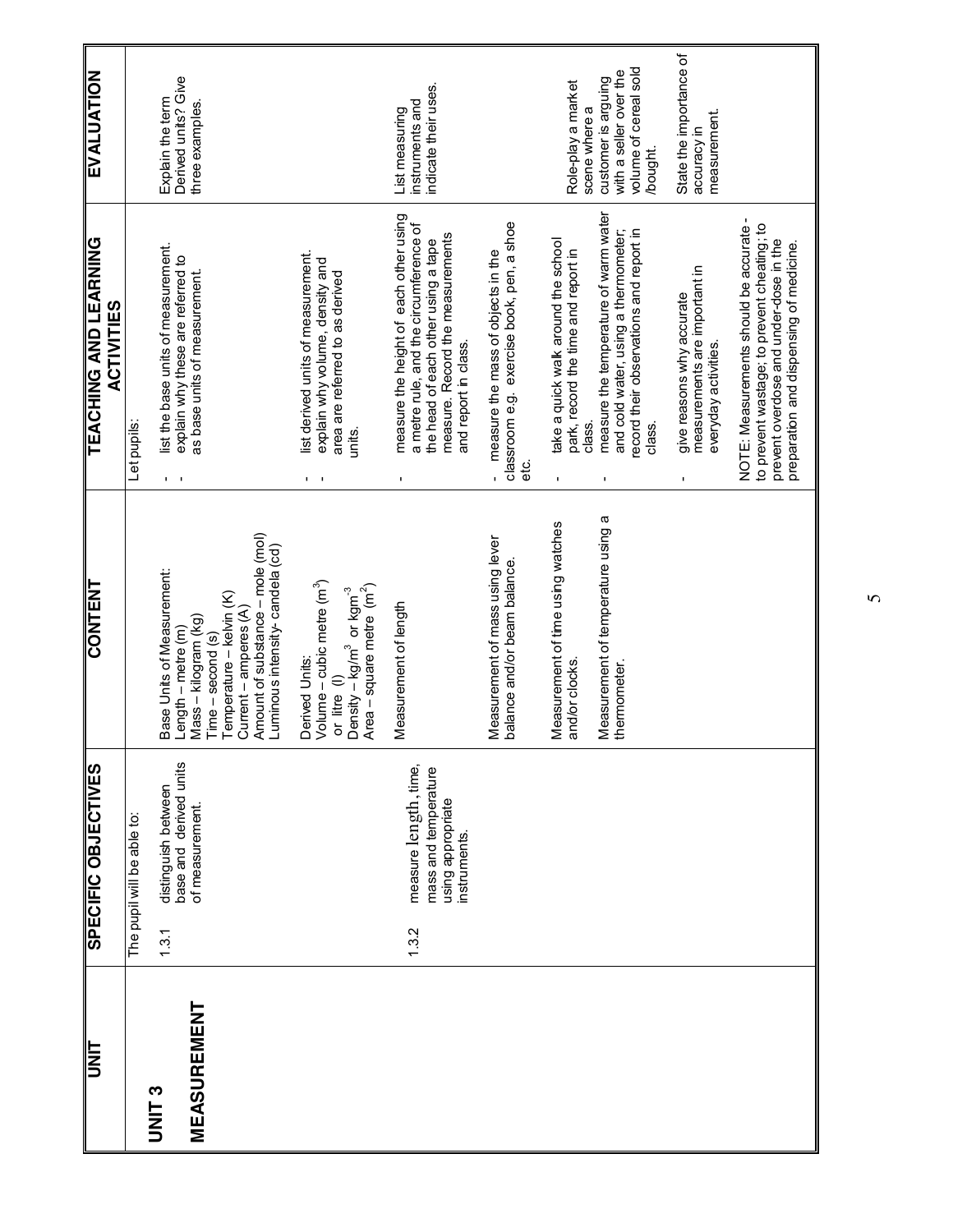|                        |       | SPECIFIC OBJECTIVES                                        | <b>CONTENT</b>                                           | <b>TEACHING AND LEARNING</b><br><b>ACTIVITIES</b>                                                         | <b>EVALUATION</b>                               |
|------------------------|-------|------------------------------------------------------------|----------------------------------------------------------|-----------------------------------------------------------------------------------------------------------|-------------------------------------------------|
|                        |       | The pupil will be able to:                                 |                                                          | Let pupils:                                                                                               |                                                 |
| <b>UNIT 3 (CONT'D)</b> | 1.3.3 | measure area, and volume<br>using appropriate              | Measurement of area using metre<br>rule or tape measure. | the classroom in m <sup>2</sup> , cm <sup>2</sup> record<br>measure the area of                           |                                                 |
| MEASUREMENT            |       | <b>instruments</b>                                         | Measurement of volume using                              | measure the volume<br>and report.                                                                         |                                                 |
|                        |       |                                                            | graduated cups/containers.                               | graduated cylinder/cup/container<br>small bottle of cooking oil, using<br>of liquids e.g. glass of water, |                                                 |
|                        |       |                                                            |                                                          | Record measurements and report.                                                                           |                                                 |
|                        | 1.3.4 | regular and irregular objects.<br>measure the densities of | Definition of Density                                    | fill three identical containers to<br>brainstorm to bring out the<br>meaning of density                   |                                                 |
|                        |       |                                                            |                                                          | compare the heaviness of the<br>the brim with water, sand and<br>sawdust respectively<br>I.               |                                                 |
|                        |       |                                                            |                                                          | containers                                                                                                |                                                 |
|                        |       |                                                            |                                                          | record and discuss their<br>observations                                                                  |                                                 |
|                        |       |                                                            | Densities of regular and irregular                       | measure the masses of cubes or                                                                            | Explain how the density of                      |
|                        |       |                                                            | objects.                                                 | rectangular blocks of various                                                                             | an irregular object e.g.                        |
|                        |       |                                                            | Regular objects: cuboids, cones,<br>spheres, cylinders.  | materials, aluminium, cork, iron,<br>lead, rubber, wood.                                                  | stone could be<br>determined                    |
|                        |       |                                                            | Irregular objects: stones and other                      | determine their volumes                                                                                   |                                                 |
|                        |       |                                                            | objects without definite shape.                          | calculate their densities.                                                                                |                                                 |
|                        |       |                                                            |                                                          | determine mass of irregular<br>objects.                                                                   |                                                 |
|                        |       |                                                            |                                                          | determine volume through the                                                                              |                                                 |
|                        |       |                                                            |                                                          | displacement of water.                                                                                    |                                                 |
|                        |       |                                                            |                                                          | ≘.<br>place the cubes used in 1.3.4<br>calculate the densities.                                           |                                                 |
|                        |       |                                                            |                                                          | water in a container.                                                                                     |                                                 |
|                        |       |                                                            |                                                          | explain their observations<br>$\blacksquare$                                                              |                                                 |
|                        | 1.3.5 | demonstrate sinking and<br>floating                        | Sinking and Floating                                     | place an empty milk tin in a bowl<br>of water.                                                            | Explain why some objects                        |
|                        |       |                                                            |                                                          | add some pebbles gradually until                                                                          | float in water while others<br>sink.            |
|                        |       |                                                            |                                                          | the tin sinks.                                                                                            | Devise three ways by                            |
|                        |       |                                                            |                                                          | explain their observations.<br>$\blacksquare$                                                             | which a sinking object may<br>be made to float. |

 $\circ$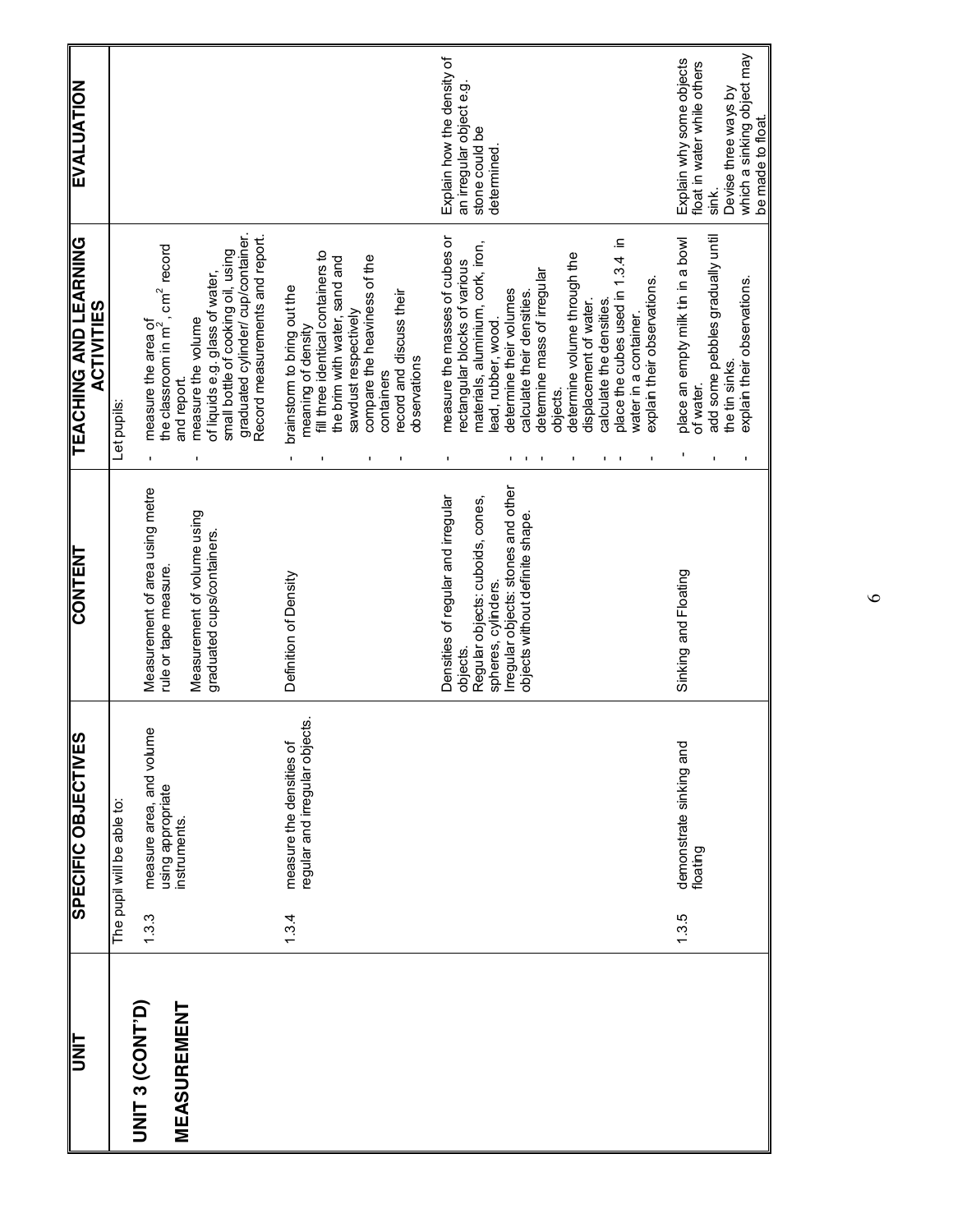| $\frac{1}{\sqrt{1-\frac{1}{2}}}$ | <b>SPECIFIC OBJECTIVES</b>                          | <b>CONTENT</b><br>║                                                                                    | <b>TEACHING AND LEARNING ACTIVITIES</b>                                                                                                                  | <b>EVALUATION</b>                                                             |
|----------------------------------|-----------------------------------------------------|--------------------------------------------------------------------------------------------------------|----------------------------------------------------------------------------------------------------------------------------------------------------------|-------------------------------------------------------------------------------|
|                                  | The pupil will be able to:                          |                                                                                                        | Let pupilso:                                                                                                                                             |                                                                               |
| UNIT <sub>4</sub>                |                                                     |                                                                                                        |                                                                                                                                                          | List components of the                                                        |
| NATURE OF SOIL                   | 1.4.1 describe the nature and<br>importance of soil | Meaning, composition and soil<br>types                                                                 | - perform experiments to demonstrate that soil is made<br>up of minerals, air, water and living organisms.                                               | soils.                                                                        |
|                                  |                                                     |                                                                                                        | Teacher to demonstrate separation of soil into gravel,<br>sand, silt, clay and organic fractions.<br>- brainstorm to explain the term 'soil'             |                                                                               |
|                                  |                                                     | Functions and uses of soil<br>growth:<br>Crop                                                          | - discuss the various ways by which soil helps plants to<br>grow and other uses of soil.                                                                 |                                                                               |
|                                  |                                                     | - supply of nutrients to plants<br>- source of water<br>- supports plants                              | show and discuss the importance of living<br>organisms in the soil.                                                                                      | Collect living organisms<br>from the soil and                                 |
|                                  |                                                     | - Laterite for constructing<br>-Sand used in mortar for<br>Construction:<br>buildings                  |                                                                                                                                                          | preserve them.                                                                |
|                                  |                                                     | - Clay for ceramics, tiles, pots<br>building<br>Industry<br>ei<br>ei                                   |                                                                                                                                                          |                                                                               |
|                                  |                                                     |                                                                                                        |                                                                                                                                                          |                                                                               |
|                                  |                                                     | Physical properties of soils and<br>their importance: soil texture<br>structure, soil air, soil<br>and | i-perform an experiment to demonstrate soil<br>perform experiments to demonstrate Water<br>texture by the feel method.                                   |                                                                               |
|                                  |                                                     | water, soil temperature and<br>soil organic matter                                                     | perform experiment to demonstrate the<br>Holding Capacity and Drainage of<br>sandy, loamy and clayey soils.<br>≡                                         |                                                                               |
|                                  |                                                     |                                                                                                        | - note the effects of physical properties of soils on crop<br>capillarity of sandy, loamy and clayey soils.<br>growth.                                   |                                                                               |
|                                  | 1.4.2 explain the importance of                     | Profile, meaning,<br>Soil                                                                              | - dig a pit or visit a dugout pit, examine and identify the                                                                                              | Describe each horizon of                                                      |
|                                  | soil profile in crop production                     | description and importance.                                                                            | - describe each horizon under the following headings:<br>Colour, Texture, Porosity, Depth, and Organic Matter<br>different horizons of the soil profile. | Colour, Texture, Porosity,<br>a soil profile under the<br>following headings: |
|                                  |                                                     |                                                                                                        | Content.                                                                                                                                                 | Depth, and Organic<br>Matter Content.                                         |
|                                  |                                                     |                                                                                                        | discuss the importance of the soil profile in crop<br>production.                                                                                        | of the soil profile in crop<br>Discuss the importance<br>production.          |

 $\overline{ }$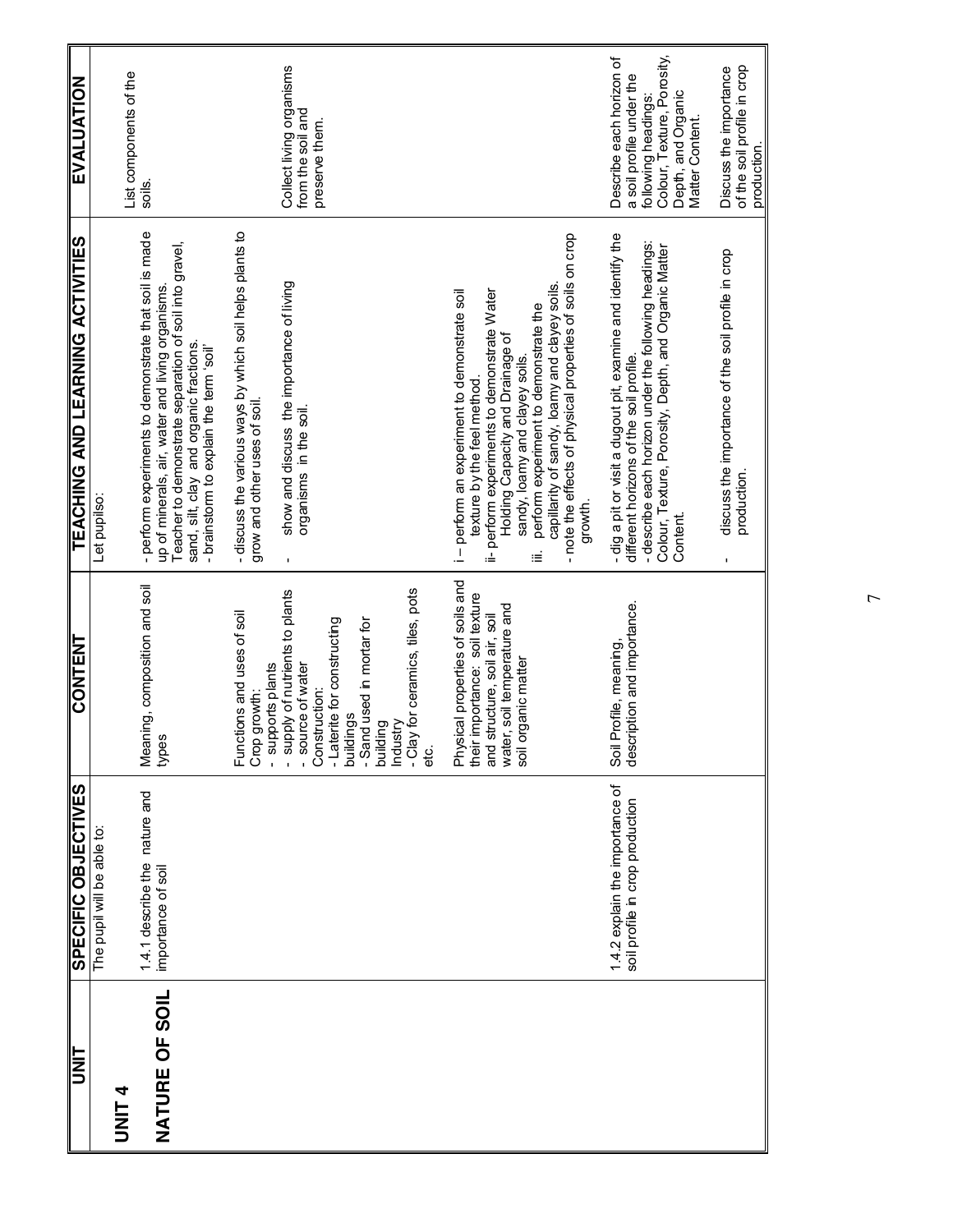| <b>UNIT</b>    | SPECIFIC OBJECTIVES                                                    | <b>CONTENT</b>                                                                  | <b>TEACHING AND LEARNING</b><br><b>ACTIVITIES</b>                                                                                                                                                                                                         | EVALUATION                                                                                                |
|----------------|------------------------------------------------------------------------|---------------------------------------------------------------------------------|-----------------------------------------------------------------------------------------------------------------------------------------------------------------------------------------------------------------------------------------------------------|-----------------------------------------------------------------------------------------------------------|
|                | The pupil will be able to:                                             |                                                                                 | Let pupils:                                                                                                                                                                                                                                               |                                                                                                           |
| <b>JNIT 5</b>  | 1.5.1 explain the term hazard                                          | Causes of hazards encountered in<br>Meaning of hazard                           | brainstorm to bring out the<br>meaning of hazard                                                                                                                                                                                                          | Name and discuss three<br>hazards that can occur                                                          |
| <b>HAZARDS</b> |                                                                        | teaching and learning science<br>Toxic, inflammable and<br>corrosive substances | encountered in teaching /learning<br>give examples of hazards<br>of science                                                                                                                                                                               | in teaching and learning<br>prevent the hazards?<br>science. How do you                                   |
|                |                                                                        | Lack of knowledge or<br>information, etc.                                       | discuss causes of hazards that are<br>encountered in teaching /learning<br>science                                                                                                                                                                        |                                                                                                           |
|                |                                                                        | Effects of hazards                                                              | discuss the effects of hazards on<br>victims                                                                                                                                                                                                              |                                                                                                           |
|                | identify and interpret warning<br>and safety signs in science<br>1.5.2 | Waming and safety signs in<br>science                                           | and warning signs on wall for pupils to<br>Using charts, teacher to display safety<br>identify and interpret safety and<br>observe                                                                                                                        | Prepare a table of safety<br>for a community display.<br>their meaning on a card<br>and warning signs and |
|                |                                                                        |                                                                                 | waming signs                                                                                                                                                                                                                                              |                                                                                                           |
|                | 1.5.3 safety precautions to prevent<br>hazards                         | Safety precautions against hazards                                              | role-play hazardous situation in the<br>discuss ways to prevent hazards<br>laboratory and actions taken by<br>prevent hazards from occurring<br>identify precautions to adopt to<br>pupils to rush the victims to<br>hospital or clinic<br>from occurring |                                                                                                           |
|                |                                                                        |                                                                                 |                                                                                                                                                                                                                                                           |                                                                                                           |

 $\infty$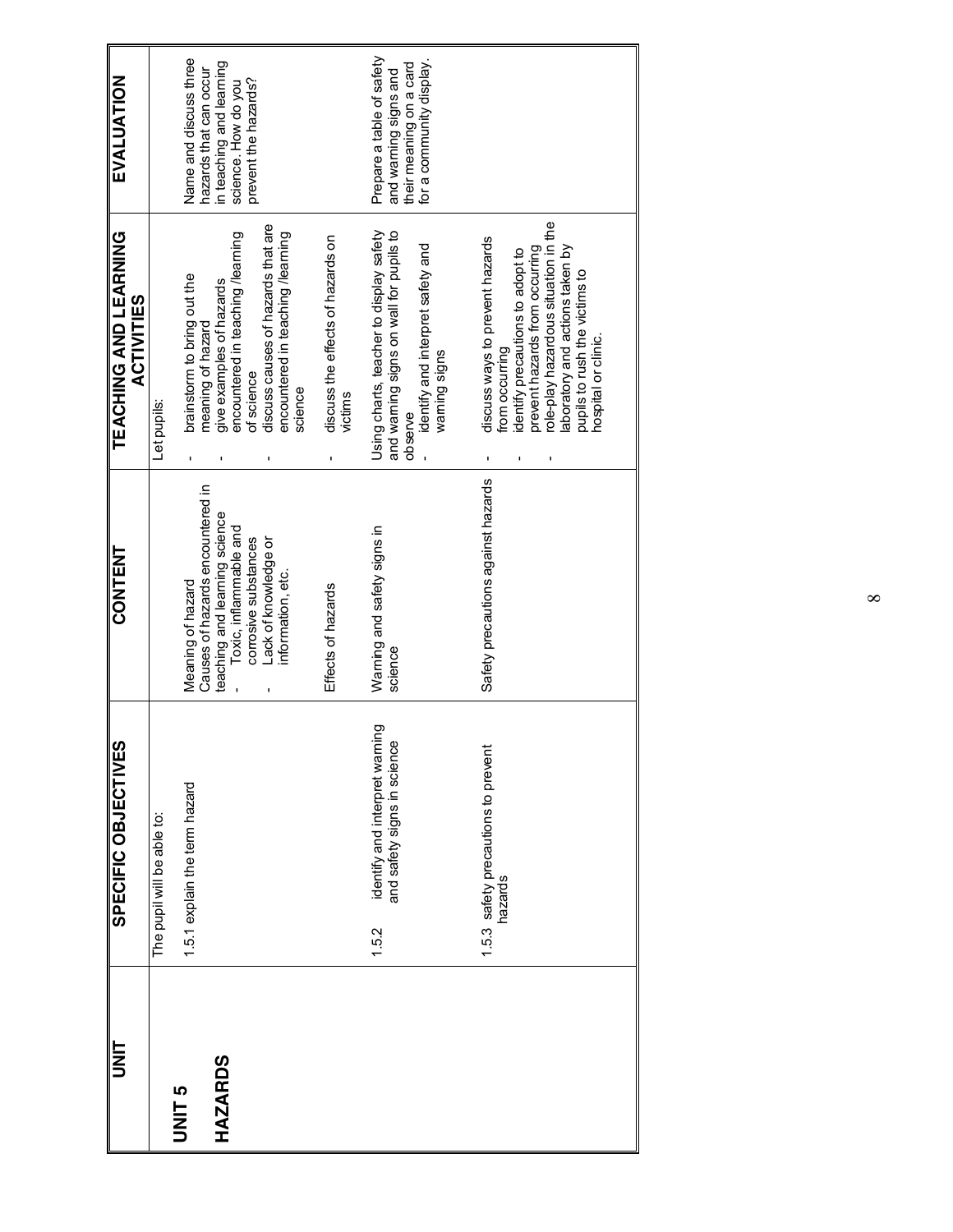**JUNIOR HIGH SCHOOL 1 T JOOH SS HUIT EOINDR** 

#### **SECTION 2: CYCLES SECTION 2: CYCLES**

General Objectives: The pupil will: General Objectives: The pupil will:

- recognise that there are repeated patterns of change in nature and understand how these patterns arise<br>develop an understanding that agricultural production is cyclic in nature<br>appreciate the cyclic nature of the life of p 1. recognise that there are repeated patterns of change in nature and understand how these patterns arise  $\vec{r}$   $\vec{q}$   $\vec{q}$ 
	- 2. develop an understanding that agricultural production is cyclic in nature
- 3. appreciate the cyclic nature of the life of plants and its importance in crop production. 4. develop skills in vegetable crop and Tilapia production

| $\ddot{\phantom{a}}$<br>ĺ<br><b>TEACHING SALE</b> |
|---------------------------------------------------|
| <b>NHNCC</b>                                      |
| i!<br>i<br><b>UC OB IFCT</b>                      |

| b<br>NH                                                                                          | SPECIFIC OBJECTIVES                           | <b>CONTENT</b>                                                           | <b>TEACHING AND LEARNING</b><br><b>ACTIVITIES</b>                               | EVALUATION                                          |
|--------------------------------------------------------------------------------------------------|-----------------------------------------------|--------------------------------------------------------------------------|---------------------------------------------------------------------------------|-----------------------------------------------------|
| T<br>H<br>N<br>D<br>N<br>D<br>N<br>D<br>D<br>D<br>D<br>D<br>D<br>D<br>D<br>D<br>D<br>D<br>$\Box$ | The pupil will be able to:                    |                                                                          | Let pupils:                                                                     |                                                     |
|                                                                                                  | 2.1.1 classify crop plants                    | Classification of crop plants on the<br>bases of growth cycle and uses   | bring different types of crop products<br>io school to be classified            | crops according to their<br>Classify the following  |
| LIFE CYCLE OF<br>FLOWERING                                                                       | according to their growth<br>cycle and uses   |                                                                          | classified as annual, biennial and<br>give examples of crops that are           | Okra, Spinach, Oil<br>uses:                         |
| PLANTS                                                                                           |                                               |                                                                          | name crops that are used as<br>berennial                                        | Palm, Cocoa plant,<br>Rubber plant,                 |
|                                                                                                  |                                               |                                                                          | cereals, legumes, root tubers, stem<br>tubers, vegetables, fruits,              | Ginger, Yam, Elephant<br>grass, Citrus and          |
|                                                                                                  |                                               |                                                                          | beverages, spices, drugs, oils, latex,<br>fibres, pastures, forages and         | Guinea com.                                         |
|                                                                                                  |                                               |                                                                          | ornamentals.                                                                    |                                                     |
|                                                                                                  |                                               |                                                                          | give examples of leafy, fruit and root<br>regetable crops                       |                                                     |
|                                                                                                  |                                               |                                                                          | give examples of omamental plants<br>discuss the uses of omamental              |                                                     |
|                                                                                                  |                                               |                                                                          | olants                                                                          |                                                     |
|                                                                                                  | 2.1.2 describe the life cycle of flowering    | Stages in the life cycle of flowering<br>plants: Flowering, pollination, | flowering plants go through to<br>brainstorm to list the stages                 | Explain the importance<br>of the stages in the life |
|                                                                                                  | plants                                        | fertilization, fruit/seed formation,<br>maturation of fruit/seed, seed   | discuss the stages in the life cycle of<br>continue their generation            | cycle of flowering<br>plants in crop                |
|                                                                                                  |                                               | germination, seedling, planting                                          | flowering plants                                                                | cultivation.                                        |
|                                                                                                  | 2.1.3 demonstrate the conditions              | air (Oxygen), water, suitable<br>Conditions for germination:             | - set up an experiment which combines<br>all the conditions for growth and also | How would you verify<br>one of the conditions       |
|                                                                                                  | necessary for germination of a                | temperature and viability of the                                         | promotes sustained growth using soil or                                         | necessary for                                       |
|                                                                                                  | seed and sustained growth of<br>the seedling. | <b>Seed</b>                                                              | without soil (hydroponics)                                                      | germination through an<br>experiment?               |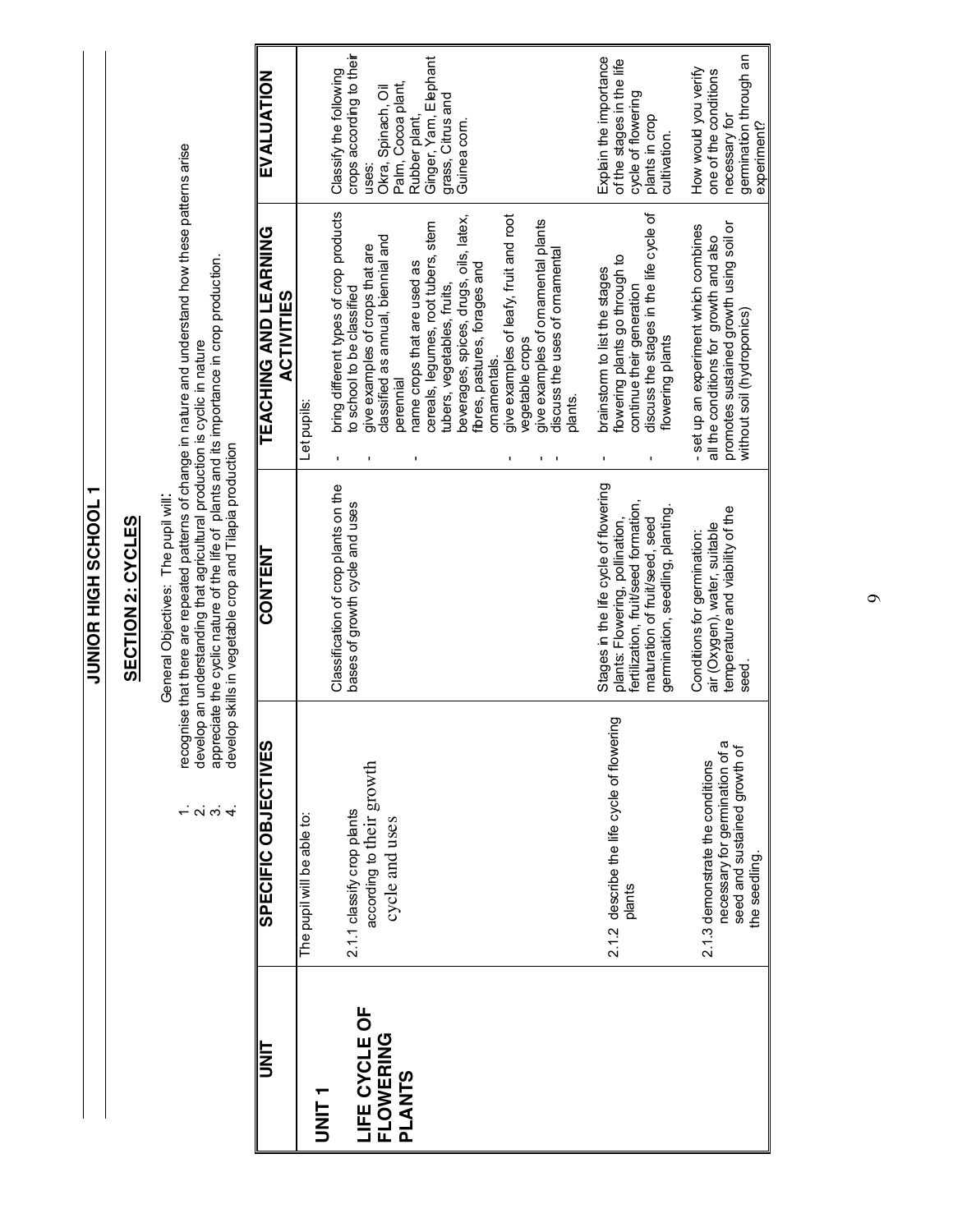| $\begin{tabular}{ c c } \hline \quad \quad & \quad \quad & \quad \quad \\ \hline \hline \textbf{UNIT} & \quad \quad & \quad \quad \\ \hline \end{tabular}$ | <b>SPECIFIC OBJECTIVES</b>                                                                                          |                                                                       | <b>TEACHING AND LEARNING</b><br><b>ACTIVITIES</b>                                                                                                                                                                                                                                 | EVALUATION                                                                                       |
|------------------------------------------------------------------------------------------------------------------------------------------------------------|---------------------------------------------------------------------------------------------------------------------|-----------------------------------------------------------------------|-----------------------------------------------------------------------------------------------------------------------------------------------------------------------------------------------------------------------------------------------------------------------------------|--------------------------------------------------------------------------------------------------|
|                                                                                                                                                            |                                                                                                                     | CONTENT                                                               |                                                                                                                                                                                                                                                                                   |                                                                                                  |
|                                                                                                                                                            | The pupil will be able to:                                                                                          |                                                                       | Let pupils:                                                                                                                                                                                                                                                                       |                                                                                                  |
| <b>UNIT 1 (CONT'D)</b><br><b>LIFE CYCLE OF<br/>FLOWERING</b>                                                                                               | life cycle of flowering plants is<br>2.1.4 explain how knowledge about<br>important in vegetable crop<br>production | Importance of factors affecting the life<br>cycle of flowering plants | describe how the knowledge about<br>flowering plants is used in crop<br>factors affecting life cycle of<br>production.                                                                                                                                                            | knowledge about the life<br>cycle of flowering plants<br>is used in vegetable<br>Explain how the |
|                                                                                                                                                            | 2.1.5 describe the principles in crop<br>production                                                                 | Principles in crop production                                         | production: land selection, selection of<br>cultural practices, pests and disease<br>control, harvesting, processing and<br>varieties, method of propagation,<br>-discuss the principles in crop<br>marketing                                                                     | crop production                                                                                  |
|                                                                                                                                                            | vegetable crops to humans<br>2.2.1 state the importance of                                                          | Meaning and importance of vegetable<br>crops                          | meaning of vegetable crops<br>brainstorm to bring out the<br>discuss the importance of<br>vegetables to humans<br>$\mathbf{I}$                                                                                                                                                    |                                                                                                  |
| PRODUCTION<br>VEGETABLE                                                                                                                                    | 2.2.2 explain the factors influencing<br>vegetable crop production                                                  | Factors in vegetable crop production                                  | soil factors, nearness to source of<br>crop production: climatic factors,<br>water, neamess to markets, etc.<br>discuss the factors in vegetable<br>$\mathbf{I}$                                                                                                                  | vegetables to humans.<br>Give four benefits of                                                   |
|                                                                                                                                                            |                                                                                                                     |                                                                       | NOTE: Teacher to explain to pupils that<br>a successful vegetable crop production<br>process takes into consideration all the<br>i. Grow a named vegetable crop from<br>stages and factors affecting the life<br>cycle of a particular crop.<br>In groups, pupils to:<br>Project: | three factors considered<br>Explain the effects of<br>in vegetable crop<br>production.           |
|                                                                                                                                                            | practices in vegetable production<br>2.2.3 describe and perform cultural                                            | Cultural practices in vegetable<br>production                         | ii. Grow a named vegetable crop from<br>observe and perform various cultural<br>iii. Undertake field trips to farms to<br>vegetative planting material and<br>seed to harvesting.<br>harvest.                                                                                     |                                                                                                  |
|                                                                                                                                                            |                                                                                                                     |                                                                       | practices in vegetable crop production                                                                                                                                                                                                                                            | cultivation of a named<br>Describe four cultural<br>practices in the<br>vegetable crop.          |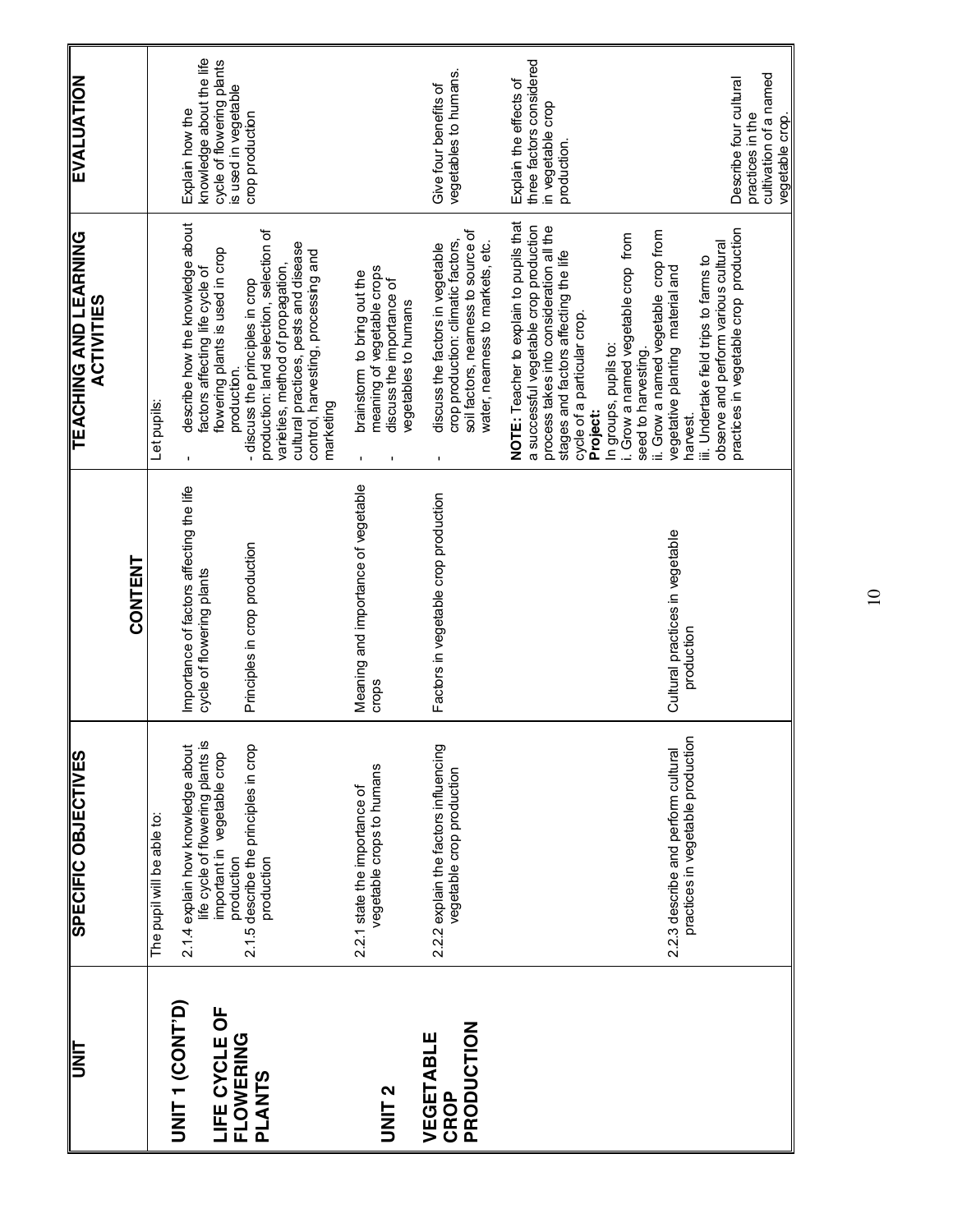| <b>UNL</b>                        | SPECIFIC OBJECTIVES                                            | <b>CONTENT</b>                              | <b>TEACHING AND LEARNING</b><br><b>ACTIVITIES</b>                                                                                                                                            | EVALUATION                                                                                                  |
|-----------------------------------|----------------------------------------------------------------|---------------------------------------------|----------------------------------------------------------------------------------------------------------------------------------------------------------------------------------------------|-------------------------------------------------------------------------------------------------------------|
|                                   | The pupil will be able to:                                     |                                             | Pupils to:                                                                                                                                                                                   | List and discuss the                                                                                        |
| FISH CULTURE<br>UNIT <sub>3</sub> | 2.3.1 identify main parts of a fish                            | Main parts of a fish and their<br>functions | identify and discuss the major parts of<br>-use a chart and digital content to<br>a fish and their functions.                                                                                | functions of four (4) parts<br>of a fish.                                                                   |
|                                   | 2.3.2 outline the importance of<br>fish farming.               | Importance of fish farming.                 | riverside, lake, lagoon, pond/dam site<br>- visit a fish landing site e.g.: beach,                                                                                                           | derived from fish farming.<br>State four (4) benefits                                                       |
|                                   |                                                                |                                             | - discuss the benefits derived from<br>and observe various types of fish<br>caught from the water bodies.<br>fish farming.                                                                   |                                                                                                             |
|                                   | suitable for rearing Tilapia.<br>2.3.3 describe the conditions | Conditions suitable for rearing<br>Tilapia  | -discuss conditions suitable for<br>rearing Tilapia.                                                                                                                                         |                                                                                                             |
|                                   | 2.3.4 perform some of the activities                           | Activities in rearing Tilapia               | - discuss activities involved in rearing                                                                                                                                                     | List and discuss four                                                                                       |
|                                   | involved in rearing Tilapia                                    |                                             | harvesting, processing, packaging<br>Tilapia (pond stocking, feeding,<br>and marketing.                                                                                                      | activities involved in<br>rearing Tilapia.                                                                  |
|                                   |                                                                |                                             | practise activities involved in rearing<br>Use an aquarium or a fish pond, to<br>harvesting, processing, storage,<br>Tilapia(pond stocking, feeding,<br>In groups pupils,<br><b>Project:</b> | List four equipment used<br>methods of processing<br>Pupils to describe two<br>in harvesting fish.<br>fish. |
|                                   |                                                                |                                             | packaging and marketing,                                                                                                                                                                     |                                                                                                             |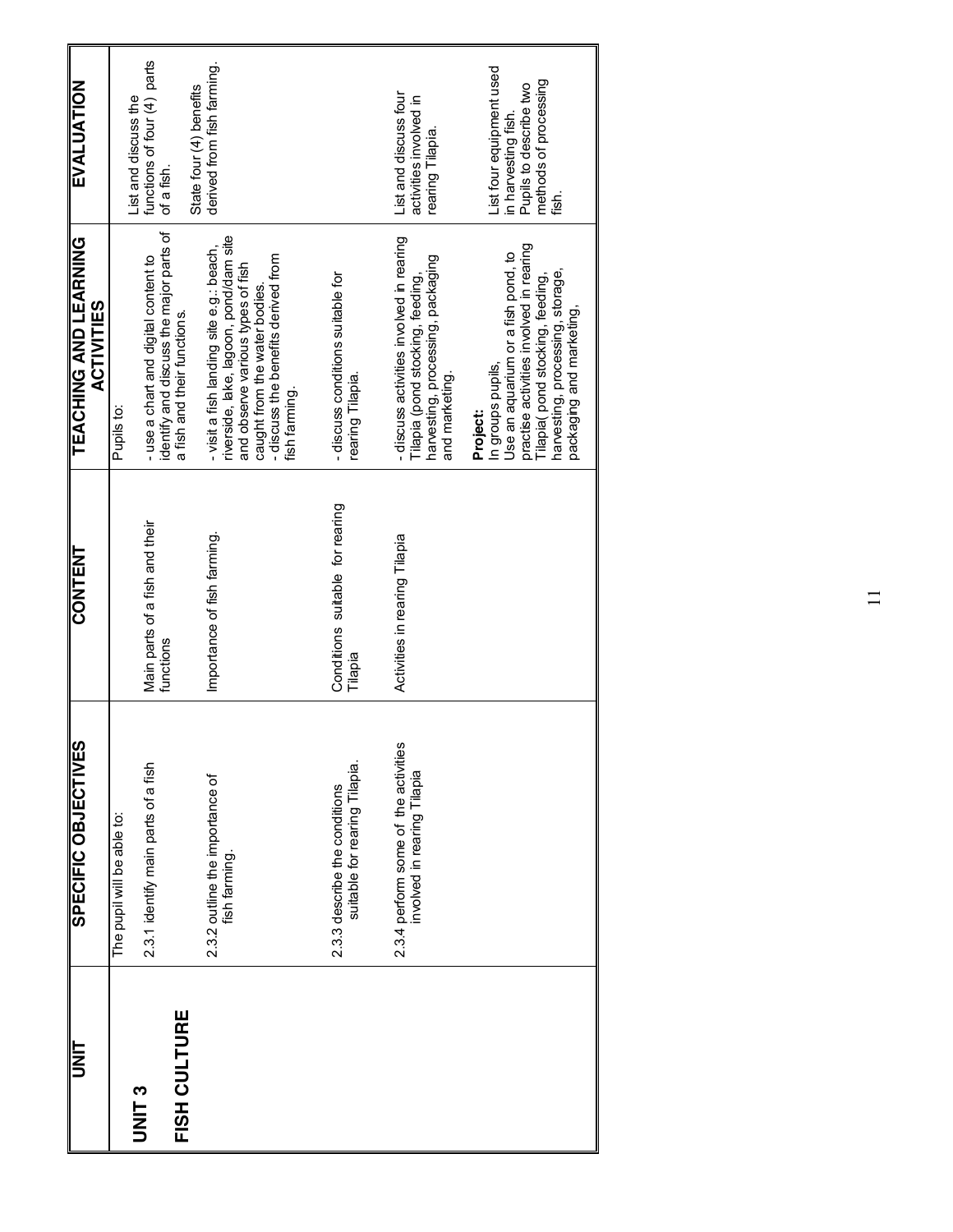**I TOOHDS HIGH SCHOOL JUNIOR HIGH SCHOOL 1**

## **SECTION 3: SYSTEMS SECTION 3: SYSTEMS**

General Objectives: The pupil will General Objectives: The pupil will

- 1. show an understanding of the role of the respiratory system in the life of an organism.<br>2. appreciate the basic principles underlying various farming systems. 1. show an understanding of the role of the respiratory system in the life of an organism.
	- 2. appreciate the basic principles underlying various farming systems.

| <b>UNL</b>                                       | SPECIFIC OBJECTIVES                                  | <b>CONTENT</b>                                                   | TEACHING AND LEARNING<br><b>ACTIVITIES</b>                                                                                                      | EVALUATION                                      |
|--------------------------------------------------|------------------------------------------------------|------------------------------------------------------------------|-------------------------------------------------------------------------------------------------------------------------------------------------|-------------------------------------------------|
|                                                  | The pupil will be able to:                           |                                                                  | Let pupils:                                                                                                                                     |                                                 |
| T<br>INIT<br>1                                   | 3.1.1 draw and label the human<br>respiratory system | Structure of the respiratory system                              | explain the meaning of respiration<br>identify the organs that form the                                                                         |                                                 |
| <b>RESPIRATORY</b><br><b>SYSTEM OF</b><br>HUMANS |                                                      |                                                                  | respiratory system using charts.<br>draw and label the respiratory<br>system using charts                                                       |                                                 |
|                                                  |                                                      |                                                                  | NOTE: Structure of individual organs<br>not required                                                                                            |                                                 |
|                                                  | 3.1.2 distinguish between the two types              | External respiration<br>Types of respiration:<br>$\circ$ $\circ$ | discussion of types of respiration<br>use digital content for the                                                                               | external respiration and<br>Distinguish between |
|                                                  |                                                      | Internal respiration                                             | observe each other as they<br>breathe in and out                                                                                                | internal respiration.                           |
|                                                  |                                                      |                                                                  | discuss what happens to the chest<br>NOTE: Tissue respiration should be<br>limited to burning of food to release<br>as they breathe in and out. |                                                 |
|                                                  |                                                      |                                                                  | energy, water and carbon dioxide.                                                                                                               |                                                 |
|                                                  |                                                      |                                                                  |                                                                                                                                                 |                                                 |
|                                                  |                                                      |                                                                  |                                                                                                                                                 |                                                 |

| EVALUATION<br><b>ACTIVITIES</b> |                                 |  |
|---------------------------------|---------------------------------|--|
| TEACHING AND LEARNIN            | :<br>}<br>ä<br>Ī,               |  |
| CONTENT                         |                                 |  |
| <b>SPECIFIC OBJECTIVES</b>      | ċ<br>e able<br>e<br>5<br>ء<br>م |  |
| =<br>K                          |                                 |  |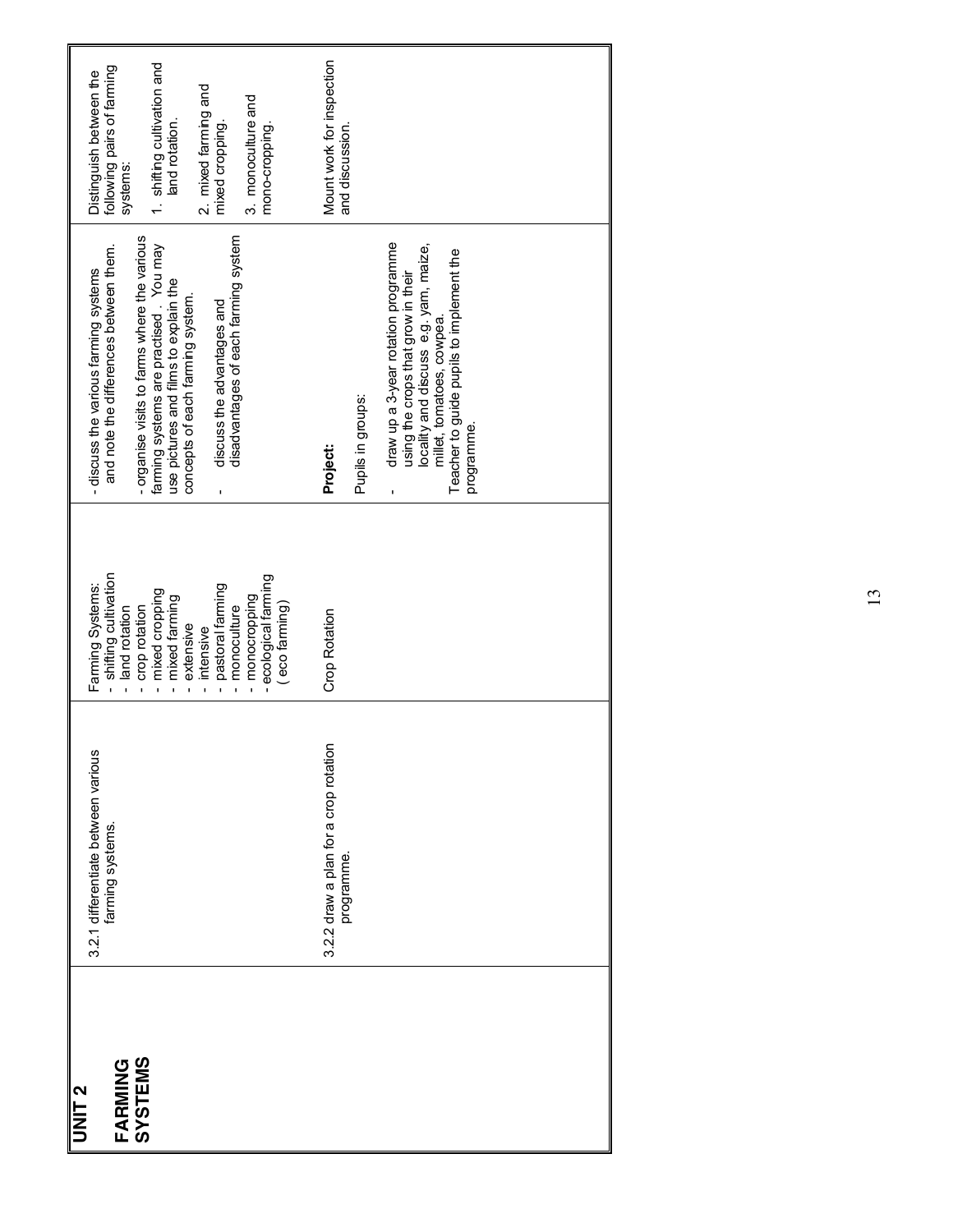JUNIOR HIGH SCHOOL 1 **T JOOH SS HUIT EOINDR** 

#### **SECTION 4: ENERGY SECTION 4: ENERGY**

General Objectives: The pupil will

- General Objectives: The pupil will<br>recognise that energy has a source, can be transformed into various forms<br>be aware of renewable and non renewable sources of energy.<br>trace transformation pathways of various sources of en 1. recognise that energy has a source, can be transformed into various forms  $\alpha$   $\alpha$   $+$   $\alpha$ 
	- 2. be aware of renewable and non renewable sources of energy.
		- 3. trace transformation pathways of various sources of energy.
			- 4. develop skills in using transistors
- 5. be aware of some of the characteristics and uses of light energy.

| ヒ<br>N<br>コ                               | SPECIFIC OBJECTIVES                                                               | <b>CONTENT</b>                                            | TEACHING AND LEARNING<br><b>ACTIVITIES</b>                                                                                                   | EVALUATION                                                 |
|-------------------------------------------|-----------------------------------------------------------------------------------|-----------------------------------------------------------|----------------------------------------------------------------------------------------------------------------------------------------------|------------------------------------------------------------|
|                                           | The pupil will be able to:                                                        |                                                           | Let pupils:                                                                                                                                  |                                                            |
| SOURCES AND FORMS<br>OF ENERGY<br>T LINIT | sources of renewable<br>4.1.1 describe the various<br>and non renewable<br>energy | Sources of energy: renewable and<br>non renewable sources | brainstorm to give the meaning of renewable<br>and non renewable sources of energy<br>brainstorm and list various sources of<br>energy<br>I, | List four sources of<br>energy that can be<br>replenished. |
|                                           |                                                                                   |                                                           | classify the sources of energy into<br>enewable and non renewable                                                                            |                                                            |
|                                           | 4.1.2 demonstrate the production<br>of some renewable forms of                    |                                                           | Design and construct any of the following:<br>Biogas digester<br>Solar Heater<br><b>Project:</b>                                             |                                                            |
|                                           | energy                                                                            |                                                           | Wind Mill for Pumping water                                                                                                                  |                                                            |
| <b>UNIT2</b>                              | 4.2.1 state the various forms<br>of energy                                        | Forms of energy                                           | discuss expressions for potential and kinetic<br>ist various forms of energy<br>energy                                                       |                                                            |
| <b>CONVERSION OF</b>                      | 4.2.2 demonstrate how various                                                     | Energy transformation                                     | explain the energy transformation as shown by<br>$\mathbf{I}$                                                                                | What energy change                                         |
| ENERGY                                    | forms of energy can be<br>transformed                                             |                                                           | i. use torch battery to produce light in a bulb<br>the following activities:                                                                 | dissolving calcium<br>is involved in                       |
|                                           |                                                                                   |                                                           | ii. using public address system<br>iii. dissolving Calcium Carbide in water<br>ii. using electric iron                                       | carbide in water.                                          |
|                                           |                                                                                   |                                                           |                                                                                                                                              | Why has the issue of                                       |
|                                           | conserving energy.<br>give reasons for<br>4.2.3                                   | Conserving energy                                         | discuss the effects of increase in human<br>population on the demand for energy                                                              | energy conservation<br>assumed greater                     |
|                                           |                                                                                   |                                                           | discuss various ways of conserving energy                                                                                                    | importance in<br>Ghana?                                    |
|                                           |                                                                                   |                                                           | discuss the effects of using old electrical<br>gadgets.                                                                                      |                                                            |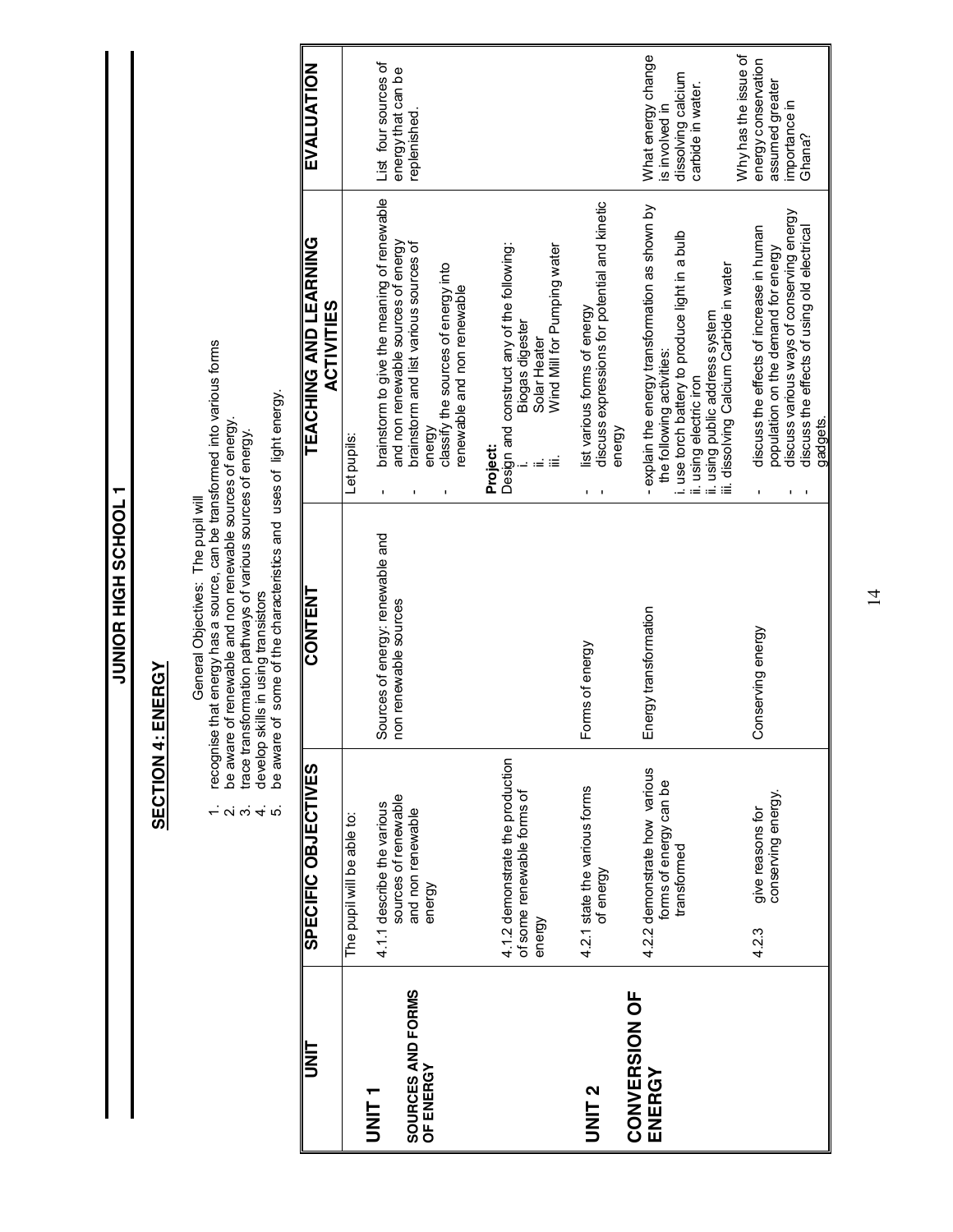| דואט                               | SPECIFIC OBJECTIVES                                        | <b>CONTENT</b>                                                                                                 | <b>TEACHING AND LEARNING</b><br><b>ACTIVITIES</b>                                                                       | EVALUATION                                   |
|------------------------------------|------------------------------------------------------------|----------------------------------------------------------------------------------------------------------------|-------------------------------------------------------------------------------------------------------------------------|----------------------------------------------|
| <b>PAILAD</b>                      | The pupil will be able to:                                 |                                                                                                                | Let pupils:                                                                                                             |                                              |
| <b>ELECTRONICS</b><br><b>BASIC</b> | 4.3.1 describe the composition and<br>types of transistors | Emitters, Base and Collector<br>Composition of transistors                                                     | identify two P-N functions of the<br>identify the Emitter lead, Base<br>transistors                                     |                                              |
|                                    |                                                            | Types of transistors:<br>NPN, PNP.                                                                             | Investigate how the transistor is<br>Identify the types of transistors<br>lead and Collector lead.<br>tumed on and off  |                                              |
|                                    | describe the characteristics<br>of transistors<br>4.3.2    | Active region for amplification<br>Saturation region for switching<br>Characteristics of transistors<br>action | connect the transistor with Base<br>Emitter junction forward biased<br>and base Collector junction<br>reversed biased   |                                              |
|                                    |                                                            | action                                                                                                         | connected between the collector<br>investigate the effect on an LED<br>and the emitter                                  | Draw symbols for NPN<br>and PNP transistors. |
|                                    |                                                            |                                                                                                                | junction forward biased and<br>connect transistor with both<br>investigate the effect of the<br>collector emitter path. |                                              |
|                                    |                                                            |                                                                                                                |                                                                                                                         |                                              |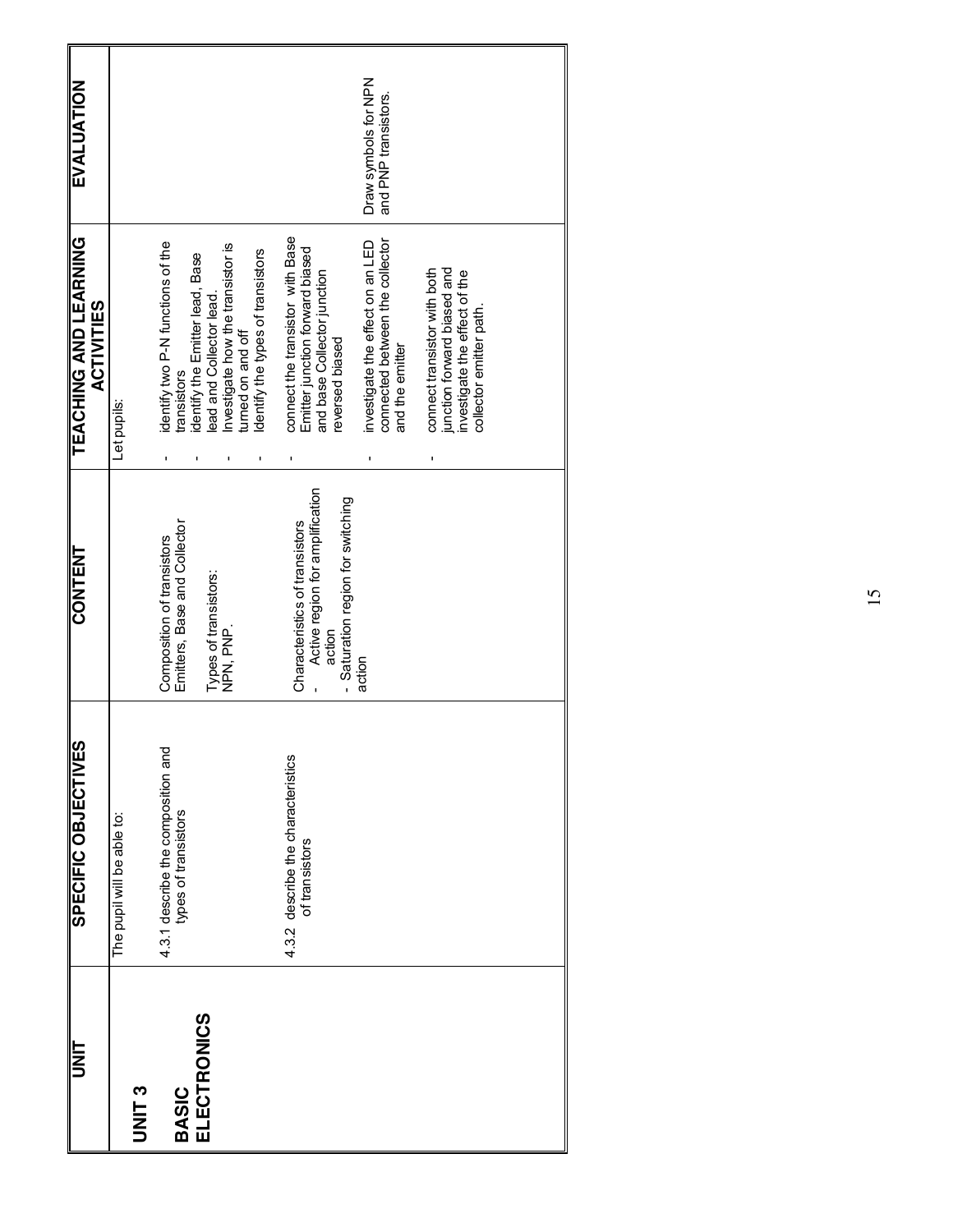| <b>UNIT</b>                  | <b>SPECIFIC OBJECTIVES</b>                                                  | <b>CONTENT</b>                                      | <b>TEACHING AND LEARNING</b><br><b>ACTIVITIES</b>                                                                                                                                    | <b>EVALUATION</b>                                                                                     |
|------------------------------|-----------------------------------------------------------------------------|-----------------------------------------------------|--------------------------------------------------------------------------------------------------------------------------------------------------------------------------------------|-------------------------------------------------------------------------------------------------------|
|                              | The pupil will be able to:                                                  |                                                     | Let pupils:                                                                                                                                                                          |                                                                                                       |
| LIGHT ENERGY<br><b>DNIL4</b> | group light sources<br>into natural or artificial lights.<br>4.4.1          | Sources of light; Natural and<br>Artificial Lights. | group light from different sources<br>discuss different sources of light<br>into natural or artificial.                                                                              | Mention three sources of<br>Light.                                                                    |
|                              | 4.4.2 distinguish among transparent,<br>translucent and opaque<br>materials | Transparent, Translucent and<br>Opaque materials.   | place different materials in the<br>path of light and determine<br>translucent, transparent or<br>whether the materials are,<br>opaque                                               | transparent, translucent<br>and opaque materials.<br>Distinguish between                              |
|                              | demonstrate that light travels in<br>a straight line.<br>4.4.3              | Rectilinear propagation of light                    | place a lighted candle behind the<br>arrange three card boards, each<br>so that<br>cards and observe the light<br>with a hole in the centre<br>their holes are aligned.              | Draw a diagram too show<br>that Light travels in a<br>straight line.                                  |
|                              |                                                                             |                                                     | move one of the cardboards<br>slightly and observe again.<br>record and discuss their<br>through the holes.<br>observations.                                                         |                                                                                                       |
|                              | 4.4.4 describe the operation of the<br>Pin Hole Camera                      | Operation of the Pin Hole Camera.                   | examine a model of the Pin Hole<br>Camera and discuss how it<br>works                                                                                                                | camera to take the picture<br>Hole Camera and use the<br>Pupils to construct a Pin<br><b>Project:</b> |
|                              | 4.4.5 describe the formation of shadows                                     | Formation of shadows                                | place an opaque object between<br>from the demonstration above.<br>identify umbra and penumbra<br>a small source of light and a<br>record and discuss their<br>observation<br>screen | with a picture of the object<br>of an object and compare<br>taken with a modern<br>camera             |
|                              |                                                                             |                                                     |                                                                                                                                                                                      |                                                                                                       |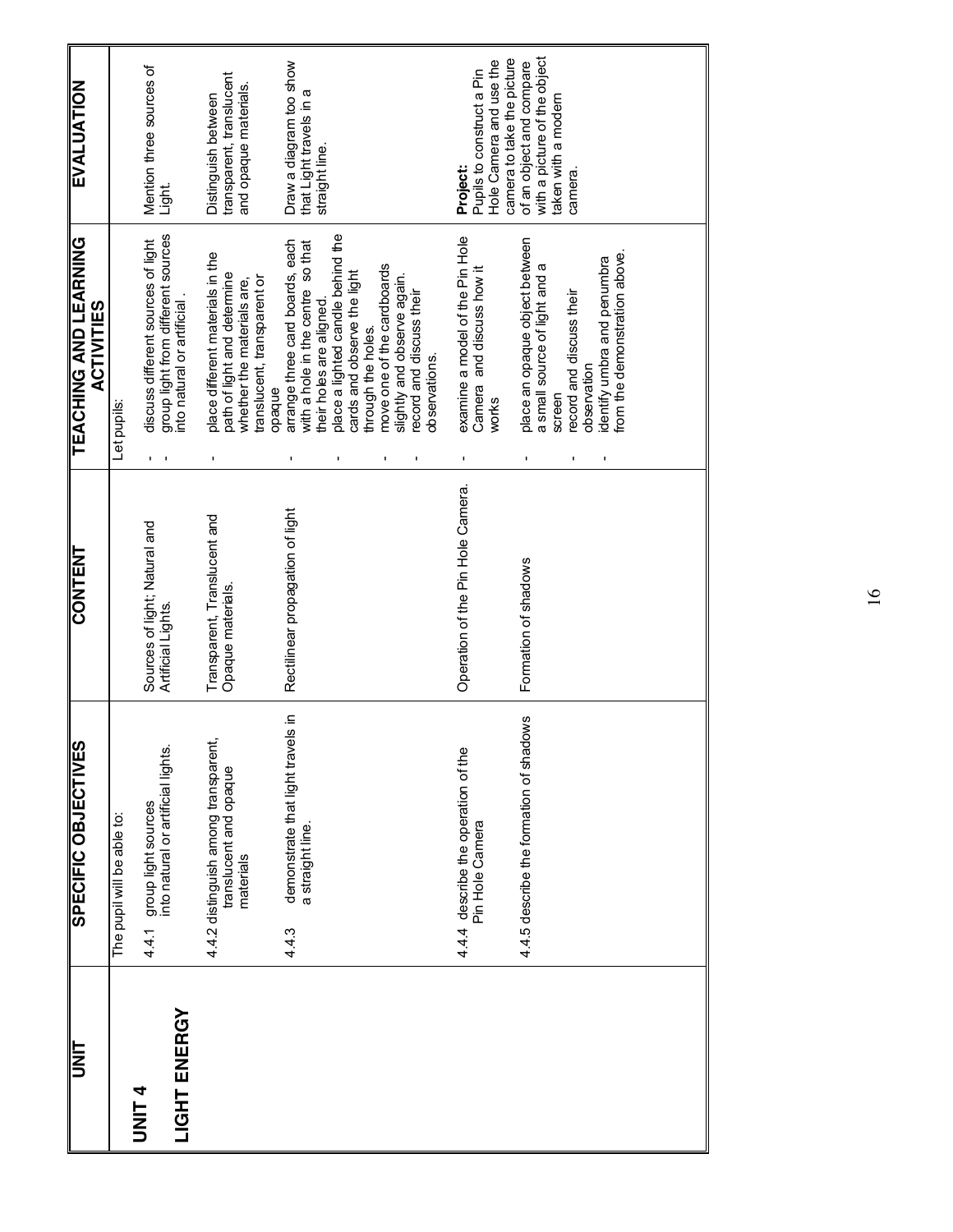| EVALUATION                                 |                                                                                                                                                                                                           | that the angle of incidence<br>In groups, demonstrate<br>is equal to the angle of<br>reflection.                                                             |                                                                                                                                                                                                                                                                                                                                          |
|--------------------------------------------|-----------------------------------------------------------------------------------------------------------------------------------------------------------------------------------------------------------|--------------------------------------------------------------------------------------------------------------------------------------------------------------|------------------------------------------------------------------------------------------------------------------------------------------------------------------------------------------------------------------------------------------------------------------------------------------------------------------------------------------|
| TEACHING AND LEARNING<br><b>ACTIVITIES</b> | and that of the Moon. Annular eclipse<br>use the globe or tennis ball and<br>NOTE: Discuss eclipse of the Sun<br>torchlight to demonstrate the<br>formation of eclipses.<br>Let pupils:<br>excluded.<br>ı | mirror and screen to demonstrate<br>identify the incident and reflected<br>arrange a light source, plane<br>rays and draw their paths<br>eflections of light | bottom of a pond appears closer<br>demonstrate the change in path<br>images formed by a plane mirror<br>distinction between real and virtual<br>NOTE: Discussion should include<br>of light as it travels from one<br>Explain why an object at the<br>discuss the characteristics of<br>medium to another.<br>to the surface.<br>images. |
| <b>CONTENT</b>                             | Formation of eclipse                                                                                                                                                                                      | Reflection of light                                                                                                                                          | Refraction of light                                                                                                                                                                                                                                                                                                                      |
| SPECIFIC OBJECTIVES                        | 4.4.4 demonstrate the formation of<br>The pupil will be able to:<br>eclipse                                                                                                                               | 4.4.5 demonstrate the reflection and<br>refraction of light                                                                                                  | demonstrate the reflection and<br>refraction of light<br>4.4.6                                                                                                                                                                                                                                                                           |
| <b>UNIT</b>                                | <b>UNIT 4 (CONT'D)</b><br>ENERGY<br>LIGHT                                                                                                                                                                 |                                                                                                                                                              |                                                                                                                                                                                                                                                                                                                                          |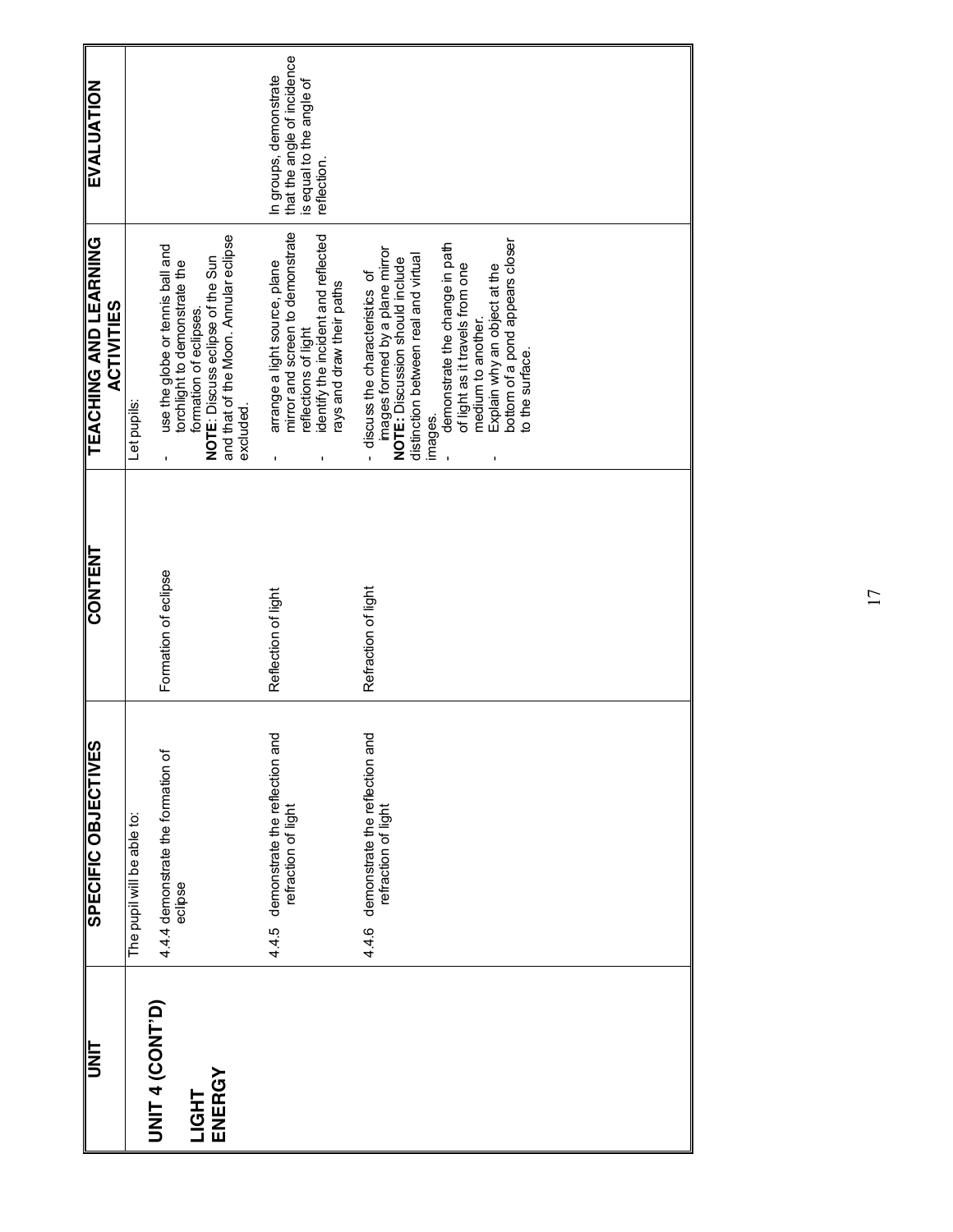**1 TOOH OF HIGH SCHOOL 1 JUNIOR HIGH SCHOOL 1**

# **SECTION 5: INTERACTIONS OF MATTER SECTION 5: INTERACTIONS OF MATTER**

- General Objectives: The pupil will<br>appreciate that interactions between and within matter helps humans to better understand<br>the environment and their role in it.<br>show understanding of ecosystems.<br>trace the interdependency 1. appreciate that interactions between and within matter helps humans to better understand the environment and their role in it.  $\div$ 
	-
	- 2. show understanding of ecosystems. 3. trace the interdependency of organisms in an ecosystem.
	- 4. develop skills of managing waste in the environment.  $\vec{a}$   $\vec{b}$   $\vec{d}$

| t<br>N<br>D | SPECIFIC OBJECTIVES                                                                     | <b>CONTENT</b>                                       | TEACHING AND LEARNING<br><b>ACTIVITIES</b>                                                                                                                              | EVALUATION                                                                                                                        |
|-------------|-----------------------------------------------------------------------------------------|------------------------------------------------------|-------------------------------------------------------------------------------------------------------------------------------------------------------------------------|-----------------------------------------------------------------------------------------------------------------------------------|
|             | The pupil will be able to:                                                              |                                                      | Let pupils:                                                                                                                                                             |                                                                                                                                   |
| ECOSYSTEM   | explain the meaning of<br>ecosystem<br>5.1.1                                            | Meaning of ecosystem                                 | brainstorm to bring out the<br>meaning of ecosystem<br>ı                                                                                                                | What is an ecosystem?                                                                                                             |
|             | 5.1.2 describe the characteristics of<br>different habitats                             | Meaning of habitat<br>Types of Habitats              | brainstorm to bring out the meaning<br>select an ecosystem to be studied<br>discuss the characteristics of<br>different types of habitats<br>as a project<br>of habitat | List and discuss two<br>types of habitats.                                                                                        |
|             |                                                                                         |                                                      | NOTE: Records of types of plants and<br>animals found in the area to be kept.                                                                                           |                                                                                                                                   |
|             | explain the relationship between<br>plants, animals and the chosen<br>habitat.<br>5.1.3 | Relationship between organisms<br>and their habitats | discuss the relationship between<br>plants, animals and the chosen<br>habitat.<br>ı                                                                                     | types of habitats under<br>the following:<br>Name and discuss two<br>i. types of plants and<br>ii. climatic conditions<br>animals |
|             |                                                                                         |                                                      |                                                                                                                                                                         |                                                                                                                                   |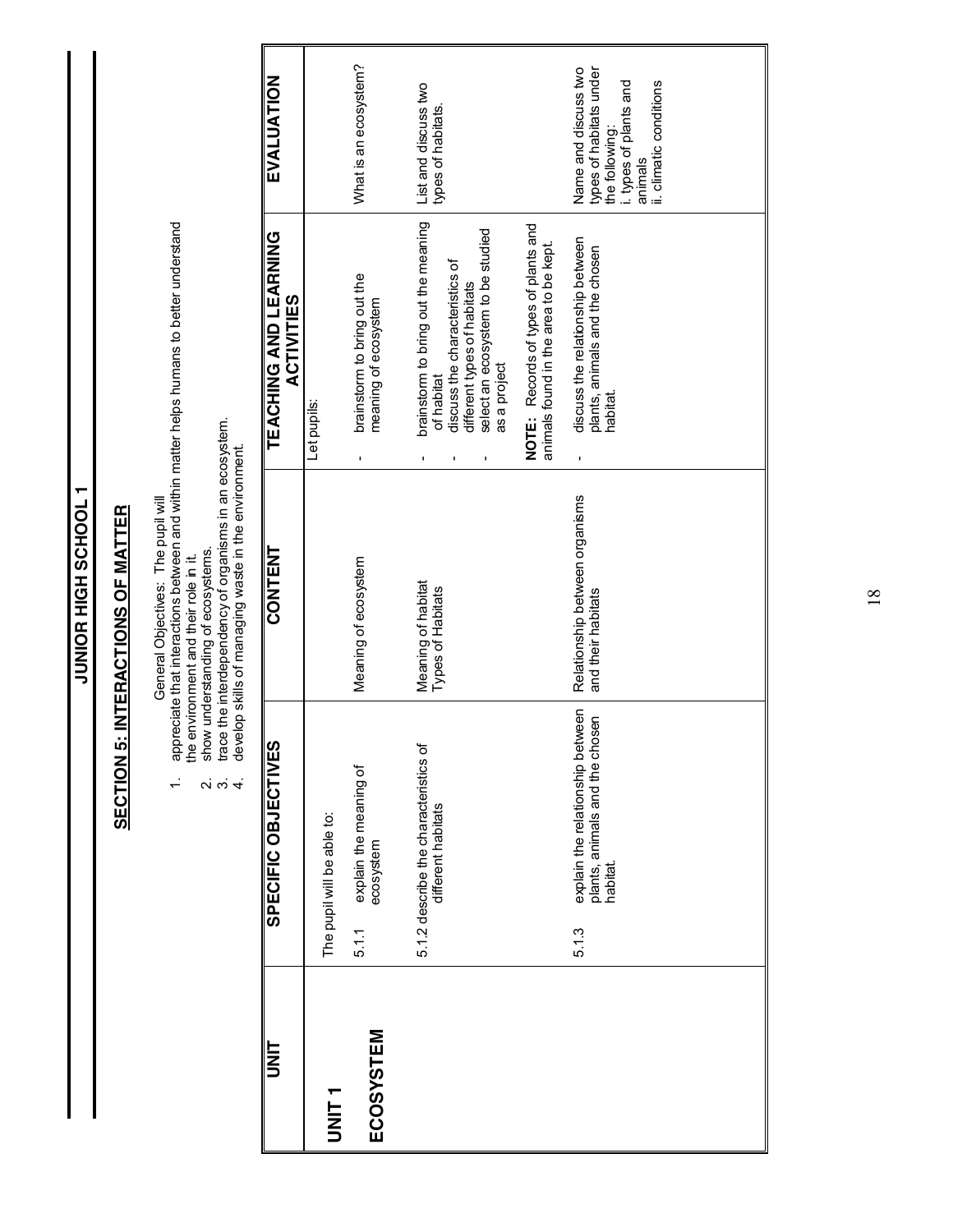| <b>SIE</b>           | SPECIFIC OBJECTIVES                                                                                                                     | <b>CONTENT</b>                                                                                                                                                                                                                           | <b>TEACHING AND LEARNING</b><br><b>ACTIVITIES</b>                                                                                                                                                                                     | <b>EVALUATION</b>                                                 |
|----------------------|-----------------------------------------------------------------------------------------------------------------------------------------|------------------------------------------------------------------------------------------------------------------------------------------------------------------------------------------------------------------------------------------|---------------------------------------------------------------------------------------------------------------------------------------------------------------------------------------------------------------------------------------|-------------------------------------------------------------------|
| <b>DNIT 1 (CONT)</b> | The pupil will be able to:                                                                                                              |                                                                                                                                                                                                                                          | Let pupils:                                                                                                                                                                                                                           |                                                                   |
| ECOSYSTEM            | adapt to their environment<br>5.1.3 describe how organisms                                                                              | Adaptations of organisms to the<br>environment                                                                                                                                                                                           | plants found on land, in water and air<br>collect and examine animals and                                                                                                                                                             | a fish from the sea<br>Give reasons why                           |
|                      |                                                                                                                                         | Protective mechanisms of living<br>organisms.                                                                                                                                                                                            | and discuss how they are adapted for<br>movement, reproduction, feeding habits,<br>Streamlined shape of birds and fish<br>structural modifications for life in the<br>life in these environments, eg.<br>NOTE: Shape, body structure, | may not survive in<br>a fresh water<br>environment.               |
|                      |                                                                                                                                         |                                                                                                                                                                                                                                          | environments of the following organisms:<br>fish, frog, common water-plants, rabbits,<br>bats, birds, to be studied                                                                                                                   |                                                                   |
|                      | Interdependence of<br>plants and animals<br>explain the<br>5.14                                                                         | Interdependence of living organisms in<br>habitats                                                                                                                                                                                       | discuss devices employed by living<br>depend on each other for food (e.g.<br>discuss how plants and animals<br>organisms for protection                                                                                               | Describe how some<br>named plants and                             |
|                      |                                                                                                                                         |                                                                                                                                                                                                                                          | discuss the importance of the balance<br>omnivorous) and shelter to maintain a<br>herbivores, carnivores and<br>balance in nature.                                                                                                    | animals you have<br>observed protect<br>themselves from<br>danger |
|                      |                                                                                                                                         |                                                                                                                                                                                                                                          | NOTE: Food chains and food webs<br>should be mentioned<br>in nature.                                                                                                                                                                  |                                                                   |
|                      | used by organisms in an<br>describe how the energy<br>derived from the sun is<br>ecosystem<br>5.1.5                                     | Energy transfer in an ecosystem                                                                                                                                                                                                          | food web how energy from the sun is used<br>- demonstrate through a food chain and<br>in an ecosystem                                                                                                                                 |                                                                   |
|                      | 5.1.6 describe the activities that<br>disrupt the balance in<br>the ecosystem and<br>the effects of the<br>disruption in the<br>balance | farming, mining, pollution, pesticides, etc.<br>Earthquakes, volcano eruptions hunting,<br>turtles, hippopotamus, elephants, eagle,<br>odum, mahogany, pitcher plant, etc.<br>Protection of endangered species:<br>Threats to ecosystem: | - discuss how the balance in nature<br>may be disrupted                                                                                                                                                                               | balance in nature can<br>Explain how the<br>be maintained         |
|                      |                                                                                                                                         |                                                                                                                                                                                                                                          |                                                                                                                                                                                                                                       |                                                                   |
|                      |                                                                                                                                         | Effects of the disruption of balance in<br>nature                                                                                                                                                                                        | discuss effects of the disruption of the<br>discuss ways to maintain balance in<br>balance in nature<br>nature.                                                                                                                       |                                                                   |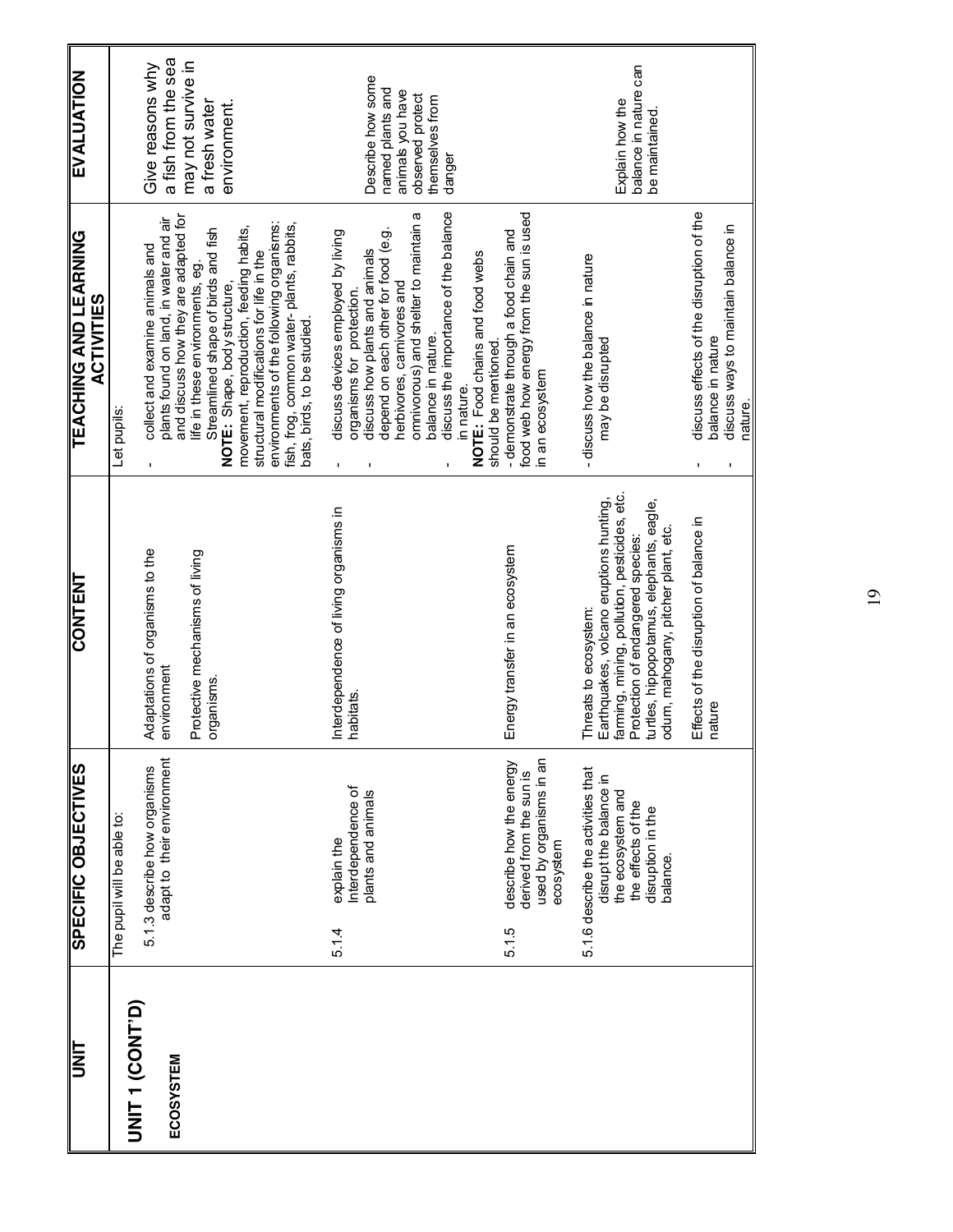**2 TOOHOS HIGH SCHOOL 2 JUNIOR HIGH SCHOOL 2**

# **SECTION 1: DIVERSITY OF MATTER SECTION 1: DIVERSITY OF MATTER**

General Objectives: The pupil will General Objectives: The pupil will

- recognise variety of living and non-living in nature and their connectedness<br>develop an awareness of elements, compounds and mixtures.<br>be aware of the differences between metals and non metals.<br>use the knowledge of corrosi 1. recognise variety of living and non-living things in nature and their connectedness
	- - 2. develop an awareness of elements, compounds and mixtures. 3. be aware of the differences between metals and non metals.
- 
- 4. use the knowledge of corrosion to take care of metallic objects. 5. acquire skills in the separation of mixtures.  $\alpha$   $\alpha$   $+$   $\alpha$   $\alpha$ 
	- 6. be aware of the properties of water

| be aware bridge in the productive of water |  |
|--------------------------------------------|--|
|                                            |  |
|                                            |  |
|                                            |  |
|                                            |  |
|                                            |  |
|                                            |  |
|                                            |  |
|                                            |  |
|                                            |  |
|                                            |  |
|                                            |  |

| ヒ<br>N<br>コ                                       |       | SPECIFIC OBJECTIVES                                                    | <b>CONTENT</b>                                                 | TEACHING AND LEARNING<br><b>ACTIVITIES</b>                                                                                                                                                                               | EVALUATION                                                                                        |
|---------------------------------------------------|-------|------------------------------------------------------------------------|----------------------------------------------------------------|--------------------------------------------------------------------------------------------------------------------------------------------------------------------------------------------------------------------------|---------------------------------------------------------------------------------------------------|
|                                                   |       | The pupil will be able to:                                             |                                                                | Let pupils:                                                                                                                                                                                                              |                                                                                                   |
| <b>COMPOUNDS AND</b><br>ELEMENTS,<br><b>THING</b> | 1.1.1 | classify materials into elements,<br>compounds and mixtures            | Meaning of elements, compounds<br>and mixtures                 | - brainstorm to bring out the meaning of<br>elements, compounds and mixtures<br>prepare a list of elements,<br>compounds and mixtures                                                                                    | elements, compounds<br>Classify the following<br>materials into<br>and mixtures:                  |
| <b>MIXTURES</b>                                   | 1.12  | the<br>ݹ<br>write the chemical symbols<br>the first twenty elements of | represented by symbols such as<br>Chemical substances are      | give the definition of an element with<br>write chemical symbols of the first<br>twenty elements of the periodic<br>examples.                                                                                            | showing the first twenty<br>Water, salt, iron fillings,<br>Design a periodic table<br>salt water. |
|                                                   |       | periodic table correctly.                                              | Potassium - K<br>Calcium - Ca<br>the following:<br>Sodium - Na | NOTE: Teacher to check each pupils<br>work to ensure that the symbols are<br>table.<br>correct.                                                                                                                          | elements.                                                                                         |
|                                                   | 1.1.3 | ð<br>draw and label the structure<br>an atom.                          | The atomic structure                                           | use models to explain the structure<br>draw the distribution of electrons in<br>draw the structure of an atom and<br>mention the sub-atomic particles<br>the atoms of the first twenty<br>label its parts<br>of an atom. | Draw the sodium atom<br>distribution of its<br>showing the<br>electrons.                          |
|                                                   |       |                                                                        |                                                                | NOTE: Detailed electronic structure not<br>elements of the periodic table.<br>label the shells of the atoms.<br>required                                                                                                 |                                                                                                   |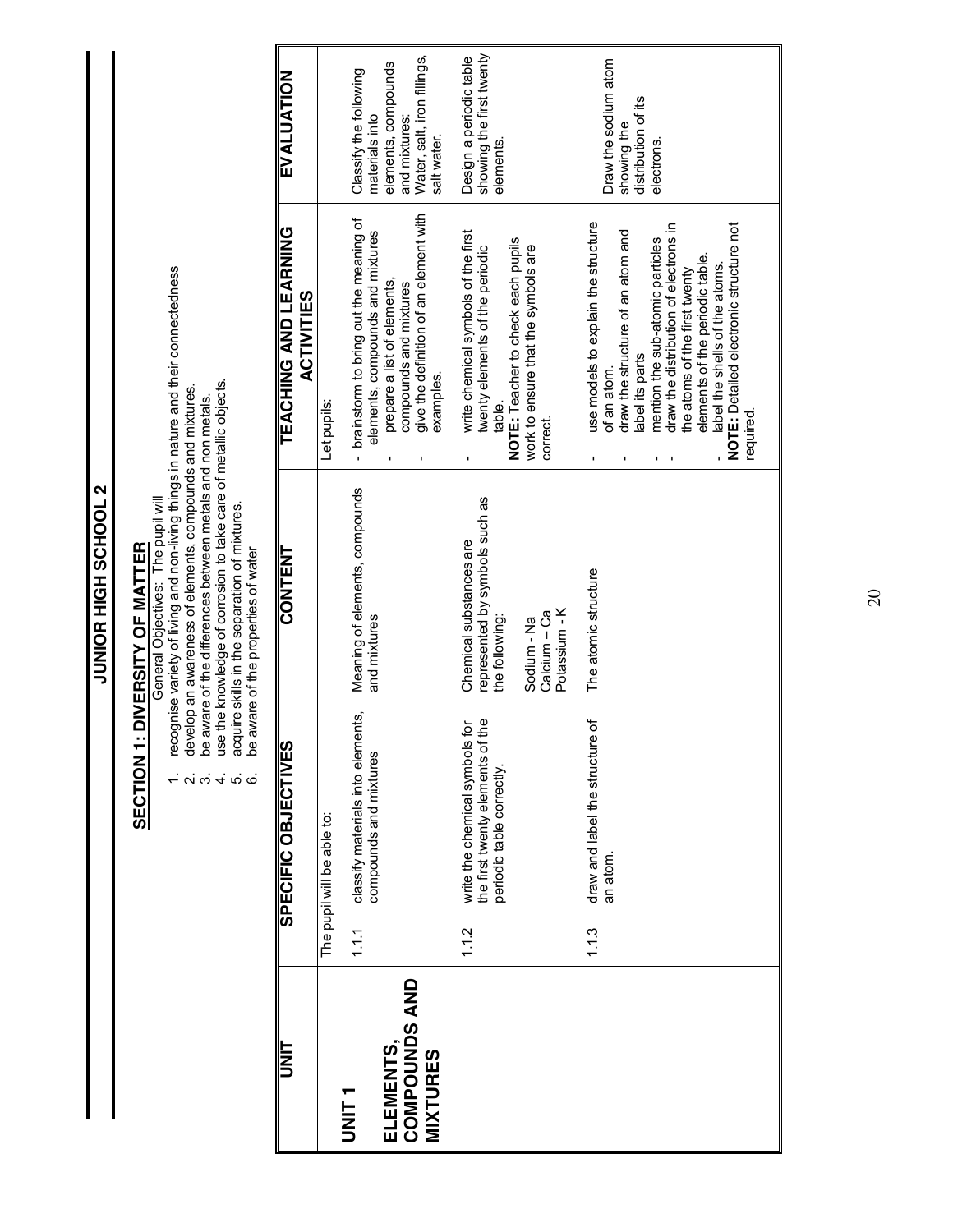| ヒ<br>N<br>コ                           | SPECIFIC OBJECTIVES                                                                          | CONTENT                                        | TEACHING AND LEARNING<br><b>ACTIVITIES</b>                                                                                                                                                                                               | EVALUATION |
|---------------------------------------|----------------------------------------------------------------------------------------------|------------------------------------------------|------------------------------------------------------------------------------------------------------------------------------------------------------------------------------------------------------------------------------------------|------------|
|                                       | The pupil will be able to:                                                                   |                                                | Let pupils:                                                                                                                                                                                                                              |            |
| CONT <sup>D</sup> )<br>T<br>INIT<br>D | 1.1.4 state the electrical charges on the<br>sub-atomic particles.                           | Charge<br>Positive (+)<br>Particle<br>Proton   | state the electrical charges on the sub-<br>show that atoms are<br>electrically neutral.<br>atomic particles.                                                                                                                            |            |
| <b>COMPOUNDS</b><br>ELEMENTS,         | 1.1.5 explain the formation of ions.                                                         | Negative (-)<br>Neutral<br>Neutron<br>Electron | demonstrate that atoms gain electrons to                                                                                                                                                                                                 |            |
| <b>MIXTURES</b><br>QND                |                                                                                              | Formation of ions                              | electrons to become positively charged<br>become negatively charged and lose                                                                                                                                                             |            |
| <b>UNIT2</b>                          | 1.2.1 group the first twenty elements<br>of the periodic table into metals<br>and non-metals | letals and non-metals                          | non-metals. Note that Silicon occupies a region<br>NOTE: Use the position of the elements in the<br>periodic table into metals and non-metals.<br>Periodic Table to group them into metals and<br>group the first twenty elements on the |            |
| <b>METALS AND</b>                     |                                                                                              |                                                | between metals and non-metals and it is called a<br>semi-metal.                                                                                                                                                                          |            |
| NON METALS                            |                                                                                              |                                                | Hammer a metal gently and observe what<br>happens                                                                                                                                                                                        |            |
|                                       |                                                                                              | Properties of metals                           | heat the metallic object gently for about a<br>minute, and touch with the hand.                                                                                                                                                          |            |
|                                       |                                                                                              |                                                | heat a metal and use pincers to draw it into<br>connect the different metals into a simple<br>electric circuit to light a torch light bulb.<br>the form of a wire or bend it over.                                                       |            |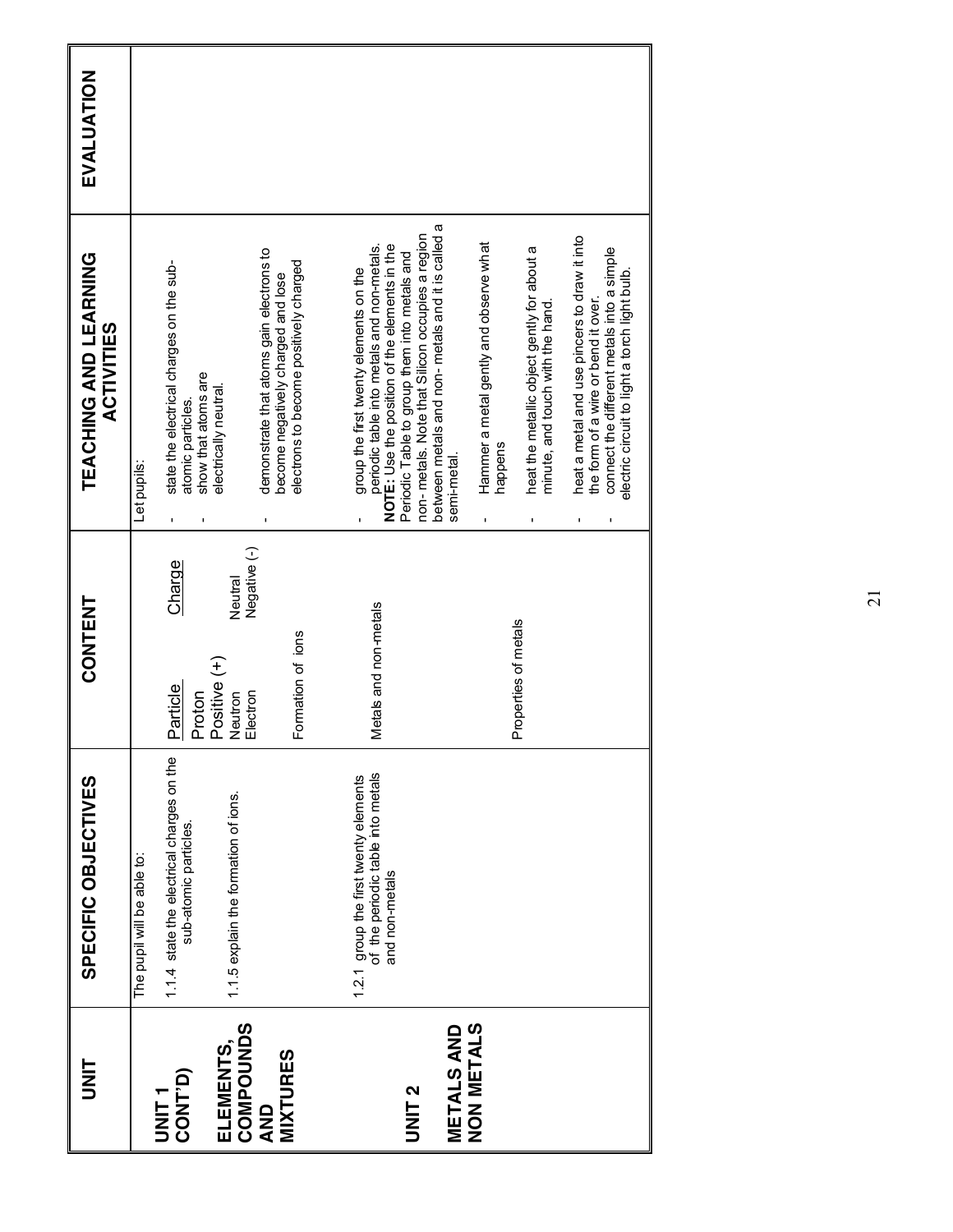|       | SPECIFIC OBJECTIVES                                                                   | <b>CONTENT</b>                                                                                                | TEACHING AND LEARNING<br><b>ACTIVITIES</b>                                                                                                                                                  | EVALUATION                                                       |
|-------|---------------------------------------------------------------------------------------|---------------------------------------------------------------------------------------------------------------|---------------------------------------------------------------------------------------------------------------------------------------------------------------------------------------------|------------------------------------------------------------------|
|       | The pupil will be able to:                                                            |                                                                                                               | Let pupils:                                                                                                                                                                                 |                                                                  |
|       |                                                                                       | ii. Chemical Properties of metals:<br>of metals<br>Reactivity                                                 | drop a small piece of a metal into<br>discuss their observations in all<br>state their observations in each<br>dilute acid solution/lime juice<br>case and draw conclusion.<br>cases.<br>ı, | properties of metals.<br>List four physical                      |
| 1.2.2 | explain why non-reactive metals<br>omaments and jewellery.<br>are preferred in making | with atmospheric oxygen, and they<br>Non-reactive metals do not react<br>retain their lustre for a long time. | be used. Bubbles of air/gas are seen<br>filings, zinc nails, copper, lead may<br>NOTE: Magnesium ribbon, iron<br>on reactive metals                                                         | Name three metals that<br>ii. non-reactive<br>. reactive<br>are: |
|       |                                                                                       | Differences between metals and<br>non-metals                                                                  | discuss why certain metals are<br>used to make jewellery and<br>ornaments.                                                                                                                  |                                                                  |
|       |                                                                                       |                                                                                                               | visit a goldsmith to observe<br>him/her at work.                                                                                                                                            |                                                                  |
|       |                                                                                       |                                                                                                               | discuss the differences between<br>metals and non-metals.                                                                                                                                   |                                                                  |
|       |                                                                                       | An alloy is a combination of two or<br>more metals to form a mixture<br>Meaning of alloy:                     | discuss the meaning of an alloy.                                                                                                                                                            |                                                                  |
| 1.2.3 | outline the composition of some<br>common alloys and their uses.                      | Steel – iron and carbon<br>Brass- copper and zinc<br>Bronze-copper and tin<br>Composition of alloys:          | discuss the composition of some<br>NOTE: An alloy may contain a non-<br>stainless steel, brass, bronze.<br>common alloys e.g. steel<br>metal.                                               | Name four alloys and state<br>their composition.                 |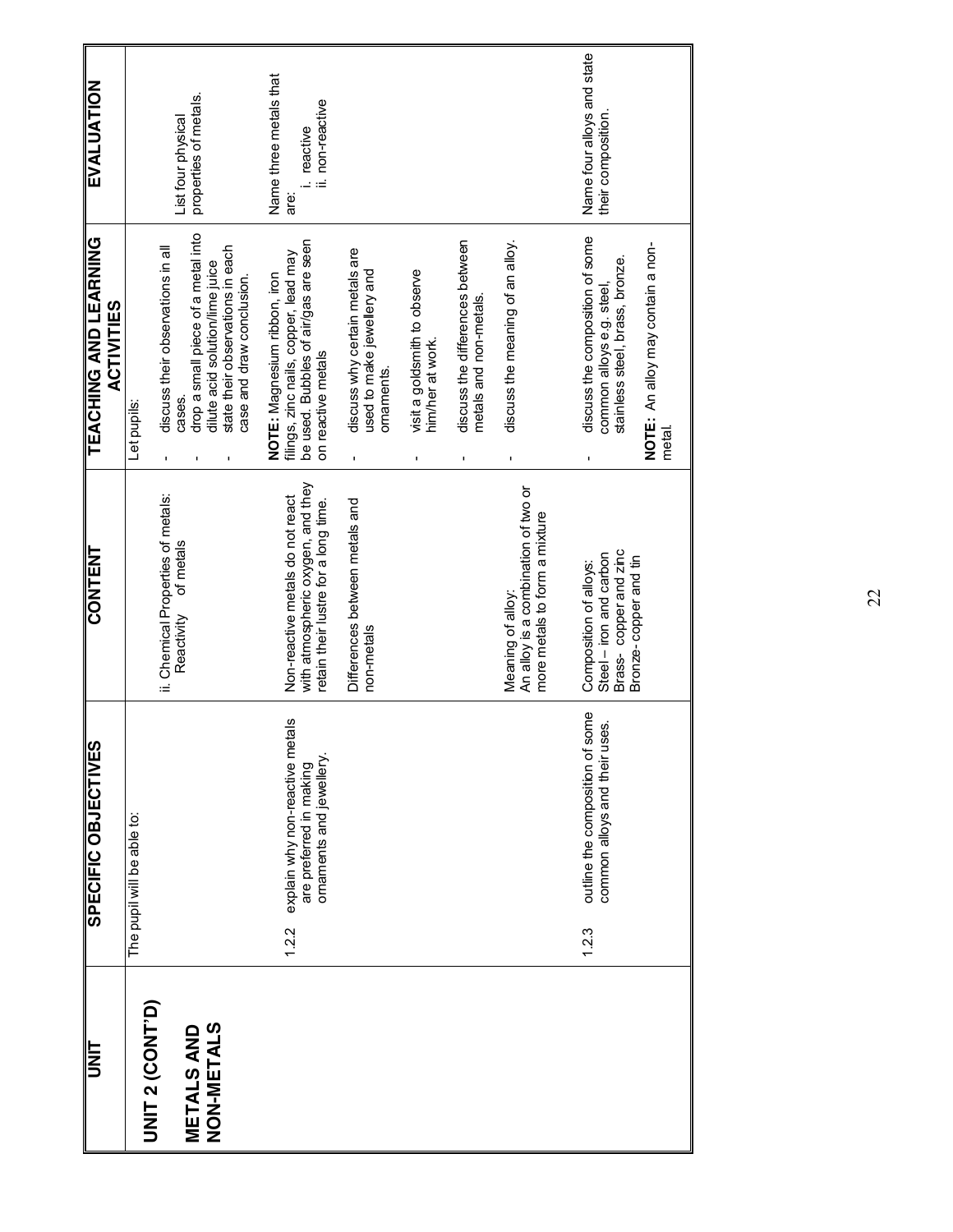| <b>UNIT</b>                      | <b>SPECIFIC OBJECTIVES</b>                              | <b>CONTENT</b>                                                                                                                                                                        | <b>TEACHING AND LEARNING</b><br><b>ACTIVITIES</b>                                                   | EVALUATION                                                    |
|----------------------------------|---------------------------------------------------------|---------------------------------------------------------------------------------------------------------------------------------------------------------------------------------------|-----------------------------------------------------------------------------------------------------|---------------------------------------------------------------|
| <b>UNIT 2 (CONT'D)</b>           | The pupil will be able to:                              |                                                                                                                                                                                       | Let pupils:                                                                                         |                                                               |
| <b>METALS AND<br/>NON-METALS</b> |                                                         | making currency coins, silver cup,<br>Uses of alloys: Alloys are used in<br>brass bowl, sardine tin, spoon,<br>aeroplane, cars, wrist watch.                                          | discuss the uses of alloys<br>$\blacksquare$                                                        |                                                               |
|                                  | define and outline the effects of<br>corrosion<br>1.2.4 | Corrosion of metals is the wearing<br>away of the metal by the action of<br>chemicals                                                                                                 | meaning of corrosion of metals<br>brainstorm to bring out the<br>$\blacksquare$                     | corrosion of metals in<br>Explain the effects of<br>buildings |
|                                  |                                                         | Old dry cells corrode the metal<br>the faces and bodies of users.<br>container of electric torches<br>Acid rain corrodes the paint<br>Skin toning creams corrode<br>work of buildings | discuss the effects of corrosion<br>J.                                                              |                                                               |
|                                  |                                                         | Process of rusting: the reaction of a<br>metal with atmospheric oxygen in<br>the presence of moisture.                                                                                | perform activities to demonstrate<br>water, iron nails/steel sponge<br>the process of rusting using | Explain how rusting takes<br>place.                           |
|                                  |                                                         | Effects of rusting e.g. metallic iron<br>loses its strength and structure.                                                                                                            | discuss the effect of rusting on<br>NOTE: Rusting occurs only in iron.<br>objects.                  |                                                               |
|                                  | describe ways for preventing<br>rusting.<br>1.2.5       | greasing, painting. Zinc/Chromium-<br>coating.<br>Prevention of rusting: Oiling,                                                                                                      | discuss how surfaces of metals<br>can be protected to prevent<br>rusting.<br>$\mathbf{I}$           | Explain how oiling<br>prevents rusting.                       |
|                                  |                                                         |                                                                                                                                                                                       | containing materials used in the<br>mention examples of iron -<br>home.                             |                                                               |
|                                  |                                                         |                                                                                                                                                                                       | use different processes for rust<br>bring some metallic items and<br>prevention on the items.       |                                                               |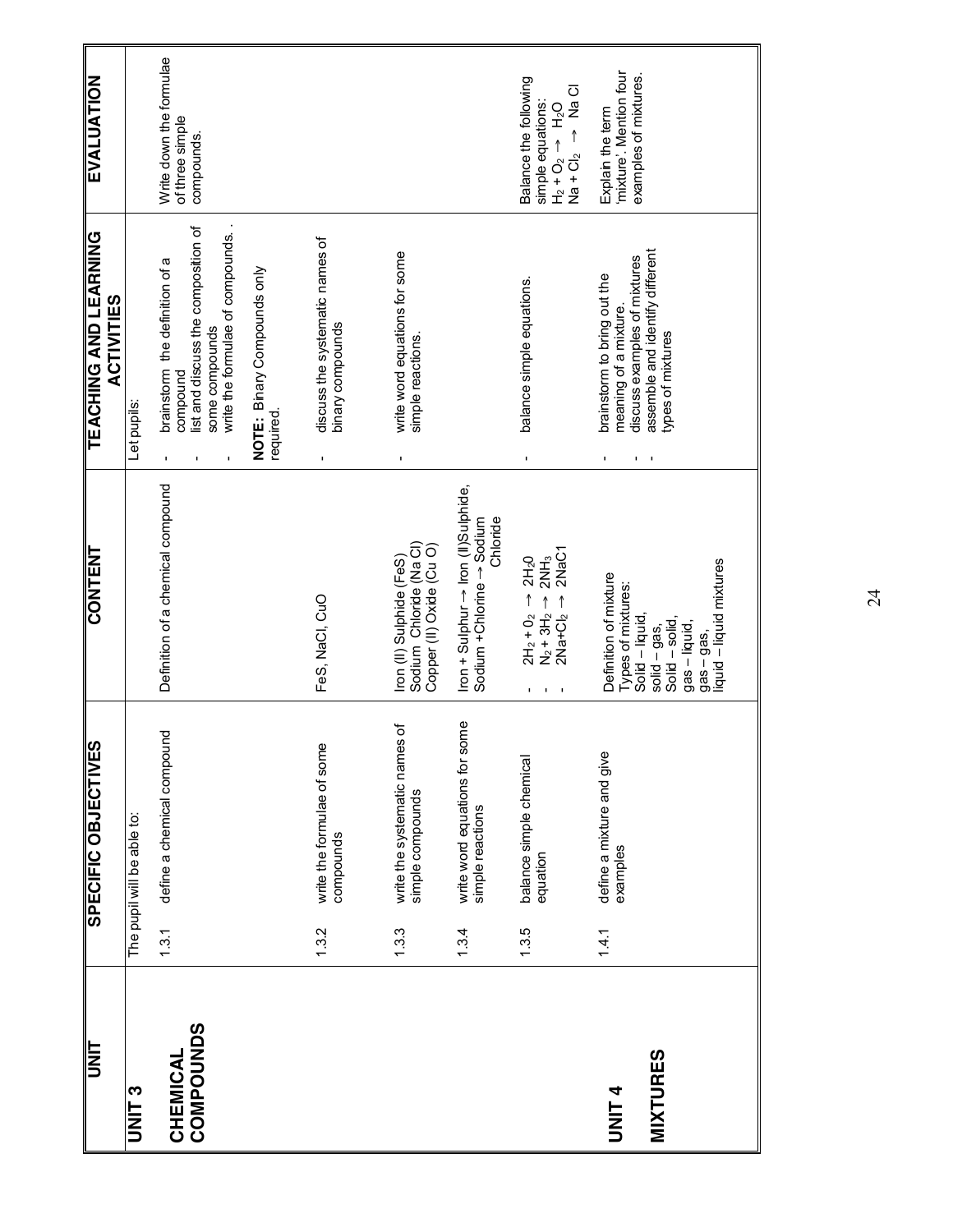| <b>UNIT</b>                               |       | SPECIFIC OBJECTIVES                                                                         | <b>CONTENT</b>                                                                       | <b>TEACHING AND LEARNING</b><br><b>ACTIVITIES</b>                                                                                                                                                                                                     | EVALUATION                                                                                                                                         |
|-------------------------------------------|-------|---------------------------------------------------------------------------------------------|--------------------------------------------------------------------------------------|-------------------------------------------------------------------------------------------------------------------------------------------------------------------------------------------------------------------------------------------------------|----------------------------------------------------------------------------------------------------------------------------------------------------|
| <b>UNIT 4 (CONT'D)</b><br><b>MIXTURES</b> | 1.4.2 | prepare salt solution<br>The pupil will be able to:                                         | Preparation of salt solution.                                                        | mixture retain their individual properties.<br>taste and discuss their observation<br>NOTE: The substances which form a<br>stir for the salt to dissolve<br>put salt in water<br>Let pupils:                                                          |                                                                                                                                                    |
|                                           | 1.4.3 | define solute, solvent, solution                                                            | Definition of Solute, solvent<br>Types of solvents and their<br>and solution<br>uses | brainstorm to bring out the definitions<br>list some solvents in the home and<br>name their appropriate solvents.<br>list some common solutes and<br>of solute, solvent and solution<br>discuss their uses                                            | which is completely pure<br>possible to find water<br>Explain why it is not<br>in the environment                                                  |
|                                           | 1.4.4 | them<br>mixtures well before using<br>explain the importance of<br>shaking or stirring some | stirring mixtures before use<br>Importance of shaking or                             | obtain some paints (e.g. lime) mix with<br>mixtures the need to stir or agitate<br>deduce from their observations of<br>paints and some liquid medicines<br>eave for some time and observe.<br>water and stir<br>before use.                          | Explain what will happen if<br>dough well enough before<br>a baker does not mix the<br>baking.                                                     |
|                                           | 1.4.5 | demonstrate some methods of<br>separating mixtures.                                         | Methods of separating<br>mixtures                                                    | use appropriate methods to separate<br>different types of mixtures e.g. salt<br>discuss methods of separating<br>from salt solution<br>mixtures.                                                                                                      | when it is mixed with sand.<br>How will you separate salt                                                                                          |
|                                           | 1.4.6 | demonstrate the difference<br>between a mixture and a<br>compound                           | Differences between mixtures<br>and compounds                                        | bar magnet and heat to perform simple<br>experiments to identify and discuss the<br>use sulphur and Iron filings mixture, a<br>differences between a mixture and a<br>between compounds and mixtures.<br>NOTE: Discuss other differences<br>compound. | i. Sulphur and Iron fillings<br>ii. Coconut chaff and sugar<br>Explain why it is difficult to<br>mixtures after heating:<br>separate the following |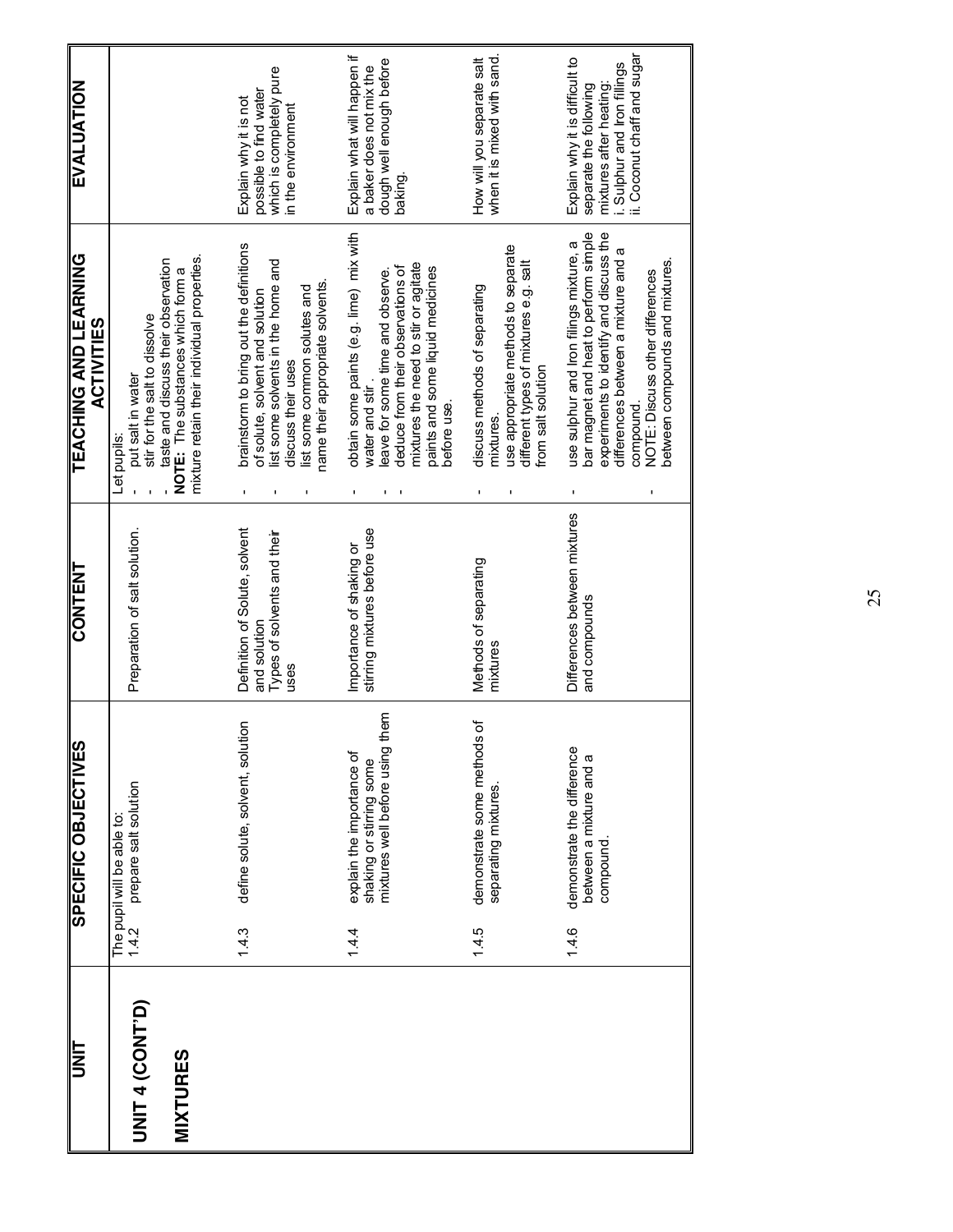| II<br>N       | SPECIFIC OBJECTIVES                                       | <b>CONTENT</b>           | TEACHING AND LEARNING<br><b>ACTIVITIES</b>                                 | EVALUATION                                       |
|---------------|-----------------------------------------------------------|--------------------------|----------------------------------------------------------------------------|--------------------------------------------------|
|               | The pupil will be able to:                                |                          | Let pupils:                                                                |                                                  |
| <b>UNIT 5</b> | 1.5.1 describe the composition and<br>properties of water | Composition of water     | chemical components of water<br>brainstorm and describe the                | What are the chemical<br>elements in water?      |
| WATER         |                                                           | Properties of water      | collect water from difference sources<br>describe the properties of water  | Describe three properties                        |
|               |                                                           |                          | appearance, odour, taste and any<br>and compare them in terms of           | of water.                                        |
|               |                                                           |                          | perform activities to demonstrate the<br>other characteristics             |                                                  |
|               |                                                           |                          | properties of water                                                        |                                                  |
|               | 1.5.2 distinguish between hard and<br>soft water          | Hard and soft water      | various samples of unboiled water<br>compare the lathering abilities of    | wash clothes with soft<br>Why it is advisable to |
|               |                                                           |                          | use their observations to group the<br>with soap                           | water?                                           |
|               |                                                           |                          | use the activities to define hard and<br>samples into hard and soft water. |                                                  |
|               |                                                           |                          | soft water                                                                 |                                                  |
|               |                                                           |                          | discuss the importance of soft<br>and hard water                           |                                                  |
|               |                                                           |                          | discuss the properties of good                                             |                                                  |
|               |                                                           |                          | drinking water                                                             |                                                  |
|               | 1.5.3 demonstrate various ways                            | How to soften hard water | perform various activities for                                             | Describe how to make                             |
|               | ð                                                         |                          | softening hard water e.g. boiling,                                         | hard water soft.                                 |
|               | softening hard water.                                     |                          | addition of washing soda, distilling                                       |                                                  |
|               |                                                           |                          | discuss the importance of purified<br>and treated water.                   |                                                  |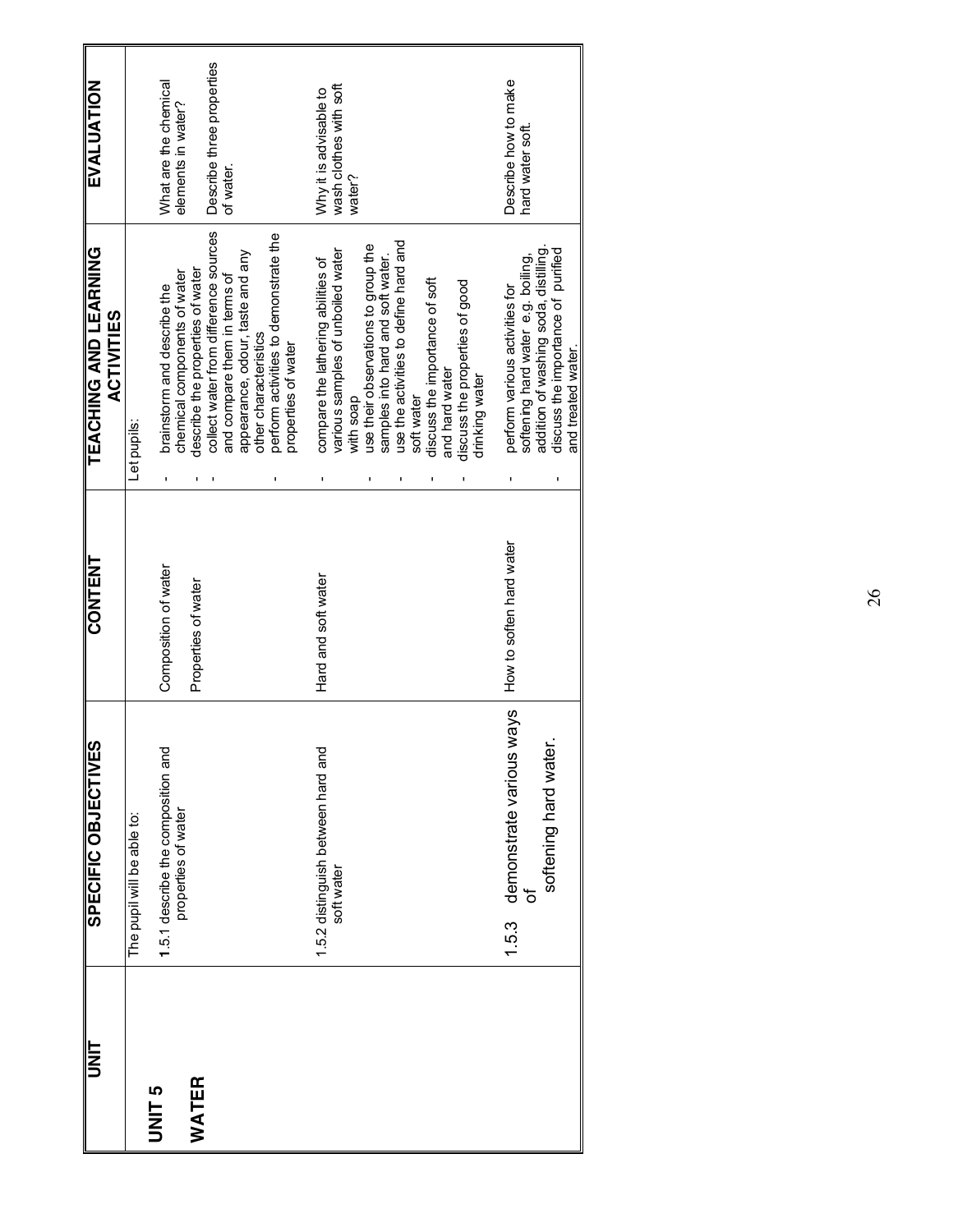|                          |                                                                                                                                                                                                                                                                                      | EVALUATION                                 |                            | Pupils to explain how the<br>carbon cycle is disrupted<br>by humans.                                                                                                                                                                                              |                                                     | ways the carbon cycle is<br>List and discuss three<br>disrupted                                                                                                                           |                                                                                                           | Pupils to discuss ways to<br>sustain the carbon cycle |
|--------------------------|--------------------------------------------------------------------------------------------------------------------------------------------------------------------------------------------------------------------------------------------------------------------------------------|--------------------------------------------|----------------------------|-------------------------------------------------------------------------------------------------------------------------------------------------------------------------------------------------------------------------------------------------------------------|-----------------------------------------------------|-------------------------------------------------------------------------------------------------------------------------------------------------------------------------------------------|-----------------------------------------------------------------------------------------------------------|-------------------------------------------------------|
|                          | recognise that there are repeated patterns of change in nature and understand how these patterns arise.                                                                                                                                                                              | TEACHING AND LEARNING<br><b>ACTIVITIES</b> | Let pupils:                | -discuss and illustrate the carbon cycle<br>Teacher to design a role-play for pupils<br>-identify and explain the stages in the<br>to perform showing the relationships<br>between the various stages of the<br>- draw the carbon cycle<br>carbon cycle<br>cycle. | - discuss the importance of the carbon<br>cycle     | gather information from library and<br>the internet on human activities<br>which disrupt the carbon cycle<br>describe ways by which the<br>activities disrupt the cycle<br>$\blacksquare$ | atmosphere and the environment<br>- list and explain the effects of the<br>disruption of the cycle on the | suggest ways to maintain the<br>carbon cycle.         |
|                          | recognise the interdependency of plants and animals in relation to gaseous exchange.<br>understand the concept of climate change and its effects on plants and animals.<br>recognise the repeated pattern of carbon and its effects in nature.<br>General Objectives: The pupil will | <b>CONTENT</b>                             |                            | The Carbon Cycle                                                                                                                                                                                                                                                  | Importance of the carbon cycle                      | Ways the carbon cycle is disrupted                                                                                                                                                        | Effects of disrupting carbon cycle<br>on the environment                                                  | Maintaining the carbon cycle                          |
| <b>SECTION 2: CYCLES</b> | 5<br>2010                                                                                                                                                                                                                                                                            | SPECIFIC OBJECTIVES                        | The pupil will be able to: | ≘.<br>2.1.1 describe how carbon is cycled<br>nature                                                                                                                                                                                                               | 2.1.2 outline the importance of the<br>carbon cycle | 2.1.2 describe ways the carbon cycle is<br>disrupted                                                                                                                                      | the<br>disruption of the carbon cycle on<br>2.1.3 explain the effects of the<br>environment               | 2.1.4 outline ways to maintain the<br>carbon cycle    |
|                          |                                                                                                                                                                                                                                                                                      | I<br>N<br>D                                | UNIT <sub>1</sub>          | CARBON CYCLE                                                                                                                                                                                                                                                      |                                                     |                                                                                                                                                                                           |                                                                                                           |                                                       |

**Z TOOHOS HIGH SCHOOL 2 JUNIOR HIGH SCHOOL 2**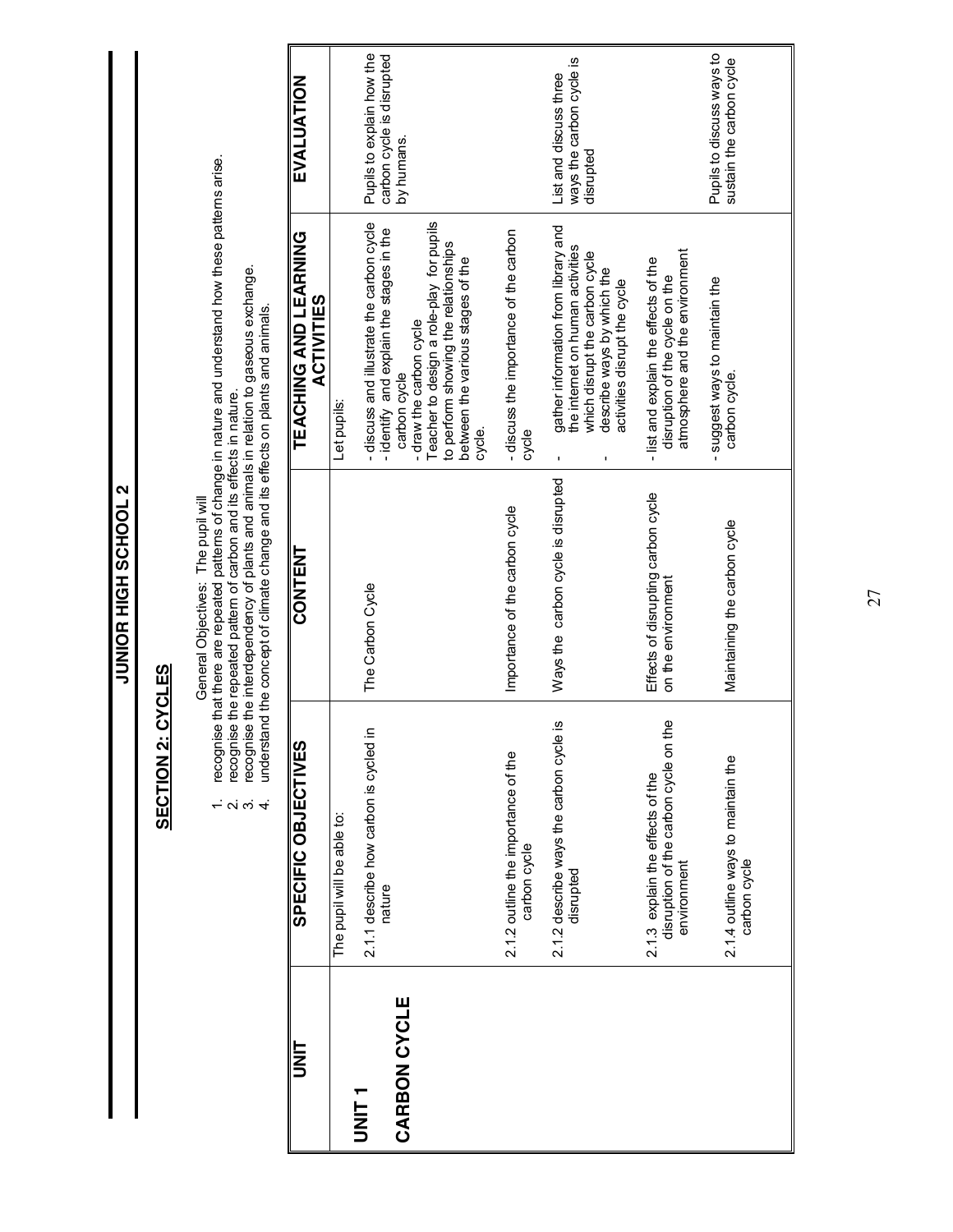| $\frac{1}{\sqrt{1-\frac{1}{2}}}$ | SPECIFIC OBJECTIVES                                                   | <b>CONTENT</b>                                               | <b>TEACHING AND LEARNING</b><br><b>ACTIVITIES</b>                                                                | <b>EVALUATION</b>                          |
|----------------------------------|-----------------------------------------------------------------------|--------------------------------------------------------------|------------------------------------------------------------------------------------------------------------------|--------------------------------------------|
| UNIT <sub>2</sub>                | The pupil will be able to:                                            |                                                              | Let pupils:                                                                                                      |                                            |
| CLIMATE                          | 2.2.1 distinguish between weather<br>and climate                      | Meaning of weather and climate                               | - brainstorm to bring out the meaning of weather<br>and climate                                                  |                                            |
|                                  |                                                                       | Elements of Climate.                                         | discuss the differences between weather and<br>climate                                                           |                                            |
|                                  |                                                                       |                                                              | - identify the elements of climate, and discuss<br>how each element affects agriculture.                         | How have Climatic                          |
|                                  | climate change do occur in a cyclic<br>2.2.2 explain that weather and | Cyclic nature of weather and<br>climate:                     | effects of weather and climatic changes that<br>collect information on the incidences and                        | changes                                    |
|                                  | manner                                                                | Incidences of weather and                                    | occurred over the past $30 - 50$ years from                                                                      | affected your                              |
|                                  |                                                                       | drought, 1969 Heavy rains, 1963<br>climatic changes-The 1983 | people, libraries, internet and scientific<br>journals.                                                          | daily activities?                          |
|                                  |                                                                       | Heavy rains, etc.                                            | discuss the effects that these changes had on<br>the environment (agriculture, vegetation,<br>water cycle, etc). | climate of Tamale is<br>Explain why the    |
|                                  |                                                                       |                                                              |                                                                                                                  | different from that of                     |
|                                  | 2.2.3 use weather measuring                                           | Weather Measuring Equipment:                                 | - visit a Meteorological Station, observe various                                                                | Axim.                                      |
|                                  | equipment.                                                            | rain gauge, wind vane, sun dial,<br>thermometer etc.         | weather measuring equipment and satellite<br>images and how they are used                                        |                                            |
|                                  |                                                                       |                                                              | - list the various weather measuring equipment<br>and discuss how each one is used                               |                                            |
|                                  |                                                                       |                                                              | - practise the use of some of the equipment                                                                      |                                            |
|                                  | 2.2.4 prepare a weather chart                                         | Weather chart                                                | collect data by using the equipment and make<br>a simple weather chart.                                          |                                            |
|                                  |                                                                       |                                                              | relate the weather charts to activities<br>undertaken by humans in the locality.                                 |                                            |
|                                  | 2.2.5 relate climate to vegetation                                    | Relationship between climate                                 | collect information on the climate of<br>٠                                                                       |                                            |
|                                  | zones                                                                 | and vegetation zones                                         | the various vegetation zones in Ghana<br>from libraries and the Internet                                         | Give reasons why                           |
|                                  |                                                                       |                                                              | compare the information on climate to the<br>$\blacksquare$                                                      | sorghum thrives best<br>in Northern Ghana. |
|                                  |                                                                       |                                                              | regetation zones and note the differences                                                                        | while cocoa does                           |
|                                  |                                                                       |                                                              | vegetation zones and the distribution of<br>draw the map of Ghana showing the                                    | well in the rain forest                    |
|                                  |                                                                       |                                                              | crops and animals.                                                                                               | ti<br>B                                    |
|                                  |                                                                       |                                                              | ist agencies involved in providing weather<br>1                                                                  |                                            |
|                                  |                                                                       |                                                              | and climatic information to the public and                                                                       |                                            |
|                                  |                                                                       |                                                              | discuss their roles.                                                                                             |                                            |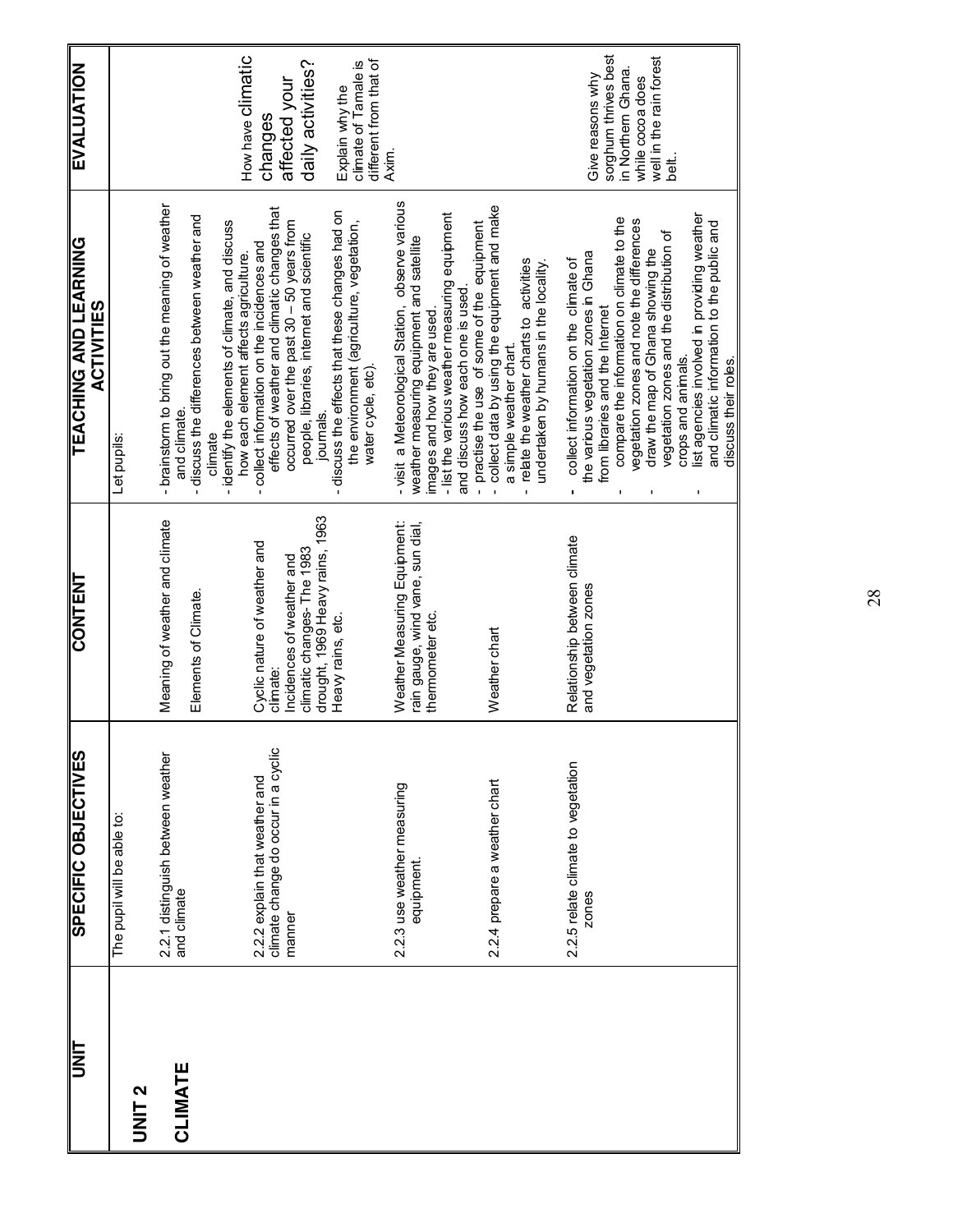JUNIOR HIGH SCHOOL 2 **JUNIOR HIGH SCHOOL 2**

### **SECTION 3: SYSTEMS SECTION 3: SYSTEMS**

- General Objectives: The pupil will<br>recognise that a system is a whole, consisting of parts that work together to perform a function<br>be aware of the physiological processes in reproduction<br>appreciate that offspring in herit 1. recognise that a system is a whole, consisting of parts that work together to perform a function
	- 2. be aware of the physiological processes in reproduction
		- 3. be aware of the dangers of indiscriminate sex
- 4. appreciate that offspring inherit certain characteristics of parents
	- 5. be aware of the role of diffusion and osmosis in life processes  $\vec{r}$   $\vec{q}$   $\vec{r}$   $\vec{r}$   $\vec{r}$   $\vec{r}$   $\vec{r}$   $\vec{r}$ 
		-
		- 6. show an awareness of the circulatory system in humans

| EVALUATION                                 |                            | reproductive system of humans.<br>Draw and label the female                  | State the functions of the parts<br>labelled.             |                                                                                                   |                                                    |                                                             | reproduction in humans.<br>Outline the stages of             |                                   | Explain how the foetus obtains<br>food and oxygen        | Read the story and answer the<br>question based on it.           | A woman gave birth to twins<br>who are attached at the | shoulders. The elders of the | family considered the twins to<br>be from evil spirits. | How would you explain the | problems faced by the twins? |
|--------------------------------------------|----------------------------|------------------------------------------------------------------------------|-----------------------------------------------------------|---------------------------------------------------------------------------------------------------|----------------------------------------------------|-------------------------------------------------------------|--------------------------------------------------------------|-----------------------------------|----------------------------------------------------------|------------------------------------------------------------------|--------------------------------------------------------|------------------------------|---------------------------------------------------------|---------------------------|------------------------------|
| TEACHING AND LEARNING<br><b>ACTIVITIES</b> | Let pupils:                | reproductive system of male and<br>identify the parts of the                 | draw and label the male and female<br>female using charts | discuss the functions of the parts of<br>the reproductive systems of male<br>eproductive systems. | NOTE: A dissected small mammal e.g.<br>and female. | rabbit, showing the reproductive organs<br>may be provided. | using charts, discuss the stages of<br>reproduction:         | copulation/mating, fertilization, | implantation, development of<br>zygote and foetus, birth | NOTE: Discussion should include<br>formation of twins: identical | fratemal(non identical) and Siamese                    |                              |                                                         |                           |                              |
| <b>CONTENT</b>                             |                            | system of male and female<br>Parts of the reproductive                       | (humans).                                                 | Functions of the parts of the<br>reproductive system                                              |                                                    |                                                             | Stages of reproduction                                       |                                   |                                                          |                                                                  |                                                        |                              |                                                         |                           |                              |
| SPECIFIC OBJECTIVES                        | The pupil will be able to: | explain the functions of the<br>parts of the reproductive<br>system<br>3.1.1 |                                                           |                                                                                                   |                                                    |                                                             | development of the zygote<br>describe the stages of<br>3.1.2 | until birth.                      |                                                          |                                                                  |                                                        |                              |                                                         |                           |                              |
| ヒミコ                                        | UNIT <sub>1</sub>          |                                                                              | REPRODUCTION<br>QND                                       | <b>GROWTH IN</b><br>HUMANS                                                                        |                                                    |                                                             |                                                              |                                   |                                                          |                                                                  |                                                        |                              |                                                         |                           |                              |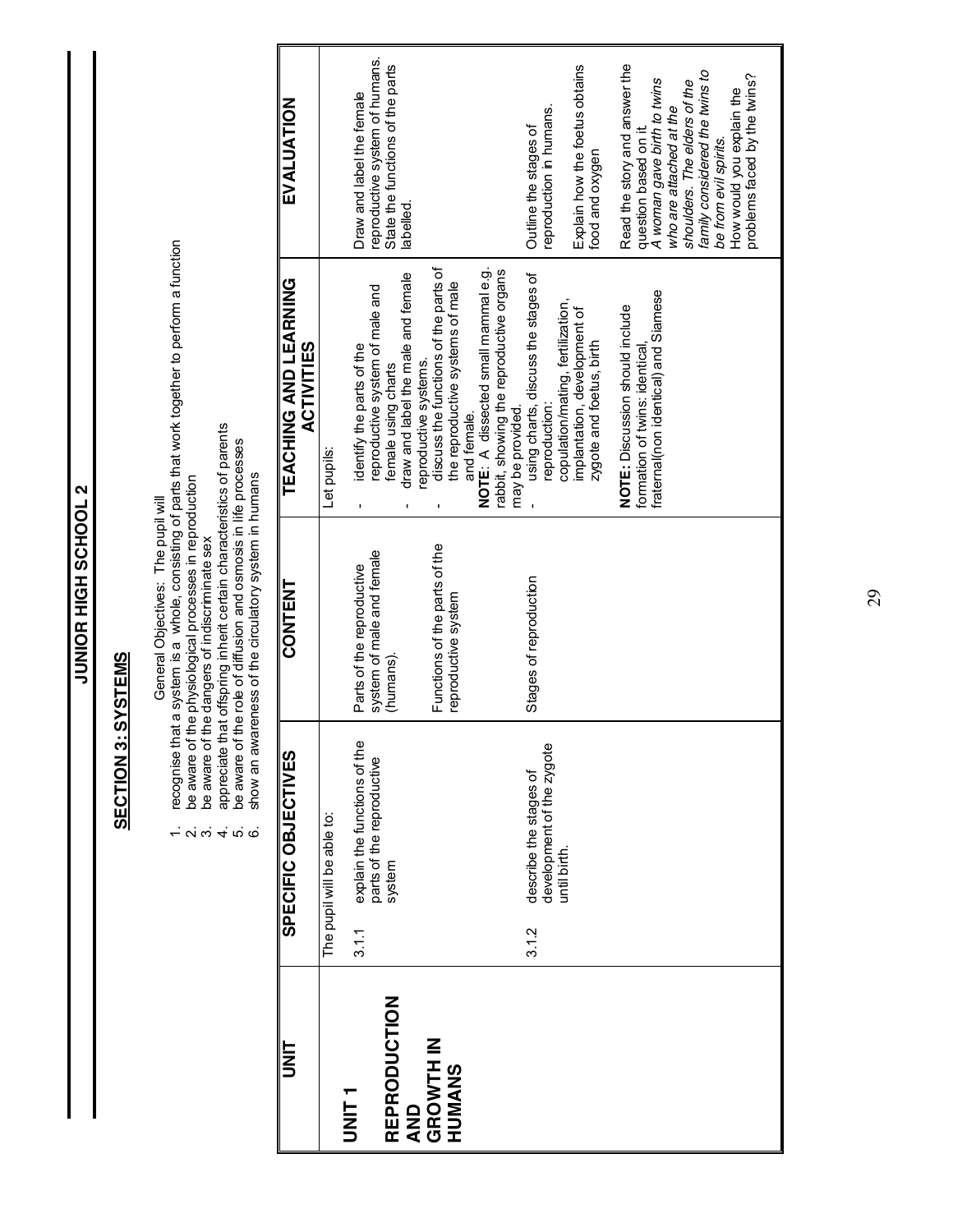| <b>UNIT</b>                      | <b>SPECIFIC OBJECTIVES</b>                                                     | <b>CONTENT</b>                                                                                                                             | <b>TEACHING AND LEARING</b><br><b>ACTIVITIES</b>                                                                                  | EVALUATION                                                           |
|----------------------------------|--------------------------------------------------------------------------------|--------------------------------------------------------------------------------------------------------------------------------------------|-----------------------------------------------------------------------------------------------------------------------------------|----------------------------------------------------------------------|
| UNIT 1 (CONT'D)                  | The pupil will be able to:                                                     |                                                                                                                                            | Let pupils:                                                                                                                       |                                                                      |
| REPRODUCTION<br>AND<br>GROWTH IN | outline the various stages of<br>growth and development in<br>humans.<br>3.1.3 | Stages of growth and development in<br>humans: Pre-natal and Post-natal                                                                    | emotional development of children.<br>NOTE: Parental care should be<br>stressed for good physical and                             |                                                                      |
| HUMANS                           |                                                                                |                                                                                                                                            | -discuss the stages of development in<br>humans                                                                                   |                                                                      |
|                                  |                                                                                |                                                                                                                                            |                                                                                                                                   |                                                                      |
|                                  | explain the effects of<br>teenage pregnancy.<br>3.1.4                          | Effects of teenage pregnancy                                                                                                               | use the Future's Wheel to discuss<br>the effects of teenage pregnancy:<br>Ectopic pregnancy, damaged<br>pelvic bone, under weight | teenage pregnant girl?<br>What are some of the<br>dangers faced by a |
|                                  |                                                                                |                                                                                                                                            | invite a Community Health Nurse<br>population, drop out from school,<br>abortion, death, increase in<br>babies                    |                                                                      |
|                                  |                                                                                |                                                                                                                                            | to talk on teenage pregnancy, its<br>implications and prevention                                                                  |                                                                      |
|                                  |                                                                                |                                                                                                                                            | teenage pregnancy is to abstain from<br>NOTE: The best method to prevent<br>sexual intercourse                                    |                                                                      |
|                                  |                                                                                | Unwanted pregnancies on the part of<br>girls; possible drop-out of school;<br>Dangers of indiscriminate sex:<br>early fatherhood for boys; | use the 'Future's Wheel' to<br>discuss the dangers of<br>indiscriminate sex.                                                      | dangers of indiscriminate<br>sex?<br>What are some of the            |
|                                  |                                                                                | possibility of contracting sexually<br>transmitted diseases including<br><b>HIV/AIDS</b>                                                   |                                                                                                                                   |                                                                      |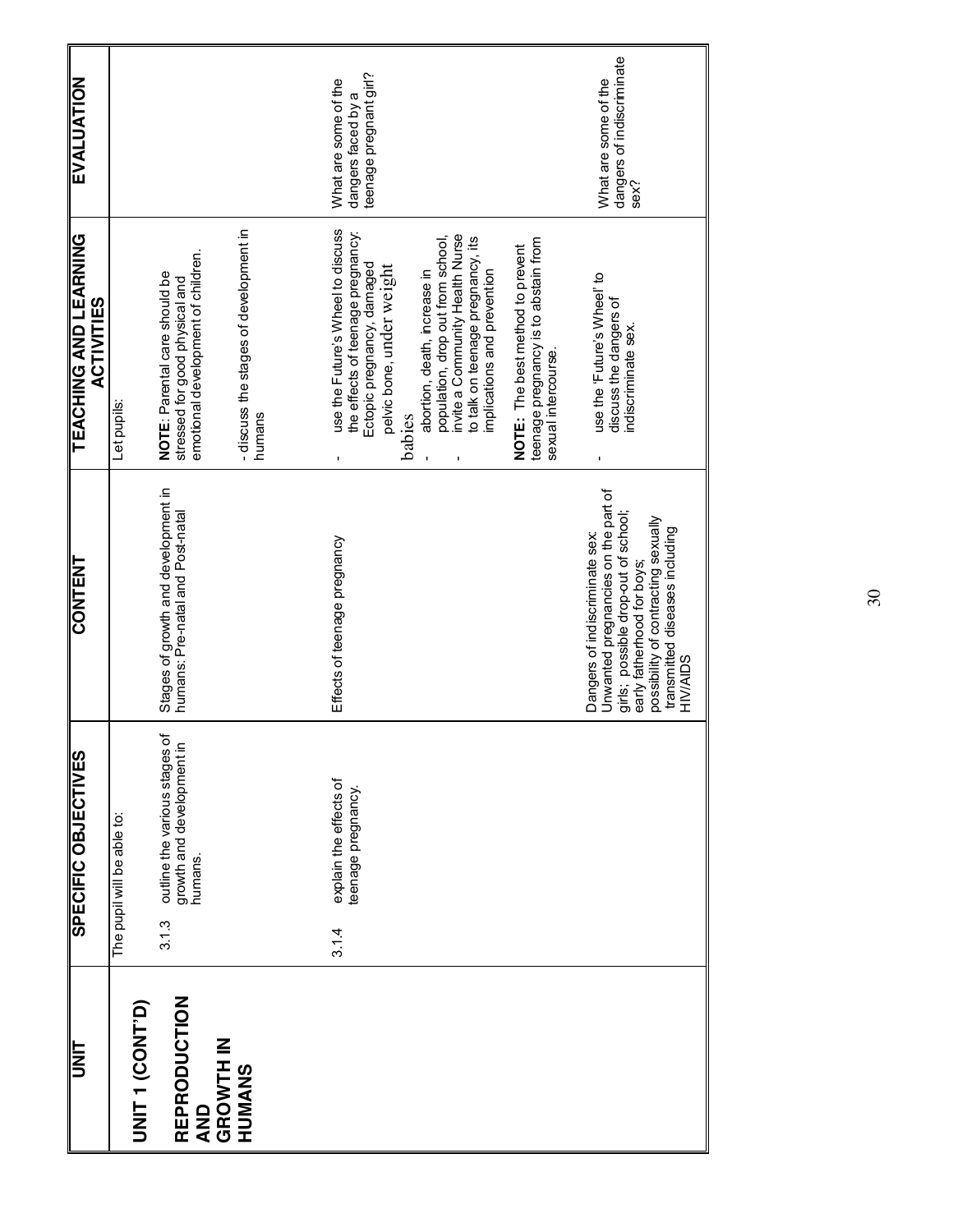| <b>LINIT</b>             | SPECIFIC OBJECTIVES                                                            | <b>CONTENT</b>                   | <b>TEACHING AND LEARNING</b><br><b>ACTIVITIES</b>                                                                                                                                                                                                    | EVALUATION                                                      |
|--------------------------|--------------------------------------------------------------------------------|----------------------------------|------------------------------------------------------------------------------------------------------------------------------------------------------------------------------------------------------------------------------------------------------|-----------------------------------------------------------------|
| UNIT <sub>3</sub>        | The pupil will be able to:                                                     |                                  | Let pupils:                                                                                                                                                                                                                                          |                                                                 |
| <b>HEREDITY</b>          | 3.3.1 explain the term heredity                                                | Meaning of heredity              | brainstorm to bring out the<br>meaning of heredity                                                                                                                                                                                                   |                                                                 |
|                          | that<br>mention some characteristics<br>can be inherited from parents<br>3.3.2 | Inheritable Characteristics      | common with their mother, father<br>explain why they have common<br>mention some of the traits or<br>characteristics they have in<br>traits with their parents or<br>NOTE: Include genes in your<br>or other relatives.<br>relations.<br>explanation | Give three reasons why<br>offspring look like their<br>parents. |
| <b>PLINIL</b>            | demonstrate the process of<br>diffusion.<br>3.3.1                              | Process of Diffusion and Osmosis | observe and explain what<br>happens when:                                                                                                                                                                                                            | Why can a person at one<br>end of a room smell                  |
| DIFFUSION AND<br>OSMOSIS |                                                                                |                                  | potassium permanganate is<br>dropped gently into a glass<br>a drop of ink or crystals of<br>of water<br>Ĩ,                                                                                                                                           | perfume sprayed at the<br>other end of the room.                |
|                          |                                                                                |                                  | a perfume is sprayed in one<br>corner of the classroom<br>$\equiv$                                                                                                                                                                                   | Explain how the scent of a<br>flower gets to the bee.           |
|                          |                                                                                |                                  | brainstorm to bring out the<br>meaning of diffusion                                                                                                                                                                                                  |                                                                 |
|                          |                                                                                |                                  | give examples of every day<br>activities involving diffusion<br>$\blacksquare$                                                                                                                                                                       |                                                                 |
|                          |                                                                                |                                  |                                                                                                                                                                                                                                                      |                                                                 |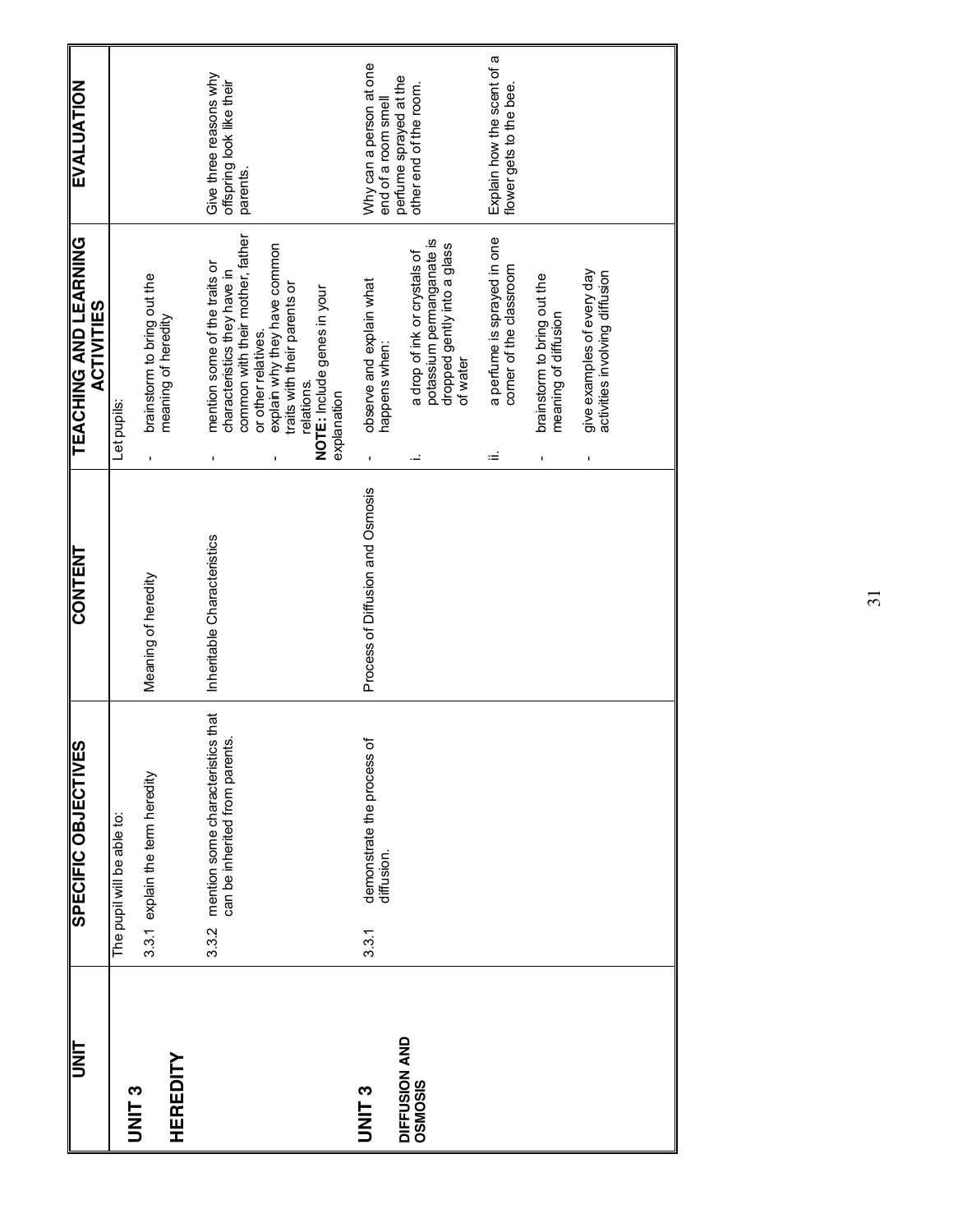| <b>UNIT</b>              | SPECIFIC OBJECTIVES                                                                                                           | <b>CONTENT</b>                                                                                                                              | <b>TEACHING AND LEARNING</b><br><b>ACTIVITIES</b>                                                                   | EVALUATION                                                                                       |
|--------------------------|-------------------------------------------------------------------------------------------------------------------------------|---------------------------------------------------------------------------------------------------------------------------------------------|---------------------------------------------------------------------------------------------------------------------|--------------------------------------------------------------------------------------------------|
| <b>UNIT 3 (CONT'D)</b>   | demonstrate the process of<br>The pupil will be able to:<br>3.3.2                                                             | Osmosis in living tissue                                                                                                                    | demonstrate osmosis in living<br>Let pupils:                                                                        |                                                                                                  |
| DIFFUSION AND<br>OSMOSIS | osmosis in living tissues.                                                                                                    |                                                                                                                                             | comment on their observations<br>tissues e.g. using yam<br>define osmosis                                           |                                                                                                  |
|                          | distinguish between diffusion<br>and osmosis.<br>3.3.3                                                                        | Differences between Diffusion and<br>Osmosis                                                                                                | discuss the differences between<br>diffusion and osmosis                                                            | using different examples.<br>diffusion and osmosis<br>Differences between                        |
|                          | which the principles of diffusion<br>⊒.<br>and osmosis can be applied<br>identify the various ways in<br>daily life.<br>3.3.4 | osmosis: absorption of water by the<br>root hair (osmosis) and selective<br>absorption of water in kidneys<br>Applications of diffusion and | discuss some processes in living<br>discuss the application of<br>organisms which involve<br>diffusion and osmosis: | of diffusion and osmosis<br>Give two examples each<br>i. plants<br>ii. animals<br>$\dot{\equiv}$ |
|                          |                                                                                                                               | (osmosis); absorption of digested<br>food in the small intestine                                                                            | diffusion and osmosis in food<br>preservation e.g. salted fish,                                                     |                                                                                                  |
|                          |                                                                                                                               | through the stomata (diffusion)<br>(diffusion), movement of $CO2$ ,                                                                         | concentrated forms of fruit juices,<br>မ္မ                                                                          | Why is a plant likely to wilt<br>if too much fertilizer is<br>applied to it.                     |
|                          |                                                                                                                               |                                                                                                                                             |                                                                                                                     |                                                                                                  |
|                          |                                                                                                                               |                                                                                                                                             |                                                                                                                     |                                                                                                  |
|                          |                                                                                                                               |                                                                                                                                             |                                                                                                                     |                                                                                                  |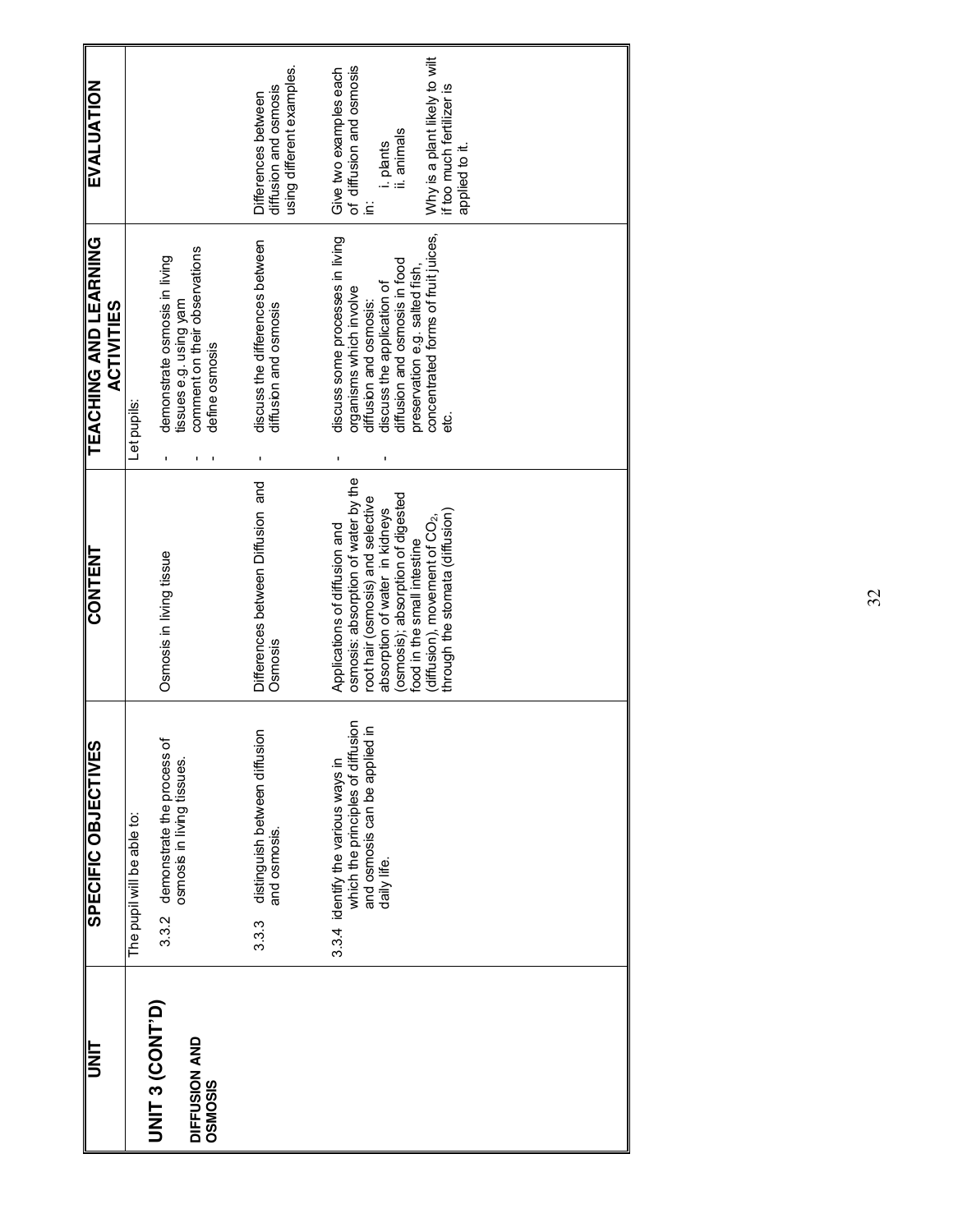| UNIT                                |       | SPECIFIC OBJECTIVES                                                            | <b>CONTENT</b>                                                                                                     | TEACHING AND LEARNING<br><b>ACTIVITIES</b>                                                                                                     | EVALUATION                             |
|-------------------------------------|-------|--------------------------------------------------------------------------------|--------------------------------------------------------------------------------------------------------------------|------------------------------------------------------------------------------------------------------------------------------------------------|----------------------------------------|
|                                     |       | The pupil will be able to:                                                     |                                                                                                                    | Let pupils:                                                                                                                                    |                                        |
| <b>CIRCULATORY</b><br><b>ALINIT</b> | 3.4.1 | parts<br>outline the functions of the<br>of the circulatory system.            | Parts of the circulatory system in<br>humans                                                                       | models to identify parts of the<br>circulatory system and discuss<br>use charts, digital content and<br>ı,                                     |                                        |
| <b>SYSTEM IN</b><br>HUMANS          |       |                                                                                | circulatory system in humans<br>Functions of the parts of the                                                      | draw and label parts of the heart<br>their functions.<br>$\blacksquare$                                                                        |                                        |
|                                     |       |                                                                                |                                                                                                                    | draw and label a simplified form<br>of the circulatory system<br>$\blacksquare$                                                                |                                        |
|                                     |       |                                                                                |                                                                                                                    | veins and capillaries to be simply<br>NOTE: The structure of arteries,<br>treated.                                                             |                                        |
|                                     | 3.4.2 | describe the composition of<br>and functions of blood                          | Composition and functions of blood                                                                                 | human blood and its functions<br>discuss the composition of<br>$\mathbf{I}$                                                                    | Name three components<br>of the blood. |
|                                     | 3.4.3 | mention some diseases of the<br>circulatory system and how to<br>prevent them. | Diseases of the circulatory system:<br>High and Low blood pressure,<br>Leukaemia, Varicose<br>Haemorrhoids (Piles) | outline ways by which diseases<br>of the circulatory system can be<br>list some diseases of the blood<br>and circulatory system.<br>prevented. | State three functions of<br>the blood  |
|                                     |       |                                                                                | Prevention of diseases of the<br>circulatory system.                                                               | describe ways of managing<br>high blood pressure                                                                                               |                                        |
|                                     |       |                                                                                |                                                                                                                    |                                                                                                                                                |                                        |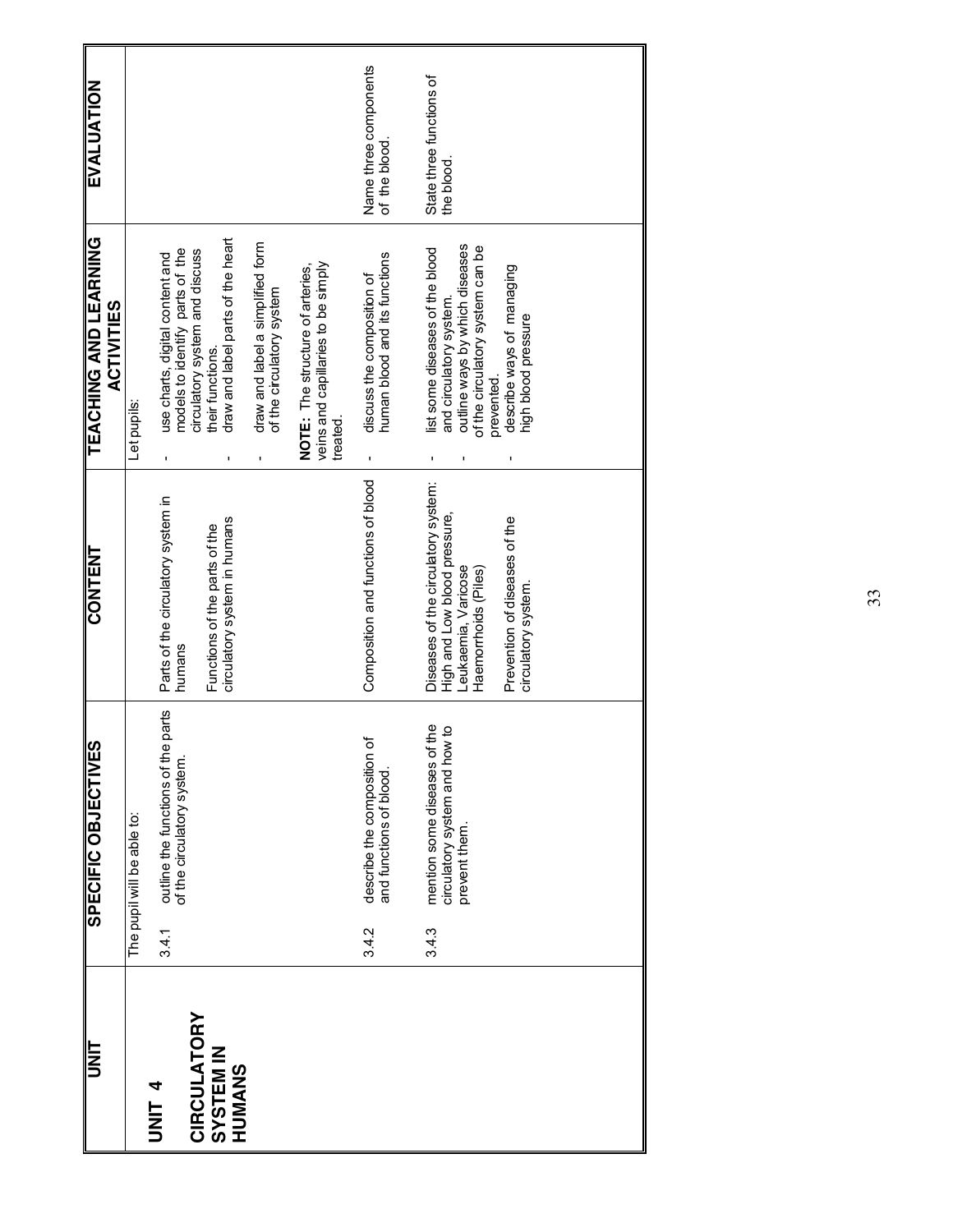**2 TOOH 3S HIGH SCHOOL 2 JUNIOR HIGH SCHOOL 2**

### **SECTION 4: ENERGY SECTION 4: ENERGY**

- General Objectives: The pupil will<br>recognise the Sun as the primary source of energy.<br>recognise food as main source of energy to living organisms.<br>be aware of the uses of electrical energy. 1. recognise the Sun as the primary source of energy.
	- 2. recognise food as main source of energy to living organisms. 3. be aware of the uses of electrical energy.  $\alpha$   $\alpha$

| II<br>N               |              | SPECIFIC OBJECTIVES                                               | CONTENT                                                                                    | <b>TEACHING AND LEARNING</b><br><b>ACTIVITIES</b>                                                     | EVALUATION                                       |
|-----------------------|--------------|-------------------------------------------------------------------|--------------------------------------------------------------------------------------------|-------------------------------------------------------------------------------------------------------|--------------------------------------------------|
|                       |              | The pupil will be able to:                                        |                                                                                            | Let pupils:                                                                                           |                                                  |
| <b>THRI</b>           | 4.1.1<br>the | explain why the Sun is                                            | The sun as primary source of<br>energy                                                     | discuss the sun as the source of<br>energy                                                            |                                                  |
| <b>PHOTOSYNTHESIS</b> | ⊇.           | primary source of energy                                          | Process of photosynthesis                                                                  | examine leaves to identify stomata                                                                    | Explain how energy from                          |
|                       | 4.1.2        | describe how energy from the<br>the ecosystem                     |                                                                                            | squeeze leaves to identify<br>using hand lens<br>chlorophyll                                          | the sun is converted into<br>food.               |
|                       |              | sun is converted into plant food.                                 |                                                                                            | state the raw materials used in<br>photosynthesis.                                                    | materials get to the leaf<br>Explain how the raw |
|                       |              |                                                                   |                                                                                            | state the final product in<br>describe the process of<br>photosynthesis.                              | for photosynthesis.                              |
|                       |              |                                                                   |                                                                                            | NOTE: Teacher to emphasise that<br>photosynthesis.                                                    |                                                  |
|                       |              |                                                                   |                                                                                            | oxygen is produced as a by-product<br>during photosynthesis.                                          |                                                  |
|                       | 4.1.3        | ğ<br>outline the factors necessary<br>photosynthesis and give the | photosynthesis: sunlight, water<br>chlorophyll and carbon dioxide<br>Factors necessary for | necessary for photosynthesis.<br>list and discuss the factors                                         | State the factors and the<br>raw materials for   |
|                       |              | functions of each factor.                                         |                                                                                            | work in groups to perform simple<br>experiment to show that light is<br>necessary for photosynthesis. | photosynthesis.                                  |
|                       |              |                                                                   |                                                                                            | perform an experiment to test for<br>the presence of starch in a leaf.                                |                                                  |
|                       | 4.1.4        | photosynthesis to plants and<br>state the importance of           | Importance of photosynthesis to<br>plants and animals                                      | photosynthesis is important to<br>outline various ways in which                                       |                                                  |
|                       |              | animals.                                                          |                                                                                            | both plants and animals                                                                               |                                                  |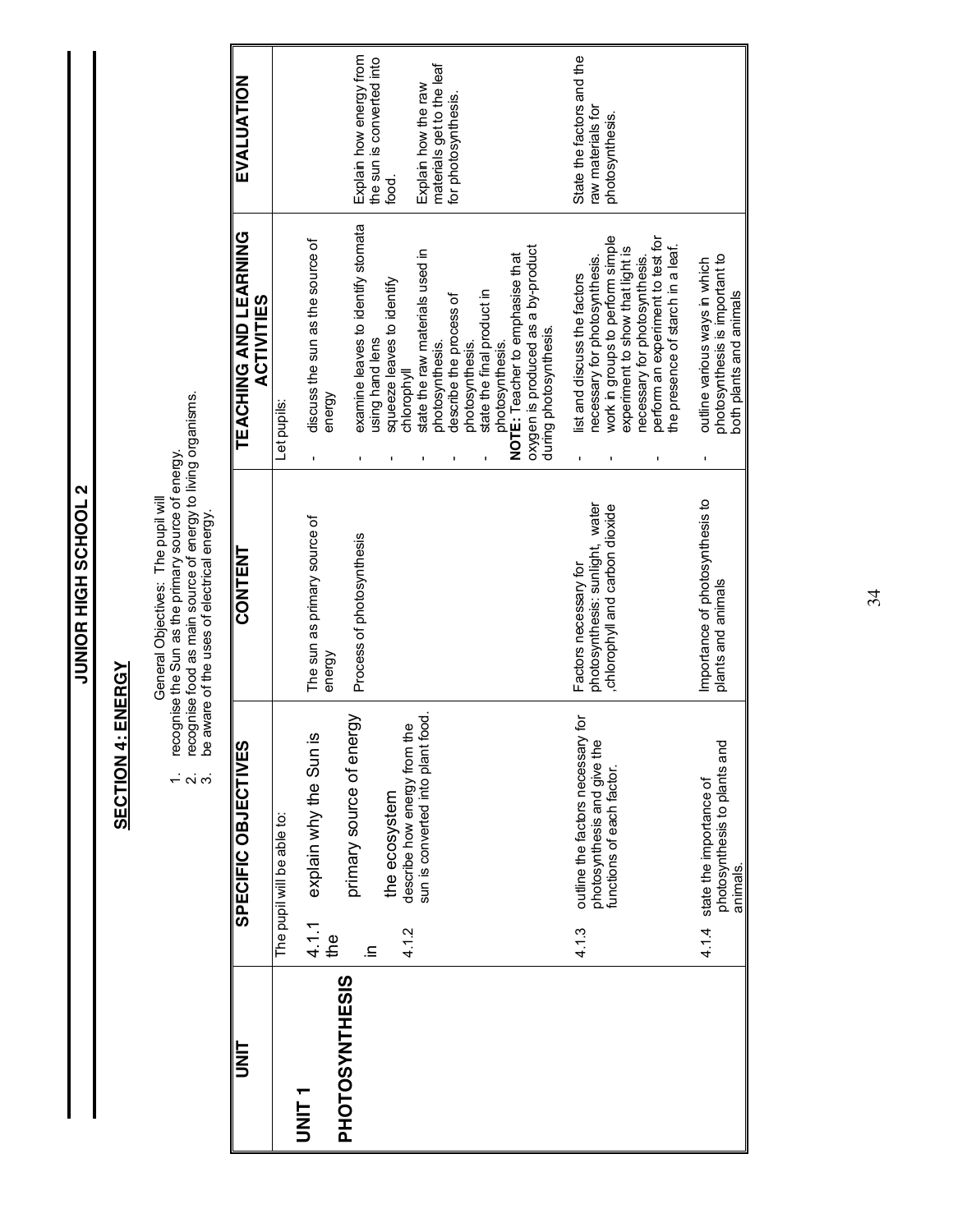| <b>UNIT</b>                                | SPECIFIC OBJECTIVES                                                 | <b>CONTENT</b>                                                                                                                                       | <b>TEACHING AND LEARNING</b><br><b>ACTIVITIES</b>                                                                                                                                                                                        | <b>EVALUATION</b>                                                                                        |
|--------------------------------------------|---------------------------------------------------------------------|------------------------------------------------------------------------------------------------------------------------------------------------------|------------------------------------------------------------------------------------------------------------------------------------------------------------------------------------------------------------------------------------------|----------------------------------------------------------------------------------------------------------|
|                                            | The pupil will be able to:                                          |                                                                                                                                                      | Let pupils                                                                                                                                                                                                                               |                                                                                                          |
| NUTRITION<br>FOOD AND<br>UNIT <sub>2</sub> | classify food items based on<br>their nutritive value<br>4.2.1      | Classification of different food item<br>based on their nutritive value                                                                              | i. carbohydrates or energy giving food<br>iii. fat and oil or energy giving food<br>bring different food items and<br>ii. protein or body building food<br>classify them as follows:<br>iv. vitamins and minerals as<br>protective foods | groups of food substances<br>Make a chart to show the<br>Give reasons for adding<br>iodated salt to food |
|                                            | 4.2.2 state the importance of food<br>nutrients                     | Importance of food nutrients                                                                                                                         | - discuss the importance of food<br>nutrients to the body                                                                                                                                                                                |                                                                                                          |
|                                            | 4.2.3 test for proteins, carbohydrates,<br>fats and oil             | Test for proteins, carbohydrates,<br>fats and oil                                                                                                    | perform simple tests for the<br>carbohydrates fats and oil.<br>presence of protein,                                                                                                                                                      |                                                                                                          |
|                                            | e 4<br>4.2.4 explain malnutrition and outline<br>effects in animals | Meaning and effects of<br>malnutrition                                                                                                               | explain malnutrition and discuss<br>some of the effects such as<br>deficiency diseases                                                                                                                                                   | malnutrition humans.<br>State four effects of                                                            |
|                                            | 4.2.5 describe a balanced diet and state<br>its importance          | Balanced diet and its importance                                                                                                                     | bring animal feed ingredients to<br>give examples of balanced diet<br>class and prepare a balanced<br>explain a balanced diet and<br>ation for feeding poulty.<br>and differentiate it from<br>unbalanced diet<br>balanced ration        | State the components of a<br>balanced broiler ration.                                                    |
| ELECTRICAL<br>ENERGY<br>UNIT <sub>3</sub>  | describe ways of generating<br>electrical energy.<br>4.3.1          | Means of generating Electricity<br>energy, fuel cells, voltaic cells,<br>Hydro-power, windmills, solar<br>chemical (acids and other<br>electrolytes) | discuss ways by which electrical<br>NOTE: Pupils should wear gloves to<br>open up a dry cell and discuss<br>prevent poisoning. Chemical<br>energy is generated<br>the parts observed.<br>reactions not required                          | generating electrical<br>energy.<br>State four ways of                                                   |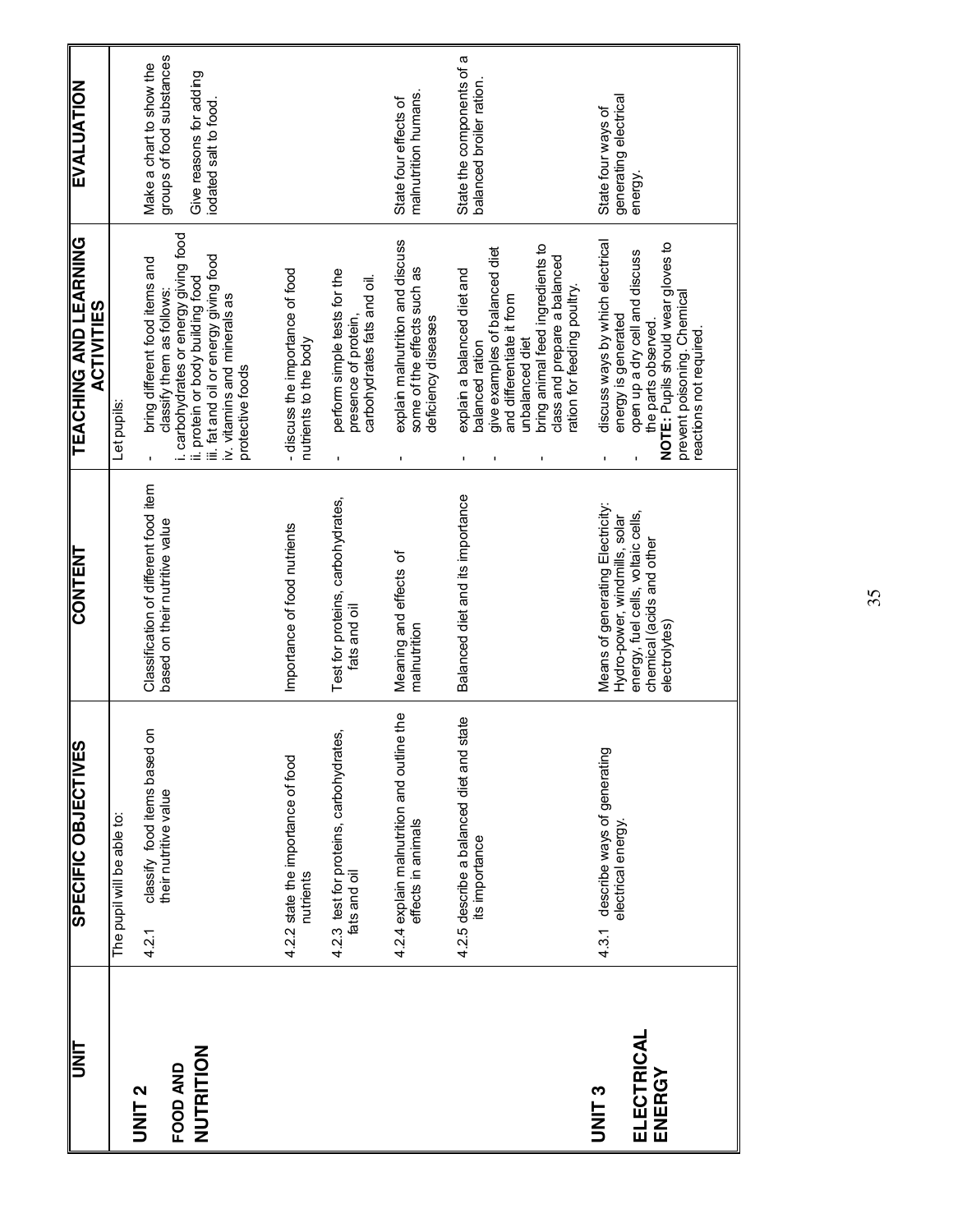| <b>UNIT</b>                                             | SPECIFIC OBJECTIVES                                                                                          | CONTENT                                                                                                    | TEACHING AND LEARNING<br><b>ACTIVITIES</b>                                                                                                                                                                                                                                         | EVALUATION                                                                                                                                                         |
|---------------------------------------------------------|--------------------------------------------------------------------------------------------------------------|------------------------------------------------------------------------------------------------------------|------------------------------------------------------------------------------------------------------------------------------------------------------------------------------------------------------------------------------------------------------------------------------------|--------------------------------------------------------------------------------------------------------------------------------------------------------------------|
| ELECTRICAL<br>(CONT <sup>D</sup> )<br>UNIT <sub>3</sub> | current using a simple electrical<br>4.3.2 demonstrate the flow of<br>The pupil will be able to:<br>circuit. | components of simple<br>Conductors and insulators.<br>electrical circuit: Include<br>Basic                 | mention instruments for measuring current and<br>use torch batteries to set up simple circuits; in<br>discuss the use of a switch and meostat<br>series and in parallel<br>voltage<br>Let pupils:                                                                                  | In groups, pupils design<br>electrical circuit and<br>and build an alarm<br>discuss in class.<br>Project:                                                          |
| ENERGY                                                  | and their modes of operation<br>describe electrical gadgets<br>4.3.3                                         | Modes of operation of Electrical<br>gadgets                                                                | mention different types of electrical gadgets and<br>describe their uses : electric heater,<br>loud speaker, electric motor.                                                                                                                                                       |                                                                                                                                                                    |
|                                                         | explain the use of a fuse in<br>4.3.4 wire an electric plug and<br>electrical appliances.                    | Wiring a plug and uses of fuse                                                                             | neutral wire and Green and Yellow wire is the Earth<br>NOTE: Brown wire is the live wire, Blue wire is the<br>demonstrate how to wire a plug<br>discuss the use of fuses<br>wire.                                                                                                  | What is the importance<br>electrical appliances.<br>of the use of fuse in                                                                                          |
|                                                         | illegal electrical connection<br>outline some effects of<br>4.3.5                                            | Effects of illegal electrical<br>connection                                                                | electrical connection and analyse the<br>explain the meaning of illegal<br>effects                                                                                                                                                                                                 |                                                                                                                                                                    |
|                                                         | explain ways of conserving<br>electric energy<br>4.3.6                                                       | of conserving electrical<br>energy<br>Ways                                                                 | familiarize themselves with the large scale operation<br>NOTE: Take pupils on a visit to a nearby factory to<br>discuss how electricity is wasted in the home<br>explain how industries waste electricity<br>discuss ways of conserving electricity<br>and use of electric energy. | Explain factors which<br>electrical energy in a<br>cause demand for<br>locality                                                                                    |
| ELECTRONIC<br><b>ALINIL</b><br><b>BASIC</b><br>ທ        | transistors to produce<br>4.4.1 describe the use of<br>signal sources<br>oscillators as                      | o produce oscillator circuits<br>Use of Transistors:<br>- To produce oscillato<br>- Multi vibrator circuit | connect two transistors, four resistors and two<br>switch on power and observe effects on the<br>capacitors to form multi vibrator circuit<br>insert LEDs in the output sections<br>LEDS                                                                                           | ω<br>inductor, capacitors and<br>transistor, and use it as<br>oscillator comprising<br>Construct a colpitts<br>proximity detector.<br>burglar alarm or<br>Project: |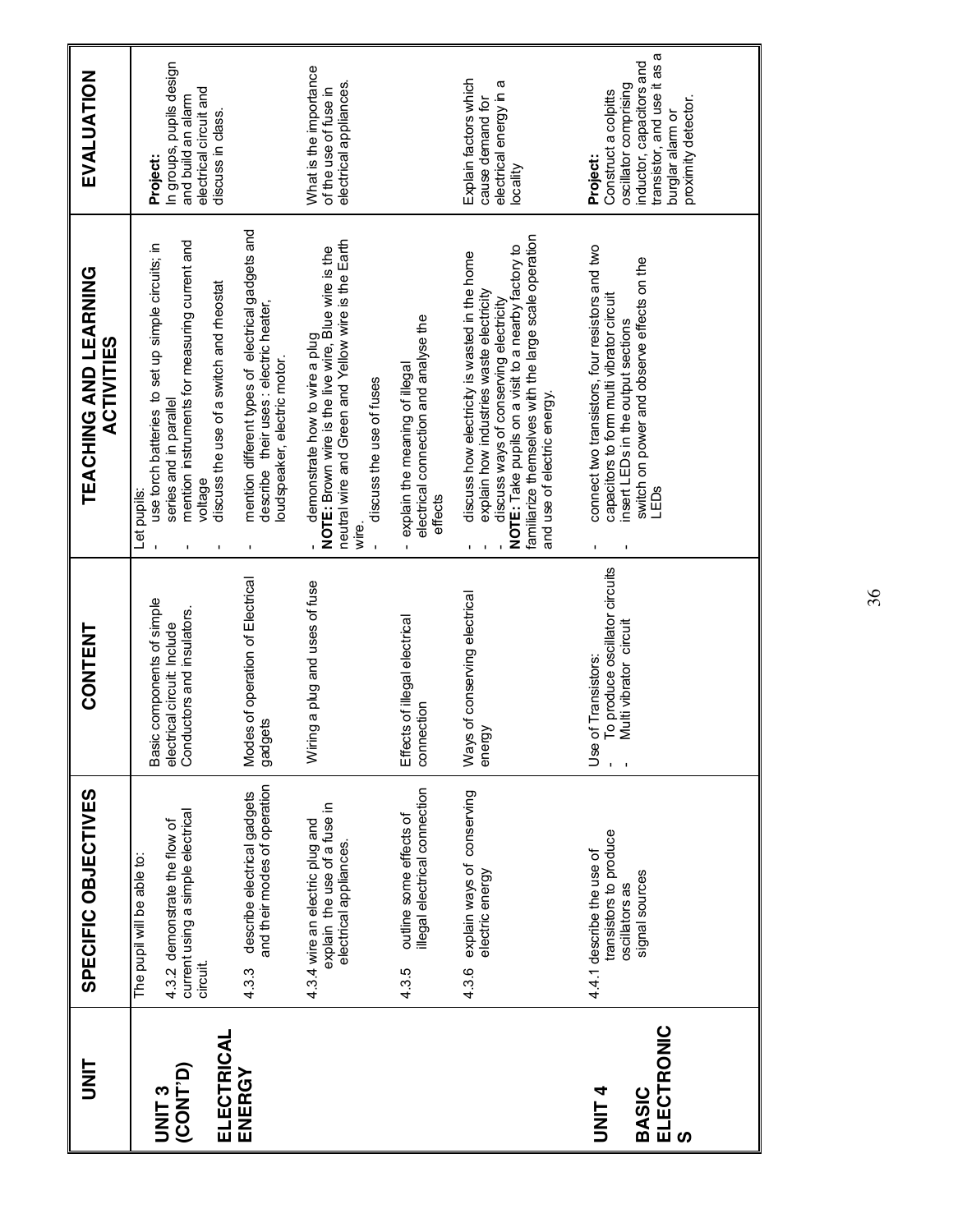| Sodium reacting with<br>changes as chemical or<br>EVALUATION<br>Classify the following<br>dissolving salt in<br>Burning wood<br>Heating nails.<br>physical change<br>water.<br>water.<br>ಹ<br>$\widehat{\sigma}$<br><u>ଚ</u><br>ි<br>discuss their observations in terms<br>bum magnesium ribbon in air and<br>1. appreciate that interactions between and within matter helps humans to better understand the<br>TEACHING AND LEARNING<br>explain what happens in terms of<br>discuss examples of physical and<br>of physical and chemical change<br>of physical or chemical changes<br>name some common infectious<br>- brainstorm to explain the meaning<br>physical or chemical changes.<br>light a candle and observe for<br>diseases and describe their<br><b>ACTIVITIES</b><br>some few minutes<br>4. show understanding of the negative effects of pests, parasites and diseases.<br>chemical changes<br>5. develop skills in preventing and controlling pests, parasites and diseases.<br>6. recognise basic principles underlying the operation of basic machines.<br>7. be aware of the influence of science on the development of society<br>2. recognise the changes in the state of matter<br>3. recognise common pests, parasites and diseases of plants and animals.<br>symptoms<br>Let pupils:<br>$\mathbf{I}$<br>J.<br>ı<br>Cholera, Anthrax, Bird Flu and Black Pod<br>common diseases of animals and crops<br>General Objectives: The pupil will<br>symptoms, prevention and control of<br>Examples of physical and chemical<br>Meaning of physical and chemical<br>Tuberculosis (T.B.), Chicken Pox,<br>Cerebrospinal Meningitis (CSM),<br>HIV/AIDS, Burulli Ulcer, Typhoid<br>Causes, mode of transmission,<br>Common Infectious diseases:<br><b>CONTENT</b><br>environment and their role in it.<br>changes.<br>changes<br>identify common infectious<br>give examples of physical<br>and chemical changes in<br>SPECIFIC OBJECTIVES<br>diseases and describe<br>physical and chemical<br>difference between<br>demonstrate the<br>their symptoms.<br>The pupil will be able to:<br>changes<br>daily life.<br>5.1.2<br>5.1.1<br>5.2.1<br>INFECTIONS AND<br>PHYSICAL AND<br>II<br>N<br>CHEMICAL<br><b>DISEASES</b><br>CHANGES<br>UNIT <sub>2</sub><br>UNIT <sub>1</sub> |
|-----------------------------------------------------------------------------------------------------------------------------------------------------------------------------------------------------------------------------------------------------------------------------------------------------------------------------------------------------------------------------------------------------------------------------------------------------------------------------------------------------------------------------------------------------------------------------------------------------------------------------------------------------------------------------------------------------------------------------------------------------------------------------------------------------------------------------------------------------------------------------------------------------------------------------------------------------------------------------------------------------------------------------------------------------------------------------------------------------------------------------------------------------------------------------------------------------------------------------------------------------------------------------------------------------------------------------------------------------------------------------------------------------------------------------------------------------------------------------------------------------------------------------------------------------------------------------------------------------------------------------------------------------------------------------------------------------------------------------------------------------------------------------------------------------------------------------------------------------------------------------------------------------------------------------------------------------------------------------------------------------------------------------------------------------------------------------------------------------------------------------------------------------------------------------------------------------------------------------------------------------------------------------------------------|
|                                                                                                                                                                                                                                                                                                                                                                                                                                                                                                                                                                                                                                                                                                                                                                                                                                                                                                                                                                                                                                                                                                                                                                                                                                                                                                                                                                                                                                                                                                                                                                                                                                                                                                                                                                                                                                                                                                                                                                                                                                                                                                                                                                                                                                                                                               |

JUNIOR HIGH SCHOOL 2 **JUNIOR HIGH SCHOOL 2**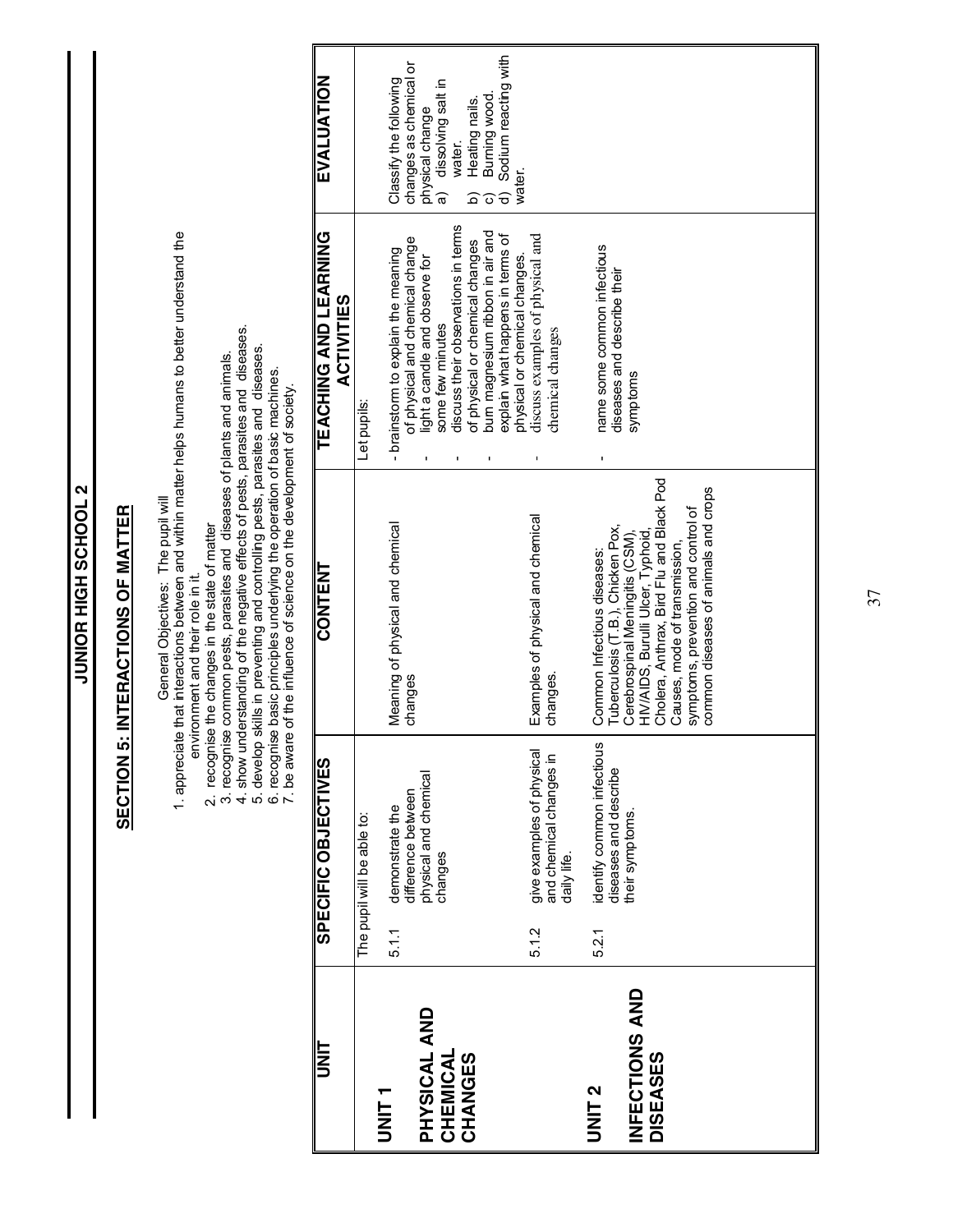| <b>EVALUATION</b>                                 | causative organism, mode of<br>message to stop the spread<br>of AIDS<br>diseases: Bird Flu, Chicken<br>prevention of the following<br>In a tabular form give the<br>transmission, control and<br>Make a poster with a<br>Pox and HIV/AIDs.                                                                                                                                     |                                                                                                                                      | caused by ecto-parasites and<br>parasites of farm animals and<br>Distinguish between vectors,<br>give two examples of each.<br>endo-parasites in humans.<br>ecto-parasites and endo-<br>State four effects each                                                        | State at least four (4) control<br>methods of pests and<br>parasites                                                                                                                                                                                                    |
|---------------------------------------------------|--------------------------------------------------------------------------------------------------------------------------------------------------------------------------------------------------------------------------------------------------------------------------------------------------------------------------------------------------------------------------------|--------------------------------------------------------------------------------------------------------------------------------------|------------------------------------------------------------------------------------------------------------------------------------------------------------------------------------------------------------------------------------------------------------------------|-------------------------------------------------------------------------------------------------------------------------------------------------------------------------------------------------------------------------------------------------------------------------|
| <b>TEACHING AND LEARNING</b><br><b>ACTIVITIES</b> | methods of spread, prevention and<br>NOTE: Other infectious diseases listed<br>tabulate the causative organisms,<br>diseases of humans, animals and<br>control of the following infectious<br>Cerebrospinal Meningitis (CSM),<br>Anthrax, Bird Flu and Black Pod.<br>in content should be mentioned.<br>crops: Tuberculosis (T.B.),<br>HIV/AIDS, Burulli Ulcer,<br>Let pupils: | - brainstorm to bring out the meaning of<br>- note differences between pests and<br>pests and parasites with examples.<br>parasites. | collect different pests and parasites<br>and classify them as vectors, ecto-<br>parasites and vectors on humans<br>Examples: ticks, lice, mites, fleas,<br>parasites and endo-parasites.<br>discuss the effects of pests,<br>housefly, tsetsefly.<br>and farm animals. | Teacher to arrange a visit to a farm to<br>observe how pests and parasites are<br>NOTE: Invite a Resource Persons to<br>give a talk on pests and parasites of<br>- control pests and parasites on the<br>humans, farm animals and crops.<br>school farm.<br>controlled. |
| <b>CONTENT</b>                                    |                                                                                                                                                                                                                                                                                                                                                                                | Meaning and identification of<br>pests and parasites                                                                                 | Vectors and parasites                                                                                                                                                                                                                                                  | Integrated pest management<br>Biological: -use of resistant<br>Cultural: - good sanitation<br>Physical: - hand picking<br>parasites; Pesticides,<br>Control of pests and<br>breeds                                                                                      |
| SPECIFIC OBJECTIVES                               | transmission, prevention and control of<br>some common diseases of humans,<br>5.2.2 describe the causes, mode of<br>The pupils will be able to:<br>animals and crops.                                                                                                                                                                                                          | 5.3.1 differentiate between pests<br>and parasites and give<br>examples.                                                             | 5.3.2 differentiate between vectors and<br>parasites.                                                                                                                                                                                                                  | 5.2.3 demonstrate methods of<br>controlling pests and<br>parasites.                                                                                                                                                                                                     |
| $\sqrt{\frac{1}{2}}$                              | INFECTIONS AND<br><b>UNIT 2 (CONT'D)</b><br><b>DISEASES</b>                                                                                                                                                                                                                                                                                                                    | PESTS AND PARASITES<br><b>C<br/>NNLS</b>                                                                                             |                                                                                                                                                                                                                                                                        |                                                                                                                                                                                                                                                                         |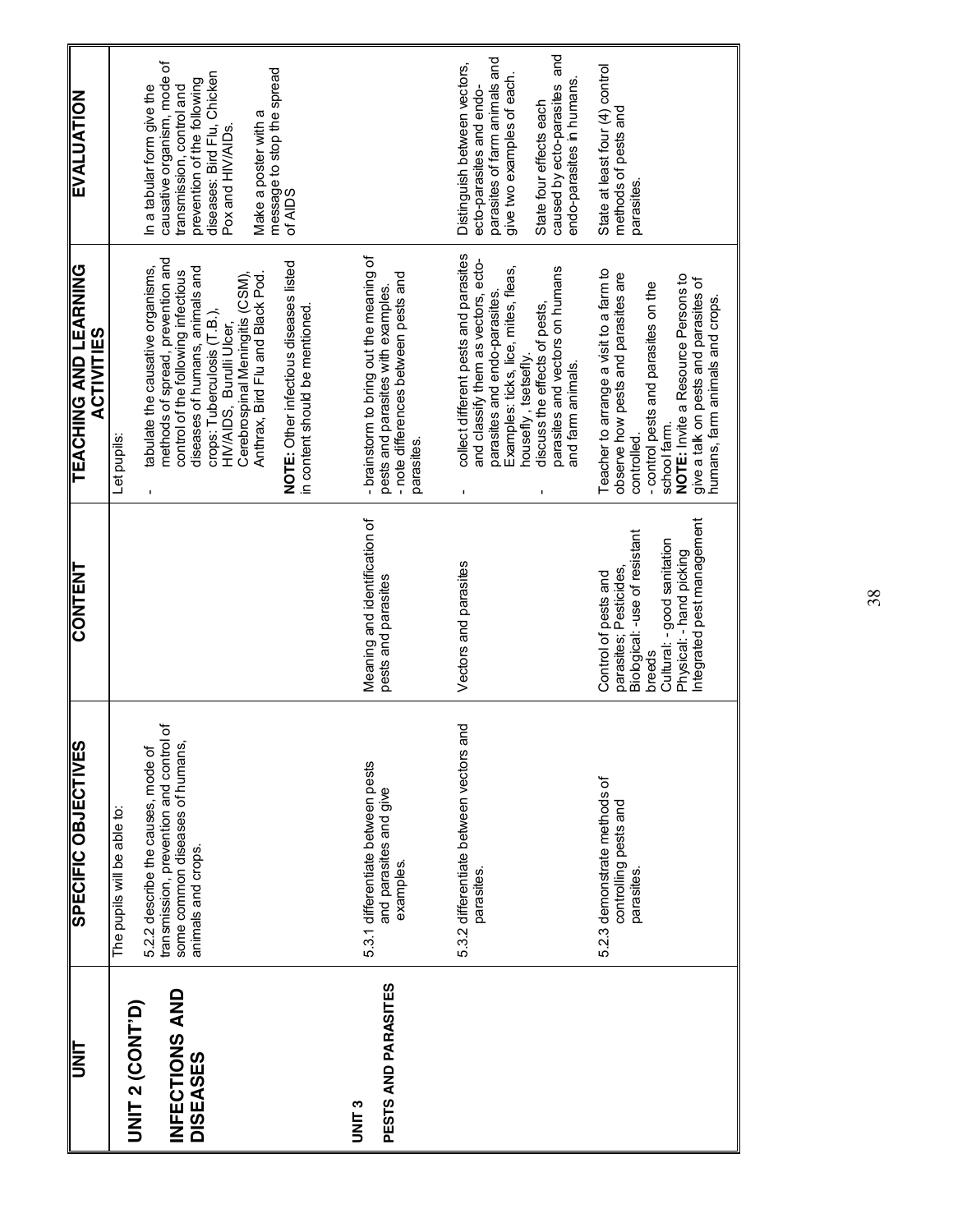| <b>SPECIFIC OBJECTIVES</b>                  | <b>CONTENT</b>  | <b>LEVCHING AND LEARNING</b><br><b>ACTIVITIES</b>                                                                                                                                                                                                                                                                                                                                                                                                                                                                                                                                                                                                                                                                                                               | EVALUATION                                                                                                                                                                                           |
|---------------------------------------------|-----------------|-----------------------------------------------------------------------------------------------------------------------------------------------------------------------------------------------------------------------------------------------------------------------------------------------------------------------------------------------------------------------------------------------------------------------------------------------------------------------------------------------------------------------------------------------------------------------------------------------------------------------------------------------------------------------------------------------------------------------------------------------------------------|------------------------------------------------------------------------------------------------------------------------------------------------------------------------------------------------------|
| The pupil will be able to:                  |                 | Let pupils:                                                                                                                                                                                                                                                                                                                                                                                                                                                                                                                                                                                                                                                                                                                                                     |                                                                                                                                                                                                      |
| Ⴆ<br>describe the different types<br>forces | Types of forces | ii. throw the same objects up in the air<br>perform the following activities to<br>iii. drag objects on rough and smooth<br>discuss their observations of the<br>vii. pass a comb vigorously through<br>i. drop small objects e.g. pieces of<br>v. attract pins and small nails with<br>vii. reverse the ends of one of the<br>vi. bring the ends of two magnets<br>magnets and bring them close to<br>demonstrate types of forces:<br>dry hair and quickly touch a very<br>identify the types of forces<br>brainstorm to define force<br>chalk, pebbles to the ground<br>involved in the activities.<br>small piece of paper with it<br>iv. stretch a rubber band<br>activities above<br>near each other<br>each other<br>surfaces<br>magnets.<br>$\mathbf{L}$ | Build a toy and identify the<br>Name four types of force.<br>change its direction.<br>different types of force.<br>Explain the effects of<br>sets it in motion<br>bring it to a stop.<br>forces that |
| demonstrate 'Surface Tension'               | Surface Tension | repeat the activity using a needle<br>carefully place the filter paper on<br>fill a drinking glass with water to<br>nails one at a time and observe<br>the shape of the water surface.<br>gently add paper clips or small<br>place a razor blade on a filter<br>discuss their observations.<br>the surface of water in a<br>continue until the water<br>overflows.<br>container.<br>the brim.<br>paper.<br>$\blacksquare$<br>$\mathbf I$<br>п.                                                                                                                                                                                                                                                                                                                  | Explain what is meant by<br>Surface Tension                                                                                                                                                          |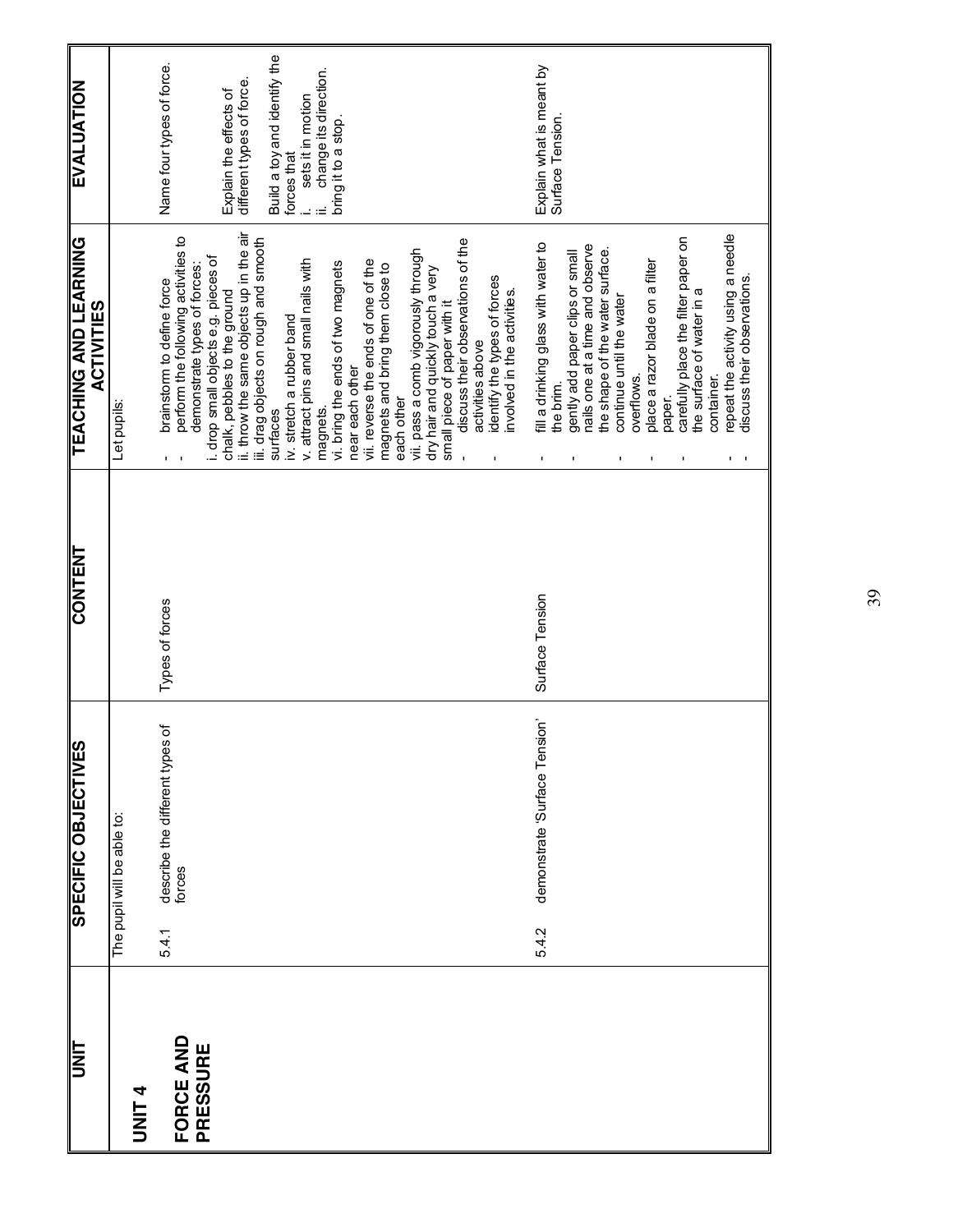| $\frac{1}{\sqrt{2}}$  | SPECIFIC OBJECTIVES                                                             | <b>CONTENT</b>                                       | <b>TEACHING AND LEARNING</b><br><b>ACTIVITIES</b>                                                                                                                                                                                                                                                     | <b>EVALUATION</b>                                                           |
|-----------------------|---------------------------------------------------------------------------------|------------------------------------------------------|-------------------------------------------------------------------------------------------------------------------------------------------------------------------------------------------------------------------------------------------------------------------------------------------------------|-----------------------------------------------------------------------------|
| <b>JNIT 4 (CONTP)</b> | The pupil will be able to:                                                      |                                                      | Let pupils:                                                                                                                                                                                                                                                                                           |                                                                             |
| FORCE AND<br>PRESSURE | demonstrate its effects in fluids<br>define pressure and<br>and solids<br>5.4.3 | Pressure and its effects                             | demonstrate the effect of the<br>brainstorm to bring out the<br>motion of air on objects<br>definition of pressure                                                                                                                                                                                    | Define pressure.                                                            |
|                       |                                                                                 |                                                      | vertical position. Move the cardboard<br>cardboard, still in a vertical position<br>from side to side and record their<br>- hold a piece of cardboard in a<br>observation. Now move the<br>up and down. Record their<br>observation.                                                                  |                                                                             |
|                       | equally in all directions in fluids<br>5.4.4 demonstrate that pressure acts     | Demonstration of directions of<br>pressure in fluids | section of an empty Milo tin or<br>punch holes around the lower<br>distances from the tin at a given<br>NOTE: Water springs to equal<br>depth in a fluid. Pressure acts<br>record and discuss their<br>any suitable container<br>fill the tin with water<br>equally in all directions<br>observation. | Draw a diagram to show<br>that pressure in a fluid<br>increases with depth. |

 $\Theta$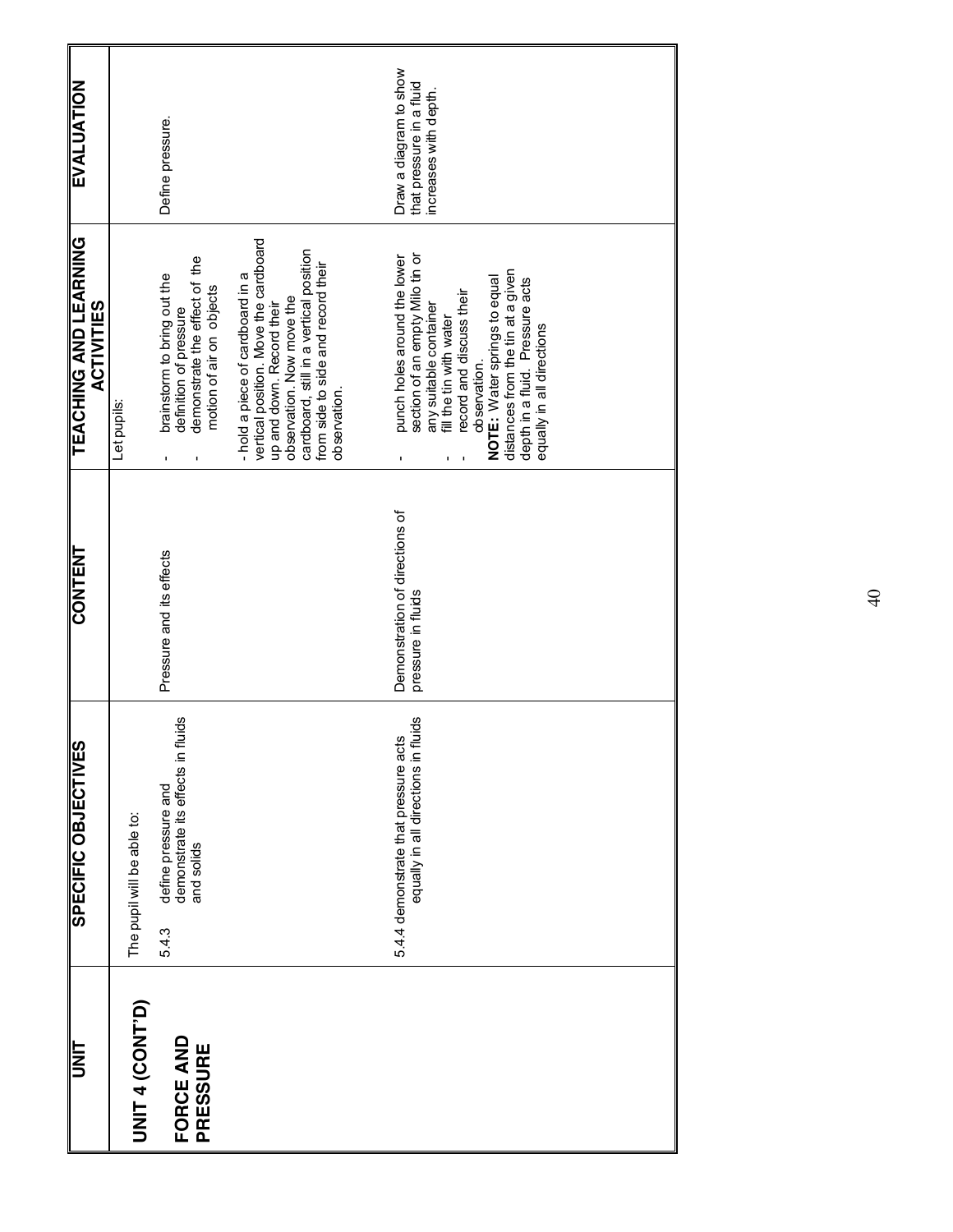| <b>UNIT</b>                  | SPECIFIC OBJECTIVES                                                       | <b>CONTENT</b>                                                          | <b>TEACHING AND LEARNING</b><br><b>ACTIVITIES</b>                                                                                                                                  | <b>EVALUATION</b>                                                                                                  |
|------------------------------|---------------------------------------------------------------------------|-------------------------------------------------------------------------|------------------------------------------------------------------------------------------------------------------------------------------------------------------------------------|--------------------------------------------------------------------------------------------------------------------|
| UNIT 4 (CONT'D)              | The pupil will be able to:                                                |                                                                         | Let pupils:                                                                                                                                                                        |                                                                                                                    |
| FORCE AND<br><b>PRESSURE</b> | demonstrate that pressure in<br>fluids increases with depth<br>5.4.5      | between fluid pressure and depth<br>Demonstration of relationship       | punch three holes along one side<br>of an empty tin at different<br>fill the tin with water.<br>heights.                                                                           |                                                                                                                    |
|                              | 5.4.6 describe the application of pressure<br>in fluids                   | Application of pressure in fluids                                       | - discuss uses of fluid pressure in:<br>record their observations and<br>brakes, pumps on dugout wells,<br>syringes, water along data<br>syringes for injections, etc.<br>discuss. | plans and drawings to the<br>In groups, design a water<br>pump and present your<br>class for discussion.           |
|                              | objects to their motion in fluids<br>5.4.7 relate the streamline shape of | Adaptation to motion in fluids<br>E.g. Fish, Aeroplane and<br>Submarine | - observe the movement of fish in an<br>aquarium or fish pond and describe<br>features that enable it to move in<br>water.                                                         | Explain how the aeroplane<br>adapted to move smoothly<br>and the submarine are<br>in air and water<br>respectively |
|                              |                                                                           |                                                                         |                                                                                                                                                                                    |                                                                                                                    |
|                              |                                                                           |                                                                         |                                                                                                                                                                                    |                                                                                                                    |
|                              |                                                                           |                                                                         |                                                                                                                                                                                    |                                                                                                                    |
|                              |                                                                           |                                                                         |                                                                                                                                                                                    |                                                                                                                    |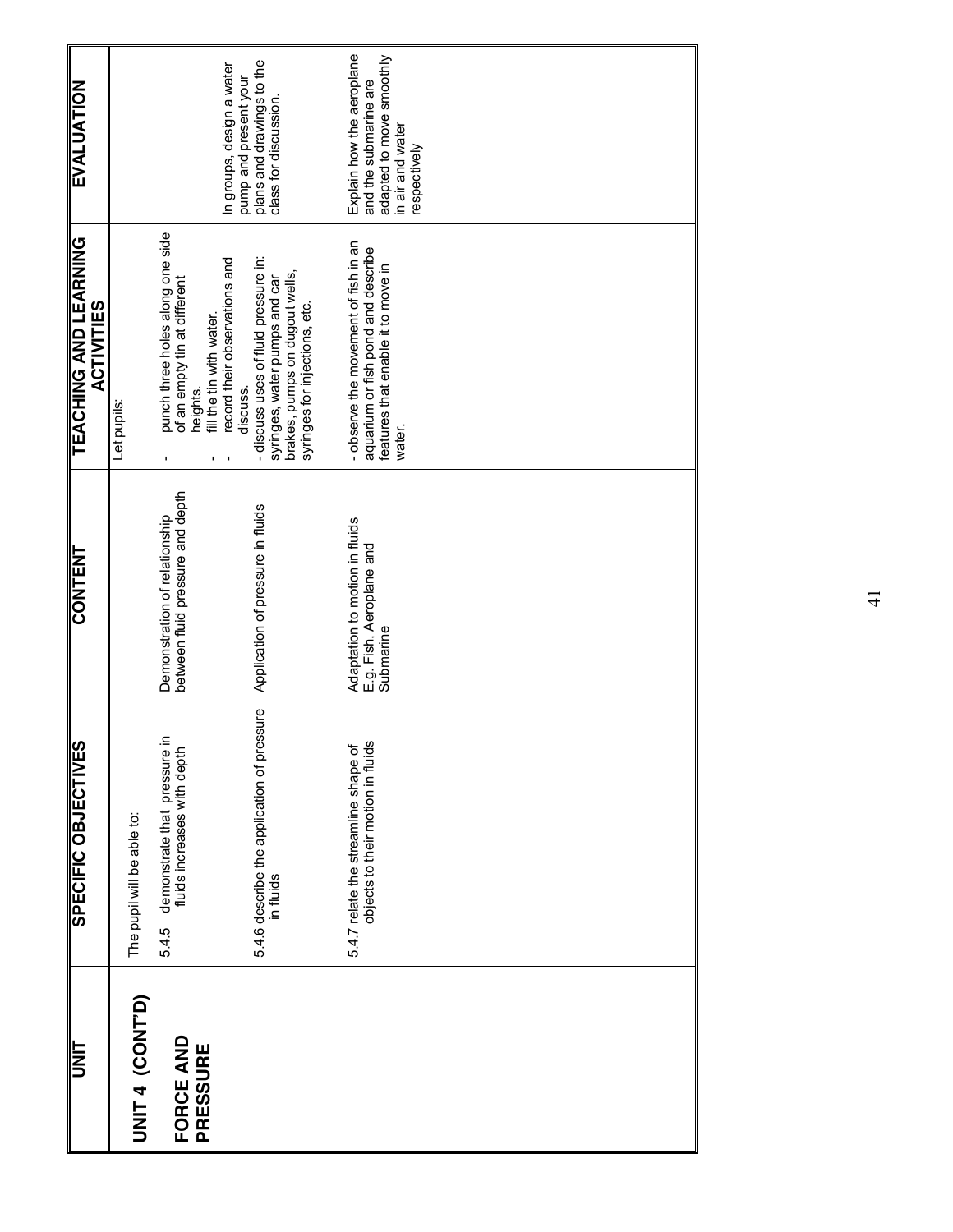| <b>UNIT</b>               |       | SPECIFIC OBJECTIVES                                                          | <b>CONTENT</b>                                                                  | <b>TEACHING AND LEARNING</b><br><b>ACTIVITIES</b>                                                                                                                                                | <b>EVALUATION</b>                                                                                  |
|---------------------------|-------|------------------------------------------------------------------------------|---------------------------------------------------------------------------------|--------------------------------------------------------------------------------------------------------------------------------------------------------------------------------------------------|----------------------------------------------------------------------------------------------------|
|                           |       | The pupil will be able to:                                                   |                                                                                 | Let pupils:                                                                                                                                                                                      |                                                                                                    |
| MACHINES<br><b>UNIT 5</b> | 5.5.1 | give examples of simple<br>machines                                          | Levers, inclined plane, gears,<br>wheel and axle, screw.<br>Simple machines:    | explain what a simple machine is<br>give examples of simple<br>machines.                                                                                                                         | simple machines used in:<br>List five examples of<br>ii. Workplaces, and<br>i. Homes<br>iii. Farms |
|                           | 5.5.2 | describe the types of levers and<br>the principles involved in their<br>use. | Types of levers                                                                 | principles involved in making work<br>use the lever to demonstrate the<br>human body act as levers (e.g.<br>explain why some joints in the<br>explain what a lever is<br>hinge joints)<br>easier | List five different types of<br>machines and state their<br>uses.                                  |
|                           |       |                                                                              | First Class, Second class and<br>Classification of levers<br>Third class levers | classify levers into the three<br>classes.                                                                                                                                                       | each of the three classes<br>Give two examples for<br>of levers.                                   |
|                           | 5.5.3 | explain the terms work, energy<br>and power.                                 | Work, energy and power                                                          | activity to explain work, energy<br>pull each other and use this<br>and power                                                                                                                    |                                                                                                    |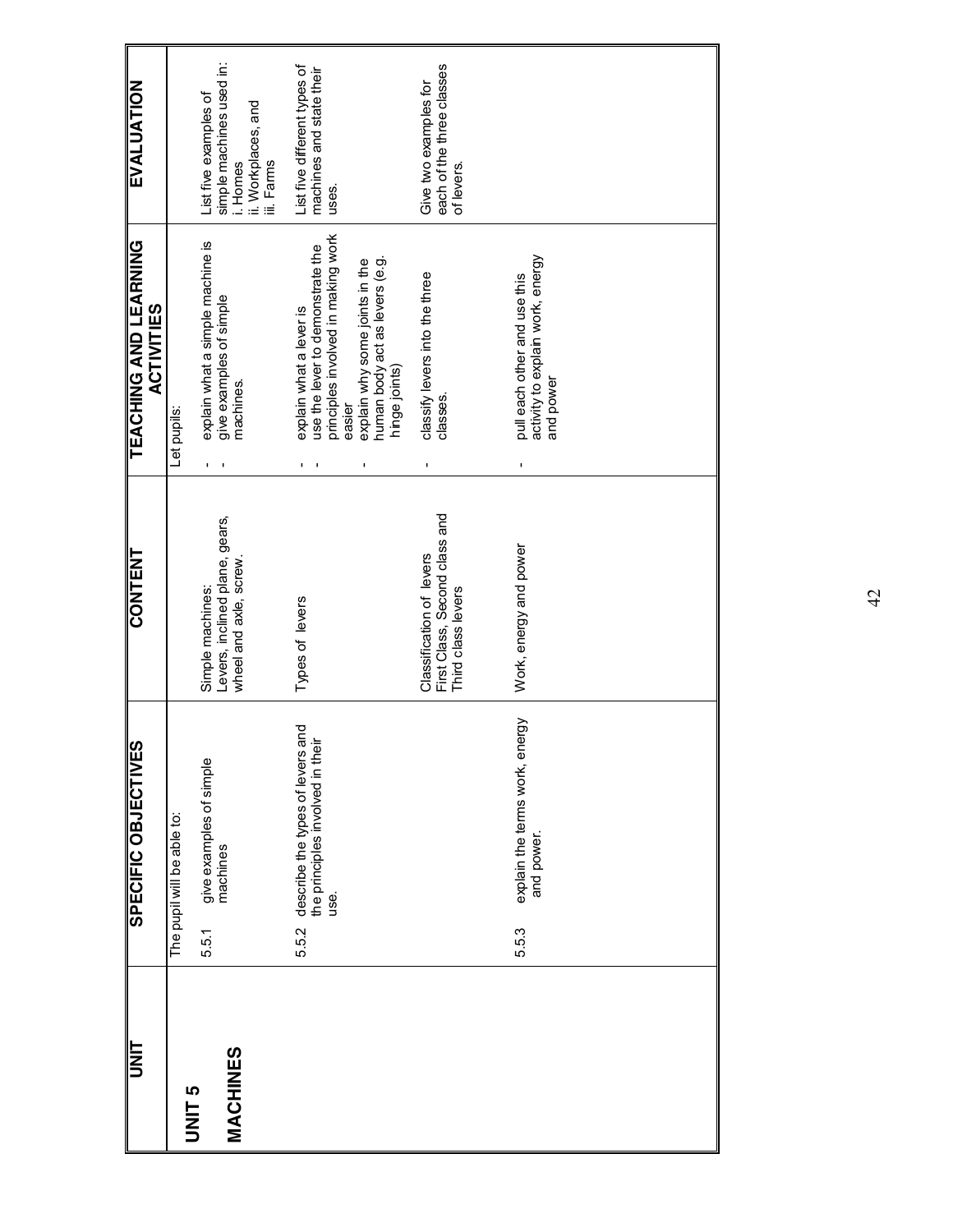| EVALUATION                                        | Explain why efficiency of                       | a machine is not 100%.                                                                                   |                                                                                                                                                                                                                                                      | Each pupil to design a<br>machine for a type of<br>Project:<br>work.                                                                                                                                                                                                                                                                                                                                                                                                                                                    |
|---------------------------------------------------|-------------------------------------------------|----------------------------------------------------------------------------------------------------------|------------------------------------------------------------------------------------------------------------------------------------------------------------------------------------------------------------------------------------------------------|-------------------------------------------------------------------------------------------------------------------------------------------------------------------------------------------------------------------------------------------------------------------------------------------------------------------------------------------------------------------------------------------------------------------------------------------------------------------------------------------------------------------------|
| <b>TEACHING AND LEARNING</b><br><b>ACTIVITIES</b> | discuss the efficiency of a<br>Let pupils:<br>ı | machine as the ratio of output to<br>input work expressed as a<br>percentage                             | place (offices, factories, store) for<br>which machines may be needed.<br>which machines may be needed.<br>which machines may be needed.<br>ist types of work on the farm for<br>ist types of work at home for<br>ist types of work in the work<br>ı | determine the type of work in the<br>determine the type of work in the<br>design a machine for the type of<br>design a machine for the type of<br>discuss their designs with the class.<br>office, factory, store or farm for<br>machine. (Select one type of<br>home for which they wish to<br>which they wish to design a<br>NB: Each group to present and<br>work selected above.<br>design a machine.<br>work in the home.<br>work).<br>In groups,<br><b>Project:</b><br>$\blacksquare$<br>ı<br>$\blacksquare$<br>ı |
| <b>CONTENT</b>                                    |                                                 | Output Work<br>Input Work<br>Efficiency                                                                  | Areas of work where machines<br>may be needed.                                                                                                                                                                                                       | Designing machines for work.                                                                                                                                                                                                                                                                                                                                                                                                                                                                                            |
| SPECIFIC OBJECTIVES                               | The pupil will be able to:                      | <b>Work</b><br>explain 'Input Work, Output Wor<br>and Efficiency' as they apply to<br>machines.<br>5.5.4 |                                                                                                                                                                                                                                                      | design a machine for<br>5.5.5<br>work.                                                                                                                                                                                                                                                                                                                                                                                                                                                                                  |
| <b>UNIT</b>                                       | <b>UNIT 5 (CONT'D)</b>                          | <b>MACHINES</b>                                                                                          |                                                                                                                                                                                                                                                      |                                                                                                                                                                                                                                                                                                                                                                                                                                                                                                                         |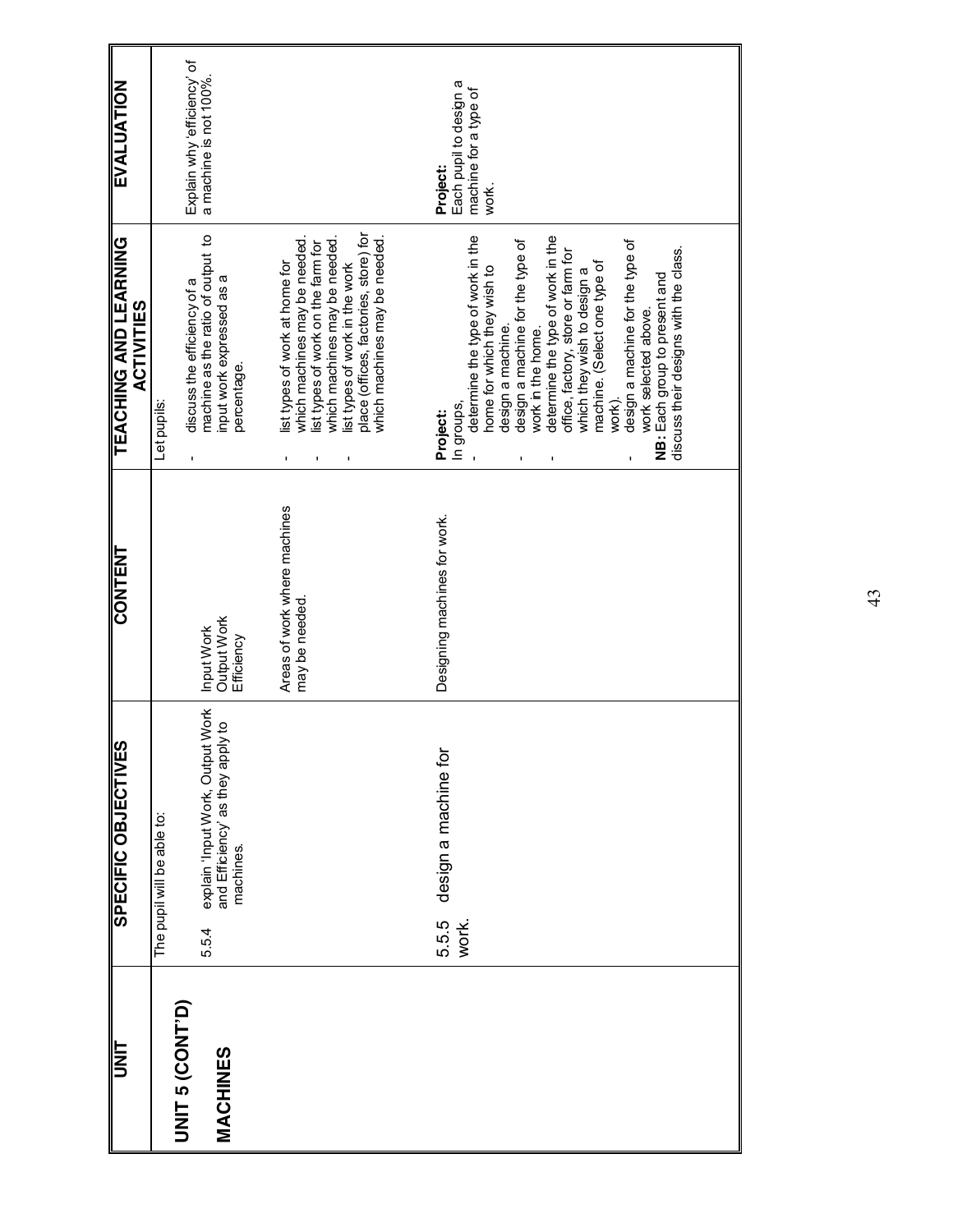**S TOOHOS HIGH SCHOOL 3 JUNIOR HIGH SCHOOL 3**

## **SECTION 1: DIVERSITY OF MATTER SECTION 1: DIVERSITY OF MATTER**

General Objectives: The pupil will General Objectives: The pupil will 1. recognise variety of living and non-living things in nature and their connectedness

1. recognise variety of living and non-living things in nature and their connectedness<br>2. understand the concept of acids bases and salts and their application in everyday life.<br>3. develop skills in soil and water conserva 2. understand the concept of acids bases and salts and their application in everyday life.

3. develop skills in soil and water conservation.

4. be aware of effects of chemical fertilizers on the environment.

| EVALUATION                                 | Classify the following                                                 | ash, bicarbonate of soda<br>vinegar, salt-petre, wood<br>substances as acids or<br>unripe lemon, aspirin,<br>liquid in car battery,<br>bases: | ecommended. Explain<br>indigestion, milk of<br>magnesia is often<br>When you have<br>why?                                                               |                                                                                                                                                                                                              |                                                                                                                                                                          |
|--------------------------------------------|------------------------------------------------------------------------|-----------------------------------------------------------------------------------------------------------------------------------------------|---------------------------------------------------------------------------------------------------------------------------------------------------------|--------------------------------------------------------------------------------------------------------------------------------------------------------------------------------------------------------------|--------------------------------------------------------------------------------------------------------------------------------------------------------------------------|
| TEACHING AND LEARNING<br><b>ACTIVITIES</b> | use litmus paper to distinguish<br>Let pupils:                         | bring different substances from<br>rub litmus papers over each of<br>between acids and bases<br>the substances brought<br>home                | classify the substances as acidic<br>should be used for solid substances.<br>NOTE: Moistened litmus paper<br>record their observations<br>or basic<br>ı | Chloride crystals (common salt)<br>evaporate the product from the<br>use small quantities of dilute<br>hydrochloric acid to prepare<br>reaction to obtain Sodium<br>sodium hydroxide and<br>sodium chloride. | discuss various products made<br>from compounds and used in<br>medicine, agriculture and in<br>industry.                                                                 |
| <b>CONTENT</b>                             | Differences between an acid and a                                      | Classification of substances into<br>acids and bases.<br>base.                                                                                |                                                                                                                                                         | common salt, Epson salt, smelling<br>Acids are neutralised by bases to<br>Preparation of Sodium Chloride<br>form salts and vice versa, e.g.<br>salts                                                         | Uses of chemical compounds.<br>Medicine – drugs and other<br>Agriculture – insecticides,<br>pharmaceutical products.<br>pesticides, fertilizers.<br>ndustrial chemicals. |
| SPECIFIC OBJECTIVES                        | distinguish between an acid and<br>The pupil will be able to:<br>1.1.1 | classify substances as acids or<br>a base<br>bases<br>1.1.2                                                                                   |                                                                                                                                                         | 1.2.3 prepare Sodium Chloride by<br>neutralization method                                                                                                                                                    | identify uses of compounds in<br>≘.<br>medicine, agriculture and<br>industry.<br>1.14                                                                                    |
| t<br>Mu                                    | T LIN                                                                  | ACIDS, BASES<br>AND SALTS                                                                                                                     |                                                                                                                                                         |                                                                                                                                                                                                              |                                                                                                                                                                          |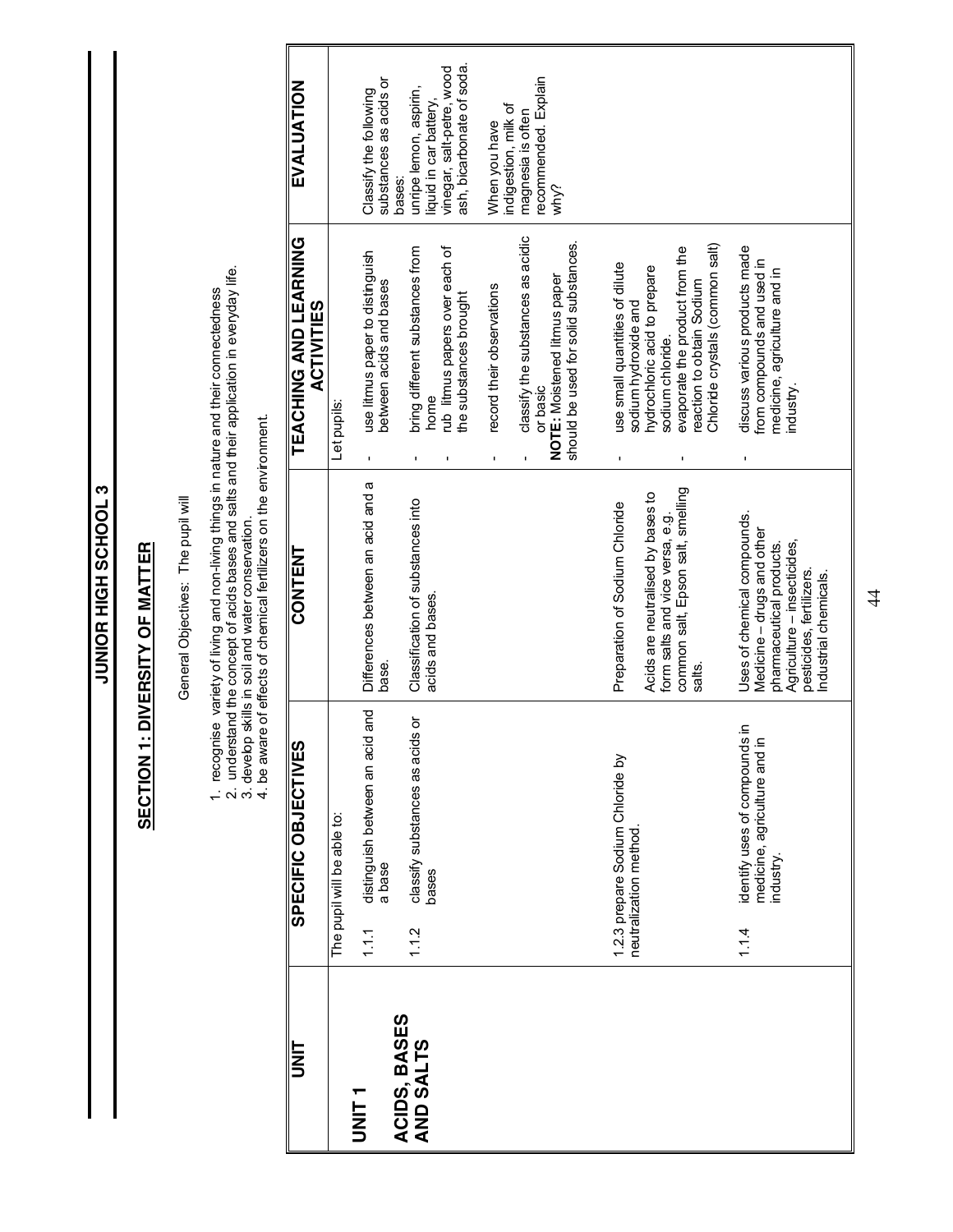| I<br>NT                        | SPECIFIC OBJECTIVES                                                      | <b>CONTENT</b>                                                                                                      | TEACHING AND LEARNING<br><b>ACTIVITIES</b>                                                                                                                     | EVALUATION                                                         |
|--------------------------------|--------------------------------------------------------------------------|---------------------------------------------------------------------------------------------------------------------|----------------------------------------------------------------------------------------------------------------------------------------------------------------|--------------------------------------------------------------------|
| <b>DNIL2</b>                   | 1.2.1 explain the factors which<br>The pupil will be able to:            | Factors leading to depletion of soil                                                                                | - discuss the meaning of soil and<br>Let pupils.                                                                                                               | List five causes of soil                                           |
| SOIL AND WATER<br>CONSERVATION | lead to the depletion of soil<br>resources                               | resources                                                                                                           | - identify the factors that cause<br>depletion of soil resources.<br>water conservation.                                                                       | depletion.                                                         |
|                                |                                                                          | Agents of soil erosion                                                                                              | - brainstorm to bring out the meaning<br>- explain how the factors cause the<br>-demonstrate how wind and water<br>loss of soil resources.<br>of soil erosion. | Differentiate between soil<br>depletion and soil<br>erosion.       |
|                                |                                                                          | Types of soil Erosion                                                                                               | - undertake a field trip to observe the<br>various types of soil erosion and the<br>assess the destruction caused by<br>cause soil erosion                     | Distinguish between<br>splash, rill and gully                      |
|                                |                                                                          | Factors of Soil Erosion                                                                                             | -construct a mud-hill model using clay<br>and top soil to demonstrate the factors<br>which influence soil erosion.<br>soil erosion.                            | List and explain 4 factors<br>that cause soil erosion.<br>erosion. |
|                                | erosion on farming and the<br>1.2.2 assess the effects of<br>environment | Effects of Soil Erosion                                                                                             | - discuss the effects of soil erosion on<br>farming and the environment.                                                                                       | State four effects of soil<br>erosion on farming.                  |
|                                | prevent and control soil erosion.<br>1.2.3                               | Methods of preventing and<br>controlling soil erosion                                                               | -demonstrate the methods of<br>checking soil erosion                                                                                                           | controlling soil erosion.<br>State five methods of                 |
|                                | 1.2.4 give reasons for the application of                                | Meaning of soil fertility.                                                                                          | discuss what a fertile soil is in relation<br>to crop yield.                                                                                                   | five (5) minor nutrients.<br>List five (5) major and               |
|                                |                                                                          | Major and Minor Nutrients.                                                                                          | - make a list of plant nutrients and<br>group them into major and minor                                                                                        | State three (3) functions                                          |
|                                |                                                                          | deficiency symptoms in plants<br>Minore.g. Cu, Zn, Mo, Fe<br>Importance of N, P, K, and<br>Major e.g. N,P,K, Ca, Mg | phosphorus and potassium (N. P. K) in<br>- discuss the differences between<br>major and minor soil nutrients.<br>-discuss the roles of nitrogen<br>nutrients.  | Potassium in plants.<br>each of Nitrogen,<br>Phosphorus and        |
|                                |                                                                          |                                                                                                                     | plant growth and development.                                                                                                                                  |                                                                    |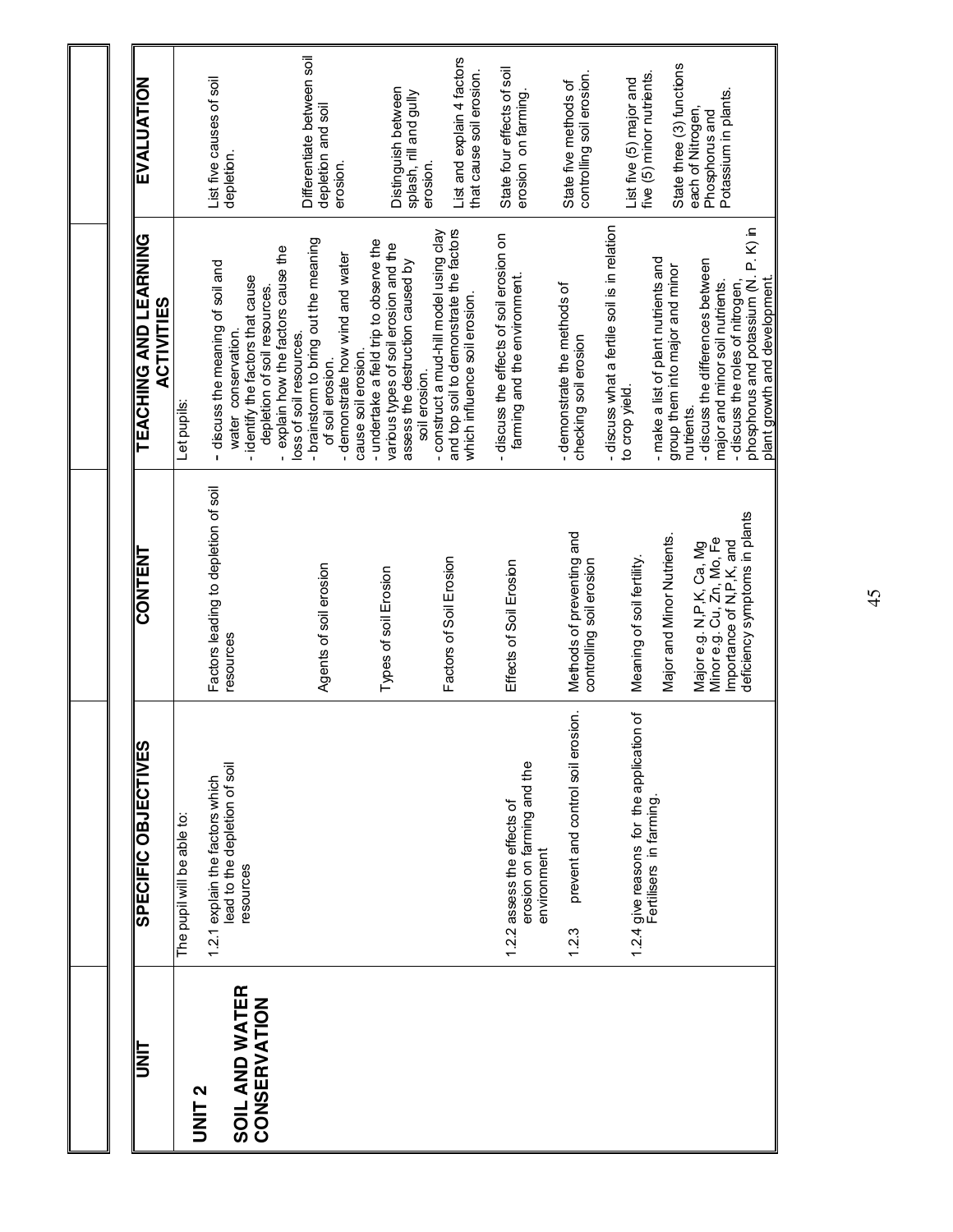| Effects of nutrient deficiency                                                                                       |
|----------------------------------------------------------------------------------------------------------------------|
| Sources of Plant Nutrients                                                                                           |
| Maintenance of Soil Fertility                                                                                        |
| Compost Preparation.                                                                                                 |
| Types of fertilizers:<br>- Inorganic<br>Organic                                                                      |
| Methods of Fertilizer Application:<br>broadcasting drilling, ringing Top<br>dressing, side dressing.                 |
| Effects of chemical fertilizers on<br>destruction of soil structure<br>pollution of water bodies.<br>the environment |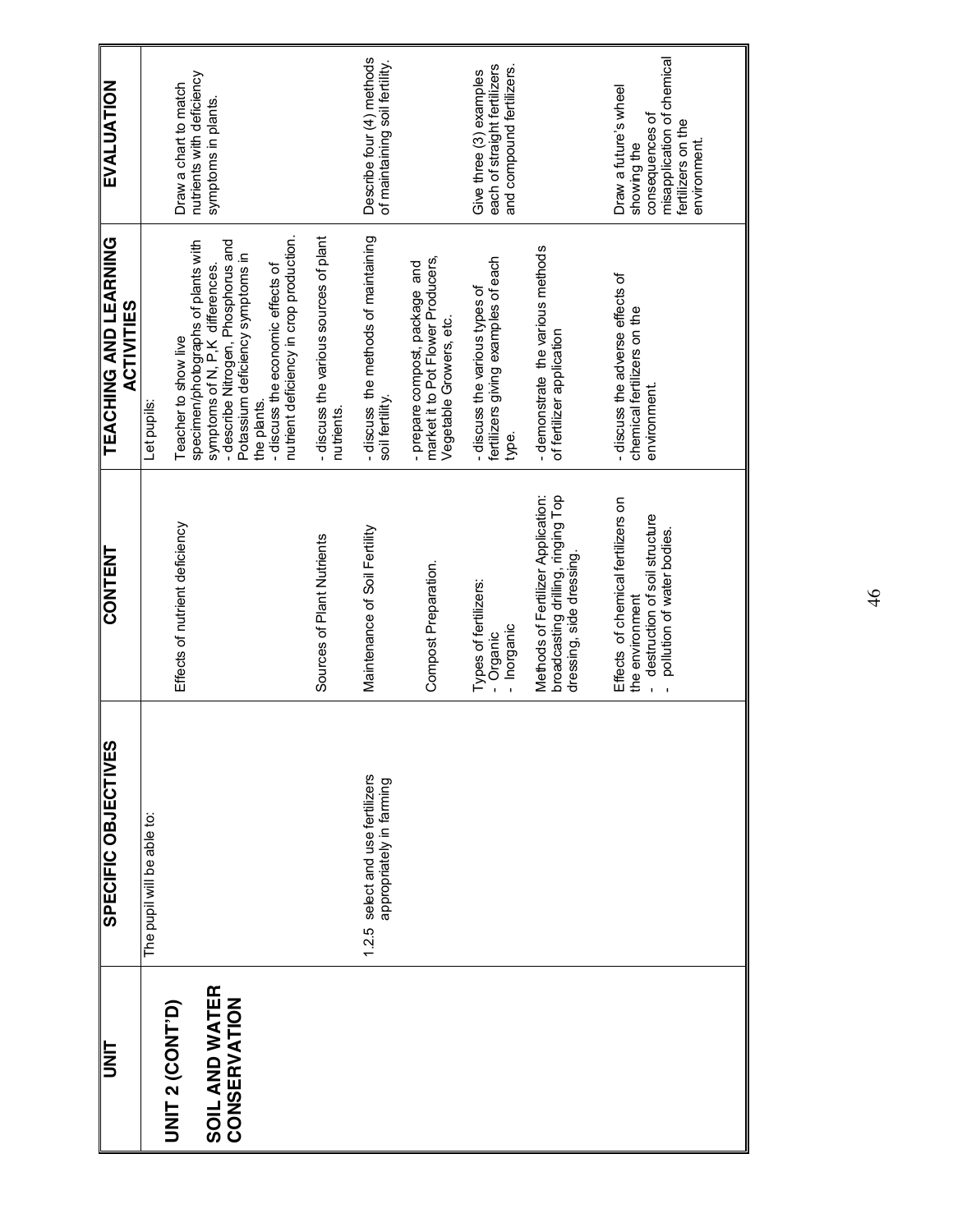JUNIOR HIGH SCHOOL 3 **JUNIOR HIGH SCHOOL 3**

### **SECTION 2: CYCLES SECTION 2: CYCLES**

- General Objectives: The pupil will<br>recognise that there are repeated patterns of change in nature and understand how these patterns arise.<br>recognise the developmental stages in some pests.<br>be aware of the importance of far 1. recognise that there are repeated patterns of change in nature and understand how these patterns arise.
	- 2. recognise the developmental stages in some pests. 3. be aware of the importance of farm animals in the economy.
	- 4. develop skills in raising farm animals.  $\alpha$   $\alpha$   $+$

| I<br>N<br>D                 | SPECIFIC OBJECTIVES                                | <b>CONTENT</b>                                                                                                                                                    | TEACHING AND LEARNING<br><b>ACTIVITIES</b>                                                                                                                            | EVALUATION                                                                    |
|-----------------------------|----------------------------------------------------|-------------------------------------------------------------------------------------------------------------------------------------------------------------------|-----------------------------------------------------------------------------------------------------------------------------------------------------------------------|-------------------------------------------------------------------------------|
| T<br>INIT<br>I              | The pupil will be able to:                         |                                                                                                                                                                   | Let pupils:                                                                                                                                                           |                                                                               |
| LIFE CYCLE OF A<br>MOSQUITO | Ø<br>2.1.1 draw and label the life cycle of        | Life cycle of a mosquito                                                                                                                                          | prepare report and present to class<br>mosquito from the egg stage to full<br>using an experiment, discuss the<br>developmental stages of the<br>grown mosquito.<br>ı | Draw and label the life<br>cycle of the mosquito.                             |
|                             | 2.1.2 outline methods of controlling<br>mosquitoes | Methods of controlling the mosquito<br>i. Environmental control method.<br>iv. Genetic control method:<br>ii. Chemical control method<br>iii. Biological control: | of controlling mosquito, e.g. using<br>demonstrate the various methods<br>insecticide sprays, pouring oil into<br>mosquito breeding grounds, etc.<br>ı                | How would you control<br>knowledge of its life<br>mosquito with the<br>cycle. |
|                             |                                                    | Advantages and disadvantages of<br>the control methods                                                                                                            | disadvantages of the control<br>discuss the advantages and<br>methods.                                                                                                |                                                                               |
|                             |                                                    |                                                                                                                                                                   | Teacher to organise a film to show on<br>the life cycle of the mosquito.                                                                                              |                                                                               |
|                             |                                                    |                                                                                                                                                                   |                                                                                                                                                                       |                                                                               |
|                             |                                                    |                                                                                                                                                                   |                                                                                                                                                                       |                                                                               |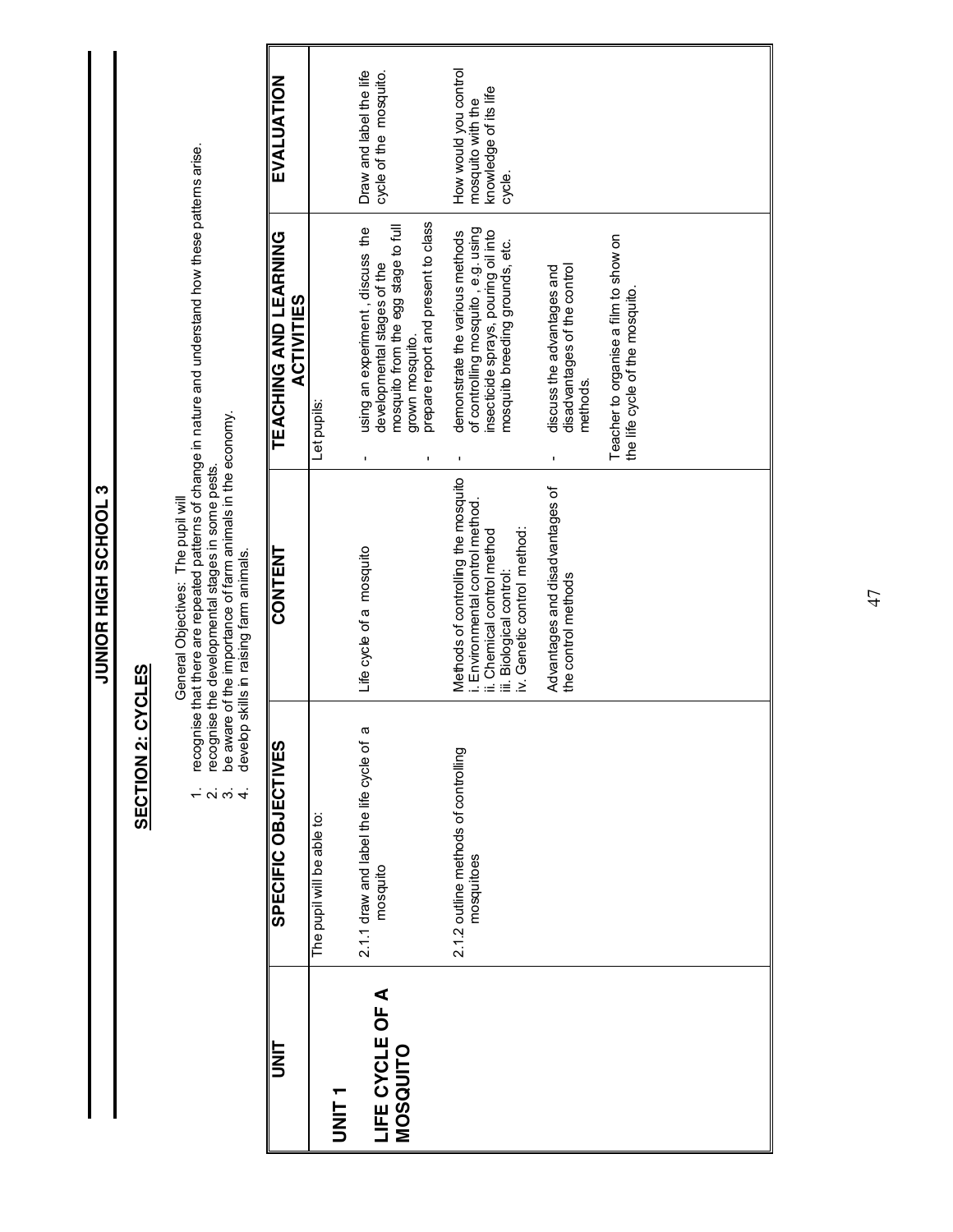| I<br>N<br>D              | SPECIFIC OBJECTIVES                                                                         | CONTENT                                                                                                                             | TEACHING AND LEARNING<br><b>ACTIVITIES</b>                                                                                                                                                                                                                                                                  | EVALUATION                                                                    |
|--------------------------|---------------------------------------------------------------------------------------------|-------------------------------------------------------------------------------------------------------------------------------------|-------------------------------------------------------------------------------------------------------------------------------------------------------------------------------------------------------------------------------------------------------------------------------------------------------------|-------------------------------------------------------------------------------|
|                          | 2.2.1 describe the general principles<br>of animal production<br>The pupil will be able to: | production: Breed selection,<br>General principles of animal                                                                        | - list and discuss the general principles involved<br>in animal production as in content<br>Let pupils:                                                                                                                                                                                                     |                                                                               |
| <b>ANIMAL PRODUCTION</b> |                                                                                             | housing, breeding, management<br>finishing, processing, marketing.<br>selection of production system,<br>practices, record keeping, | animals and note the differences between them.<br>- visits farms in the locality to identify the kinds<br>and characteristics of common breeds of farm<br>- use charts and digital content to examine<br>-prepare a chart of farm animals and their<br>characteristics of animal breeds<br>characteristics. |                                                                               |
|                          |                                                                                             |                                                                                                                                     | NOTE: The discussion should include both local<br>and exotic breeds.                                                                                                                                                                                                                                        |                                                                               |
|                          |                                                                                             | Benefits derived from farm<br>animals                                                                                               | - discuss the benefits derived from farm animals.<br>- match farm animals with commodities and<br>services derived from them.                                                                                                                                                                               | Make a chart of farm<br>their products and<br>animals showing<br>by-products. |
|                          | 2.2.2 rear at least one of the<br>animals studied                                           | Rearing of a farm animal                                                                                                            | In groups, pupils rear at least one of the following<br>animals and apply the principles in animal<br>Project:<br>production:                                                                                                                                                                               |                                                                               |
|                          |                                                                                             |                                                                                                                                     | Rabbit/Grass cutter/ Guinea pig<br>Sheep/Goat<br>Poultry<br>ig<br>A<br>≥ ≓ ≣ ≥                                                                                                                                                                                                                              |                                                                               |
|                          |                                                                                             |                                                                                                                                     |                                                                                                                                                                                                                                                                                                             |                                                                               |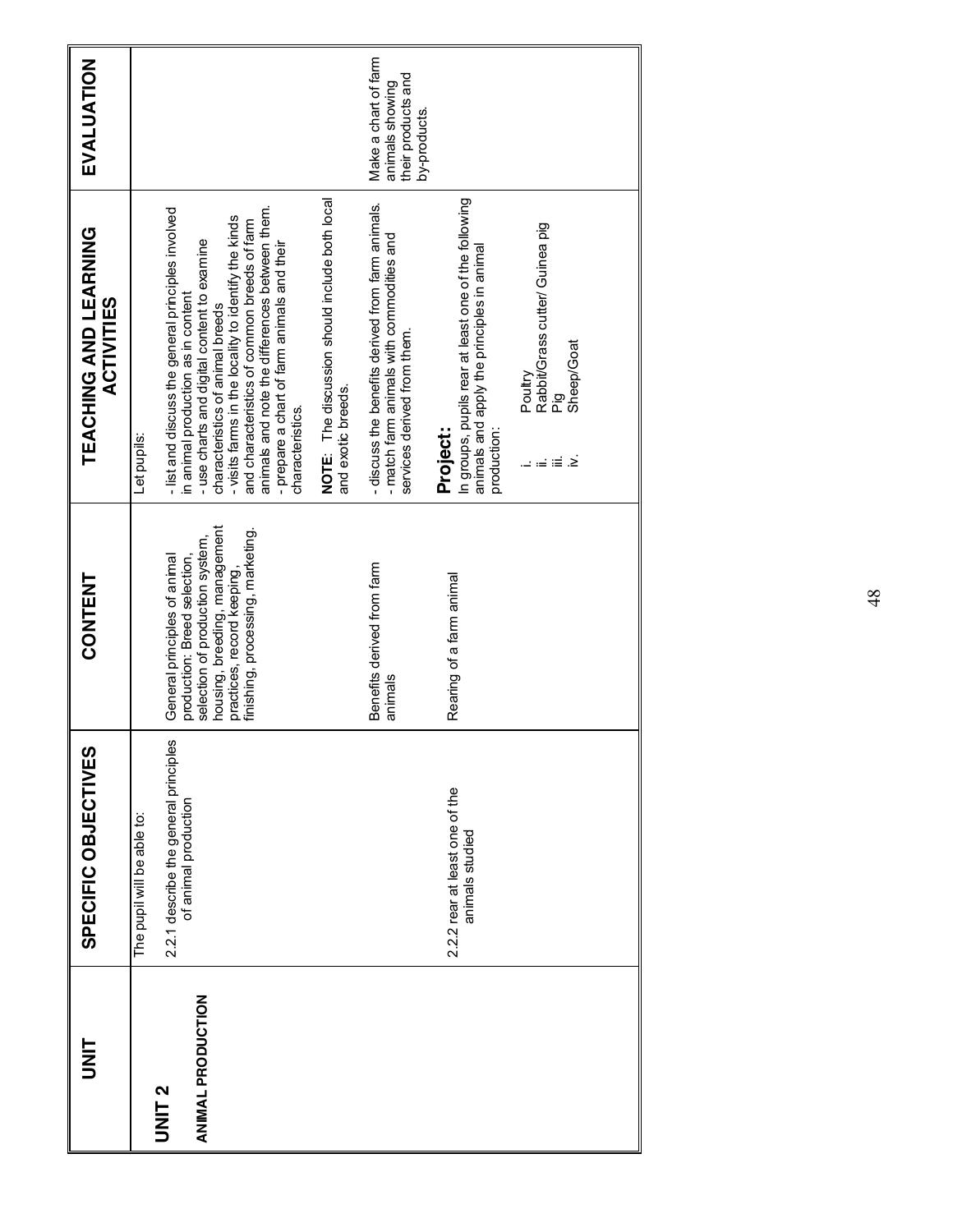JUNIOR HIGH SCHOOL 3 **JUNIOR HIGH SCHOOL 3**

### **SECTION 3: SYSTEMS SECTION 3: SYSTEMS**

- General Objectives: The pupil will<br>recognise that a system is a whole, consisting of parts that work together to perform a function<br>gain an understanding of the motion of bodies in the solar system.<br>develop skills in manag 1. recognise that a system is a whole, consisting of parts that work together to perform a function  $\frac{1}{2}$   $\alpha$   $\alpha$   $\alpha$ 
	- 2. gain an understanding of the motion of bodies in the solar system.
		- 3. develop skills in managing fish culture.

| J       |
|---------|
| ໍ່<br>l |
|         |
|         |
| í       |
| l       |
|         |
|         |
|         |
|         |
|         |
| ֕       |
| ١       |
| ミスマ     |
|         |
| Ì<br>֕  |
|         |
|         |
|         |
|         |
| )<br>ここ |
| í       |
|         |
|         |
|         |
| l       |
| i       |
|         |
|         |
|         |
|         |
| ļ<br>ı  |
|         |
|         |
| l<br>I  |
| ׇ֘֒     |
|         |
|         |
| ż       |
|         |

| I<br>I<br>D         |        | SPECIFIC OBJECTIVES                               | <b>CONTENT</b>                                                               | TEACHING AND LEARNING<br><b>ACTIVITIES</b>                                                       | EVALUATION                               |
|---------------------|--------|---------------------------------------------------|------------------------------------------------------------------------------|--------------------------------------------------------------------------------------------------|------------------------------------------|
|                     |        | The pupil will be able to:                        |                                                                              | Let pupils:                                                                                      |                                          |
| UNIT <sub>1</sub>   | 3.1.1. | eq:<br>describe the components of<br>solar system | Components of the solar system                                               | use charts and digital content to<br>describe the various<br>ı,                                  | What is the solar system?                |
| THE SOLAR<br>SYSTEM |        |                                                   |                                                                              | components of the solar system                                                                   |                                          |
|                     | 3.1.2  | explain what a star is.                           | A star and Galaxy                                                            | explain what a star is.<br>ı                                                                     |                                          |
|                     |        |                                                   |                                                                              | explain the meaning of 'galaxy'                                                                  |                                          |
|                     |        |                                                   |                                                                              | What is meant by the 'milky<br>way'.                                                             |                                          |
|                     |        |                                                   |                                                                              | explain the relationship between<br>the sun and the earth in the<br>galaxy.<br>ı                 |                                          |
|                     |        |                                                   |                                                                              |                                                                                                  |                                          |
|                     | 3.1.3  | list the planets of the solar<br>system.          | Planets of the solar system are<br>The Planetary System:                     | system in the correct order by<br>their distances from the sun.<br>list the planets of the solar | List all planets of the solar<br>system. |
|                     |        |                                                   | Jupiter, Satum, Uranus, Neptune<br>Mercury, Venus, Earth, Mars,<br>and Pluto | NOTE: Pluto is in dispute and more<br>planets are being discovered                               |                                          |
|                     |        |                                                   |                                                                              | Construct the solar system using<br>beads and strings<br><b>Project:</b>                         |                                          |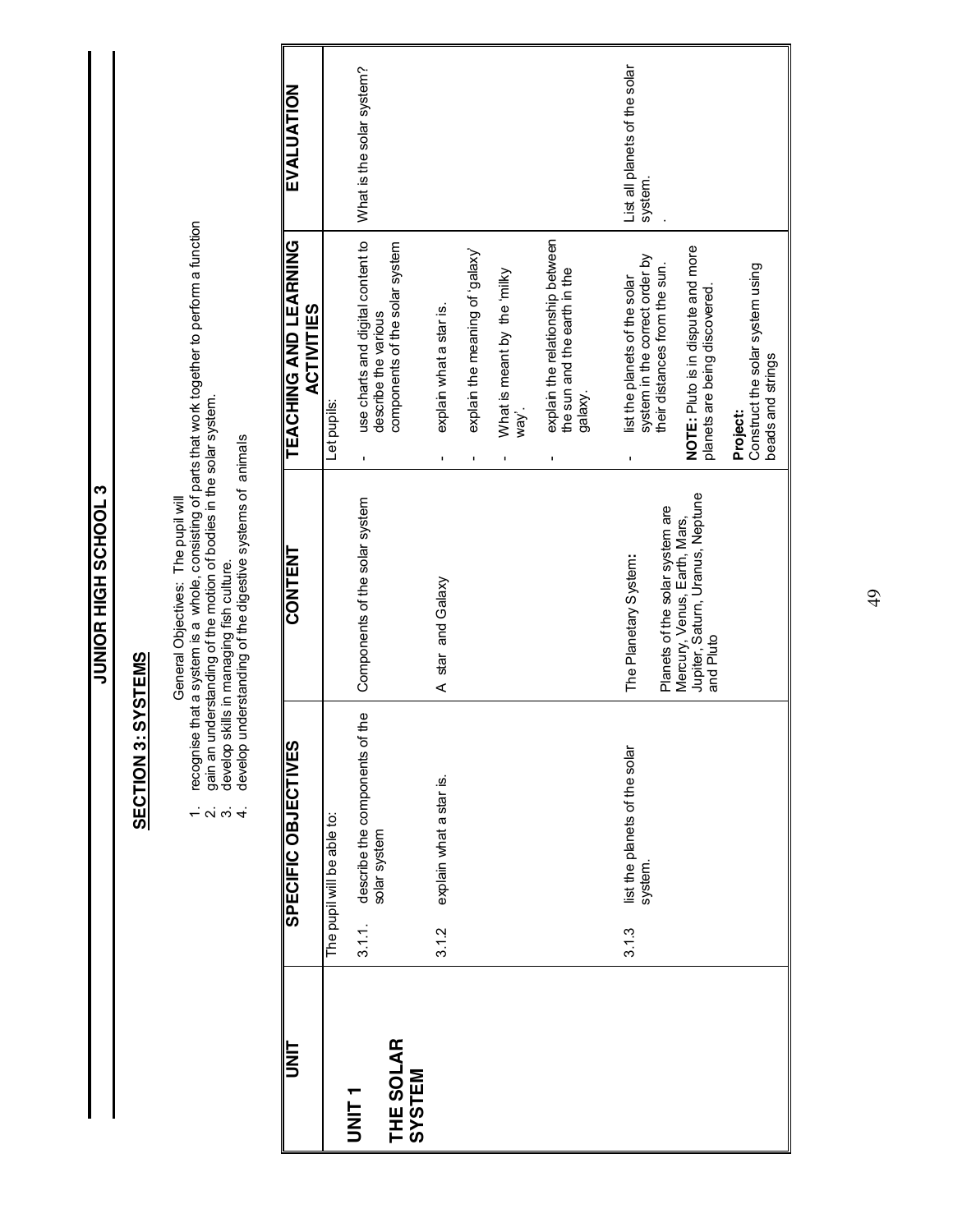| <b>WIF</b>                                         | SPECIFIC OBJECTIVES                                                                                                     | <b>CONTENT</b>                                                                                                                 | <b>TEACHING AND LEARNING</b><br><b>ACTIVITIES</b>                                                                                                                                              | <b>EVALUATION</b>                                                            |
|----------------------------------------------------|-------------------------------------------------------------------------------------------------------------------------|--------------------------------------------------------------------------------------------------------------------------------|------------------------------------------------------------------------------------------------------------------------------------------------------------------------------------------------|------------------------------------------------------------------------------|
| UNIT 1 (CONT'D)                                    | The pupil will be able to:                                                                                              |                                                                                                                                | Let pupils                                                                                                                                                                                     |                                                                              |
| THE SOLAR<br>SYSTEM                                | 3.1.4 explain the meaning of "satellite".                                                                               | Meaning of satellite                                                                                                           | construct an object to go round a<br>bigger object to indicate the idea<br>brainstorm to bring-out the<br>meaning of satellite.<br>of a satellite.                                             |                                                                              |
|                                                    | distinguish between natural<br>and artificial satellites<br>3.1.5                                                       | Differences between natural and<br>artificial satellites.                                                                      | discuss the differences between<br>NOTE: The Moon is a satellite of the<br>earth while the Earth is a satellite of<br>natural and artificial satellites<br>the Sun                             | Give three examples of<br>artificial satellites                              |
|                                                    |                                                                                                                         |                                                                                                                                | observe the sky over a period of<br>satellites and comment on their<br>time for movement of artificial<br>observation.<br>$\blacksquare$                                                       |                                                                              |
|                                                    | 3.1.6 state the uses of artificial satellites                                                                           | communication, experimentation<br>meteorological studies, study of<br>Uses of Artificial Satellites: For<br>land and sea, etc. | discuss the uses of artificial<br>satellites.                                                                                                                                                  | State three uses of<br>artificial satellites.                                |
| <b>DENTITION IN</b><br>HUMANS<br>UNIT <sub>2</sub> | describe the functions of different<br>identify parts of a tooth and<br>types of teeth<br>3.2.1                         | Structure of the tooth<br>Types of teeth                                                                                       | the structure of a human tooth.<br>mention the different types of<br>use charts, digital content and<br>NOTE: The dental formula is not<br>models to identify<br>teeth in humans.<br>required. | Mention the different types<br>of teeth and give their<br>functions.         |
|                                                    |                                                                                                                         | Functions of the different types of<br>teeth:                                                                                  | different types of human teeth<br>discuss the functions of the                                                                                                                                 | the work of the dentist and<br>Pupils in groups, to study<br>report in class |
|                                                    | ą<br>decay, gum diseases and the<br>formation of plaque and how<br>explain the causes of tooth<br>prevent them<br>3.2.2 | Explanation of Plaque, Tooth decay<br>Prevention of tooth defects.<br>and Gum disease.                                         | Discuss ways of preventing tooth<br>decay, gum disease and the<br>explain the causes of tooth<br>formation of plaque.<br>defects                                                               |                                                                              |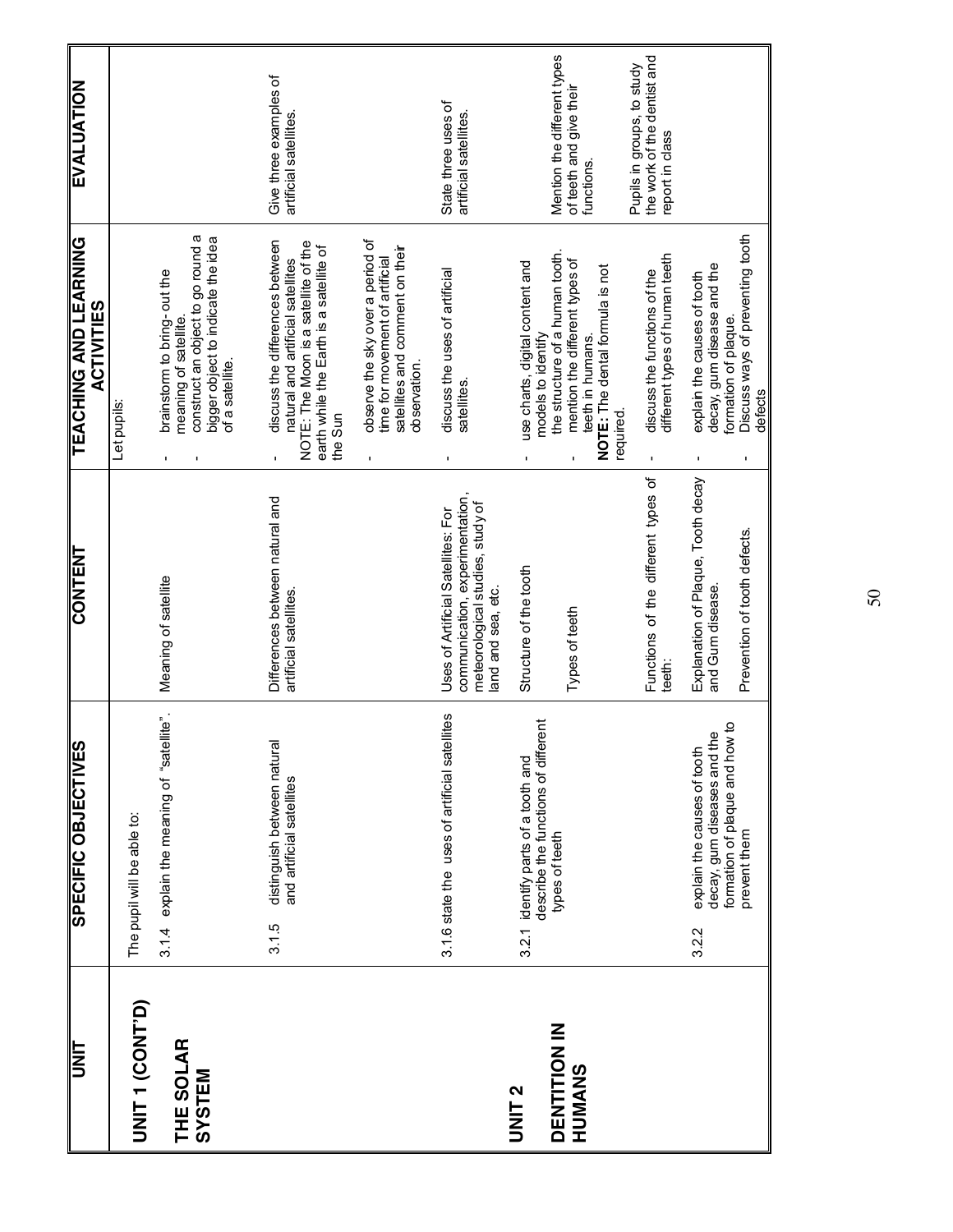| Structure of the digestive<br>system in humans                                       |
|--------------------------------------------------------------------------------------|
| Functions of the parts of the<br>digestive system in humans,<br>chicken and ruminant |
| Digestion of food substances                                                         |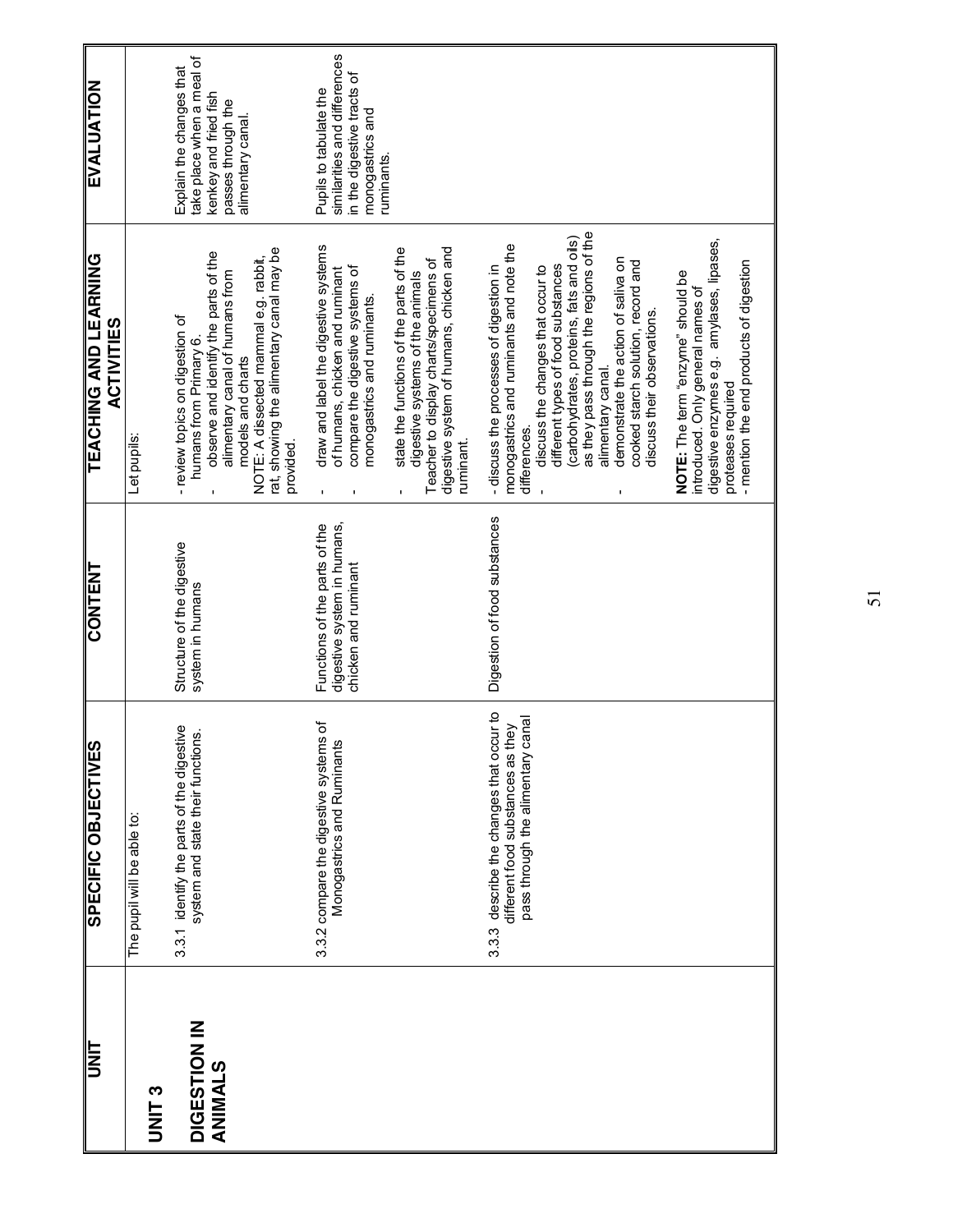| $\begin{array}{c c} \hline \text{C} & \text{C} \\ \hline \text{C} & \text{D} \end{array}$ | SPECIFIC OBJECTIVES                                                                  | <b>CONTENT</b>                                              | <b>TEACHING AND LEARNING</b><br><b>ACTIVITIES</b>                       | EVALUATION                                                          |
|-------------------------------------------------------------------------------------------|--------------------------------------------------------------------------------------|-------------------------------------------------------------|-------------------------------------------------------------------------|---------------------------------------------------------------------|
|                                                                                           | The pupil will be able to:                                                           |                                                             | Let pupils:                                                             |                                                                     |
| <b>UNIT 3 (CONT'D)</b><br><b>DIGESTION IN</b>                                             | substances are eliminated from<br>the body.<br>describe how undigested food<br>3.3.4 | substances through the anus.<br>Ejection of undigested food | substances are removed from<br>discuss how undigested food<br>the body  |                                                                     |
| <b>ANIMALS</b>                                                                            | products of digestion in animals.<br>explain the absorption of end<br>3.3.5          | Absorption of end products of<br>digestion                  | digested food substances into<br>discuss the absorption of<br>the blood | What are the end products<br>of digestion of protein and<br>starch? |
|                                                                                           |                                                                                      |                                                             | NOTE: Functions of the liver should<br>be mentioned                     | State three functions of<br>the liver.                              |
|                                                                                           |                                                                                      | Uses of end-products of Digestion                           | discuss how the end-products of<br>digestion are used in the body<br>ı  |                                                                     |
|                                                                                           |                                                                                      | Causes of indigestion                                       | - discuss causes of indigestion.                                        |                                                                     |
|                                                                                           |                                                                                      | Effects of indigestion in animals                           | discuss the effects of indigestion<br>on the body.<br>$\blacksquare$    |                                                                     |
|                                                                                           |                                                                                      |                                                             |                                                                         |                                                                     |
|                                                                                           |                                                                                      |                                                             |                                                                         |                                                                     |
|                                                                                           |                                                                                      |                                                             |                                                                         |                                                                     |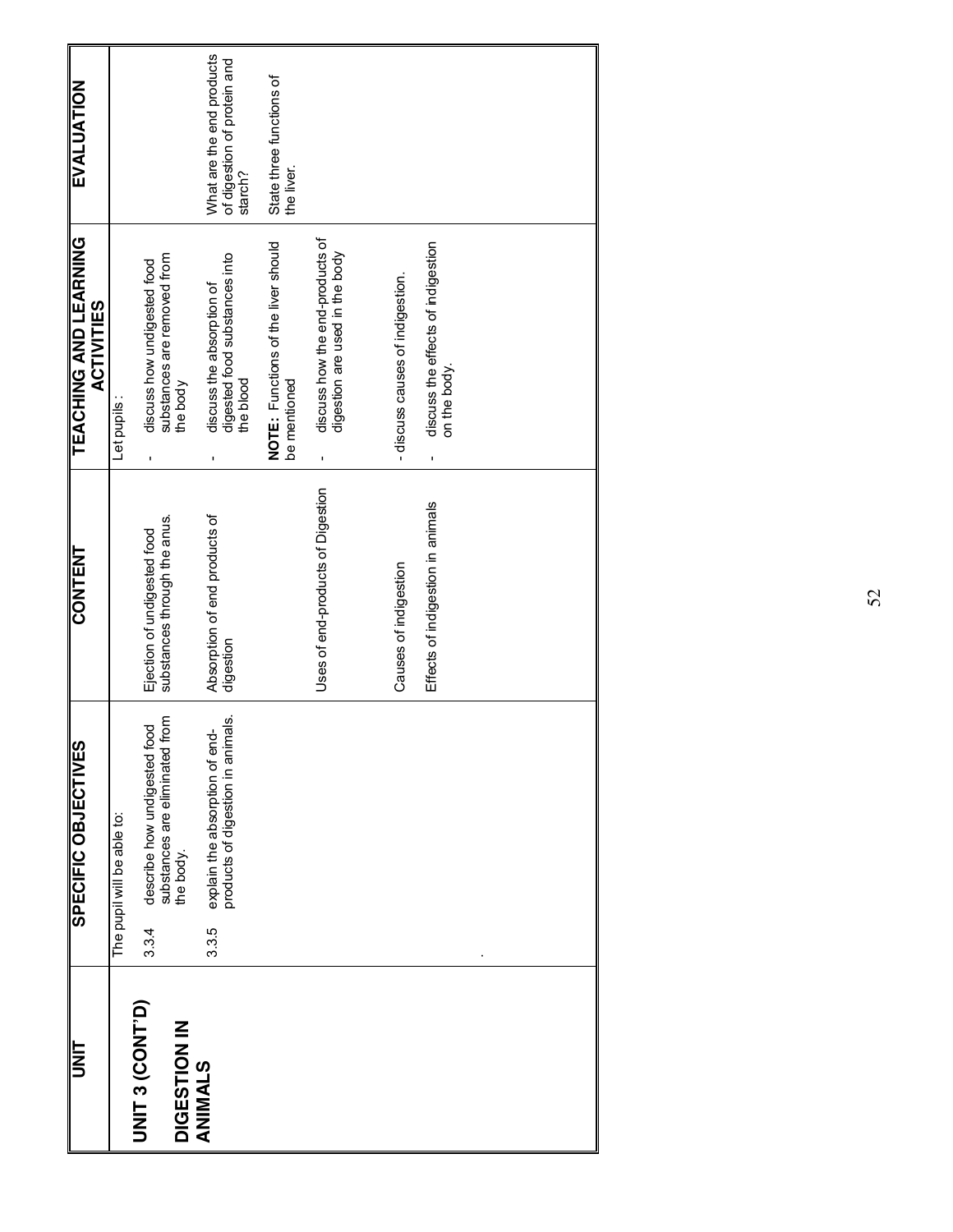**8 TOOHOS HIGH SCHOOLS JUNIOR HIGH SCHOOL 3**

### **SECTION 4: ENERGY SECTION 4: ENERGY**

- General Objectives: The pupil will
- General Objectives: The pupil will<br>recognise that energy has a source and can be transformed into various forms<br>show an awareness of the uses of heat as a form of energy.<br>recognise the changes in the state of matter.<br>be aw 1. recognise that energy has a source and can be transformed into various forms
	- 2. show an awareness of the uses of heat as a form of energy.  $\alpha$   $\alpha$   $+$ 
		- 3. recognise the changes in the state of matter.
- 4. be aware of the uses of magnet as a source of energy.

| t<br>3      | <b>SPECIFIC OBJECTIVES</b>                            | <b>CONTENT</b>                        | TEACHING AND LEARNING ACTIVITIES                                                                                                       | EVALUATION                                |
|-------------|-------------------------------------------------------|---------------------------------------|----------------------------------------------------------------------------------------------------------------------------------------|-------------------------------------------|
|             | The pupil will be able to:                            |                                       | Let pupils :                                                                                                                           |                                           |
| .<br>INS    | distinguish between heat and<br>temperature.<br>4.1.1 | Definition of Heat and<br>Temperature | brainstorm to bring out the difference between<br>heat and temperature                                                                 | State the differences<br>between heat and |
| <b>HEAT</b> |                                                       |                                       | perform activities to distinguish between heat<br>and temperature:                                                                     | temperature.                              |
| ENERGY      |                                                       |                                       | i. take a beaker of cold water and feel its hotness<br>ii. mix up and feel its hotness with the hand<br>and add a cup of boiling water |                                           |
|             |                                                       |                                       | iii. repeat the procedure but now add 10 cups of<br>boiling water                                                                      |                                           |
|             |                                                       |                                       | iv. stir up and feel its hotness<br>v. discuss their observations                                                                      |                                           |
|             |                                                       |                                       | vi. use a thermometer to measure the degree of<br>discuss the difference between heat and<br>hotness (Temperature in each case)        |                                           |
|             |                                                       |                                       | temperature.                                                                                                                           |                                           |
|             | 4.1.2 describe the liquid-in-glass                    | Liquid-in-glass                       | study and discuss the features of a liquid-in-<br>glass thermometer (alcohol or mercury)                                               | Construct a<br>prototype                  |
|             | thermometer                                           | thermometer                           | discuss the types of liquids used in thermometer<br>discuss the advantages and disadvantages of                                        | showing the main<br>thermometer           |
|             |                                                       |                                       | discuss the laboratory and clinical thermometer<br>thermometric liquids                                                                | features                                  |
|             |                                                       |                                       | use the thermometer to measure the                                                                                                     |                                           |
|             |                                                       |                                       | temperature of a liquid                                                                                                                |                                           |
|             |                                                       |                                       |                                                                                                                                        |                                           |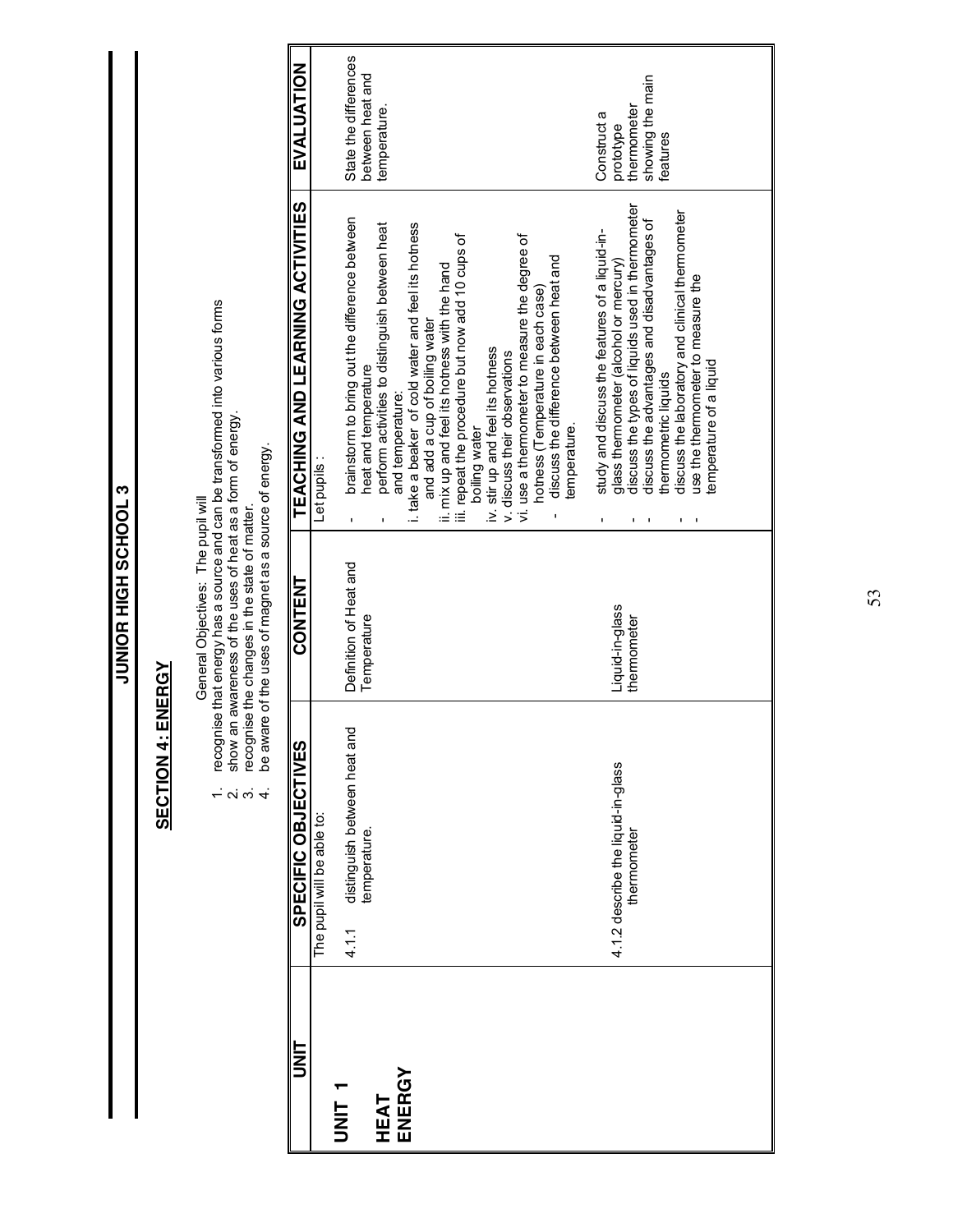| <b>TINL</b>           | SPECIFIC OBJECTIVES                                             | <b>CONTENT</b>                                                        | <b>TEACHING AND LEARNING</b><br><b>ACTIVITIES</b>                                                                      | EVALUATION                                                       |
|-----------------------|-----------------------------------------------------------------|-----------------------------------------------------------------------|------------------------------------------------------------------------------------------------------------------------|------------------------------------------------------------------|
|                       | The pupil will be able to:                                      |                                                                       | Let pupils:                                                                                                            |                                                                  |
| <b>JNL1 (CONL)</b>    | demonstrate the effect of heat<br>energy on substances.<br>4.13 | Effects of heat on substances                                         | - review the change of state of matter<br>from Upper Primary                                                           |                                                                  |
| ENERGY<br><b>HEAT</b> |                                                                 |                                                                       | - melt some common substances e.g.<br>candle wax, ice block                                                            |                                                                  |
|                       |                                                                 |                                                                       | a spherical iron or brass ball and ring<br>- illustrate expansion of metals using                                      |                                                                  |
|                       |                                                                 |                                                                       |                                                                                                                        |                                                                  |
|                       | ēã<br>demonstrate the modes of I<br>transfer.<br>4.1.4          | and<br>Conduction, Convection<br>Modes of heat transfer:<br>Radiation | one end of a piece of metal in fire and<br>i. demonstrate conduction by putting<br>observe by holding the other end of | aspects of heat transfer?<br>What are the important              |
|                       |                                                                 |                                                                       | the metal from time to time. Record<br>and explain your observations                                                   |                                                                  |
|                       |                                                                 |                                                                       | dropping crystals of potassium<br>ii. demonstrate convection by                                                        |                                                                  |
|                       |                                                                 |                                                                       | permanganate in warm water and<br>observe movement of coloured                                                         |                                                                  |
|                       |                                                                 |                                                                       | column                                                                                                                 |                                                                  |
|                       |                                                                 |                                                                       | their hands close to a source of heat.<br>iii. demonstrate radiation by holding                                        |                                                                  |
|                       |                                                                 |                                                                       | conduction, convection and radiation<br>as used in the Thermos Flask<br>- discuss the application of                   |                                                                  |
|                       |                                                                 |                                                                       |                                                                                                                        |                                                                  |
|                       |                                                                 |                                                                       | energy) is transmitted to the earth<br>NOTE: Heat from the sun (solar<br>through radiation.                            | Explain how heat from the<br>sun is transmitted to the<br>earth. |
|                       |                                                                 |                                                                       |                                                                                                                        |                                                                  |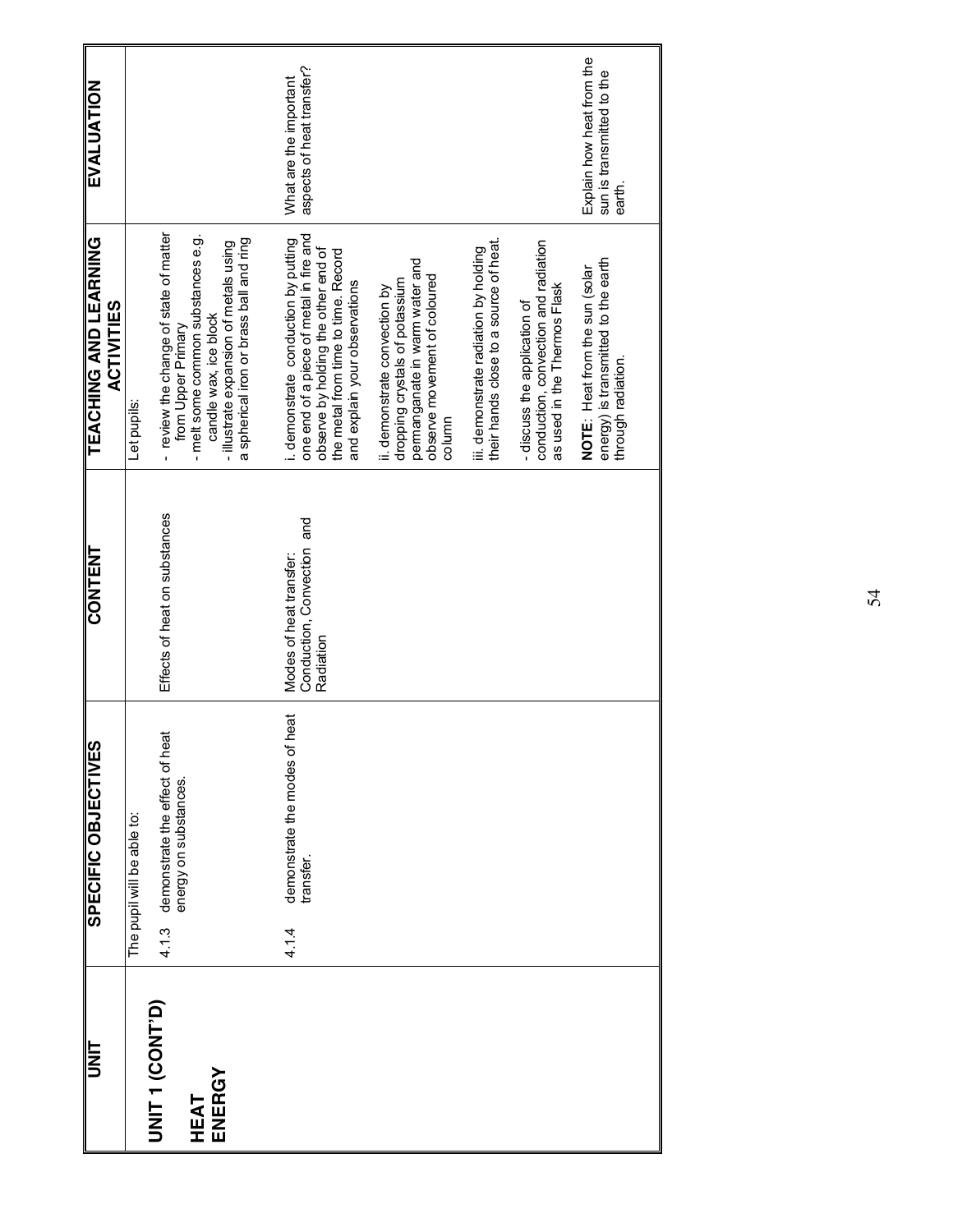| UNIT                               | <b>SPECIFIC OBJECTIVES</b>                                        | <b>CONTENT</b>         | <b>TEACHING AND LEARNING</b><br><b>ACTIVITIES</b>                                                        | EVALUATION                                             |
|------------------------------------|-------------------------------------------------------------------|------------------------|----------------------------------------------------------------------------------------------------------|--------------------------------------------------------|
| <b>UNIT2</b>                       | The pupil will be able to:                                        |                        | Let pupils:                                                                                              |                                                        |
| <b>ELECTRONICS</b><br><b>BASIC</b> | 4.2.1 investigate the behaviours of the<br>Phase Shift Oscillator | Phase Shift Oscillator | transistor in phase shift<br>capacitors, three<br>oscillator circuit<br>resistors and a<br>connect three | Explain the behaviour of<br>the Phase Shift Oscillator |
|                                    |                                                                   |                        | connect an LED to the<br>investigate the<br>behaviour of the LED.<br>oscillator<br>Ξ<br>ωĖ               |                                                        |
|                                    |                                                                   |                        | Project <sub>1</sub> :                                                                                   |                                                        |
|                                    |                                                                   |                        | Construct a phase shift oscillator and<br>use it to produce various sounds<br>(tone generator).          |                                                        |
|                                    |                                                                   |                        |                                                                                                          |                                                        |
|                                    |                                                                   |                        |                                                                                                          |                                                        |
|                                    |                                                                   |                        |                                                                                                          |                                                        |
|                                    |                                                                   |                        |                                                                                                          |                                                        |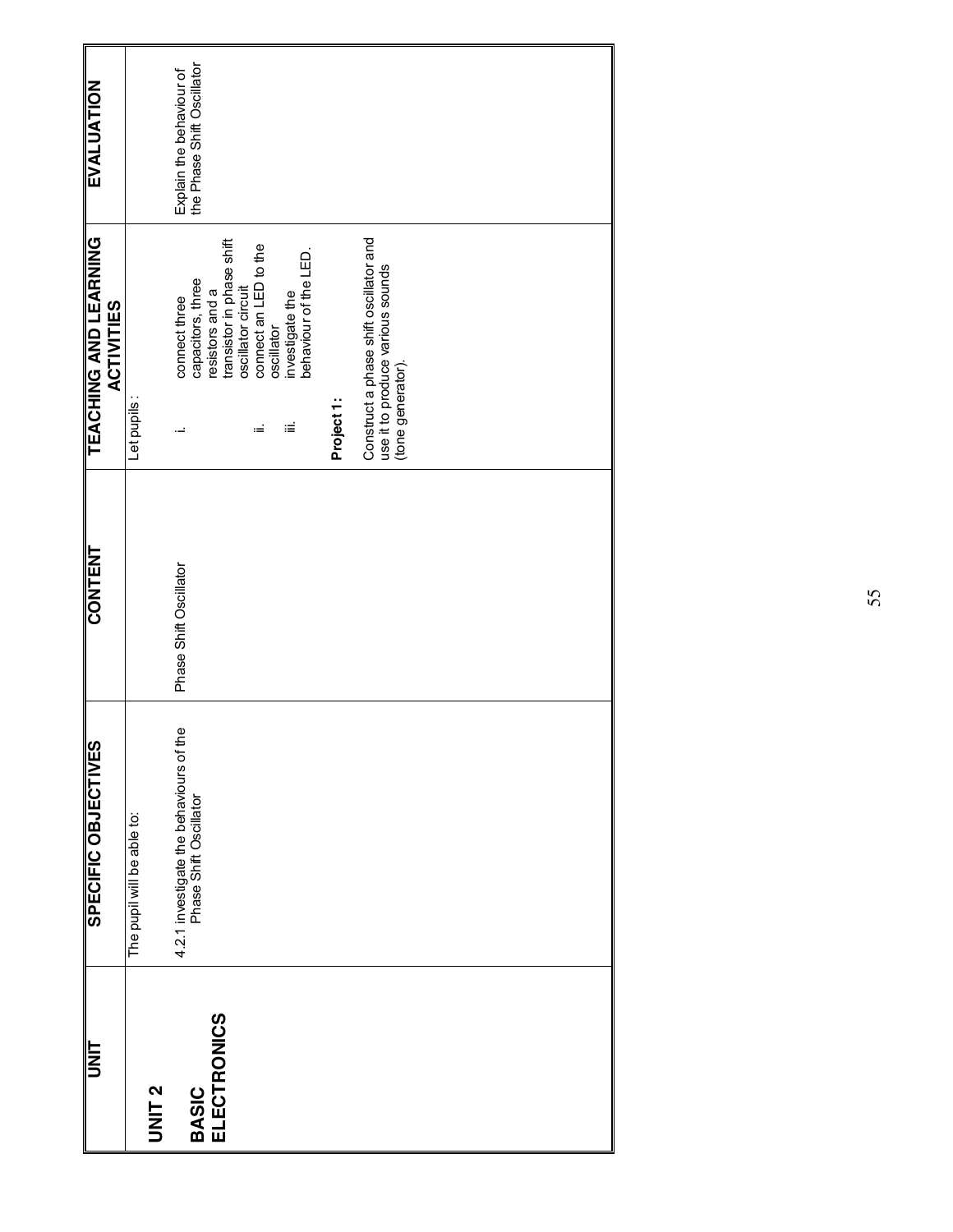| hat interactions between and within matter helps humans to better understand the            |                                                                                                                                                                                                                                                                                                                                                                                                                            | EVALUATION<br>TEACHING AND LEARNING<br><b>ACTIVITIES</b> |                            | review magnetic and non magnetic materials<br>sprinkle iron fillings on top of the paper. Tap<br>the paper gently and record what happens.<br>place a paper on top of a bar magnet and<br>from Upper Primary syllabus | NOTE: Discussion to include the poles of magnet.<br>discuss the characteristics of the magnetic lines of<br>- draw the magnetic fields of a bar magnet and | - perform activities to demonstrate methods of                           | magnetic compass<br>List four uses of<br>- brainstorm to bring out the uses of magnetic | - design and construct a magnetic compass |
|---------------------------------------------------------------------------------------------|----------------------------------------------------------------------------------------------------------------------------------------------------------------------------------------------------------------------------------------------------------------------------------------------------------------------------------------------------------------------------------------------------------------------------|----------------------------------------------------------|----------------------------|-----------------------------------------------------------------------------------------------------------------------------------------------------------------------------------------------------------------------|------------------------------------------------------------------------------------------------------------------------------------------------------------|--------------------------------------------------------------------------|-----------------------------------------------------------------------------------------|-------------------------------------------|
| INTERACTIONS OF MATTER                                                                      |                                                                                                                                                                                                                                                                                                                                                                                                                            |                                                          | Let pupils:                |                                                                                                                                                                                                                       | force.                                                                                                                                                     | making magnets                                                           | compass                                                                                 | Project:                                  |
| General Objectives: The pupil will<br>environment and their role in it<br><b>SECTION 5:</b> | the influence of science and technology on the development of society.<br>Is in setting up and managing small businesses in Integrated Science.<br>e importance of farm implements and machinery.<br>5. recognise vocations in Integrated Science.<br>6. develop skills in setting up and managing s<br>2. be aware of the uses of magnets<br>3. be aware of the influence of scien<br>4. recognise the importance of farm | <b>CONTENT</b>                                           |                            | Magnetic field and force                                                                                                                                                                                              |                                                                                                                                                            | Methods of making magnets;<br>induction, stroking, use of<br>electricity | of magnetic compass<br>Uses                                                             | Magnetic compass                          |
| 1. appreciate                                                                               |                                                                                                                                                                                                                                                                                                                                                                                                                            | SPECIFIC OBJECTIVES                                      | The pupil will be able to: | 5.1.1 demonstrate the magnetic<br>field of force around a bar<br>magnet                                                                                                                                               |                                                                                                                                                            | demonstrate methods of<br>making magnets.<br>5.1.2                       | outline the uses of<br>Compasses<br>5.1.3                                               | make a magnetic compass<br>5.1.4          |
|                                                                                             |                                                                                                                                                                                                                                                                                                                                                                                                                            | E<br>N                                                   | <b>UNIT1</b>               | MAGNETISM                                                                                                                                                                                                             |                                                                                                                                                            |                                                                          |                                                                                         |                                           |

**JUNIOR HIGH SCHOOL 3**

JUNIOR HIGH SCHOOL 3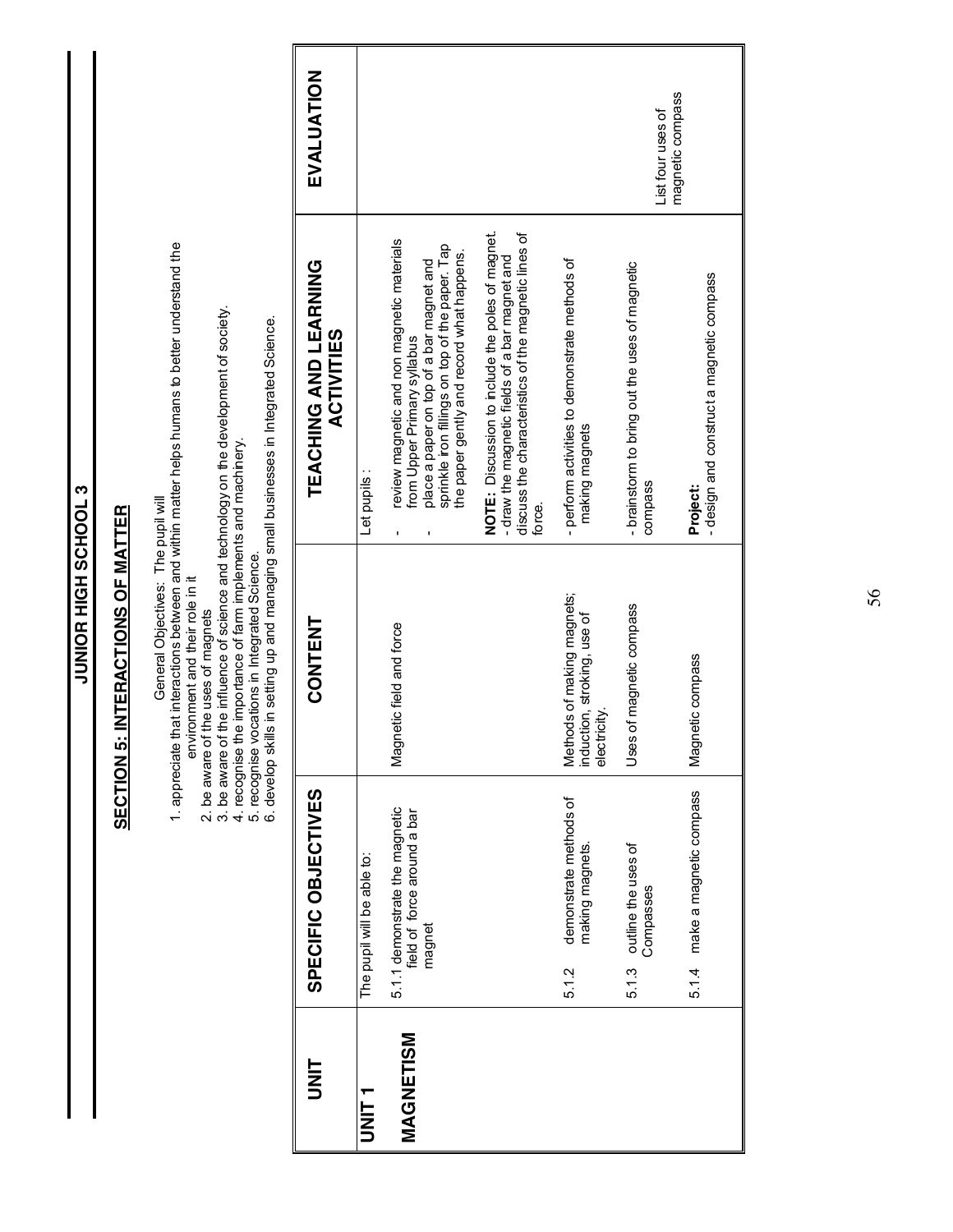| II<br>N                                 | SPECIFIC OBJECTIVES                                               | <b>CONTENT</b>                                                                                                                                                                                                                                                       | <b>TEACHING AND LEARNING</b><br><b>ACTIVITIES</b>                                                                                                                                                                                                                                                  | EVALUATION                                                                       |
|-----------------------------------------|-------------------------------------------------------------------|----------------------------------------------------------------------------------------------------------------------------------------------------------------------------------------------------------------------------------------------------------------------|----------------------------------------------------------------------------------------------------------------------------------------------------------------------------------------------------------------------------------------------------------------------------------------------------|----------------------------------------------------------------------------------|
| UNIT <sub>2</sub>                       | The pupil will be able to:                                        |                                                                                                                                                                                                                                                                      | Let pupils:                                                                                                                                                                                                                                                                                        |                                                                                  |
| <b>DEVELOPMENT</b><br>TECHNOLOGY<br>QND | 5.2.1 explain the meaning of<br>technology.                       | Health, Agriculture, Recreation,<br>technology in Communications,<br>Meaning of technology, use of<br>Transportation.                                                                                                                                                | brainstorm to explain the meaning of<br>applications of science in daily life<br>- discuss how technology is used in<br>various fields as listed in content.<br>- give examples of practical<br>Technology                                                                                         | Enumerate four ways by<br>which technology has<br>affected the quality of<br>نها |
|                                         | explain the impact of<br>technology on society<br>5.2.2           | communication, sanitation, energy<br>Impact of technology on society:<br>Improved health, agriculture,<br>education, transportation,<br>sources (biodiesel).                                                                                                         | -discuss how technology has<br>influenced the quality of life                                                                                                                                                                                                                                      |                                                                                  |
|                                         | analyse the role of<br>technology in<br>industrialisation<br>5.23 | Role of technology in industrialisation:<br>transport of labour and goods<br>manufacture of quality goods<br>provision of energy sources<br>- genetically modified foods<br>provision of machinery<br>exploitation of natural<br>-food irradiation<br>resources<br>ï | traditional cultural practices, e.g. eating<br>practices, energy sources, sanitation,<br>-discuss the effects of technology on<br>habits, health care delivery, farming<br>socialization, religious strength and<br>contributed to industrialisation:<br>-discuss how technology has<br>practices. | influencing traditional<br>cultural practices?<br>How is technology              |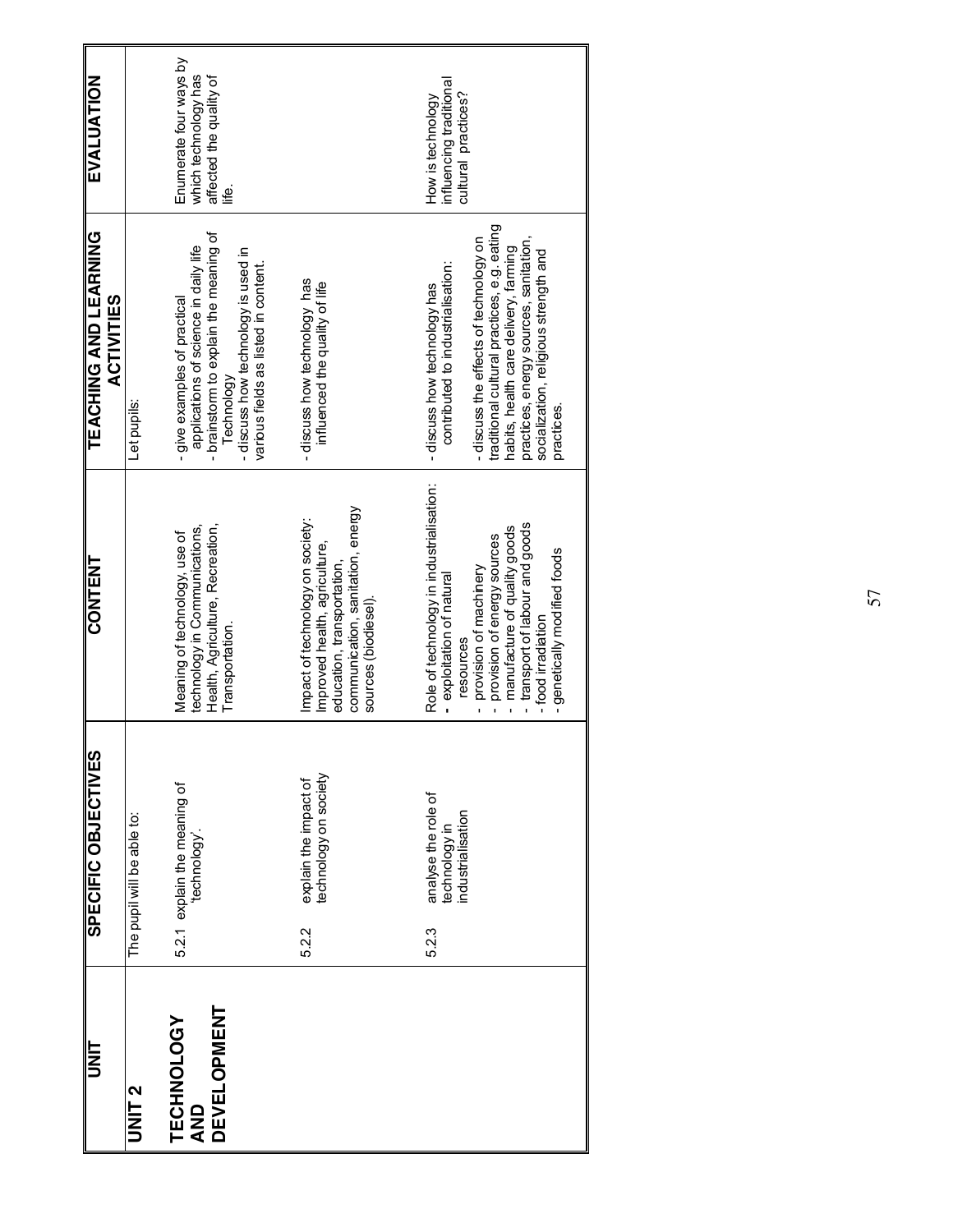|                                                                      | SPECIFIC OBJECTIVES | <b>CONTENT</b>                                                                                                                                                                                                                                                                 | <b>TEACHING AND LEARNING</b><br><b>ACTIVITIES</b>                                                                                                                               | EVALUATION                                                                                  |
|----------------------------------------------------------------------|---------------------|--------------------------------------------------------------------------------------------------------------------------------------------------------------------------------------------------------------------------------------------------------------------------------|---------------------------------------------------------------------------------------------------------------------------------------------------------------------------------|---------------------------------------------------------------------------------------------|
| The pupil will be able to:                                           |                     |                                                                                                                                                                                                                                                                                | Let pupils:                                                                                                                                                                     |                                                                                             |
| 5.3.1 identify some machinery and their<br>uses                      |                     | construction, factory, house work,<br>Machinery for farm work, road<br>Machinery and their uses<br>ප්                                                                                                                                                                          | - identify and discuss some common<br>types of machinery and their uses.                                                                                                        | and discuss their uses in:<br>Name three machinery<br>ii. Factory<br>iii. Farms<br>i. Home. |
| 5.3.2 describe general machinery<br>maintenance schedule.            |                     | - oiling, greasing of exposed metal<br>smoothening and polishing cut<br>tightening bolts and nuts<br>Maintenance schedule of<br>checking tyre pressure<br>surfaces of discs.<br>- charging battery<br>- changing oils<br>filter renewal<br>machiner.<br>parts.<br>$\mathbf{I}$ | a factory or a road construction site to<br>- visit a commercial farm, plant pool,<br>interview engineers on ways of<br>maintaining machinery and the<br>schedules they follow. | maintenance schedule of<br>Describe the general<br>a known machine                          |
| disadvantages of using machinery<br>5.3.3 outline the advantages and |                     | Advantages and disadvantages of<br>using machinery                                                                                                                                                                                                                             | information on some advantages and<br>disadvantages of using machinery.<br>disadvantages of using machinery.<br>-discuss the advantages and<br>- interview people and collect   |                                                                                             |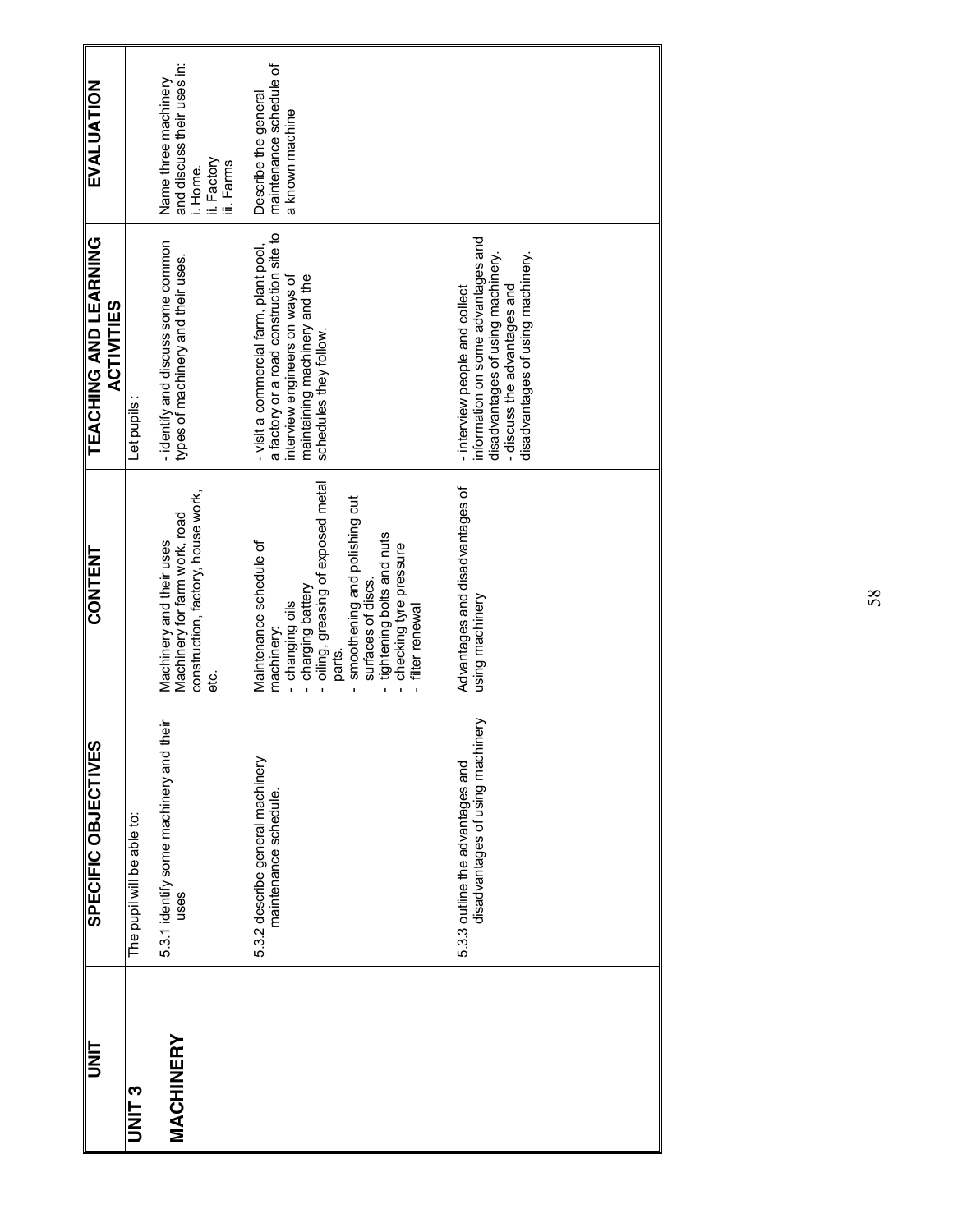| EVALUATION                                 |                            | Describe three SMEs and<br>state their importance in<br>the community.                                                                                                                                                               |                                                                                  | State and describe three<br>functions of a good<br>business manager.                                                                         |                                                                                                                                                                                                                      | List the players in the<br>following agricultural<br>i. Maize production<br>ii. Tom Brown<br>chains                              | Ajumako and consumed in<br>iv. Cabbage produced in<br>a Hotel in Accra<br>iii. Pito Brewing<br>Processing                                                                        | Ghana and exported to<br>v. Pineapples grown in<br>Europe.                                             |                                                              |
|--------------------------------------------|----------------------------|--------------------------------------------------------------------------------------------------------------------------------------------------------------------------------------------------------------------------------------|----------------------------------------------------------------------------------|----------------------------------------------------------------------------------------------------------------------------------------------|----------------------------------------------------------------------------------------------------------------------------------------------------------------------------------------------------------------------|----------------------------------------------------------------------------------------------------------------------------------|----------------------------------------------------------------------------------------------------------------------------------------------------------------------------------|--------------------------------------------------------------------------------------------------------|--------------------------------------------------------------|
| TEACHING AND LEARNING<br><b>ACTIVITIES</b> | Let pupils:                | discuss the importance of the SMEs to<br>describe various SMEs in their locality<br>brainstorm and list SMEs practised in<br>the communities.<br>their locality.                                                                     |                                                                                  | identify and document tasks they perform<br>- visit some SMEs in the locality and<br>in practising the occupations.<br>In groups, pupils to: | the process of managing SMEs based on<br>person in the community to give a talk on<br>Teacher to invite a successful business<br>- identify and discuss the functions of a<br>good business manager.<br>the content. | Chains, Supply Chains, Processing Chains<br>discuss ways of improving SMEs.<br>and Value Chains                                  | chains and bring out the differences<br>compare the case studies on the<br>between them in terms of<br>purposes of chains<br>names of chains<br>Pupils to:<br>$\circ$<br>$\circ$ | relationship between chain<br>roles of chain players<br>chain players<br>$\circ$<br>$\circ$<br>$\circ$ | effects of relationships on chain<br>players<br>players<br>O |
| <b>CONTENT</b>                             |                            | Gari Processor, Soap making,<br>Palm wine Tapper, Florist, ICT<br>Titles: Blacksmith, Electrician,<br>mechanics, Vegetable farmer,<br>Identification of Business/Job<br>Chemical seller, Pito Brewer,<br>Operator, Gold Smiths, Auto | Sachet Water Producer, Driver,<br>Hair Dresser/ Barber, Fruit Juice<br>Producer. | Description of tasks/activities<br>included in SMEs,                                                                                         |                                                                                                                                                                                                                      | Meaning of agricultural chains<br>Types of agricultural chains<br>Processing Chains<br><b>Production Chains</b><br>Supply Chains | Roles of players in an agricultural<br>Players in agricultural chains<br>Relationships between chain<br>Value Chains<br>players<br>chain                                         | Effects of relationship on chain<br>players                                                            |                                                              |
| SPECIFIC OBJECTIVES                        | The pupil will be able to: | 5.4.1 identify various types of<br>SMEs in the locality                                                                                                                                                                              |                                                                                  | 5.4.2 describe and demonstrate the<br>tasks/activities performed in<br>some SMEs.                                                            |                                                                                                                                                                                                                      | differentiate between<br>Agricultural Chains<br>5.4.3                                                                            |                                                                                                                                                                                  |                                                                                                        |                                                              |
| UNIT                                       |                            | ENTREPRENEURSHI<br><b>DNIL4</b><br>$\mathbf{a}$                                                                                                                                                                                      |                                                                                  |                                                                                                                                              |                                                                                                                                                                                                                      |                                                                                                                                  |                                                                                                                                                                                  |                                                                                                        |                                                              |